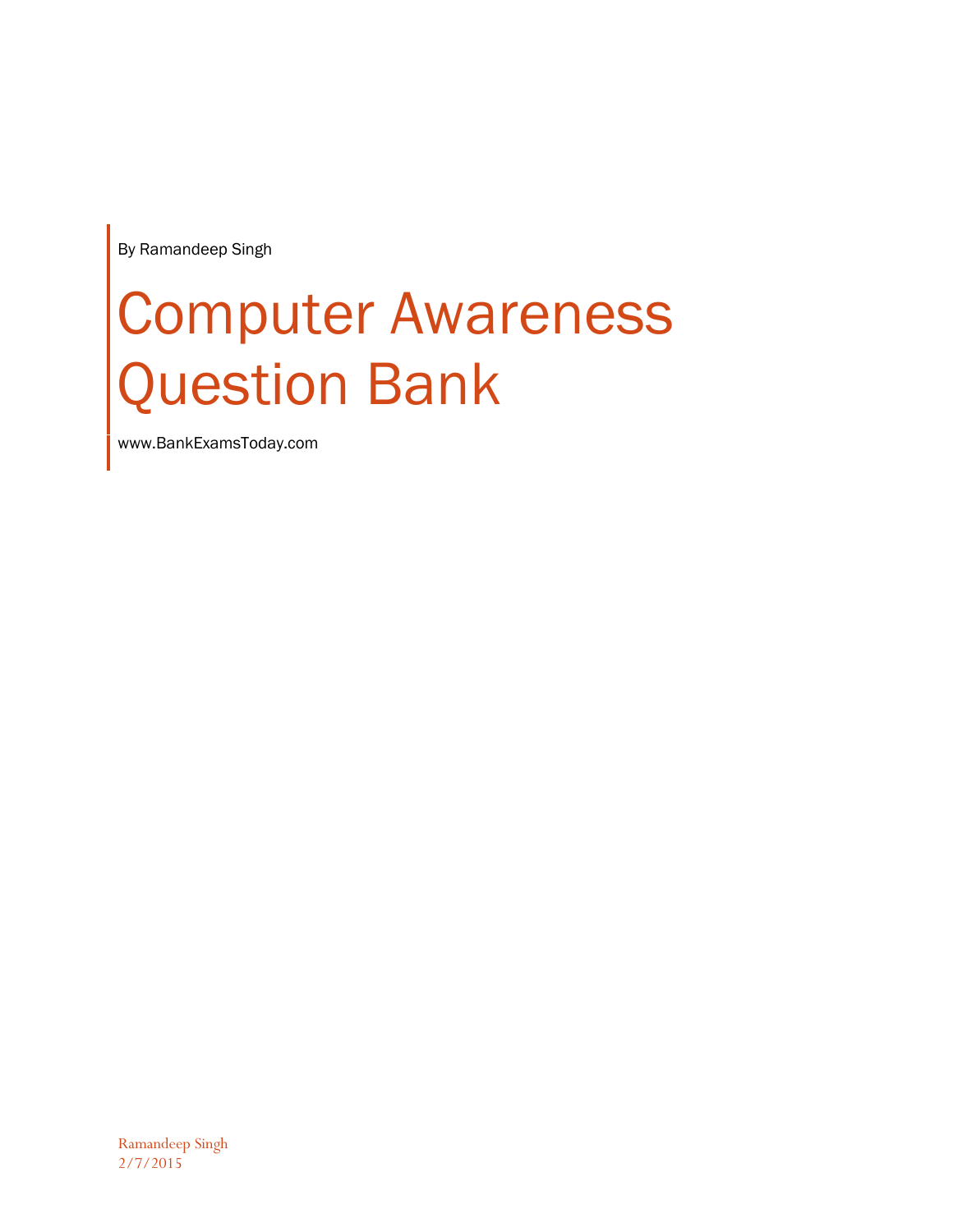#### **Contents**  $\sim$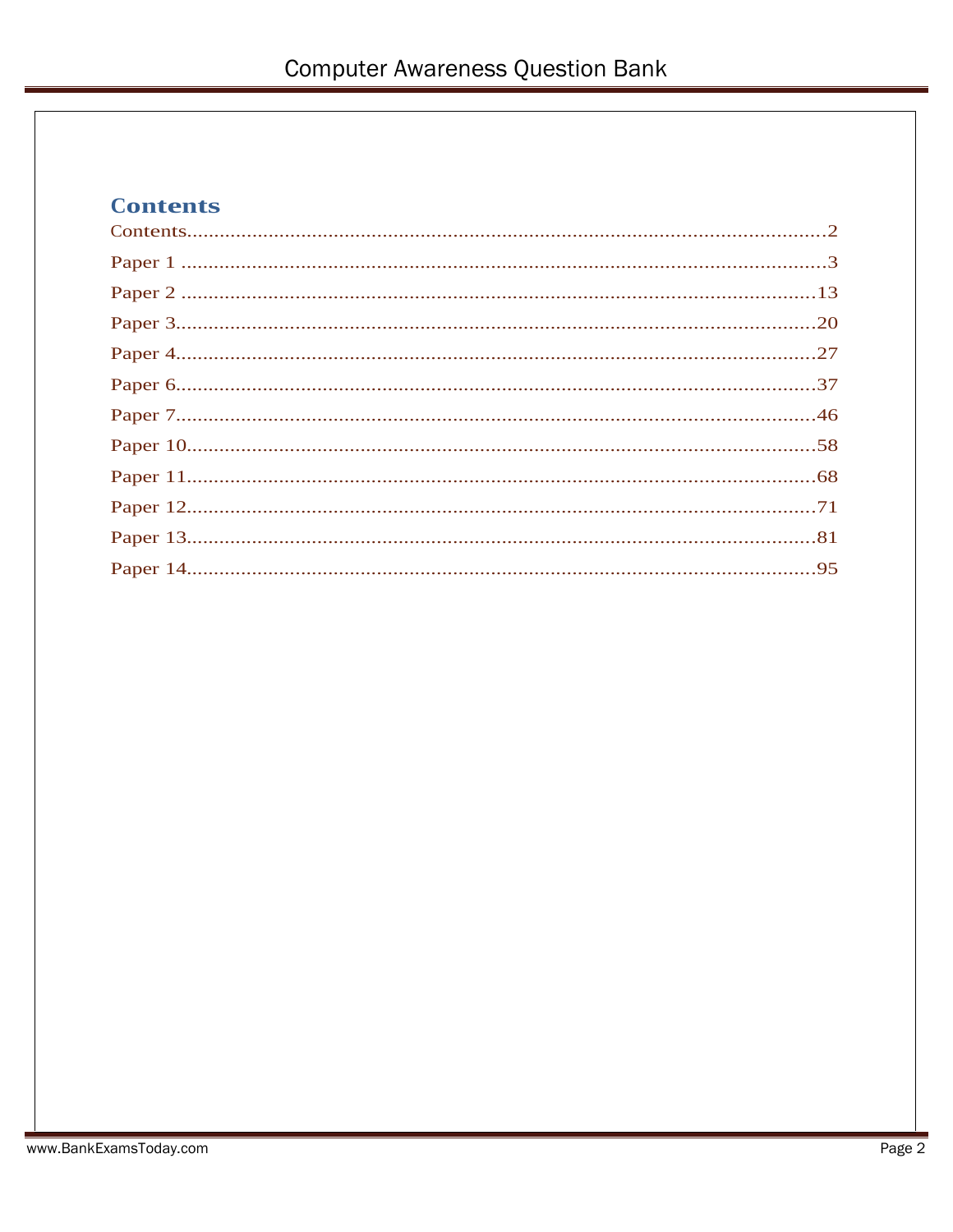#### *Paper 1*

- **1. Which of the following is a part of the Central Processing Unit?**
- a. Printer
- b. Key board
- c. Mouse
- d. Arithmetic & Logic unit
- e. None
- **2. CAD stands for**
- a. Computer aided design
- b. Computer algorithm for design
- c. Computer application in design
- d. All of the above
- e. None
- **3. Which of the following printer cannot print graphics?**
- a. Ink-jet
- b. Daisy Wheel
- c. Laser
- d. Dot-matrix
- e. None
- **4. A program written in machine language is called?**
- a. Assembler
- b. Object
- c. Computer
- d. Machine
- e. None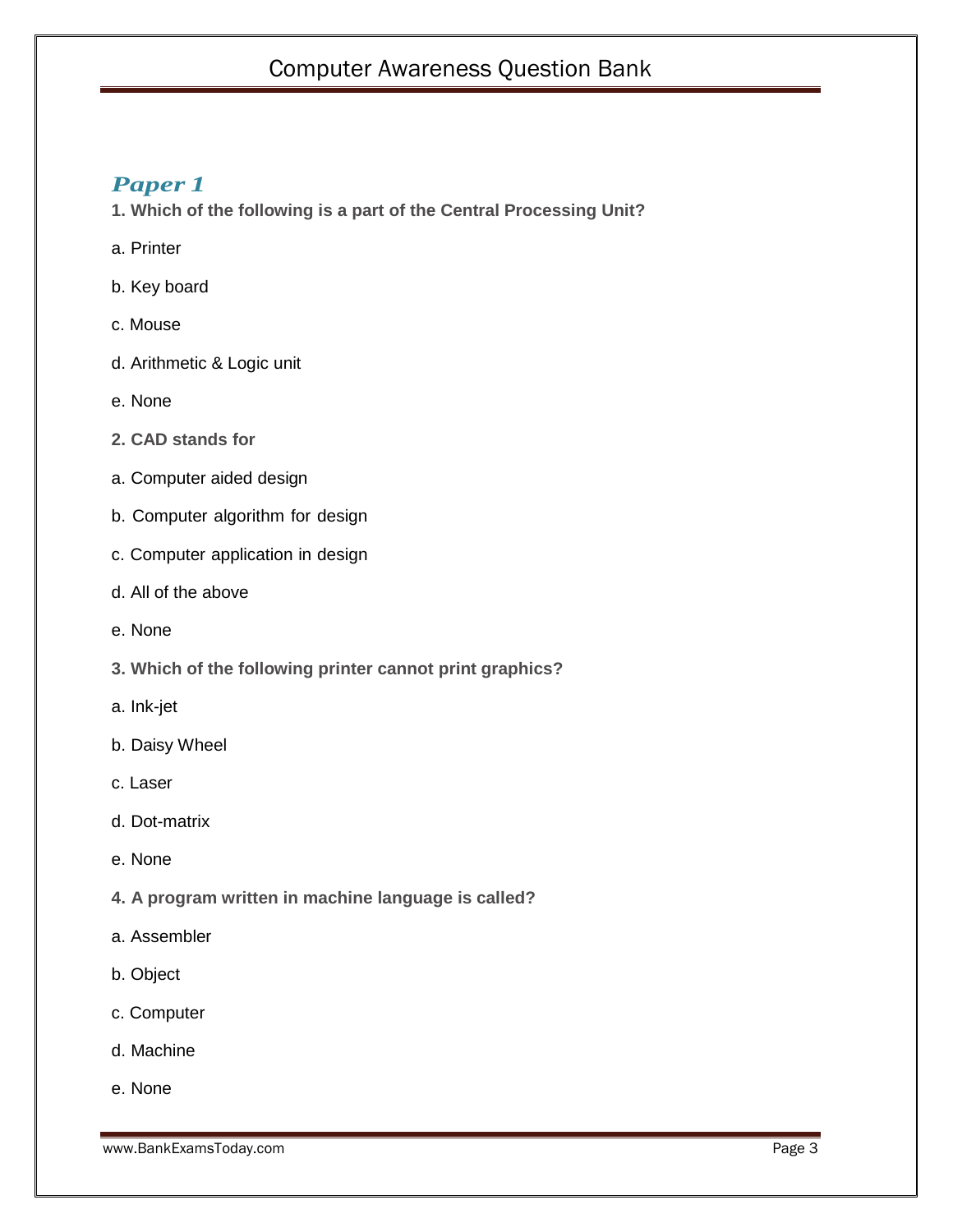- **5. The father of Modern Computer is**
- a. Charles Babbage
- b. Von-nuumann
- c. Danies Ritchel
- d. Blaise Pascal
- e. None
- **6. The Word FTP stands for**
- a. File Translate Protocol
- b. File Transit Protocol
- c. File Transfer protocol
- d. file typing protocol
- e. None
- **7. The lowest form of Computer language is called**
- a. BASIC
- b. FORTRAN
- c. Machine Language
- d. COBOL
- e. None
- **8. Best Quality graphics is produced by**
- a. Dot Matix
- b. Laser Printer
- c. Inkjet Printer
- d. Plotter
- e. None
- **9. Memory which forgets every thing when you switch off the power is known as**
- a. Corrupted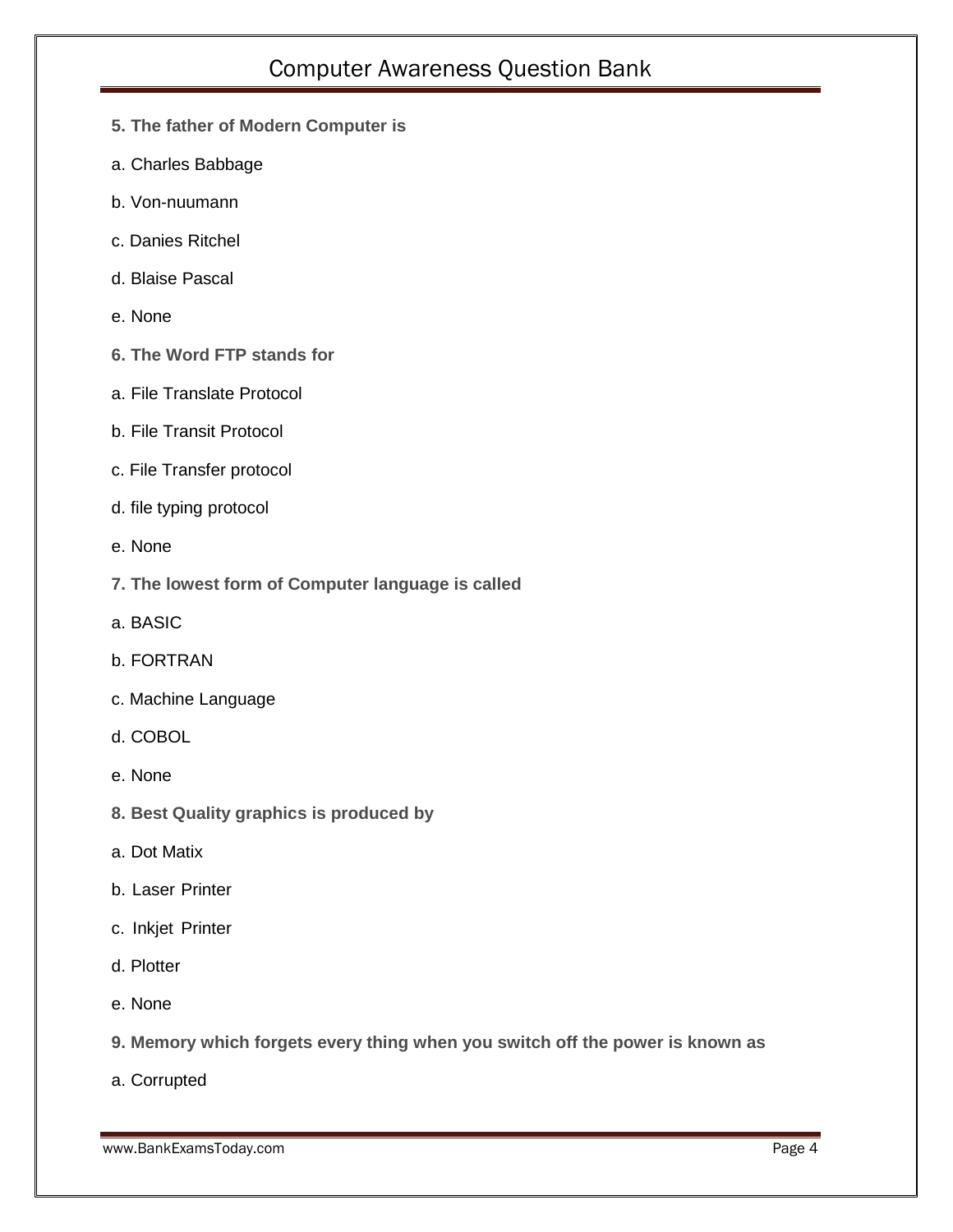- b. Volatile
- c. Non-Volatile
- d. Non-Corrupted
- e. None
- **10. The linking of computers with a communication system is called**
- a. Networking
- b. Pairing
- c. Interlocking
- d. Assembling
- e. Sharing
- **11. The 16 bit Microprocessor means that it has**
- a. 16 address lines
- b. 16 Buses
- c. 16 Data lines
- d. 16 routes
- e. None
- **12. Data going into the computer is called**
- a. Output
- b. algorithm
- c. Input
- d. Calculations
- e. flow chart
- **13. Which of the following refers to a small, single-site network?**
- a. LAN
- b. DSL
- c. RAM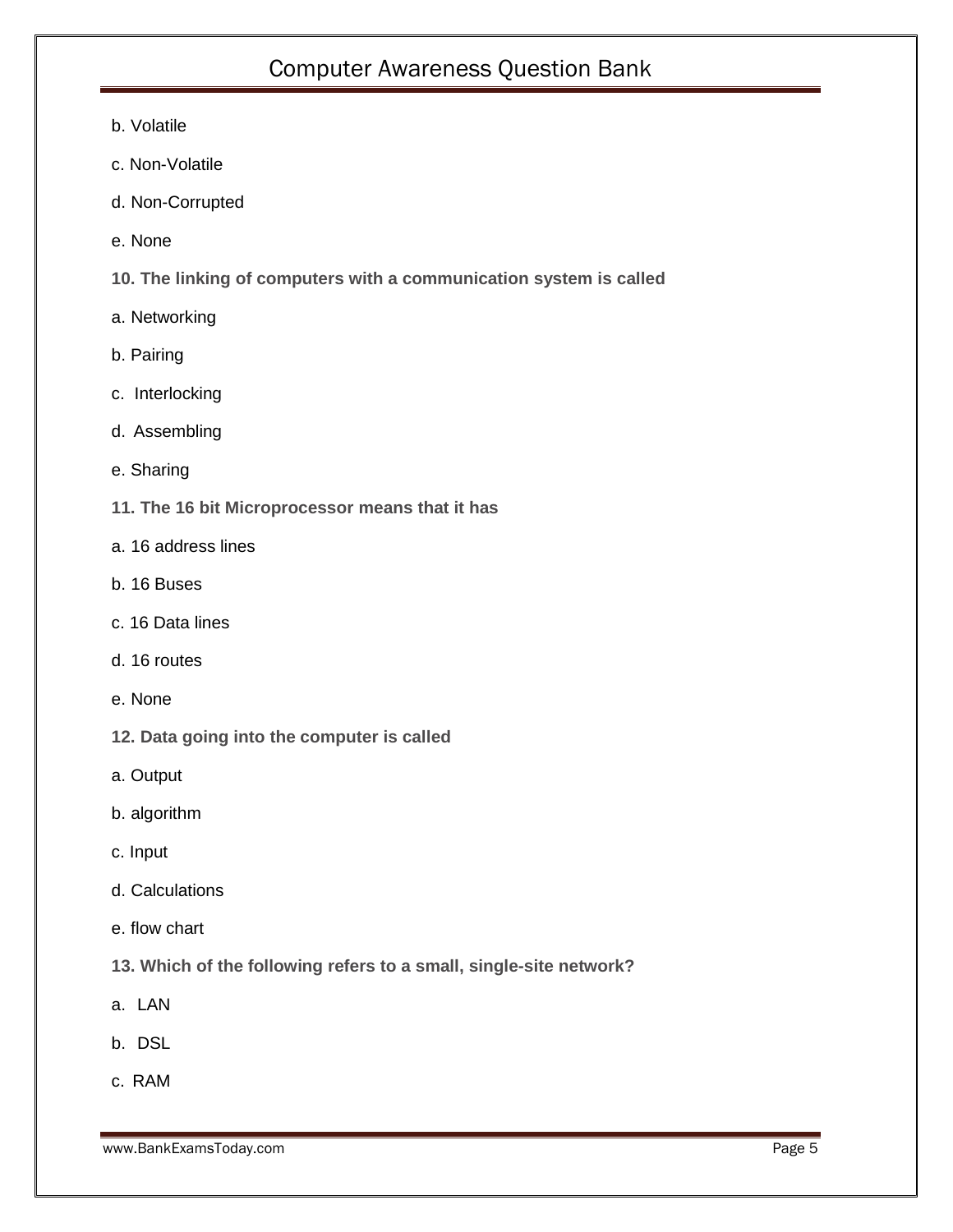- d. USB
- e. CPU
- **14. Microsoft Office is**
- a. Shareware
- b.Public domain software
- c. Open-sourse software
- d. A vertical market application
- e. An application suite
- **15. How many options does a BINARY choice offer**
- a. None
- b. One
- c. Two
- d. it depends on the amount of memory on the computer
- e. It depends on the speed of the computer's processor

**16. A collection of program that controls how your computer system runsand processes information is called**

- a. Operating System
- b. Computer
- c. Office
- d. Compiler
- e. Interpreter
- **17. Computer connected to a LAN (LocalArea Network) can**
- a. run faster
- b. go on line
- c. share information and /or share peripheral equipment
- d. E-mail
- e. None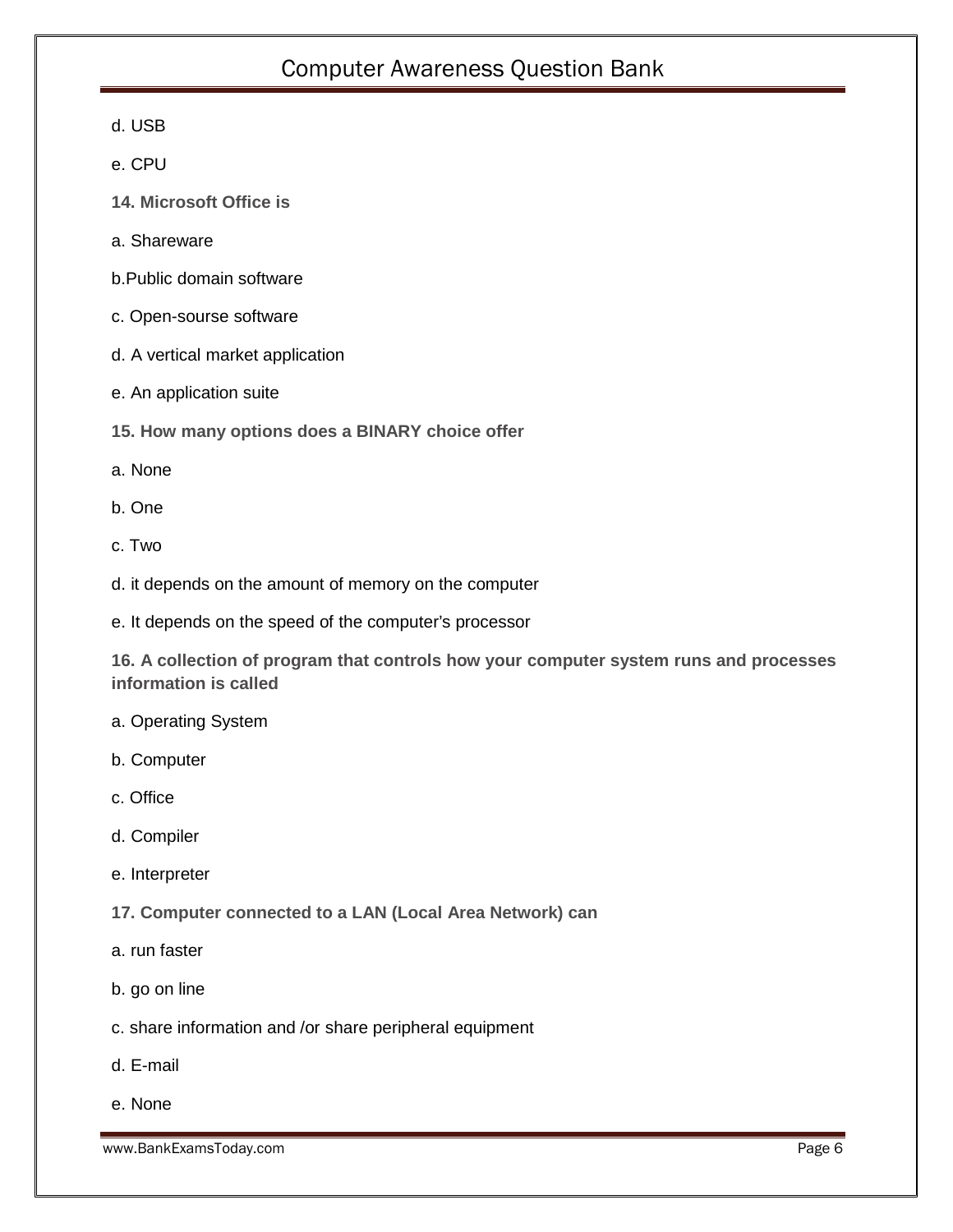- **18. Information travels between components on the mother board through**
- a. Flash memory
- b. CMOS
- c. Bays
- d. Buses
- e. Peripherals
- **19. How are data organized in a spreadsheet?**
- a. Lines & spaces
- b. Layers & Planes
- c. Height & Width
- d. Rows & Columns
- e. None
- **20. The blinking symbol on the computer screen is called the**
- a. mouse
- b. logo
- c. hand
- d. palm
- e. cursor

**21. A fault in a computer program which prevents it from working correctly is known as**

- a. Boot
- b. Bug
- c. Biff
- d. Strap
- e. None

**22. A self replicating program, similar to a virus which was taken from a 1970s science fiction novel by John Bruner entitled the Shockwave Rider is**

a. Bug

www.BankExamsToday.com example and the community of the community of the community of the community of the community of the community of the community of the community of the community of the community of the community of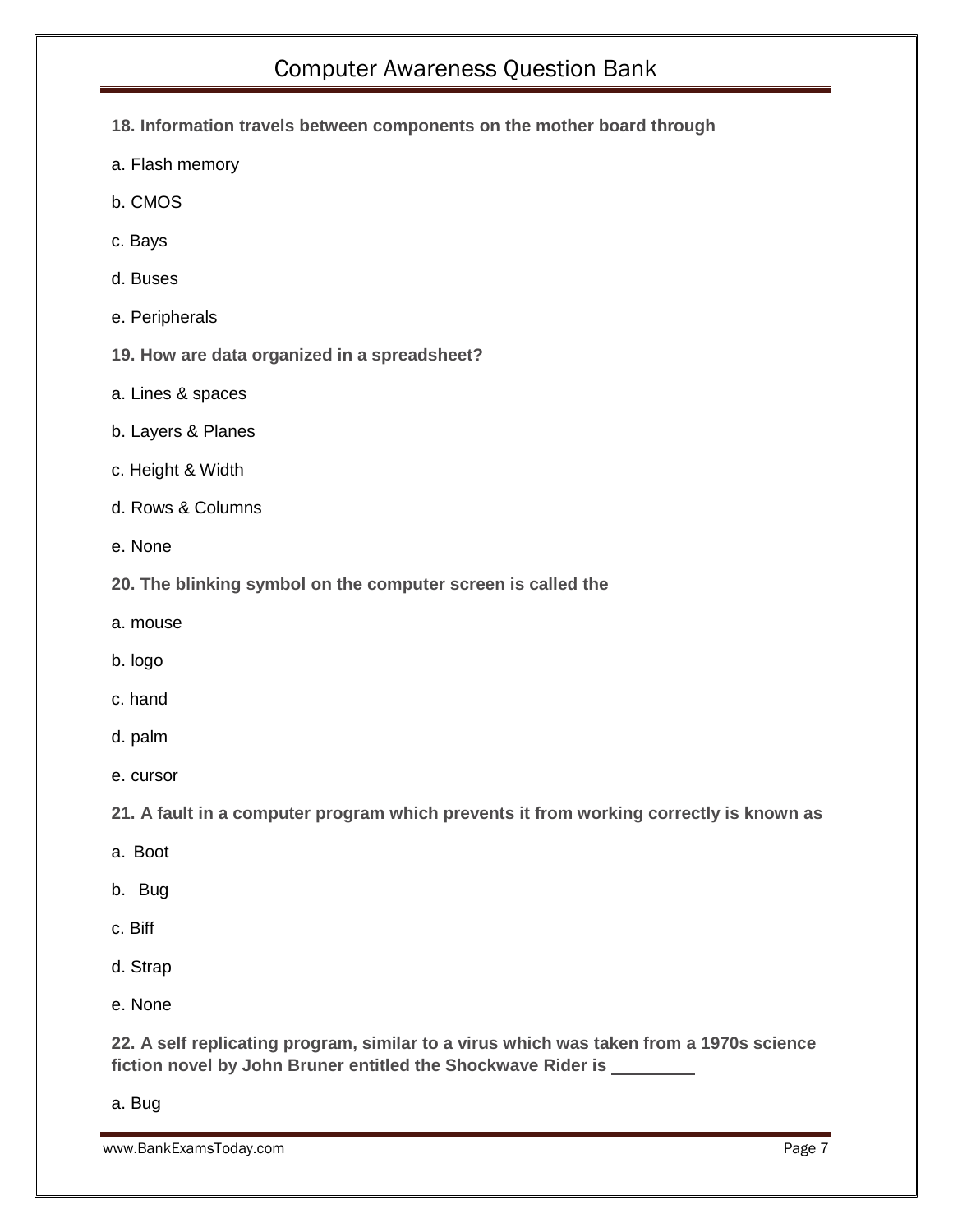- b. Vice
- c. Lice
- d. Worm
- e. None
- **23. A is a bi-stable electronic circuit that has two stable states.**
- a. Multivibrator
- b. Flip-flop
- c. Logic gates
- d. laten
- e. None
- **24. Unwanted repetitious messages, such as unsolicited bulk e-mail is known as**
- a. Spam
- b. Trash
- c. Calibri
- d. Courier
- e. None
- **25. DOS stands for**
- a. Disk Operating System
- b. Disk operating session
- c. Digital Operating System
- d. Digital Open system
- e. None
- **26. Who is the chief of Miocrosoft**
- a. Babbage
- b. Bill Gates
- c. Bill Clinton

www.BankExamsToday.com example and the state of the state of the state of the state of the Page 8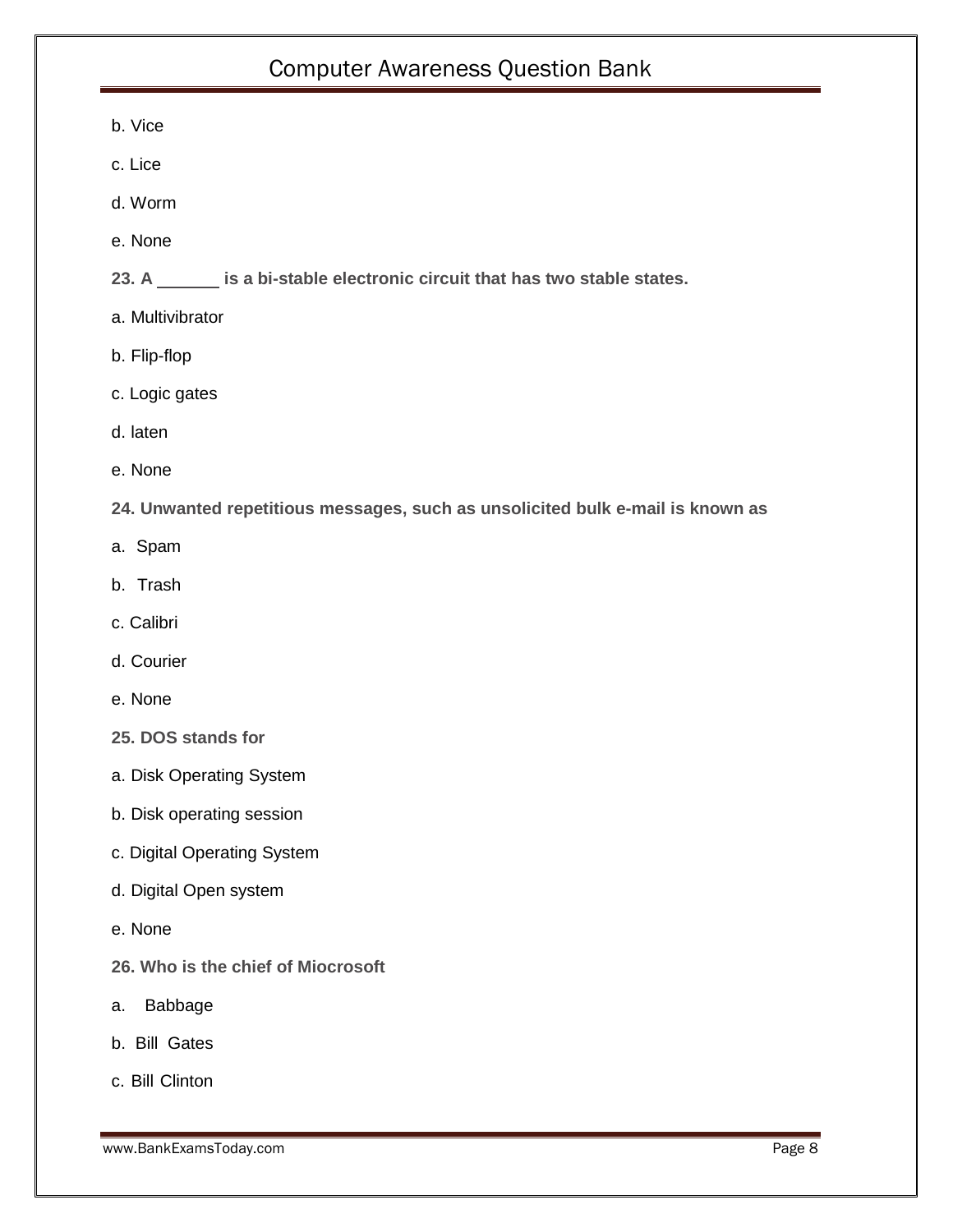- d. Bush
- e. None
- **27. Which of the following are input devices.**
- a. Keyboard
- b. Mouse
- c. Card reader
- d. Scanner
- e. All of these
- **28. Examples of output devices are**
- a. Screen
- b. Printer
- c. Speaker
- d. All of these
- e. None
- **29. Which of the following is also known as brain of computer**
- a. Control unit
- b. Central Processing unit
- c. Arithmatic and language unit
- d. Monitor
- e. None
- **30. IBM stands for**
- a. Internal Business Management
- b. International Business Management
- c. International Business Machines
- d. Internal Business Machines
- e. None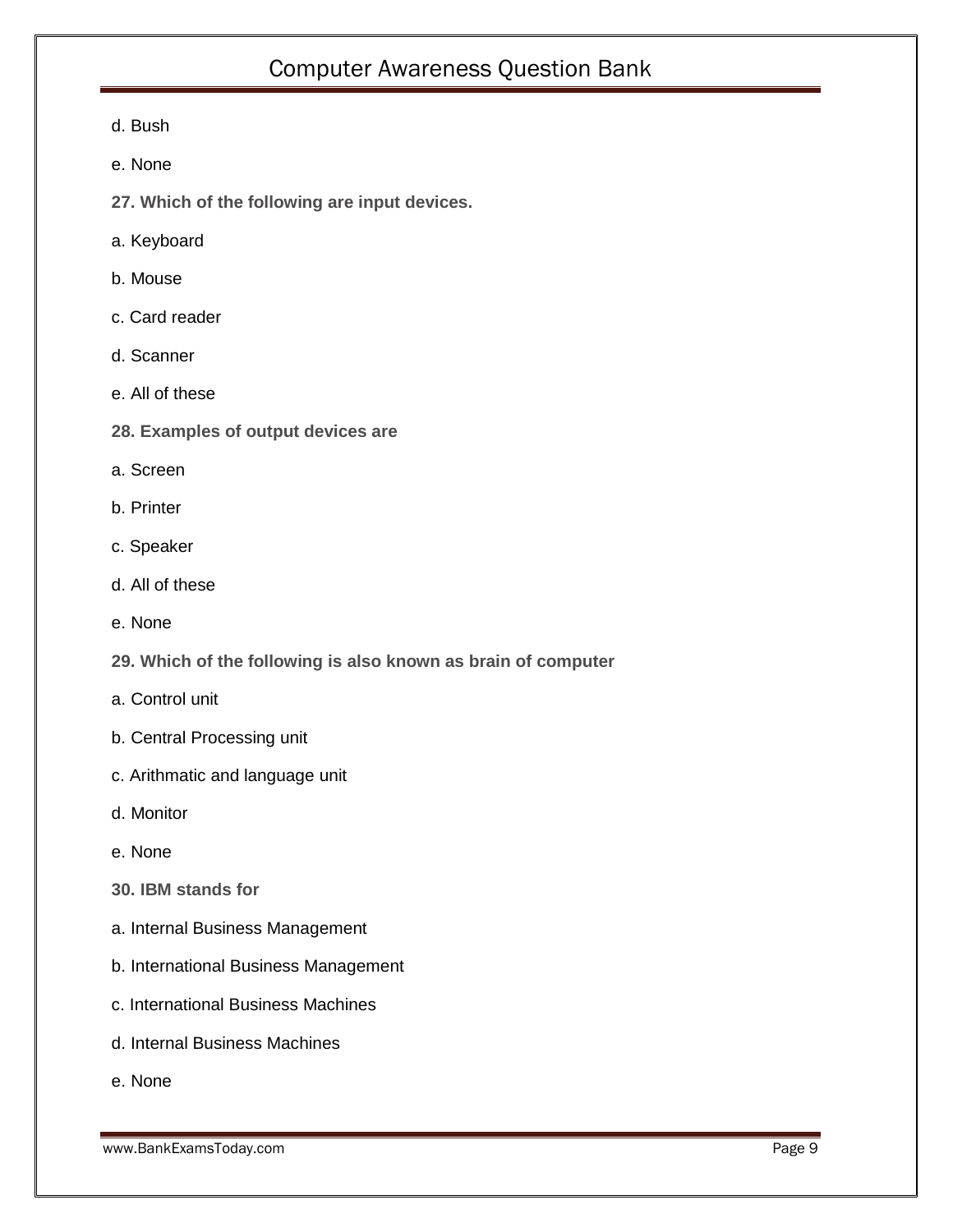**31. translates and executes program at run time line by line** a. Compiler b. Interpreter c. Linker d. Loader e. None **32. is an OOP principle** a. Structured programming b. Procedural programming c. Inheritance d. Linking e. None **33. COBOL is widely used in applications** a. Commercial b. Scientific c. Space d. Mathematical e. None **34. RAM stands for** a. Random origin money b. Random only memory c. Read only memory d. Random access memory e. None **35. 1 Byte = ?** a. 8 bits

www.BankExamsToday.com example and the state of the state of the Page 10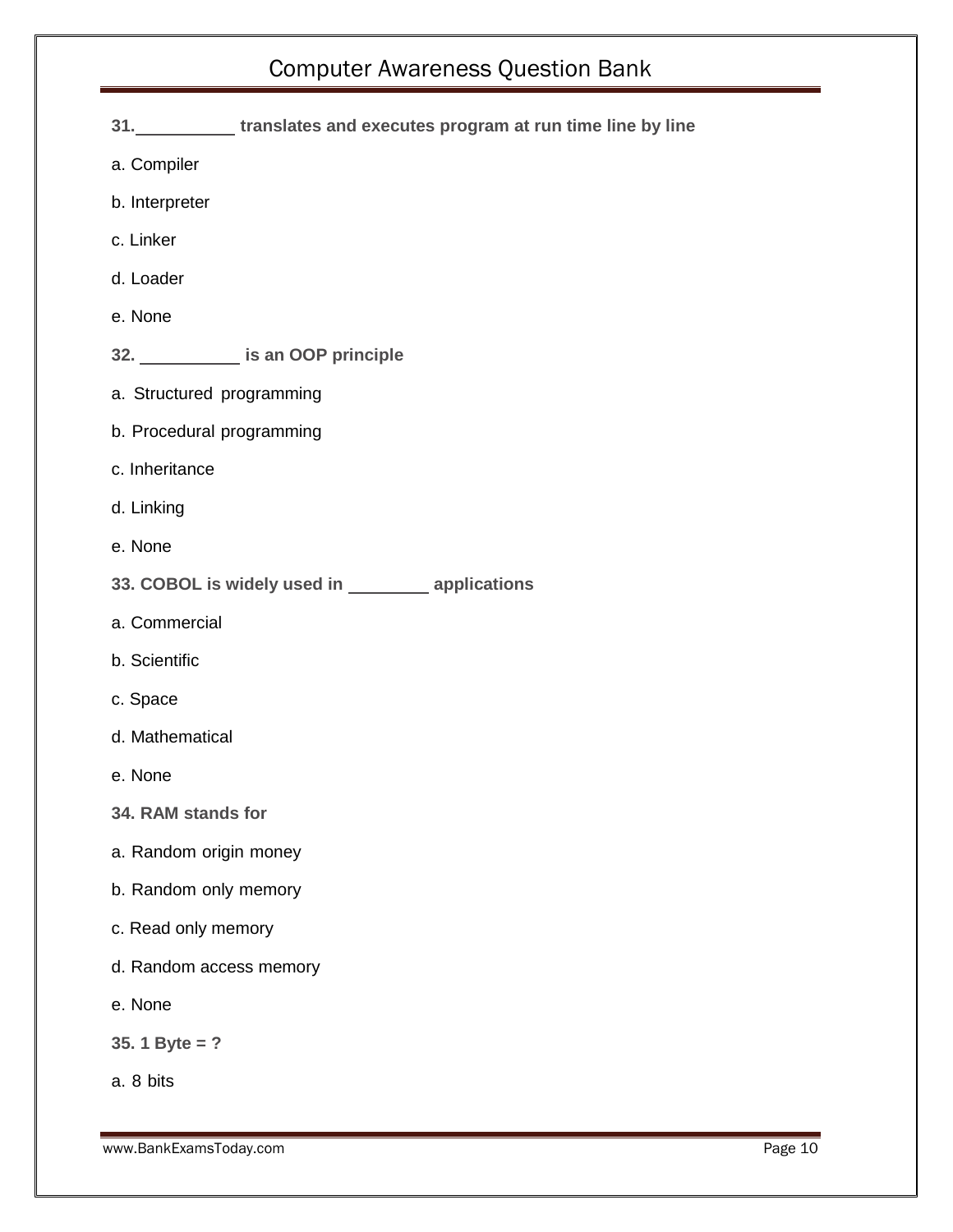- b. 4 bits
- c. 2 bits
- d. 9 bits
- e. None
- **36. SMPS stands for**
- a. Switched mode power supply
- b. Start mode power supply
- c. Store mode power supply
- d. Single mode power supply
- e. None
- **37. The device used to carry digital data on analog lines is called as**
- a. Modem
- b. Multiplexer
- c. Modulator
- d. Demodulator
- e. None
- **38. VDU is also called**
- a. Screen
- b. Monitor
- c. Both 1 & 2
- d. printer
- e. None
- **39. BIOS stands for**
- a. Basic Input Output system
- b. Binary Input output system
- c. Basic Input Off system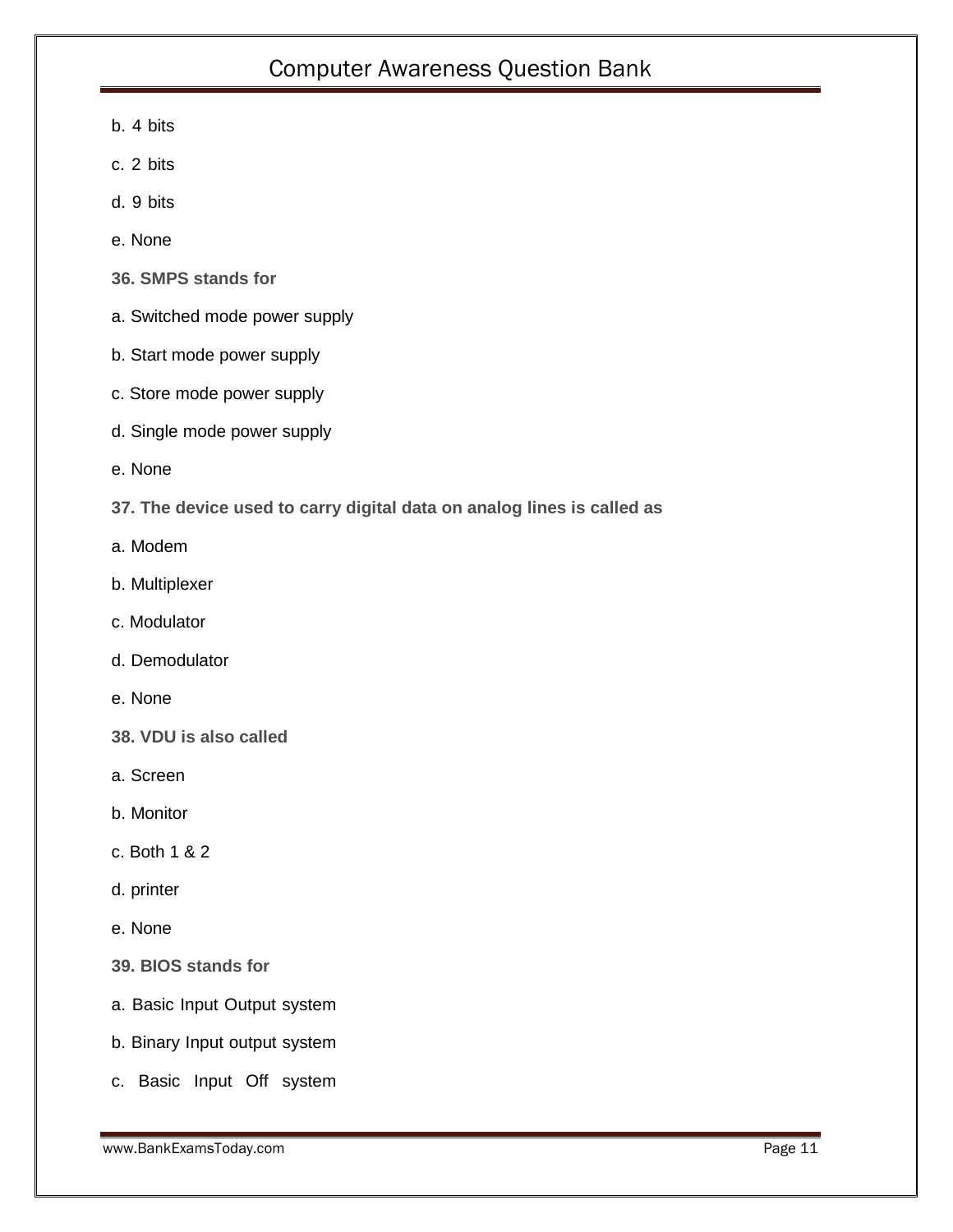- d. all the above
- e. None
- **40. Father of 'C' programming language**
- a. Dennis Ritchie
- b. Prof Jhon Kemeny
- c. Thomas Kurtz
- d. Bill Gates
- e. None
- **ANSWERS**
- **1.** dabaa, **6.** ccdba, **11.** ccaec, **16.** accde, **21.** bdbaa, **26.** bedbc, **31.** bcada, **36.** aacaa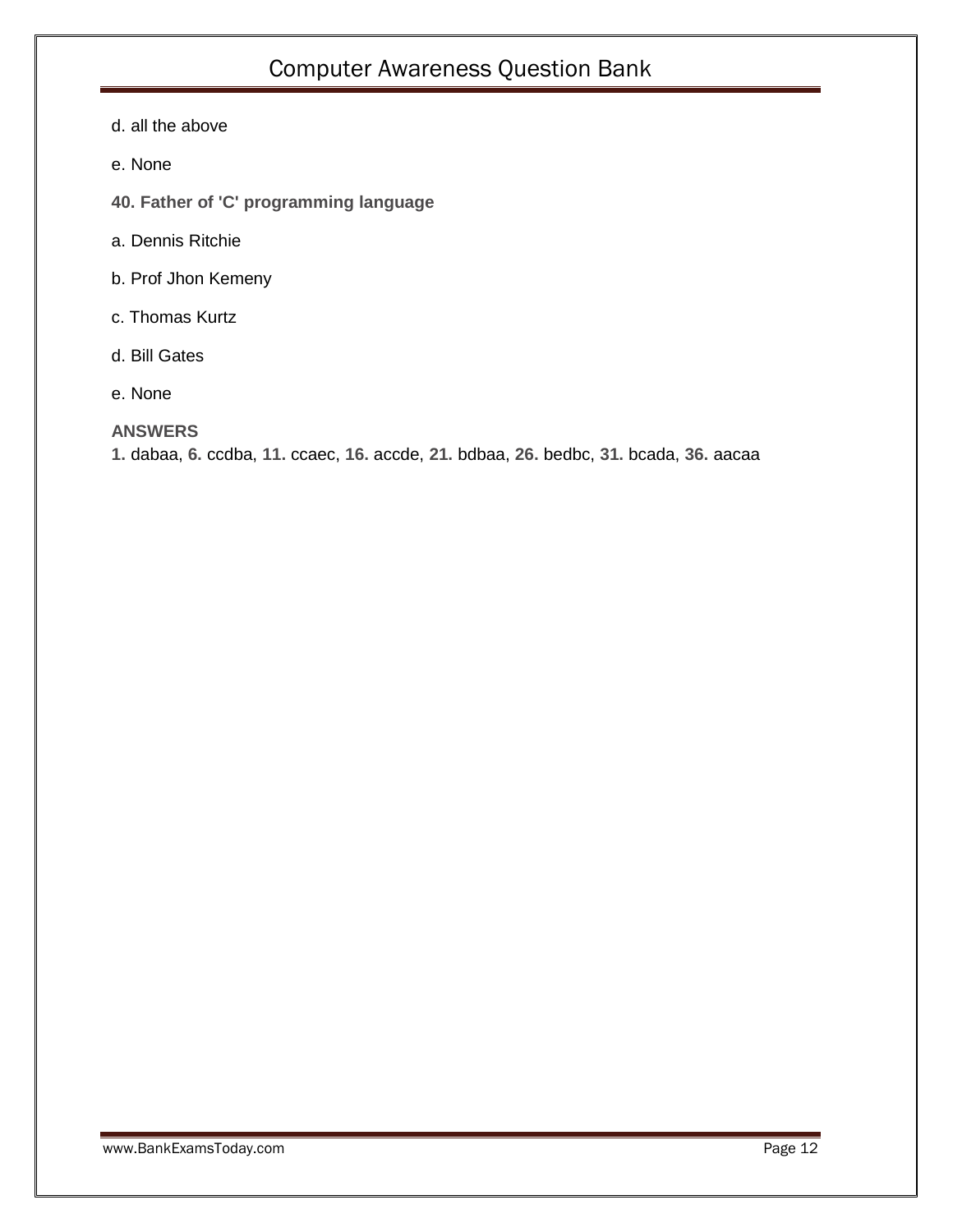#### *Paper 2* **Marketing Aptitude / Computer Knowledge**

161. Cross-selling covers—

- (A) Identifying customer needs
- (B) Matching the Products to customer needs
- (C) Convincing the customers of Product benefits
- (D) Responding to questions and objections of customers
- (E) All of these

162. A Prospect means—

- (A) Any customer who walks into the Bank
- (B) An employee of the Bank
- (C) A customer who is likely to be interested in Bank's Product or service
- (D) A Depositor of the Bank
- (E) A Borrower of the Bank

163. A Lead means—

- (A) A Prospect who is more likely to avail of the Bank's Product
- (B) A Political Leader
- (C) A Religious Leader
- (D) A Bank Chairman
- (E) None of these

164. Innovation means—

- (A) Compensation
- (B) Inspiration
- (C) Additional perquisites
- (D) Implementing new ideas or new methods
- (E) None of these

165. A Call means—

- (A) Calling on friends
- (B) Calling on Bank employees
- (C) Calling on Prospective customers
- (D) To make telephone calls
- (E) Calling on relatives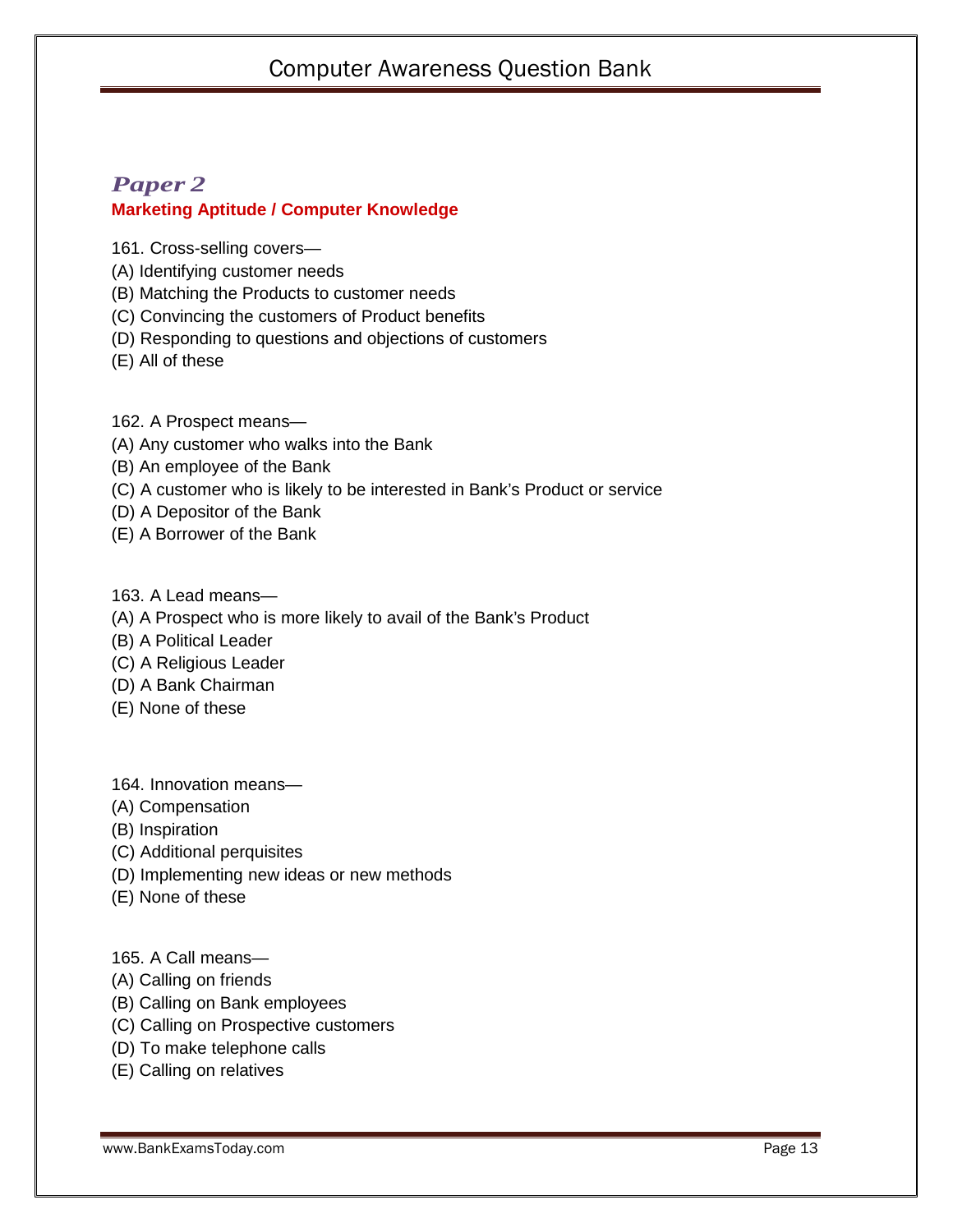- 166. The Traditional Marketing style involves—
- (A) Telemarketing
- (B) Digital Marketing
- (C) Indirect Marketing
- (D) Direct Marketing
- (E) All of these

#### 167. Modern methods of Marketing include—

- (A) Publicity on the net
- (B) Advertisement on the net
- (C) Soliciting business through e-mails
- (D) Telemarketing
- (E) All of these

#### 168. A true marketing mindset requires—

- (A) Command and order mindset
- (B) Control mindset
- (C) Active mindset
- (D) Passive mindset
- (E) None of these

169. Which of the following sentences is True ?

- (A) Marketing is not required in a Buyers' Market
- (B) Marketing is not required in a Sellers' Market
- (C) Marketing is not required due to globalization
- (D) Marketing is not required due to competition
- (E) Marketing is not required due to liberalization

170. For effective marketing, the salesmen should have which of these qualities—

- (A) Creativity
- (B) Team spirit
- (C) Motivation
- (D) Effective communication skills
- (E) All of these
- 171. Market information means—
- (A) Knowledge of shops and bazaars
- (B) Knowledge of shopping malls
- (C) Knowledge of customer profile and product mix
- (D) Knowledge of various languages
- (E) None of these

www.BankExamsToday.com example and the community of the community of the community of the community of the community of the community of the community of the community of the community of the community of the community of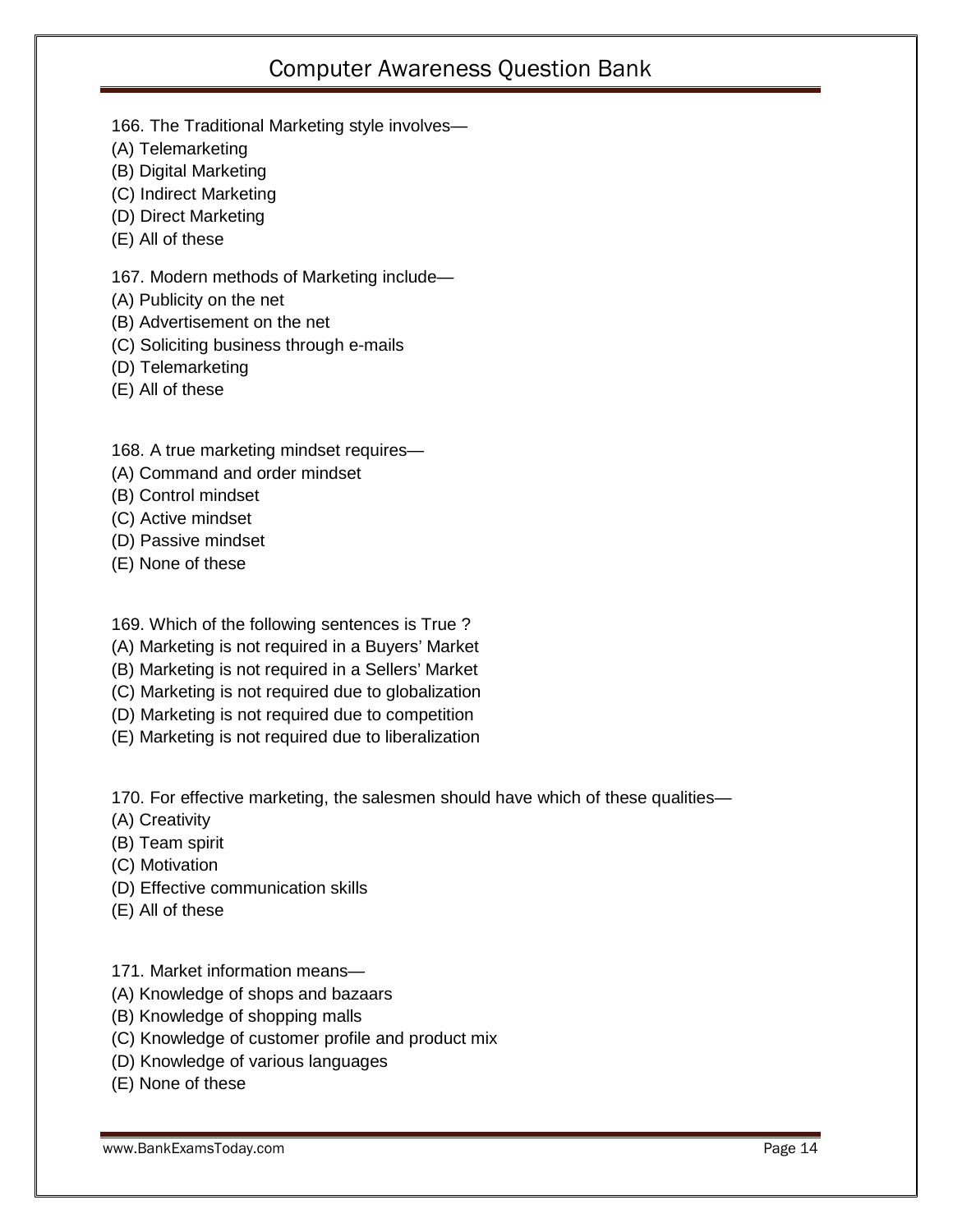- 172. Market Research is needed for—
- (A) Deciding the market area
- (B) Deciding the right product to be sold
- (C) Making proper marketing decisions
- (D) Deciding right time to sell
- (E) All of these

173. Which of the following statements is True ?

- (A) Marketing makes the Company to go into loss due to higher expenses
- (B) Marketing is not required in profit-making companies
- (C) Marketing sharpens the minds of the employees
- (D) Marketing is a time-bound seasonal function
- (E) Marketing is a waste of time

174. Marketing Plan helps in—

- (A) Better lead generation
- (B) Better systems
- (C) Better results
- (D) Improved Balance Sheet
- (E) Better customer service

175. If Marketing is done effectively, which of the following is not required—

- (A) Advertisement
- (B) Publicity
- (C) Market Research
- (D) Market Segmentation
- (E) None of these

176. Motivation means—

- (A) Inspiring employees to perform better
- (B) Better Communication Skills
- (C) Sales coaching
- (D) Market Research
- (E) None of these

177. In a Selling Process in today's world—

- (A) Only standard products are sold
- (B) No customization required
- (C) The Seller need not have product knowledge
- (D) The Seller should aim at customer satisfaction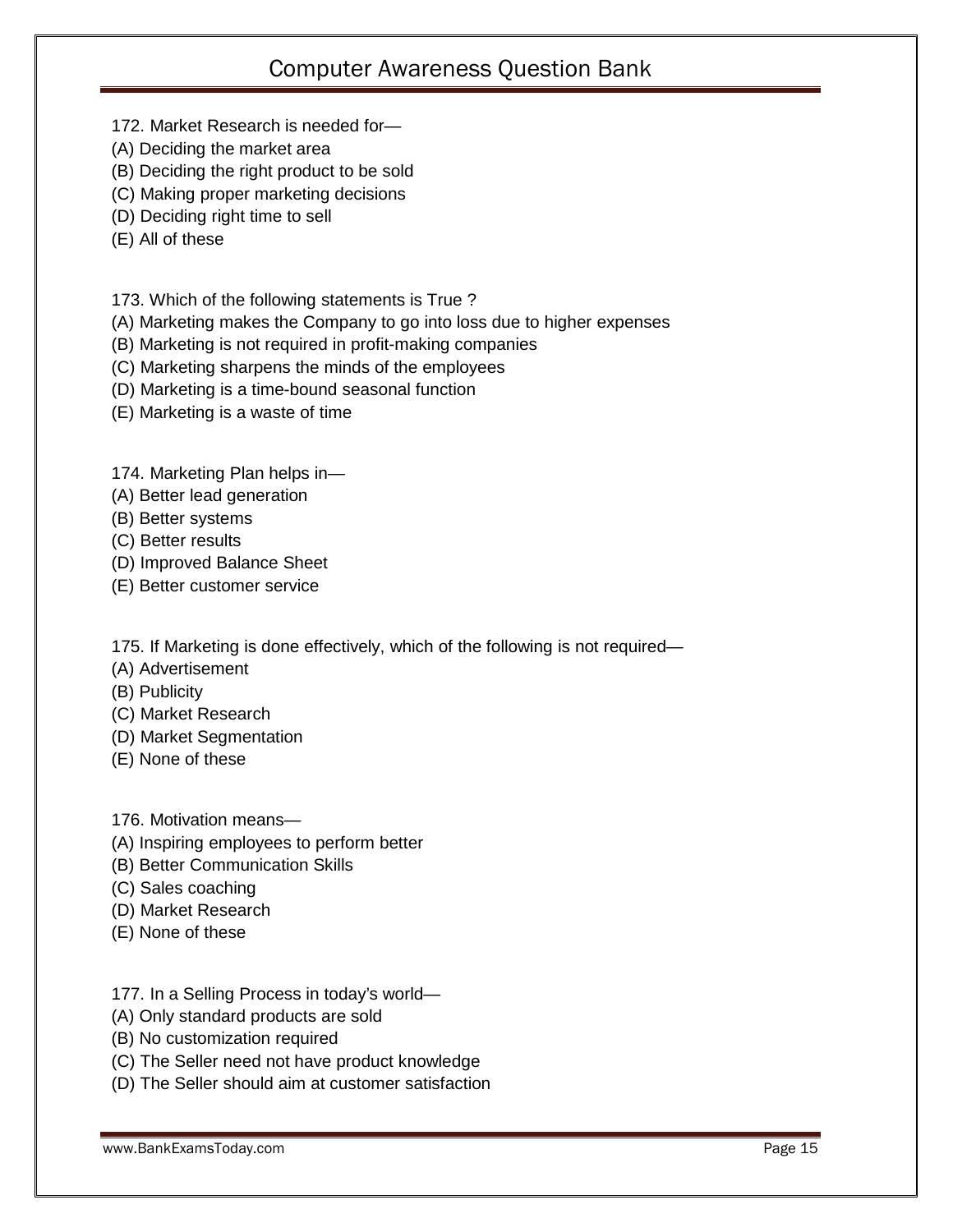- (E) Only quantum of sales matters
- 178. Find the True statement—
- (A) Marketing is a waste of the employees' time
- (B) Marketing is not required in India due to its vast population
- (C) Marketing involves additional work
- (D) Marketing involves team work
- (E) Marketing is not required today due to IT advancement
- 179. A Target Market is—
- (A) Entire country
- (B) Entire city
- (C) Entire globe
- (D) That which consists of customers who need the identified product
- (E) All of these
- 180. Sales forecasting involves—
- (A) Sales Planning
- (B) Sales pricing
- (C) Distribution Channels
- (D) Consumer tastes
- (E) All of these
- 181. How many options does a binary choice offer ?
- (A) None
- (B) One
- (C) Two
- (D) It depends on the amount of memory in the computer
- (E) It depends on the speed of the computer's processor
- 182. Data going into the computer is called—
- (A) Output
- (B) Algorithm
- (C) Input
- (D) Calculations
- (E) Flowchart

183. How many values can be represented by a single byte ?

(A) 4

- (B) 16
- (C) 64
- (D) 256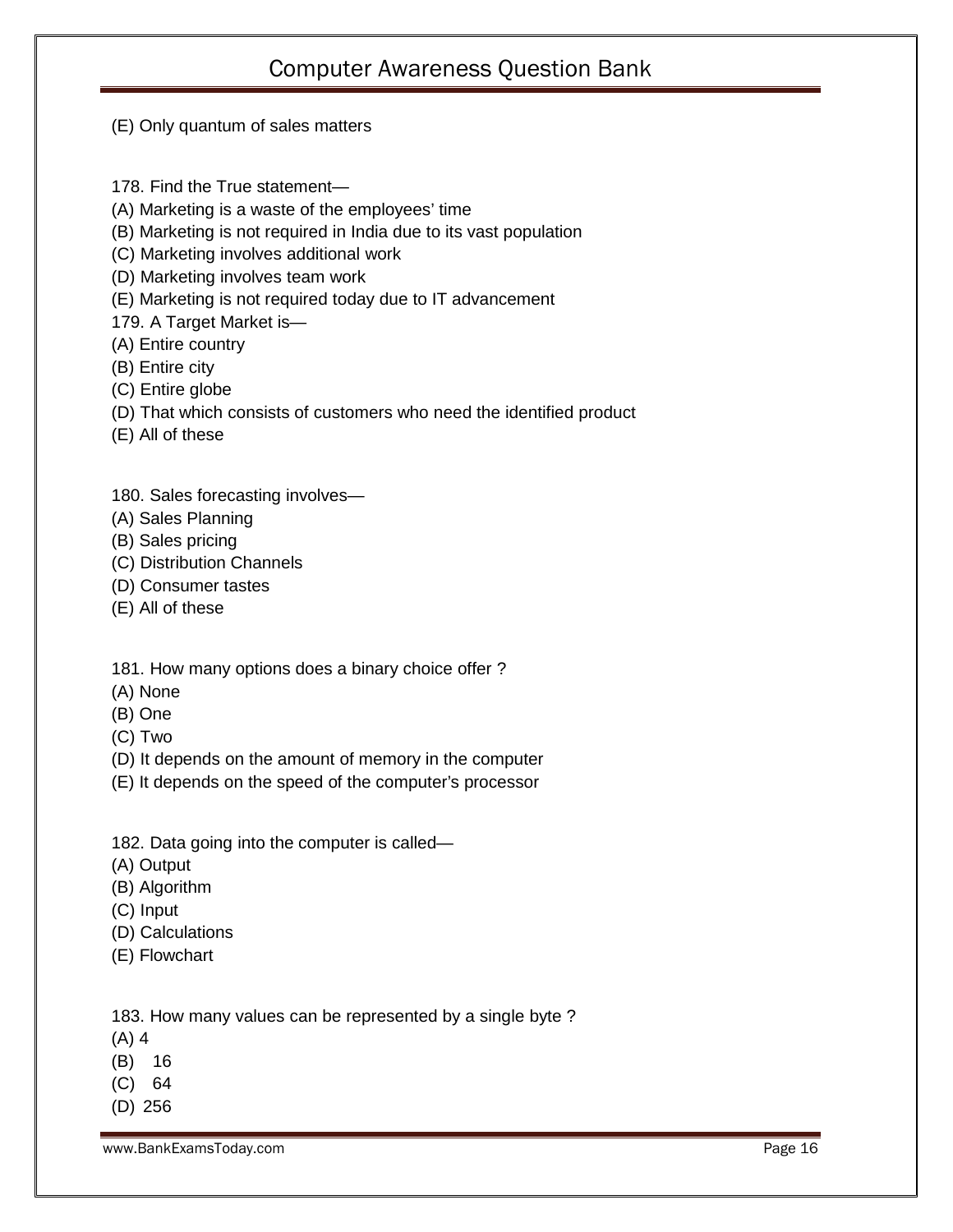#### (E) 512

184. Transformation of input into output is performed by—

- (A) Peripherals
- (B) Memory
- (C) Storage
- (D) The Input-Output unit
- (E) The CPU

185. Device drivers are—

- (A) Tiny power cords for external storage devices
- (B) Experts who know how to maximize the performance of devices
- (C) Small, special-purpose programs
- (D) The innermost part of the operating system
- (E) Substitutes for operating system

186. A collection of programs that controls how your computer system runs and processes information is called—

- (A) Operating system
- (B) Computer
- (C) Office
- (D) Compiler
- (E) Interpreter

187. Which of the following refers to a small, single-site network ?

- (A) LAN
- (B) DSL
- (C) RAM
- (D) USB
- (E) CPU

188. A set of instructions telling the computer what to do is called—

- (A) Mentor(B) Instructor
- (C) Compiler(D) Program
- (E) Debugger

189. If you receive an e-mail from someone you don't know, what should you do ?

- (A) Forward it to the police immediately
- (B) Delete it without opening it
- (C) Open it and respond to them saying you don't know them
- (D) Reply and ask them for their personal information
- (E) Reply and tell them you want to keep in touch with them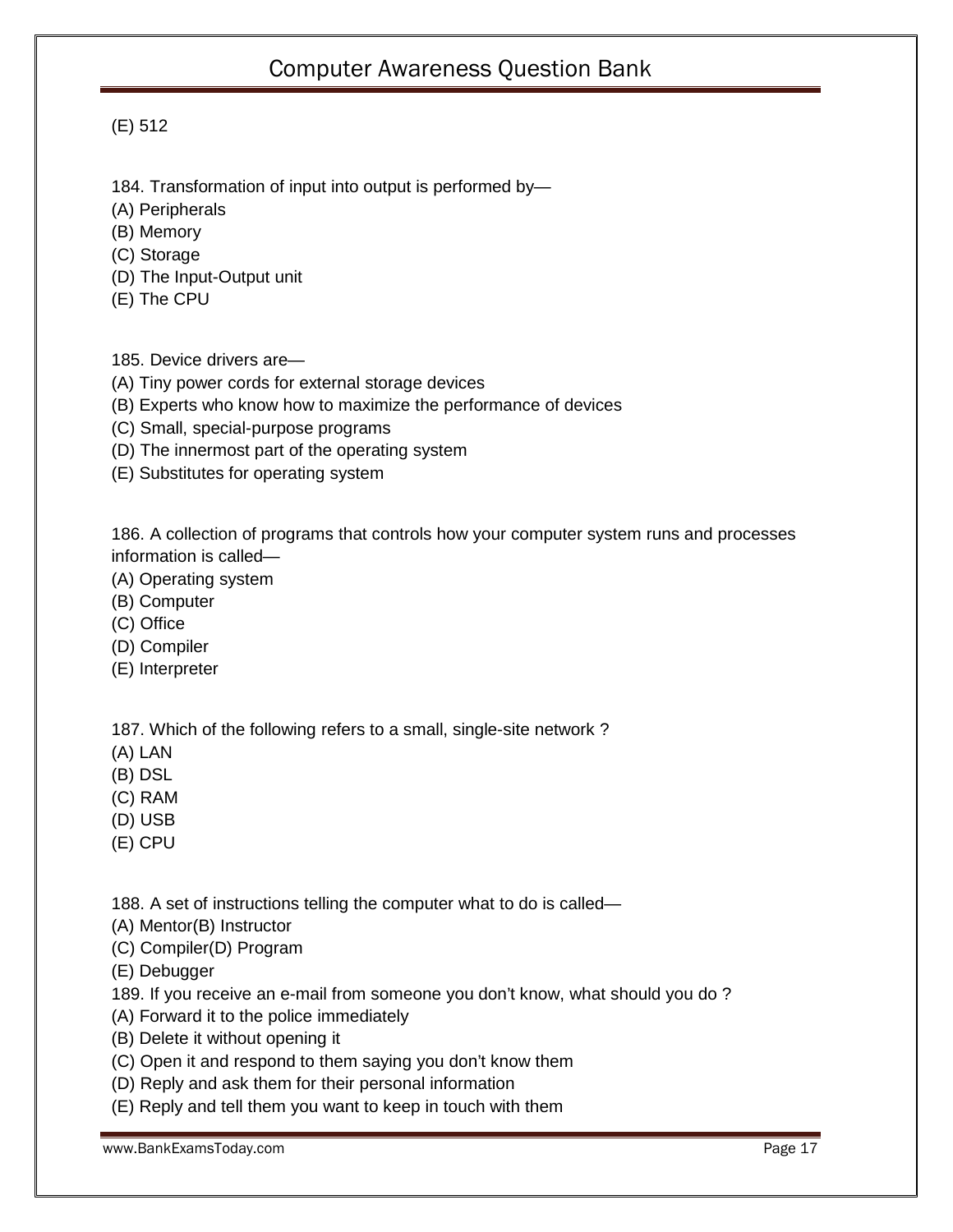190. Which of the following can handle most system functions that aren't handled directly by the operating system ?

(A) Vertical-market applications

(B) Utilities

- (C) Algorithms
- (D) Integrated software
- (E) Compilers
- 191. Microsoft Office is—
- (A) Shareware
- (B) Public-domain software
- (C) Open-source software
- (D) A vertical-market application
- (E) An application suite
- 192. Computers connected to a LAN (Local Area Network) can—
- (A) Run faster
- (B) Go on line
- (C) Share information and/or share peripheral equipment
- (D) E-mail
- (E) None of these
- 193. Which of the following refers to the memory in your computer ?
- (A) RAM
- (B) DSL
- (C) USB
- (D) LAN
- (E) CPU

194. Information travels between components on the motherboard through—

- (A) Flash memory (B) CMOS
- (C) Bays (D) Buses
- (E) Peripherals
- 195. One megabyte equals approximately—
- (A) 1,000 bits
- (B) 1,000 bytes
- (C) 1 million bytes
- (D) 1 million bits
- (E) 2,000 bytes

196. When you are working on a document on a PC, where is the document temporarily stored ?

- (A) RAM
- (B) ROM
- (C) The CPU
- (D) Flash memory
- (E) The CD-ROM
- 197. How are data organized in a spreadsheet ?
- (A) Lines and spaces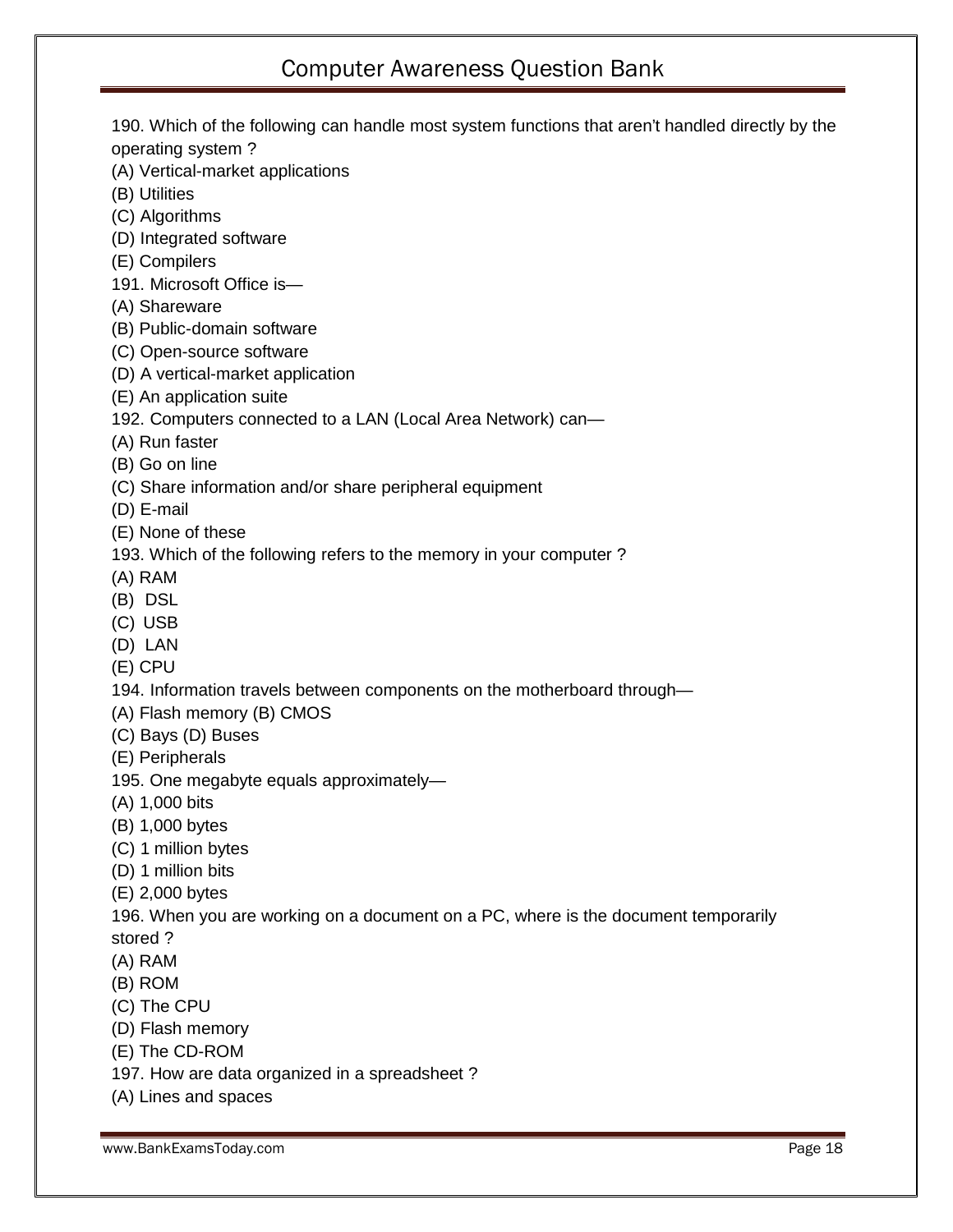(B) Layers and planes

(C) Height and width

(D) Rows and columns

(E) None of these

198. Magnetic tape is not practical for applications where data must be quickly recalled because tape is—

(A) A random-access medium

(B) A sequential-access medium

(C) A read-only medium

(D) Fragile and easily damaged

(E) An expensive storage medium

199. The blinking symbol on the computer screen is called the—

(A) Mouse

(B) Logo

(C) Hand

(D) Palm

(E) Cursor

200. When cutting and pasting, the item cut is temporarily stored in—

(A) ROM

(B) Hard drive

(C) Diskette

(D) Dashboard

(E) Clipboard

Answers 161.(B) 162. (C) 163. (A) 164. (D)

165.(C) 166. (C) 167. (E) 168. (A)

169.(B) 170. (E) 171. (C) 172. (E)

173.(E) 174. (E) 175. (B) 176. (A)

177.(D) 178. (D) 179. (D) 180. (E)

181.(C) 182. (C) 183. (E) 184. (E)

185.(D) 186. (B) 187. (A) 188. (D)

189.(B) 190. (A) 191. (E) 192. (C)

193.(A) 194. (D) 195. (C) 196. (A)

197.(D) 198. (E) 199. (E) 200. (E)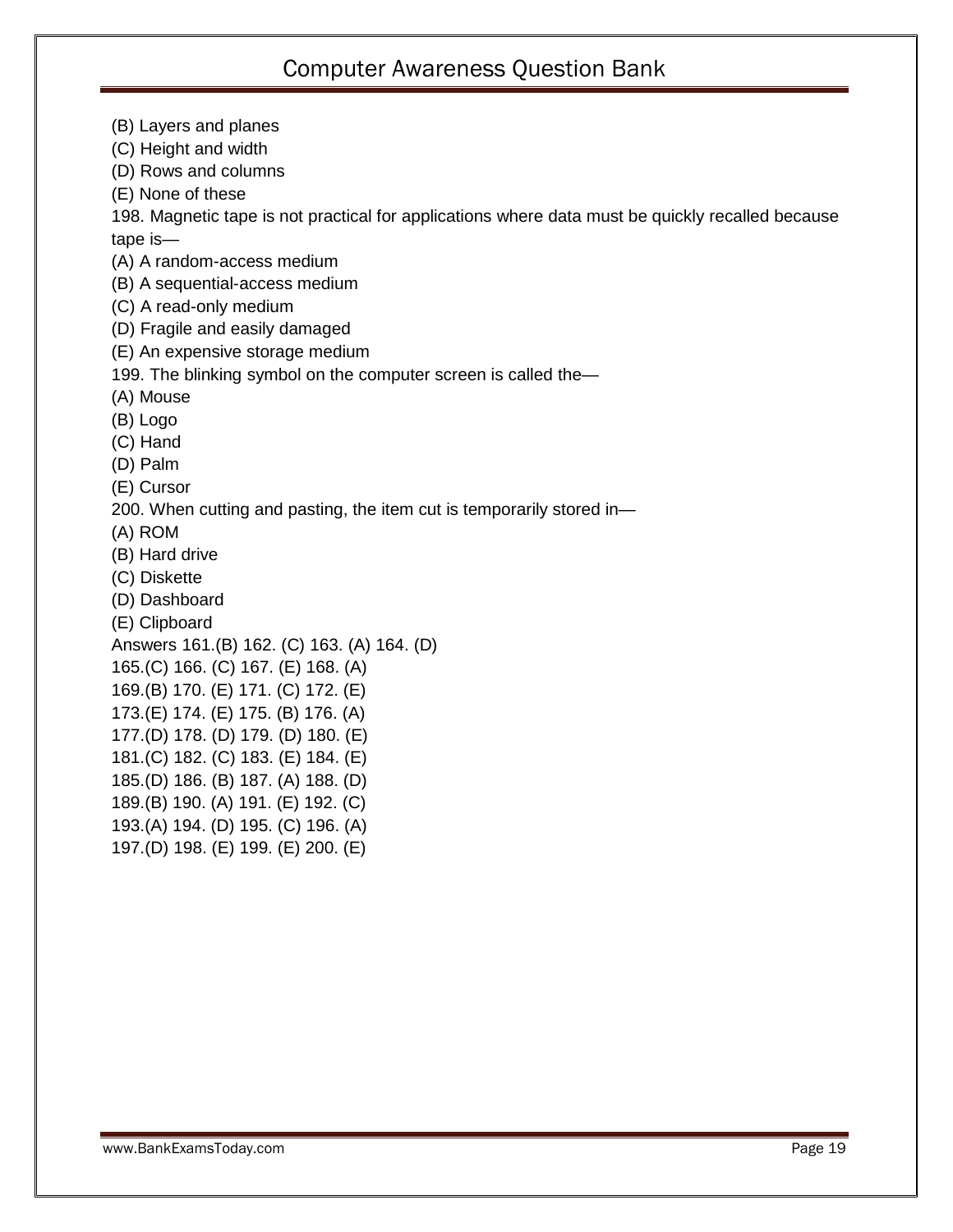#### *Paper 3*

1. The states that a foreign key must either match a primary key value in another relation or it must be null.

- (a) entity integrity rule
- (b) referential integrity constraint
- (c) action assertion
- (d) composite attribute
- (e) None of these
- 2. An applet
- (a) is an interpreted program that runs on the client
- (b) tracks the number of visitors to a Website
- (c) is a compiled program that usually runs on the client
- (d) collects data from visitors to a Website
- (e) None of these

3. A \_\_\_\_ sometimes called a boot sector virus, executes when a computer boots up because it resides in the boot sector of a floppy disk or the master boot record of a hard disk.

- (a) system virus
- (b) Trojan horse virus
- (c) file virus
- (d) macro virus
- (e) None of these
- 4. Which error detection method uses one's complement arithmetic?
- (a) Simply parity check
- (b) Checksum
- (c) Two-dimensional parity check
- (d) CRC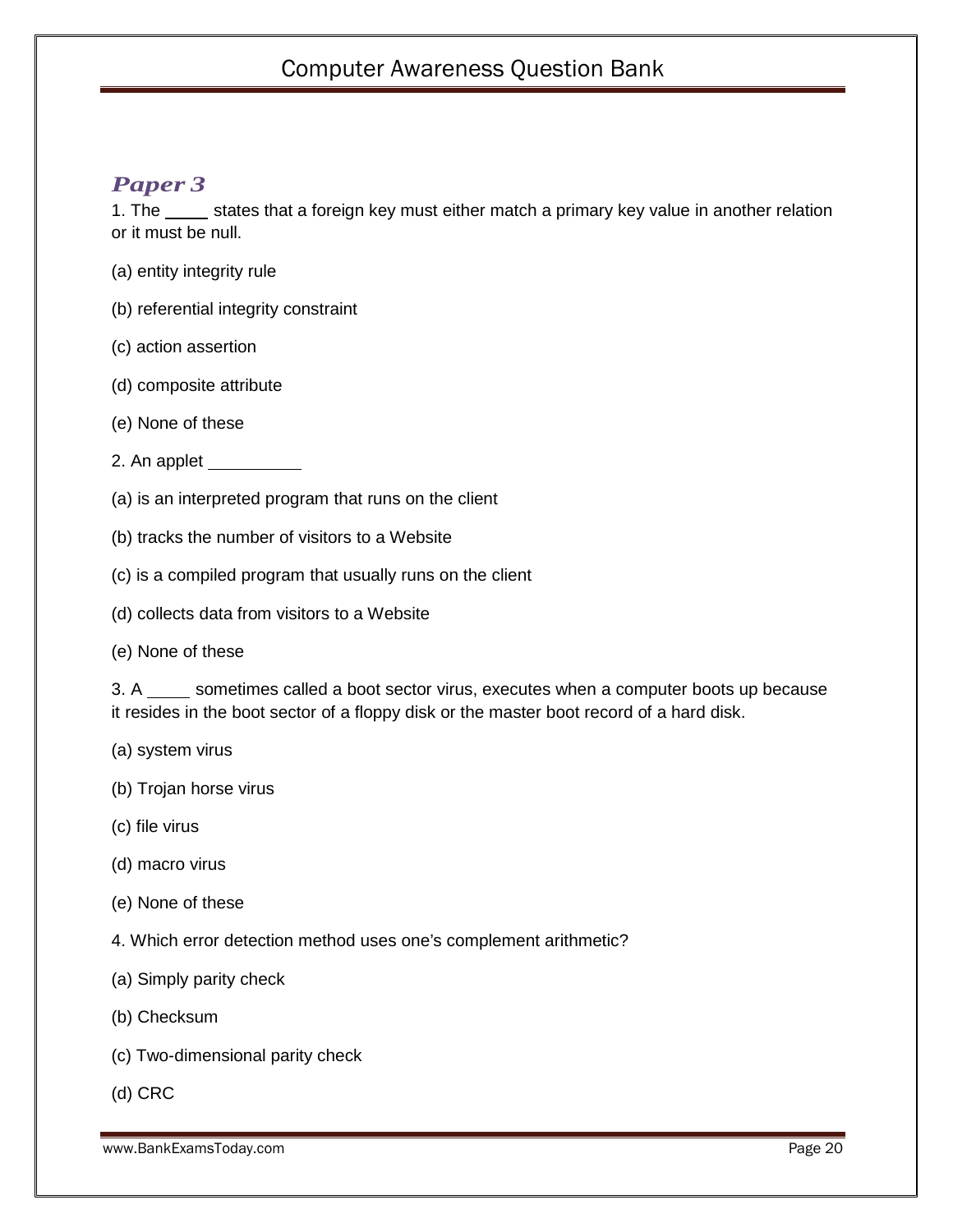- (e) None of these
- 5. A result of a computer virus **can not** lead to .
- (a) Disk Crash
- (b) Mother Board Crash
- (c) Corruption of program
- (d) Deletion of files
- (e) None of these
- 6. The network interface card of LAN is related to following layer of OSI Model-
- (a) Transport
- (b) Network
- (c) Data Link
- (d) Physical
- (e) All of these
- 7. Which of the following does **not** describe a data warehouse?
- (a) Subject-oriented
- (b) Integrated
- (c) Time-variant
- (d) Updateable
- (e) None of these
- 8. Which of the following is **true** ?
- (a) Logical design is software-dependent
- (b) In a distributed database, database is stored in one physical location
- (c) Conceptual design translates the logical design into internal model
- (d) Logical design is software independent
- (e) None of these
- 9. A range check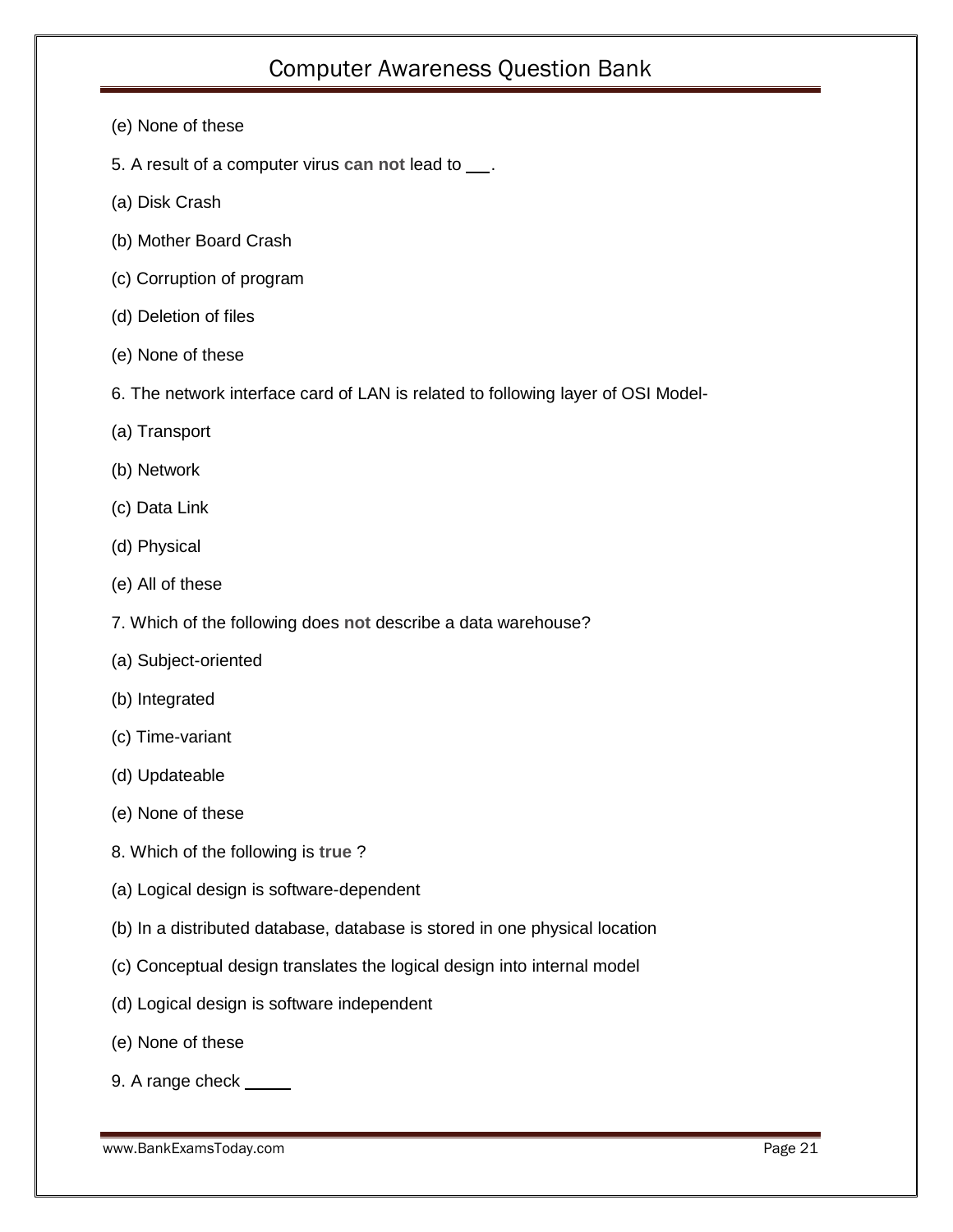- (a) ensures that only the correct data type is entered into a field
- (b) verifies that all required data is present
- (c) determines whether a number is within a specified limit
- (d) tests if the data in two or more associated fields is logical
- (e) None of these
- 10. The total set of interlinked hypertext documents worldwide is-
- (a) HTTP
- (b) Browser
- (c) WWW
- (d) B2B
- (e) None of these
- 11. With the object-oriented (OO) approach, an object encapsulates, or sampled programmer.
- (a) carries out, the details of an object for
- (b) hides, the details of an object from
- (c) reveals, the details of an object to
- (d) extends, the details of an object beyond
- (e) None of these
- 12. Every computer connected to an intranet or extranet must have a distinct
- (a) firewall
- (b) proxy server
- (c) IP address
- (d) domain name
- (e) None of these
- 13. A table of bits in which each row represents the distinct values of a key?
- (a) Join index
- (b) Bitmap index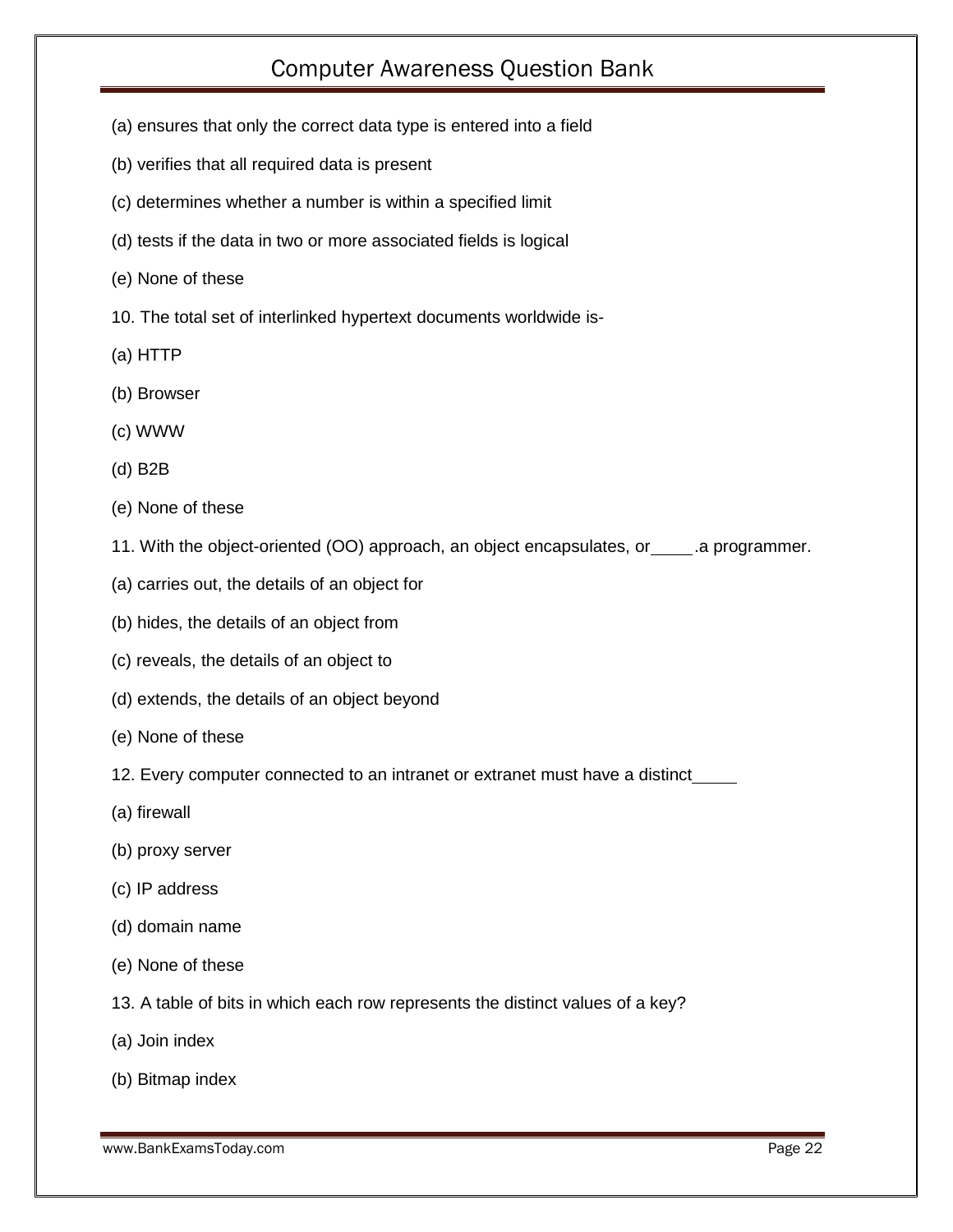- $(c)$  B + Tree
- (d) Hierarchical index
- (e) None of these
- 14. The degree of detail that should be incorporated into a database depends on what?
- (a) Data integrity
- (b) The type of database
- (c) The user's perspective
- (d) The business practices and policies
- (e) None of these

15. The \_\_\_\_. converts digital signals to analog signals for the purpose of transmitting data over telephone lines.

- (a) Modem
- (b) Router
- (c) Gateway
- (d) Bridge
- (e) All of these
- 16. Before a package can be used in a java program it must be \_\_\_.
- (a) executed
- (b) referenced
- (c) imported
- (d) declared
- (e) None of these

17. Choose the correct way to indicate that a line in a C++ program is a comment line, that is, a line the will not be executed as an instruction\_\_\_.

- (a) begin the line with a  $#$  sign
- (b) begin the line with double slashes  $(1/1)$
- (c) begin and end the line with double hyphens (-\_-)

| Page 23<br>www.BankExamsToday.com |  |
|-----------------------------------|--|
|-----------------------------------|--|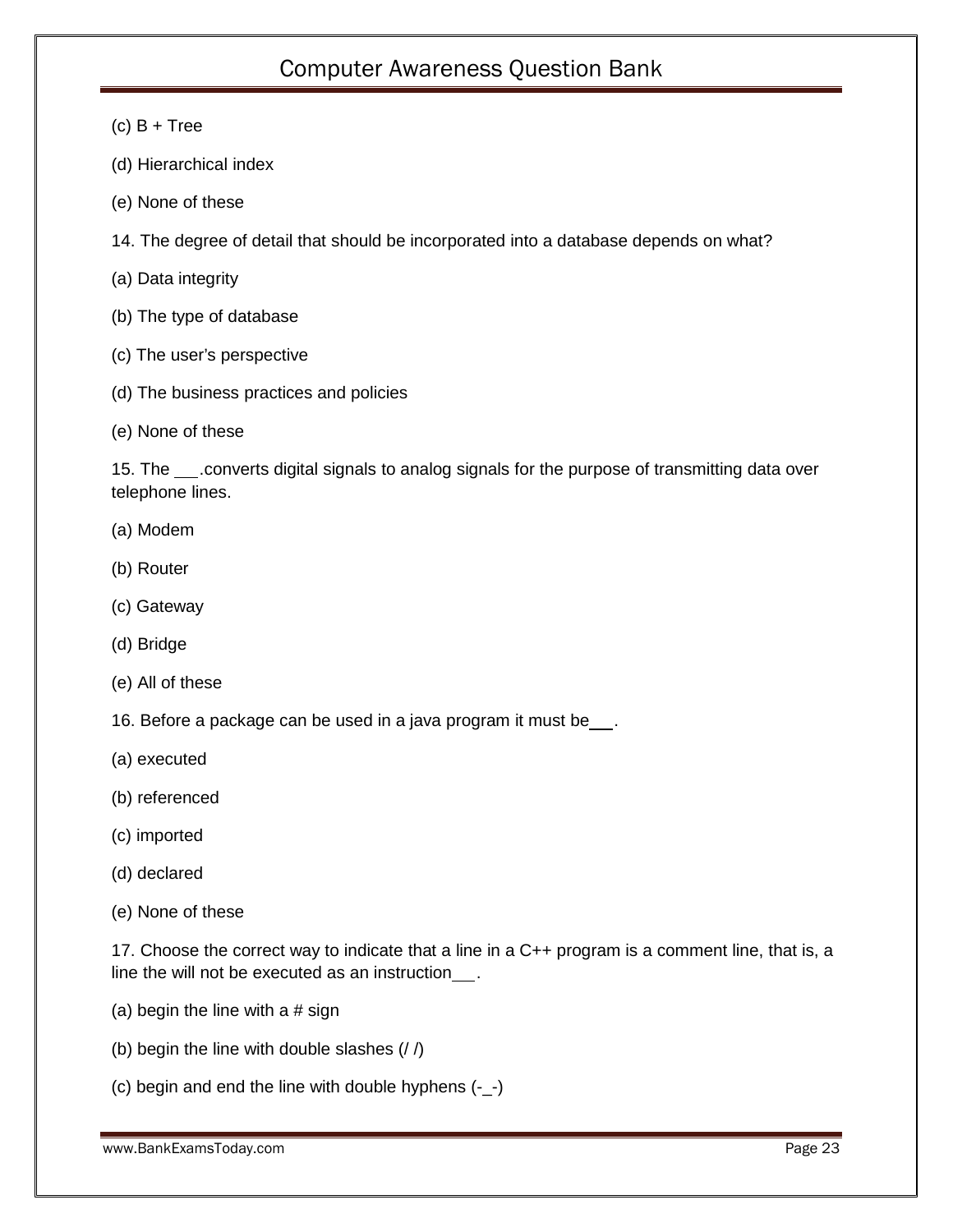- (d) indent the line
- (e) None of these
- 18. Programming language built into user programs such as Word and Excel are known as
- (a) 4GLs
- (b) macro languages
- (c) object-oriented languages
- (d) visual programming languages
- (e) None of these
- 19. Firewalls are used to protect against\_\_.
- (a) Unauthorized Attacks
- (b) Virus Attacks
- (c) Data Driven Attacks
- (d) Fire Attacks
- (e) All of these

20. This is a standard way for a Web server to pass a Web user's request to an application program and to receive data back to forward to the user-

- (a) Interrupt request
- (b) Forward DNS lookup
- (c) Data-Link layer
- (d) File Transfer Protocol
- (e) Common gateway interface
- 21. Three SQL, DDL, CREATE commands are\_.
- (a) Schema, Base and Table
- (b) Base, Table and Schema
- (c) Key, Base and Table
- (d) Schema, Table and View
- (e) None of these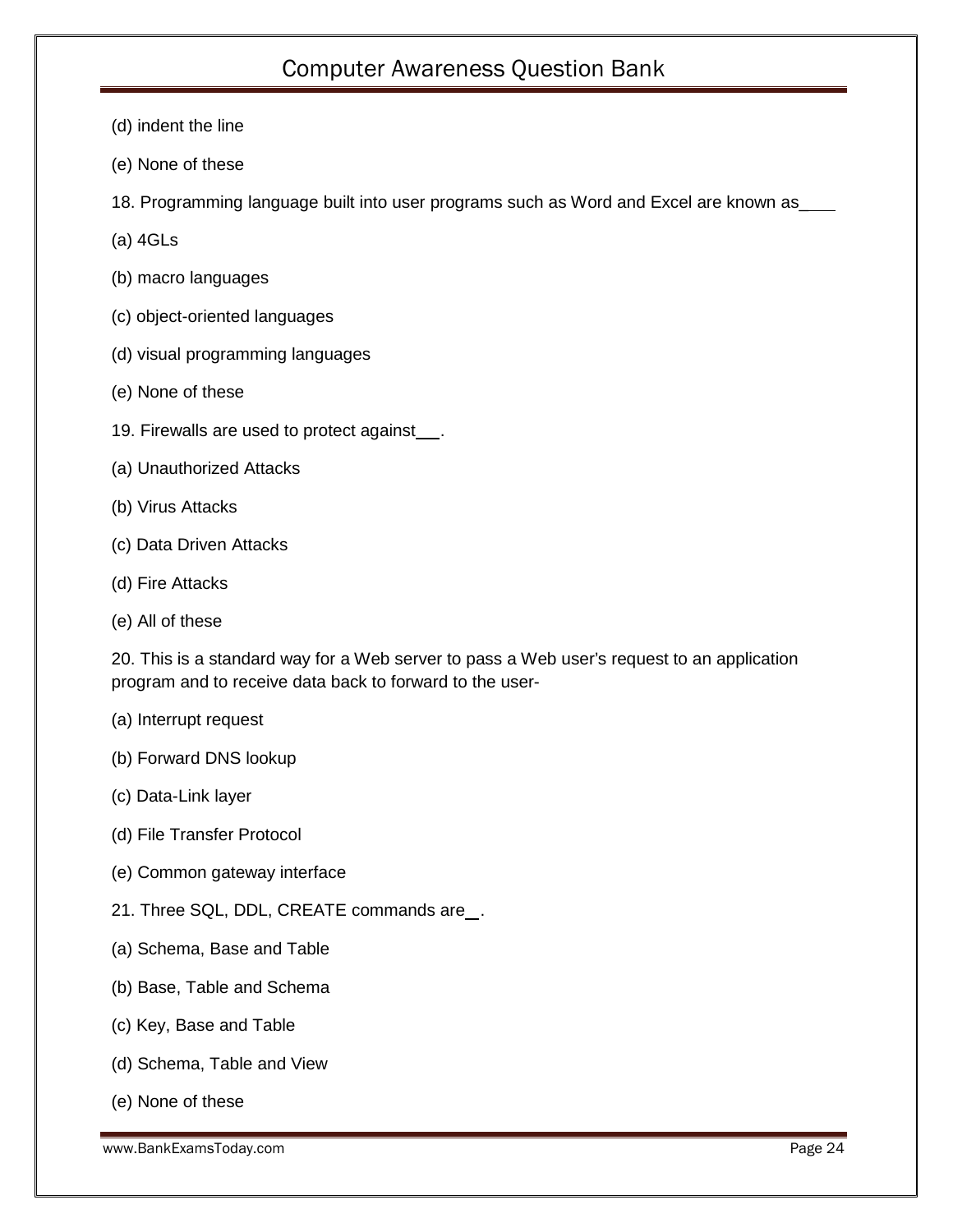- 22. Data are in client/server computing.
- (a) never sent to the client machine
- (b) sent in very large sections to save processing time
- (c) sent only upon the client's request
- (d) sent in complete copies for the client to filter and sort
- (e) sent from the client to the server for processing
- 23. Which of the following will **not** eliminates the ambiguities of a null value?
- (a) Define the attribute as required
- (b) Define subtypes
- (c) Define each attribute as having an initial value that is recognized as blank
- (d) Define supertypes
- (e) None of these
- 24. The directory is mandatory for every disk.
- (a) Root
- (b) Base
- (c) Sub
- (d) Case
- (e) None of these

25. This is a group of servers that share work and may be able to back each other up if one server fails.

- (a) Channel bank
- (b) Cluster
- (c) Tiger team
- (d) Serverless backup
- (e) Logical unit

#### **ANSWERS**

1. (a) (c) (e) (b) (b)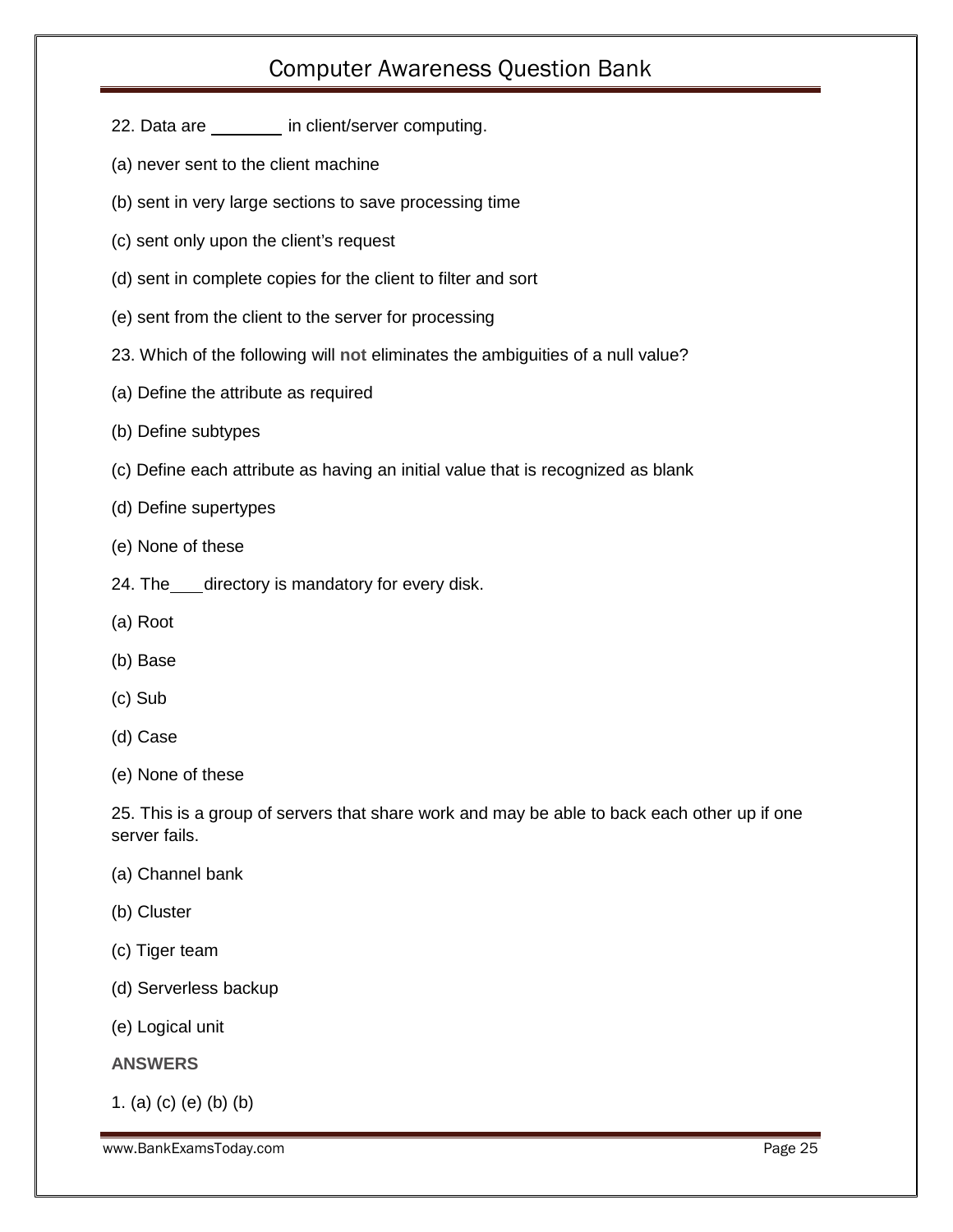- 6. (e) (d) (a) (c) (a)
- 11. (b) (c) (b) (b) (a)
- 16. (c) (b) (d) (a) (e)
- 21. (d) (c) (d) (c) (b)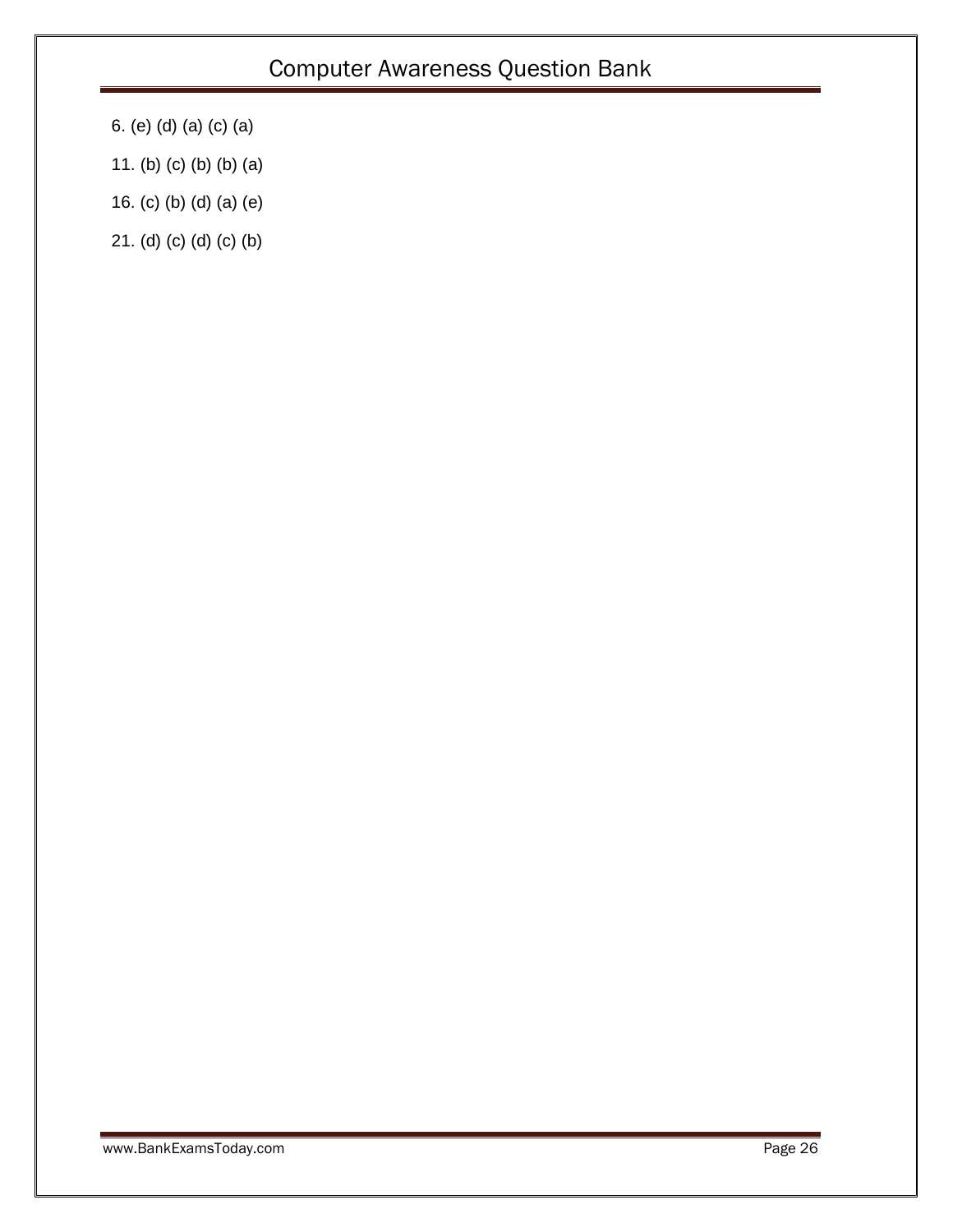#### *Paper 4* **MarketingAptitude/ComputerKnowledge**

1. A keyboard is this kind of device— (A) black (B) input (C) output (D) word Processing (E) None of these Ans : (B) 2. IT stands for—

(A) information Technology (B) integrated Technology (C) intelligent Technology (D) interesting Technology (E) None of these Ans  $: (A)$ 

3. Which of the following refers to the fastest, biggest and most expensive computers ?

- (A) Personal Computers
- (B) Supercomputers
- (C) Laptops
- (D) Notebooks
- (E) None of these

Ans : (B)

4. A collection of related information sorted and dealt with as a unit is a—

- (A) disk
- (B) data
- (C) file
- (D) floppy

(E) None of these

Ans : (C)

5. The process of a computer receiving information from a server on the Internet is known as—

- (A) pulling
- (B) pushing
- (C) downloading
- (D) transferring
- (E) None of these

Ans : (C)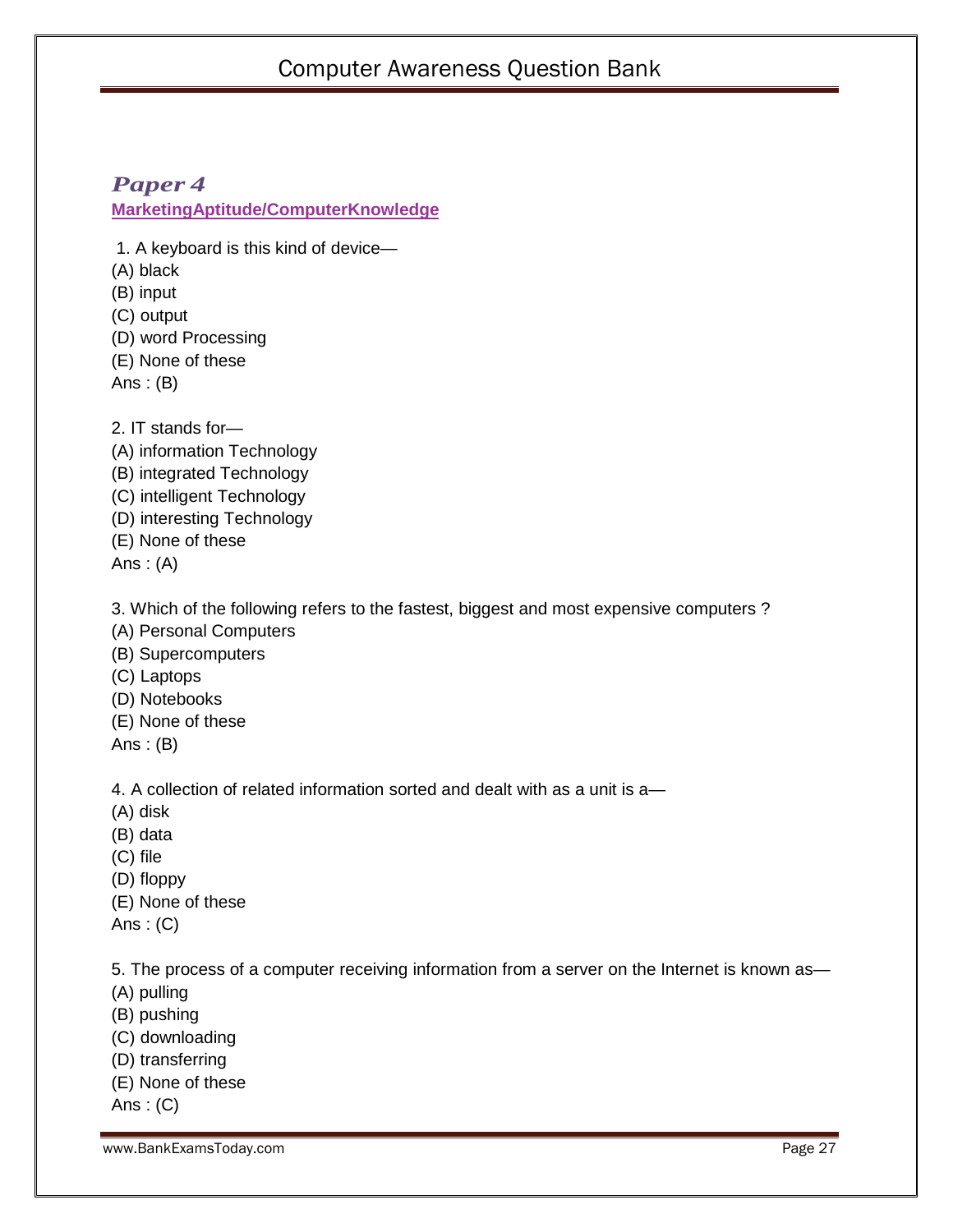6. Which part of the computer helps to store information ?

(A) Disk drive

(B) Keyboard

(C) Monitor

(D) Printer

(E) None of these

Ans:  $(A)$ 

7. ………………is the process of carrying out commands.

(A) Fetching

(B) Storing

(C) Executing

(D) Decoding

(E) None of these

Ans :  $(C)$ 

8. The role of a………generally is to determine a buyer's needs and match it to the correct hardware and software.

(A) computer Scientist

(B) computer sales representative

(C) computer consultant

(D) corporate trainer

(E) None of these

Ans : (B)

9. Which of the following groups consist of only output devices ?

(A) Scanner, Printer, Monitor

(B) Keyboard, Printer, Monitor

(C) Mouse, Printer, Monitor

(D) Plotter, Printer, Monitor

(E) None of these

Ans : (D)

10. The rectangular area of the screen that displays a program, data, and/or information is a—

- (A) title bar
- (B) button
- (C) dialog box
- (D) window

(E) None of these

Ans : (D)

11. A(n)………contains commands that can be selected.

(A) pointer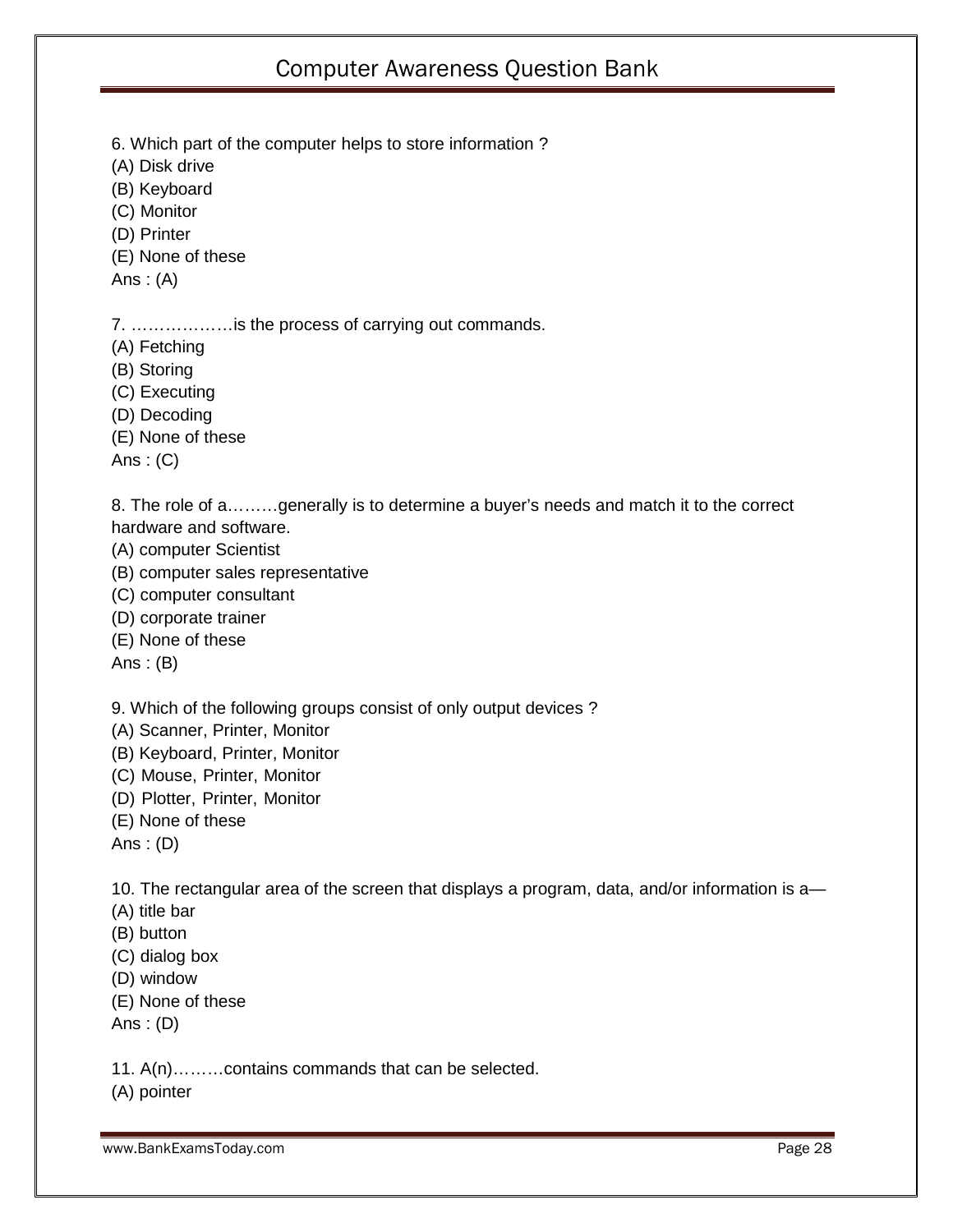(B) menu

(C) icon

(D) button

(E) None of these

Ans : (B)

12. An error is also known as—

(A) bug

(B) debug

(C) cursor

(D) icon

(E) None of these

Ans  $: (A)$ 

13. Arithmetic Operations—

(A) involve matching one data item to another to determine if the first item is greater than, equal to, or less than the other item

(B) sort data items according to standard, predefined criteria in ascending order or descending order

(C) use conditions with operators such as AND, OR and NOT

(D) include addition, subtraction, multiplication and division

(E) None of these

Ans : (D)

14. Sending an e-mail is similar to—

(A) picturing an event

(B) narrating a story

(C) writing a letter

(D) creating a drawing

(E) None of these

Ans : (C)

15. Promotion in Marketing means—

(A) passing an examination

(B) elevation from one grade to another

(C) selling the products through various means

(D) selling the product in specific areas

(E) None of these

Ans : (C)

16. Microsoft Word is an example of—

(A) an operating system

(B) a processing device

(C) application software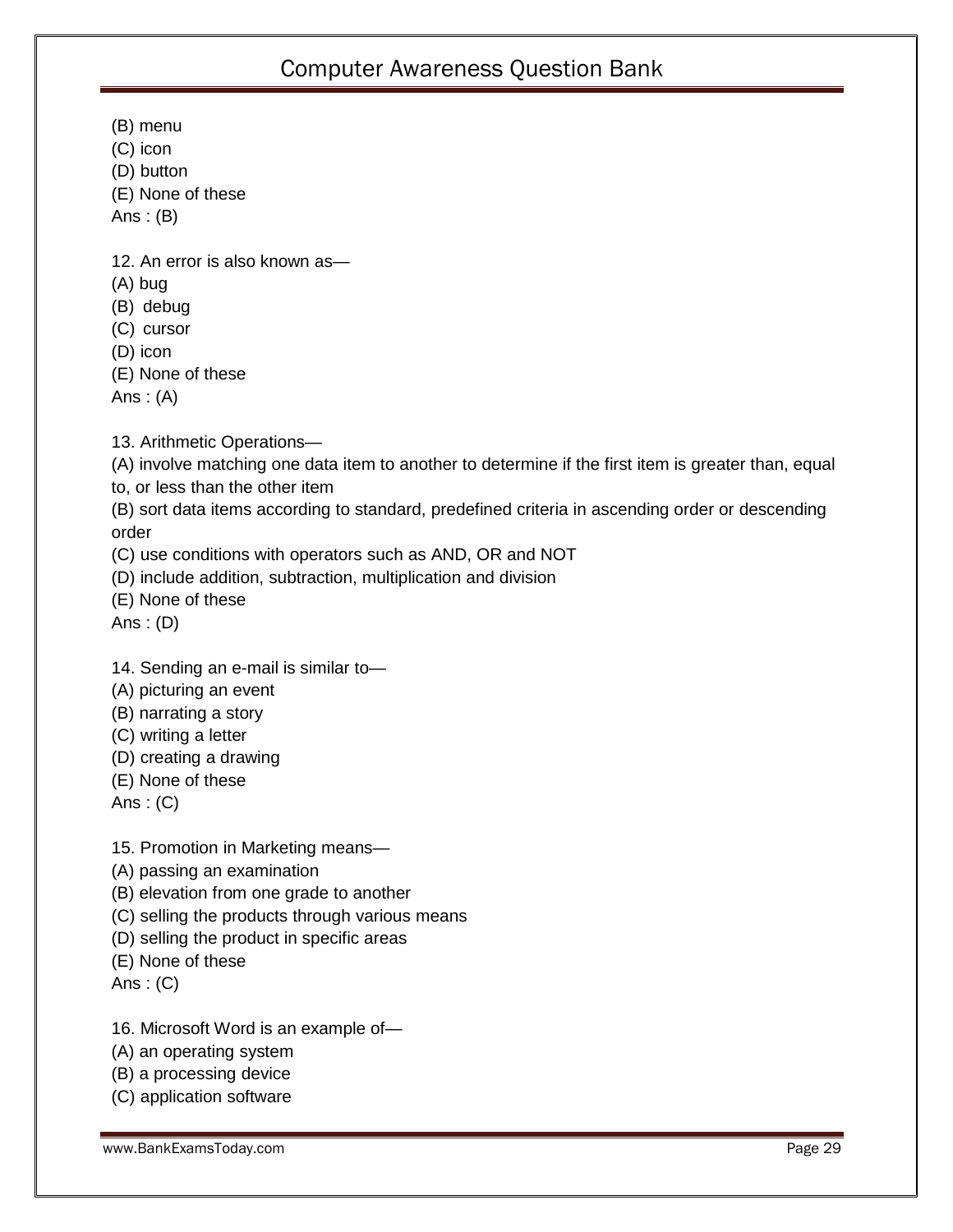(D) an input device (E) None of these Ans : (B)

- 17. Sources of Sales Leads are—
- (A) Data Mining
- (B) Market Research
- (C) Media Outlets
- (D) Promotional Programs
- (E) All of these
- Ans  $:$   $(E)$

18. Any data or instruction entered into the memory of a computer is considered as—

- (A) storage
- (B) output
- (C) input
- (D) information
- (E) None of these
- Ans : (A)
- 19. Which part of the computer displays the work done ?
- (A) RAM
- (B) printer
- (C) monitor
- (D) ROM
- (E) None of these
- Ans : (C)

20. One of the methods for Market Monitoring is—

- (A) to watch TV serials
- (B) to discuss with other sales persons
- (C) to monitor media outlets
- (D) All of these
- (E) None of these
- Ans : (C)
- 21. Market Expansion means—
- (A) hiring more staff
- (B) firing more staff
- (C) buying more products
- (D) buying more companies
- (E) None of these
- Ans : (E)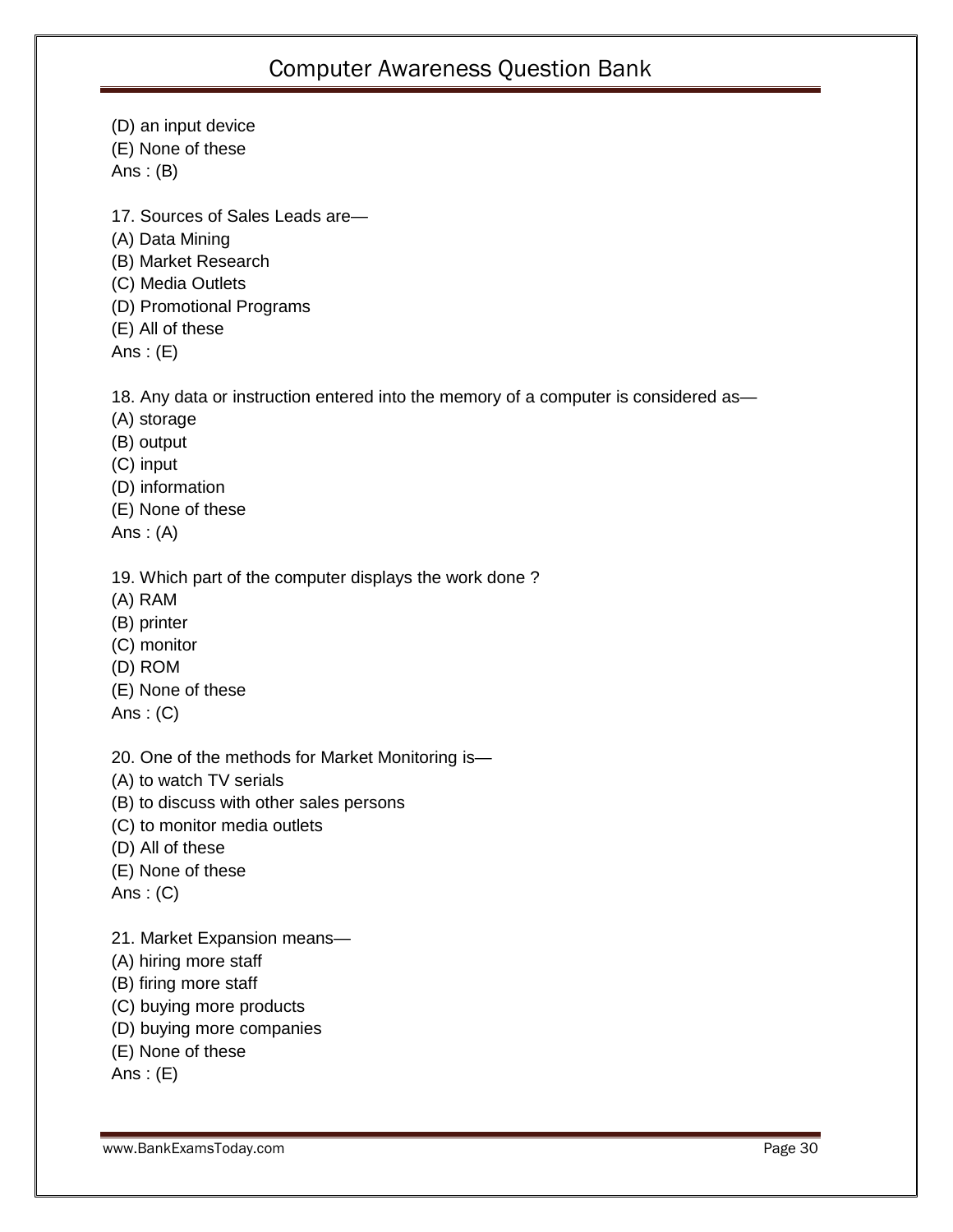- 22. A series of instructions that tells a computer what to do and how to do it is called a-
- (A) program
- (B) command
- (C) user response
- (D) processor
- (E) None of these
- Ans : (A)
- 23. Effective marketing helps in—
- (A) developing new products
- (B) creating a competitive environment
- (C) building demand for products
- (D) All of these
- (E) None of these

Ans : (D)

24. Which is the part of a computer that one can touch and feel?

- (A) Hardware
- (B) Software
- (C) Programs
- (D) Output
- (E) None of these
- Ans : (A)
- 25. A Call in Marketing means—
- (A) to phone the customers
- (B) to visit the customers
- $(C)$  to visit the marketing site
- (D) to call on prospective customers
- (E) None of these
- Ans : (D)

26. Delivery Channel means—

- (A) maternity wards
- (B) handing over the products to the buyers
- (C) places where products are made available to the buyers
- (D) All of these
- (E) None of these

Ans : (C)

- 27. Processing involves—
- (A) inputting data into a computer system
- (B) transforming input into output
- (C) displaying output in a useful manner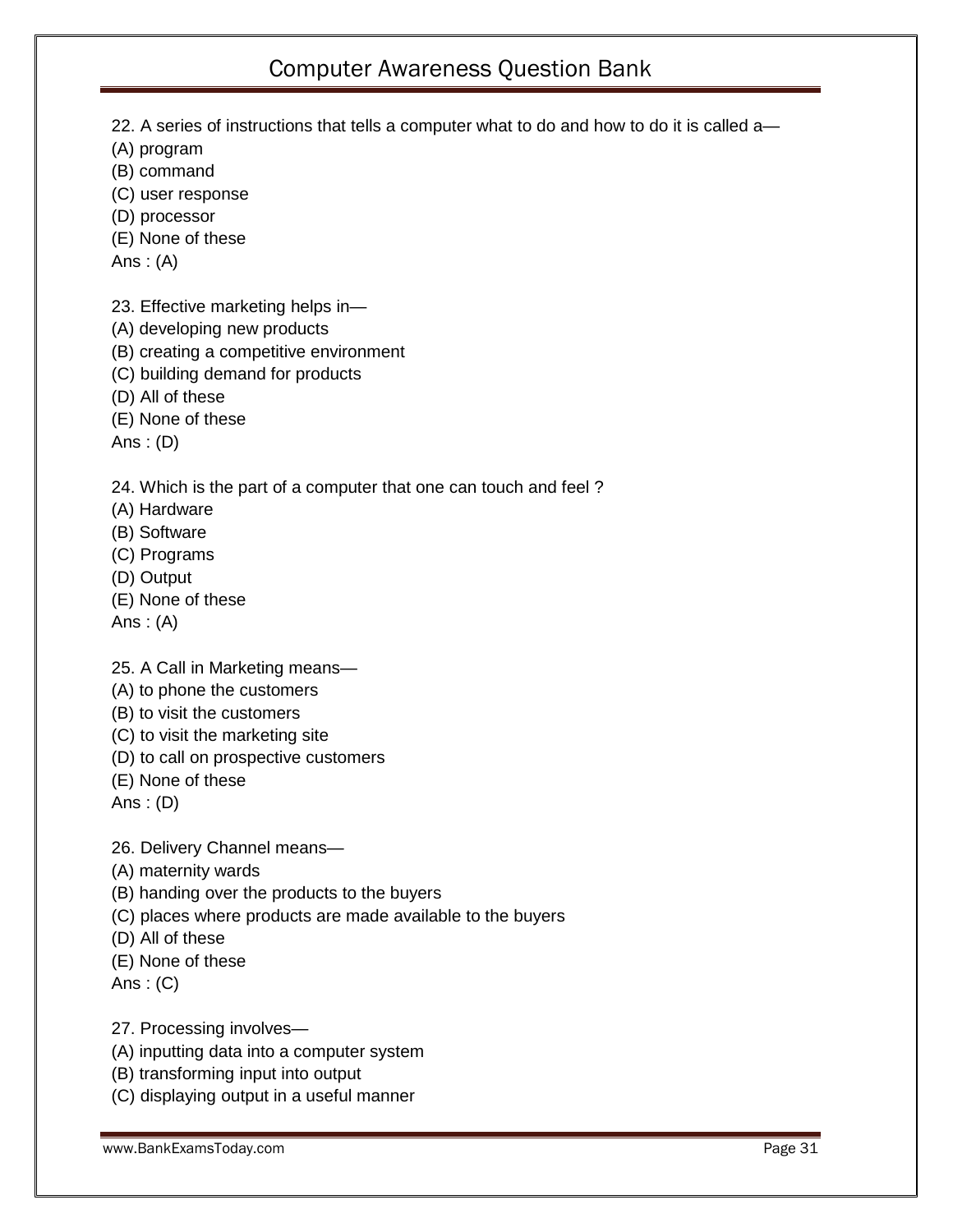(D) providing relevant answers (E) None of these Ans : (B)

28. One of the following is a target group for the marketing of Internet Banking.

(A) All the customers

(B) All the educated customers

(C) All the computer educated customers

(D) Only creditors

(E) All of these

Ans : (C)

29. Innovation mean—

(A) Product Designing

(B) New ideas

(C) Impulse

(D) Both (A) and (B)

(E) None of these

Ans : (D)

30. One of the following is a target group for the marketing of educational loan.

(A) All the customers

(B) Students

(C) Only poor students

(D) Students having promising educational track record

(E) All of these

Ans : (B)

31. Service after sale is not the function of-

(A) Marketing staff

(B) Seller

(C) Director of the company

(D) Employees of the company

(E) All of the above are wrong

Ans  $: (A)$ 

32. If done through………the rural marketing would be more effective.

(A) fairs

(B) village fairs

(C) door to door campaign

(D) All of these

(E) None of these

Ans  $:$  (B)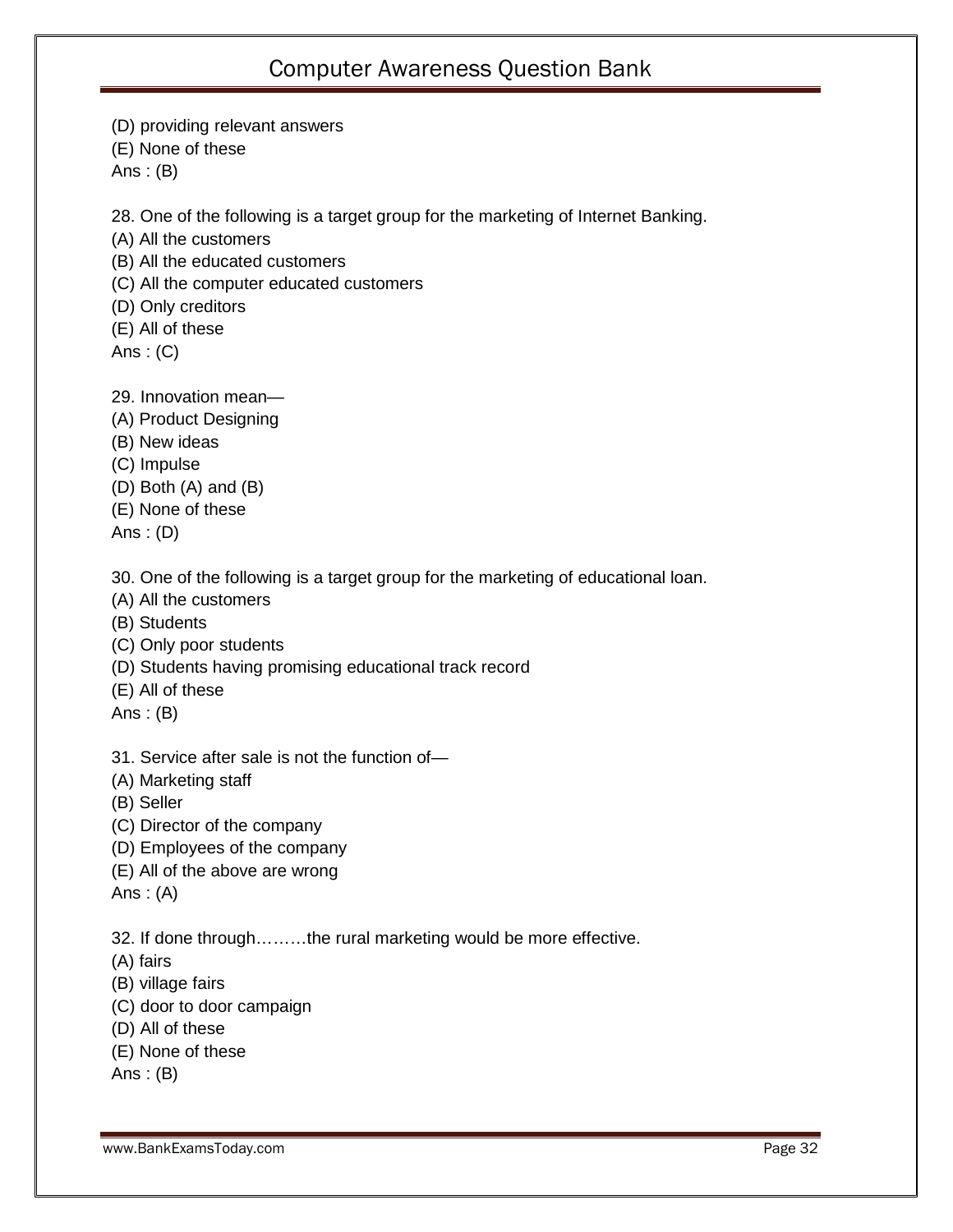- 33. Market Survey means—
- (A) Market Research
- (B) Market Planning
- (C) Marketing Strategies
- (D) Market Monitering
- (E) All of these
- Ans  $: (A)$

34. ………can be done through digital Banking ?

- (A) Mobile phone
- (B) Internet
- (C) Telephone
- (D) All of these
- (E) None of these

Ans:  $(A)$ 

#### 35. A good seller should have the following quality/qualities ?

- (A) Devotion to the work
- (B) Submissive
- (C) Sympathy
- (D) All of these
- (E) None of these

Ans : (D)

- 36. The rural marketing is not required because—
- (A) rural people do not understand marketing
- (B) its not practical from the cost point of view
- (C) it is sheer wastage of time
- (D) All are wrong
- (E) All are correct
- Ans : (D)
- 37. Planned-cost service means—
- (A) Costly products
- (B) Extra profit on the same cost
- (C) Extra work by seller
- (D) All of these
- (E) None of these
- Ans : (B)
- 38. Internet marketing means—
- (A) Self-marketing
- (B) Core Groups monitering
- (C) Employees marketing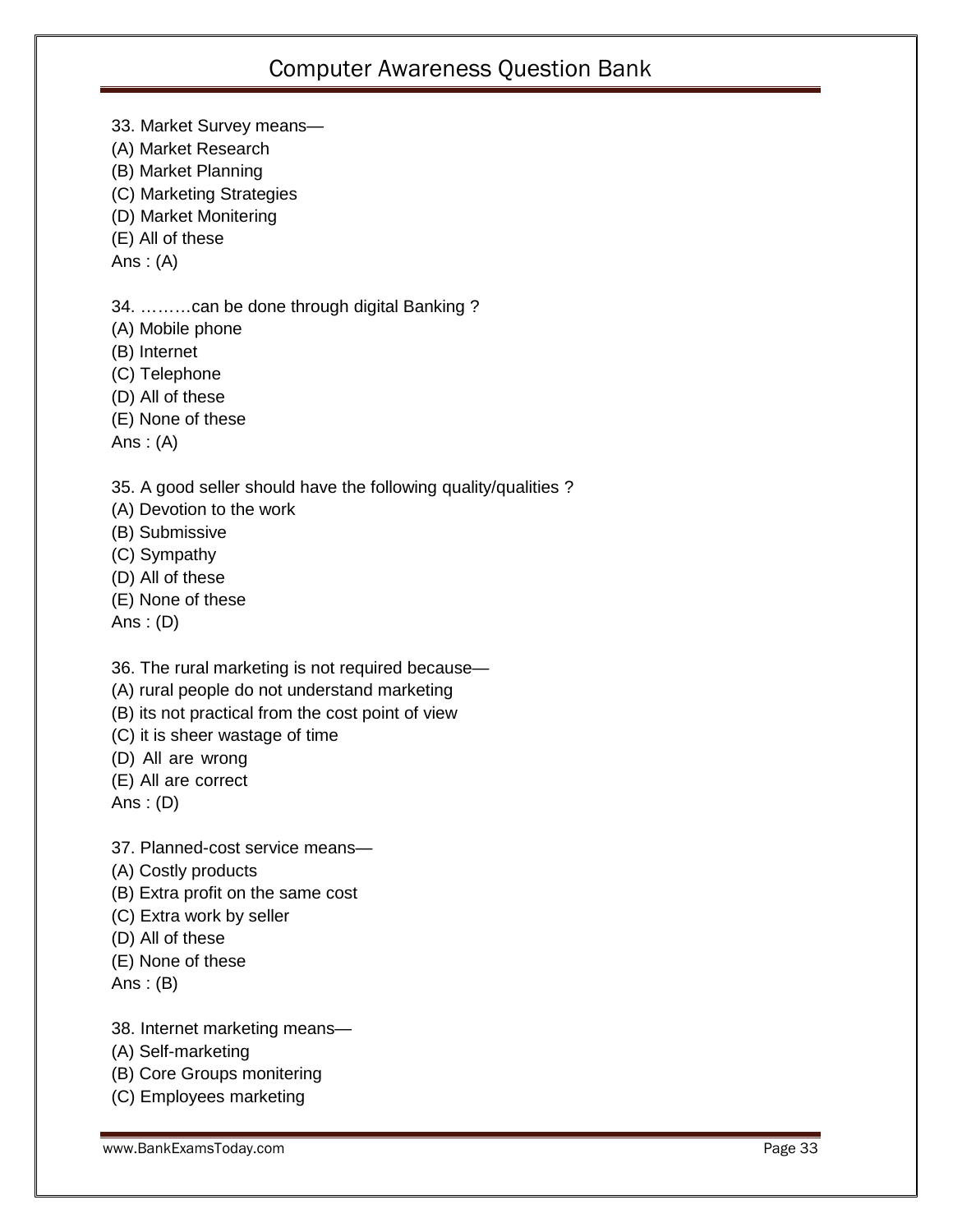(D) All of these (E) None of these

Ans  $:$   $(E)$ 

39. The aim of successful marketing is—

(A) to increase the sale

(B) to increase the profit

(C) to increase the output of sellers

(D) All of these

(E) None of these

Ans : (D)

40. The networking becomes……through networking.

(A) very difficult

(B) dull

(C) easy

(D) has no role in marketing

(E) None of these

Ans  $: (C)$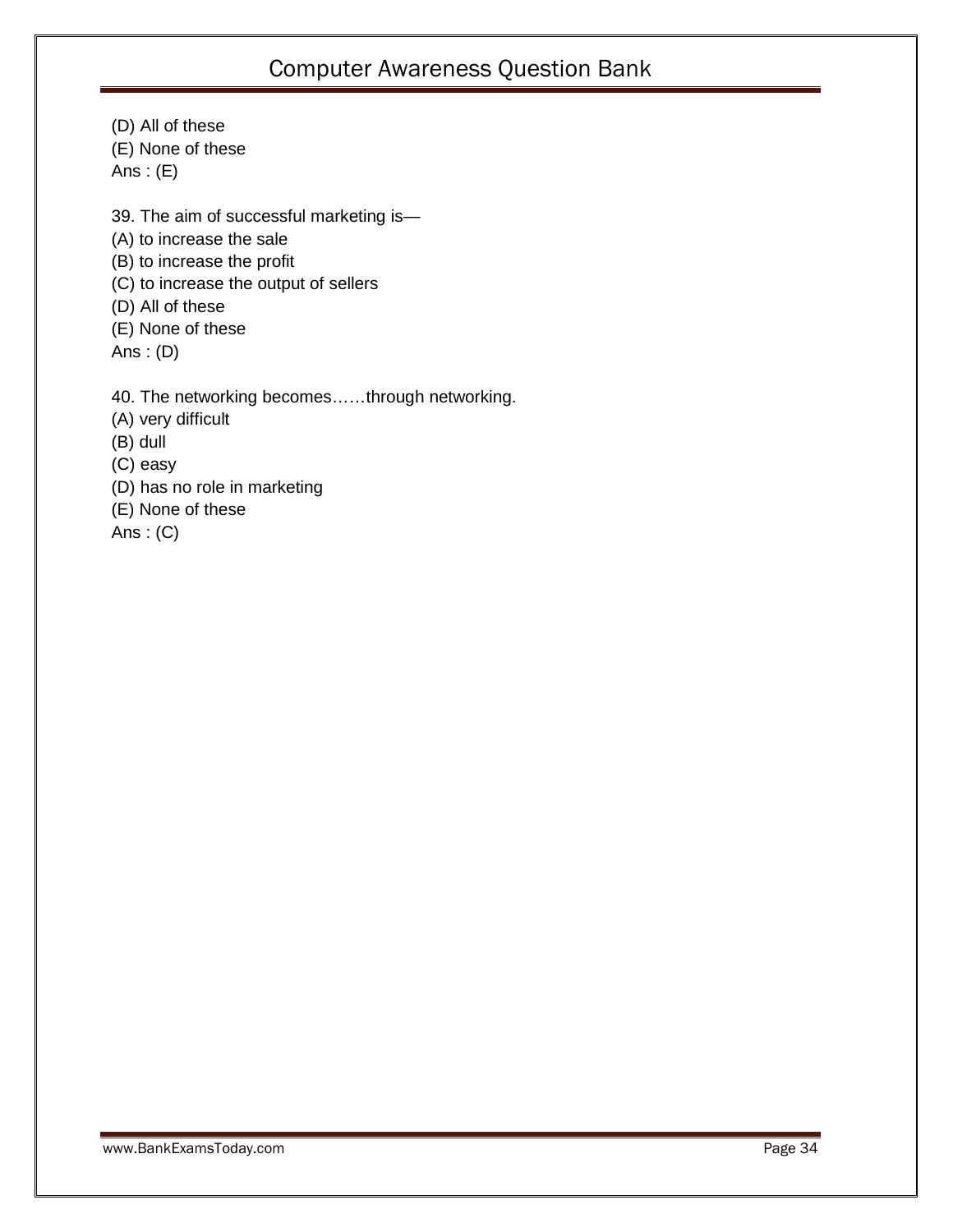#### *Paper 5*

#### **1. Why the document you created at home displays with a different font at school?**

- a) Because you have a different printer at school than at home
- b) Because you have a different monitor at school than at home
- c) font you used at home is not installed on your school computer
- d) Because the version of Windows is different

#### **2. Which keyboard shortcut centers selected text?**

- a) Ctrl+C
- b) Alt+C
- c) There is no keyboard shortcut for this operation
- d) Ctrl+E

#### **3. What is the default file extension forall Word documents?**

- a) TXT
- b) WRD
- c) FIL
- d) DOC

#### **4. Which key moves your cursor from one cell to the next in a table?**

- a) Tab
- b) Shift
- c) Enter
- d) Ctrl+Enter

#### **5. How many different documents can you have open at one time?**

- a) No more that three
- b) Only one
- c) As many as your computer memory will hold
- d) No more than your Taskbar can display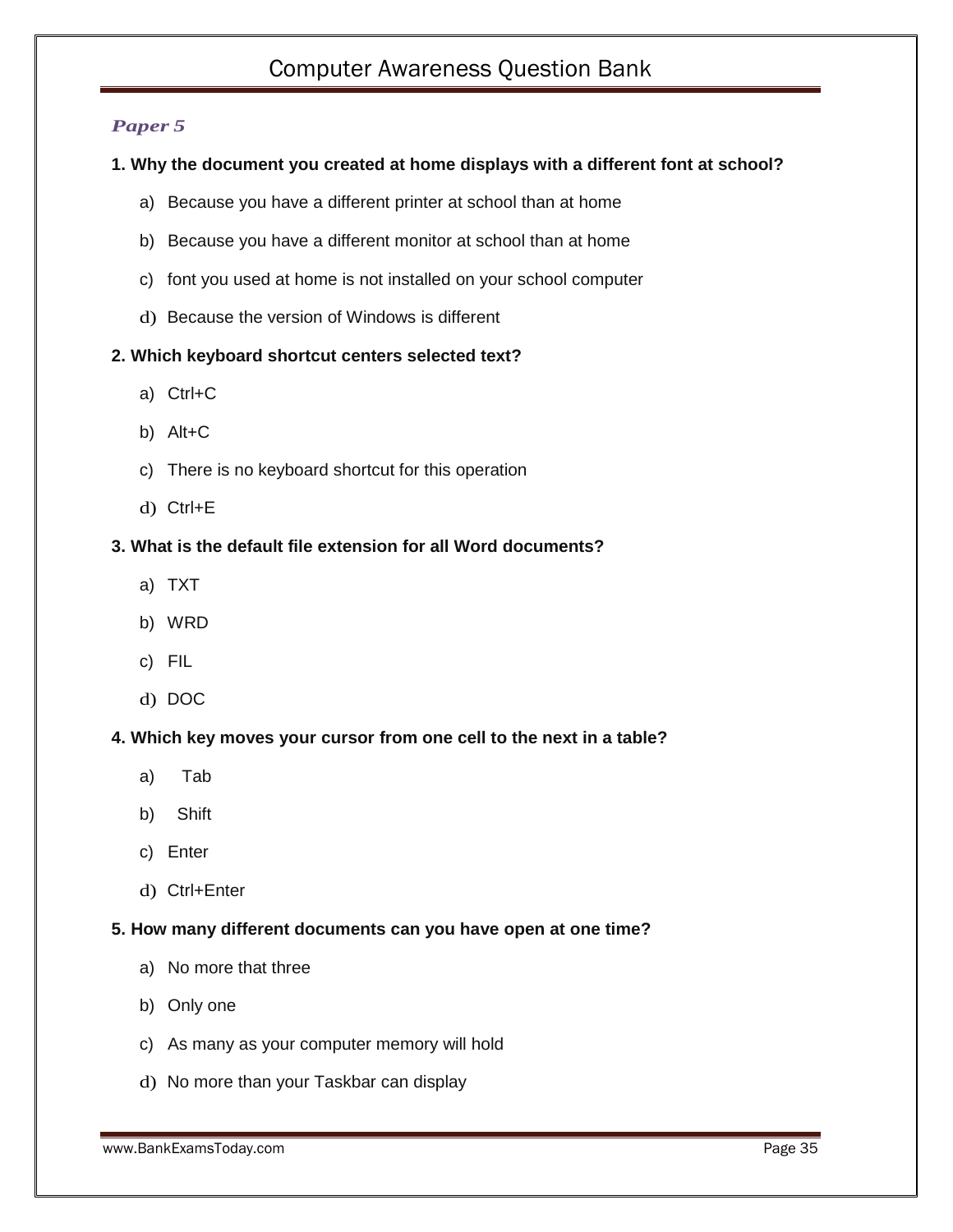#### **6. In order to email a Word document from within Word:**

- a) Go to File/Send To/Mail Recipient
- b) Save the file as an email attachment
- c) Start Outlook and attach the file while open in Word.
- d) This is an impossible operation

#### **7. Which keystroke will take you at the beginning or the end of a long document?**

- a) Ctrl+PageUp
- b) Ctrl+PageDown Shift+Home
- c) Shift+End Ctrl+Home
- d) Ctrl+End
- e) The only way is by using the right scroll bar

#### **8. How many margins are on a page?**

- a) Two (header and footer)
- b) Four (top, bottom, right, left)
- c) Two (landscape and Portrait)
- d) Two (top and bottom)

#### **9.In order to save a Word document as a web page you need to:**

- a) Put the appropriate graphics and links on the document
- b) Save the document in simple text format
- c) Use your web browser as an editor and save as URL Save as HTML

#### **10. A document in portrait prints:**

- a) The same characters per line with the same document in landscape
- b) More characters per line than the same document in landscape
- c) Less characters per line than the same document in landscape
- d) Smaller fonts in order to fit the same amount of characters per line with landscape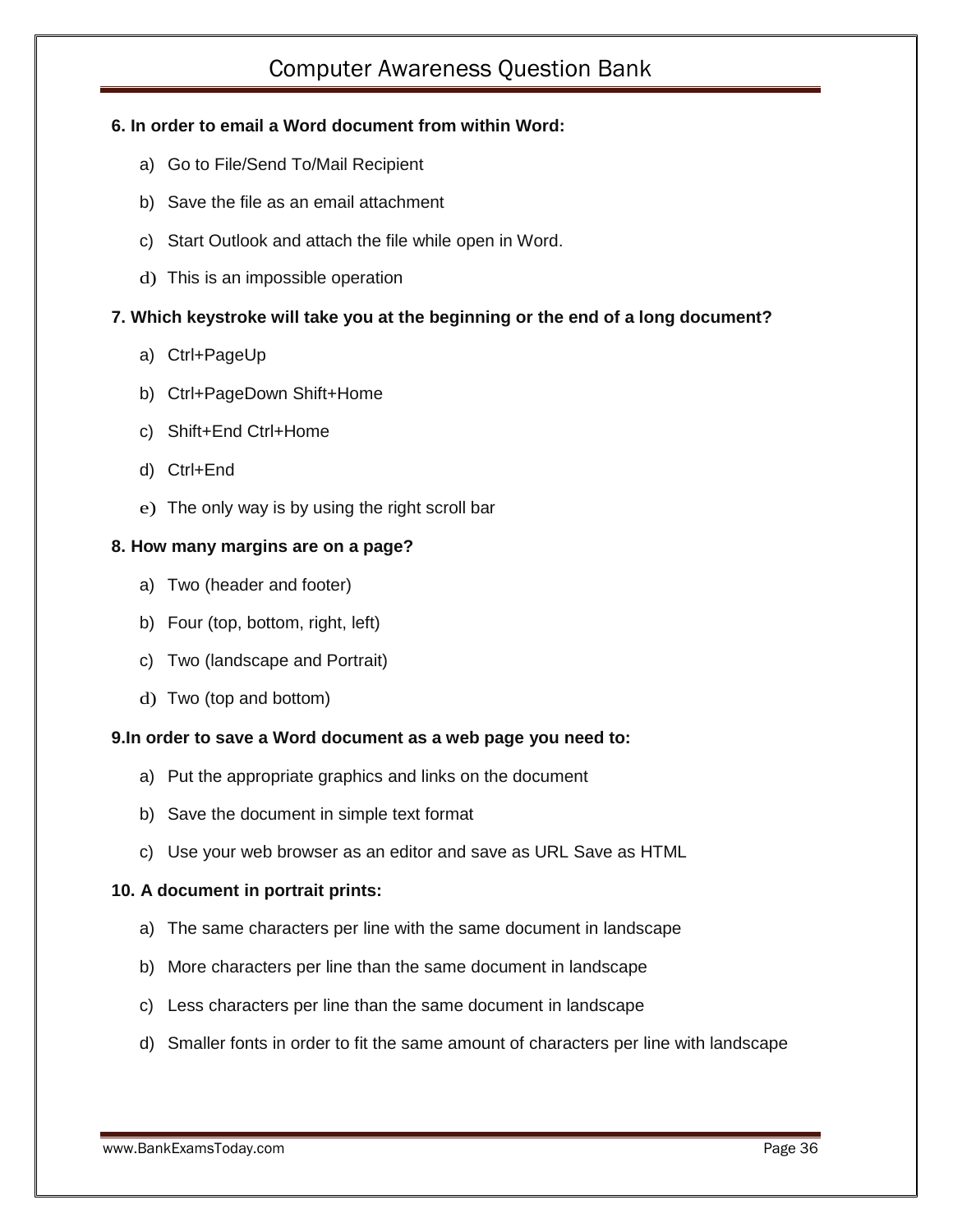## *Paper 6*

- **1.** Programs from the same developer , sold bundled together , that provide better integration and share common features , toolbars and menus are known as ….
	- (A) software suites
	- (B) integrated software packages
	- (C) software processing packages
	- (D) personal information managers
	- (E) none of these

### **ANS (A)**

- **2**. A data warehouse is which of the following?
- (A) Can be updated by the end users
- (B) Contains numerous naming conventions and formats
- (C) Organized around important subject areas
- (D) Contains only current data
- (E) None of these

### **ANS (C)**

**3**. Servers store and manages files for network users.

(A) Authentication

- (B) Main
- (C) Web
- (D) File
- (E) None of these

## **ANS (D)**

**4**. All of the following are examples of real security and privacy risks Except

- (A) hackers
- (B) spam
- (C) viruses
- (D) identify theft

(E) None of these

## **ANS (B)**

**5. he all terminals** (formerly known as cash registers) are often connected to complex inventory and sales computer systems .

- (A) Data
- (B) Sales
- (C) Query
- (D) (Point-of-sale (POS)
- (E) None of these

### **ANS (B)**

- **6.** The OSI model is divided into processes called layers.
- (A) five
- (B) six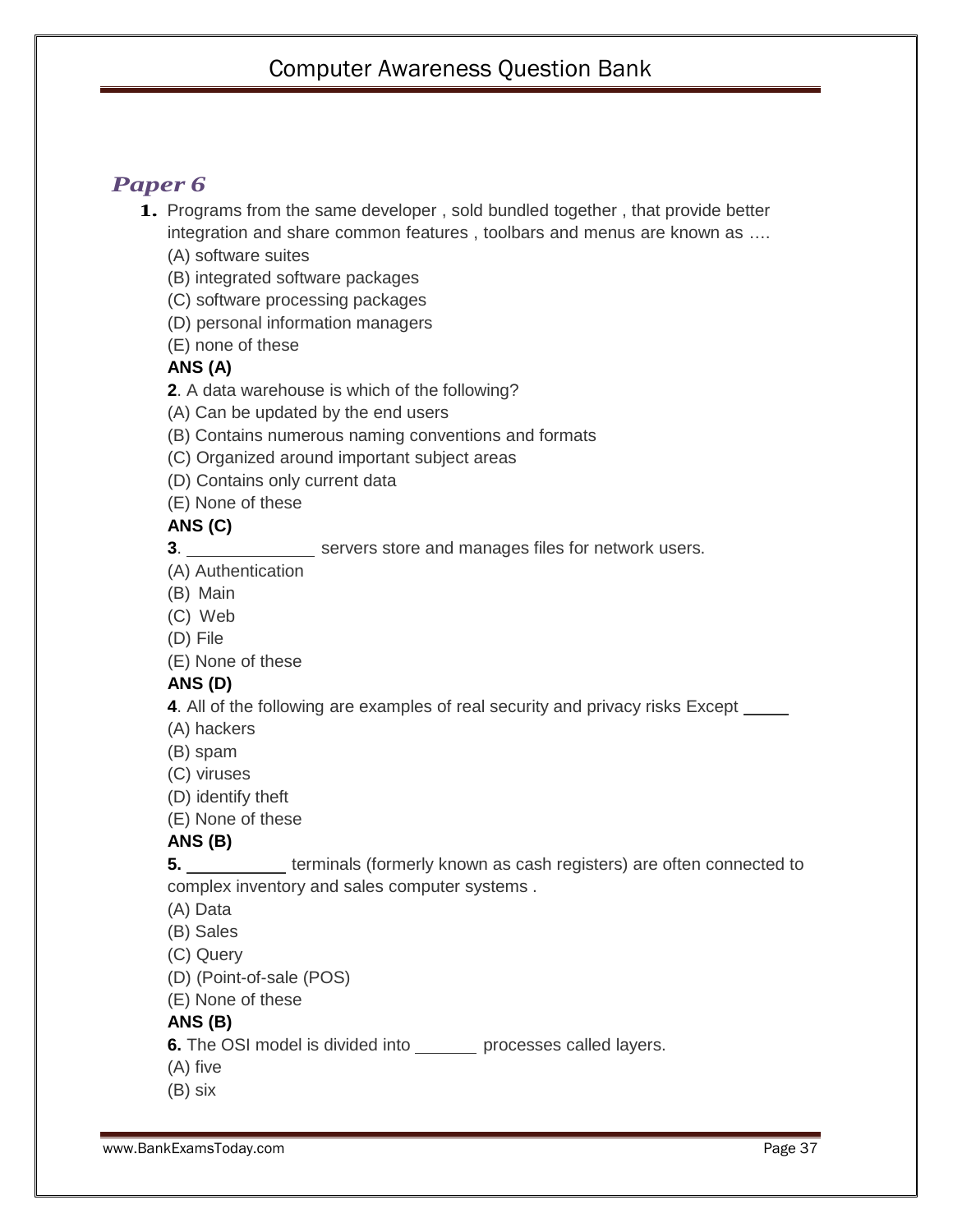- (C) seven
- (D) eight

(E) None of these

## **ANS (C)**

**7.** System software is the set of programs that enables your computer's hardware devices and software to work together.

(A) management

(B) processing

(C) utility

(D) application

(E) None of these

## **ANS (D)**

**8.** are specially designed computer chips reside inside other devices, such as your car or your electronic thermostat.

(A) Servers

(B) Embedded computers

- (C) Robotic computers
- (D) Mainframes
- (E) None of these

## **ANS (B)**

**9.** The following are all computing devices , except………

- (A) notebook computers
- (B) cellular telephones
- (C) digital scanners
- (D) personal digital assistants
- (E) None of these

## **ANS (C)**

**10.** in a ring topology, the the computer in possession of the can trasmit data

- (A) packet
- (B) data

(C) access method

(D) token

(E) None of these

## **ANS (D)**

**11.** This part of operating system manages the essential peripherals, such as the keyboard, screen , disk drives, and parallel and serial ports

(A) basic input/output system

(B) secondary input/output system

- (C) peripheral input/output system
- (D) marginal input/output system

(E) None of these

## **ANS (A)**

**12.** Viruses are often transmitted by a floppy disk left in the floppy drive

(A) Trojan horse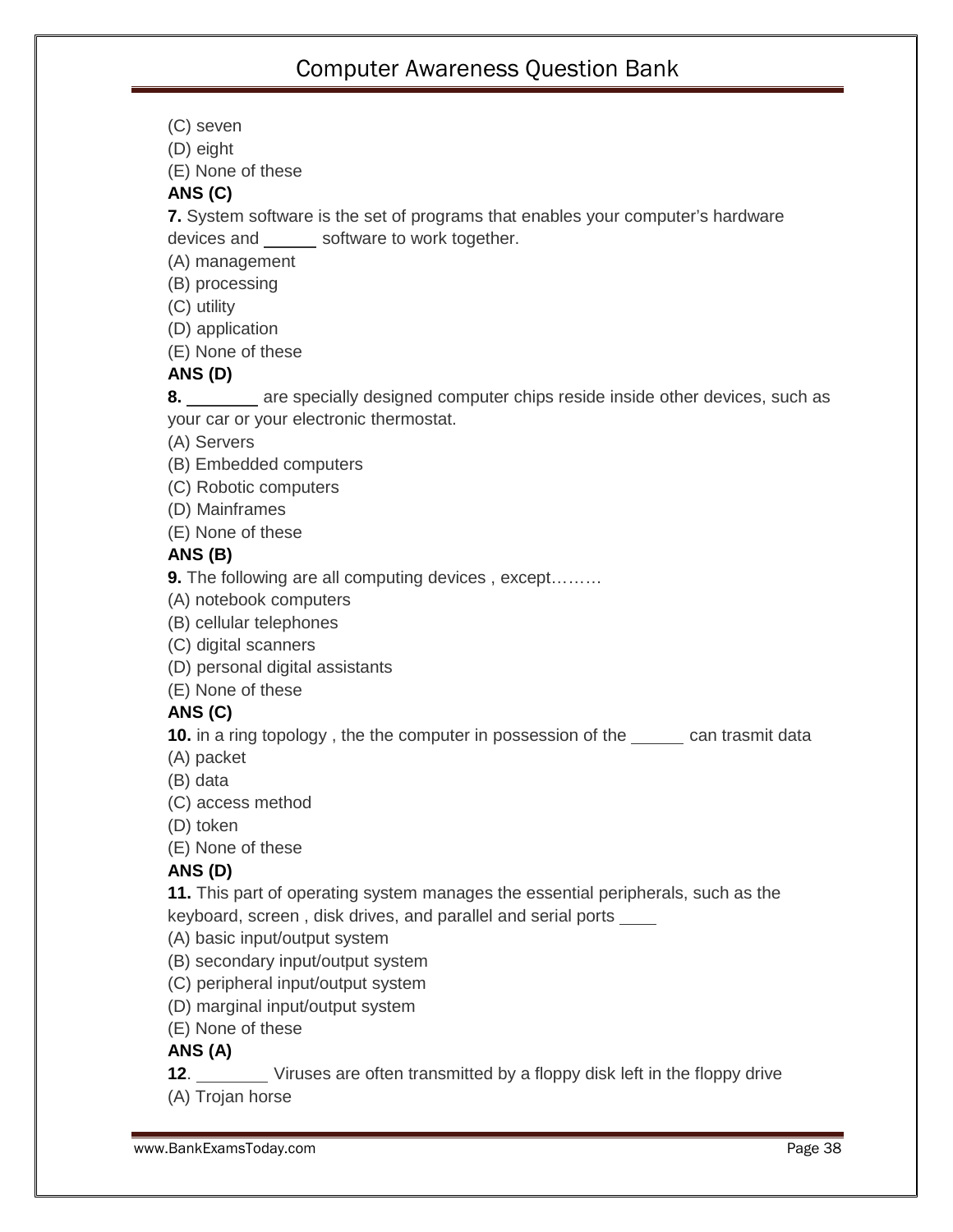- (B) Boot sector
- (C) Script
- (D) Logic bomb
- (E) None of these

### **ANS (B)**

**13**. controls the way in which the computer system functions and provides a means by which users can interact with the computer

(A) The platform

(B) Application software

(C) Operating system

(D) The motherboard

(E) None of these

#### **ANS (C)**

**14.** Servers are computers that provide resources to other computers connected to a

(A) mainframe

- (B) network
- (C) supercomputer
- (D) client

(E) None of these

#### **ANS (B)**

**15.** A goal of data mining includes which of the following?

(A) To explain some observed event or condition

(B) To confirm that data exists

(C) To analyze data for expected relationships

(D) To create a new data warehouse

(E) None of these

#### **ANS (A)**

**16.** URL stands for ……..

(A) Universal Research List

- (B) Universal Resource List
- (C) Uniform Resource Locator
- (D) Uniform Research Locator
- (E) None of these

#### **ANS (C)**

**17**. A database management system (DBMS) is a …………

(A) hardware system used to create , maintain and provide controlled access to a database

(B) hardware system used to create, maintain, and provide uncontrolled access to a database.

(C) software system used to create, maintain, and provide uncontrolled access to a database.

(D) software system used to create, maintain, and provide controlled access to a database.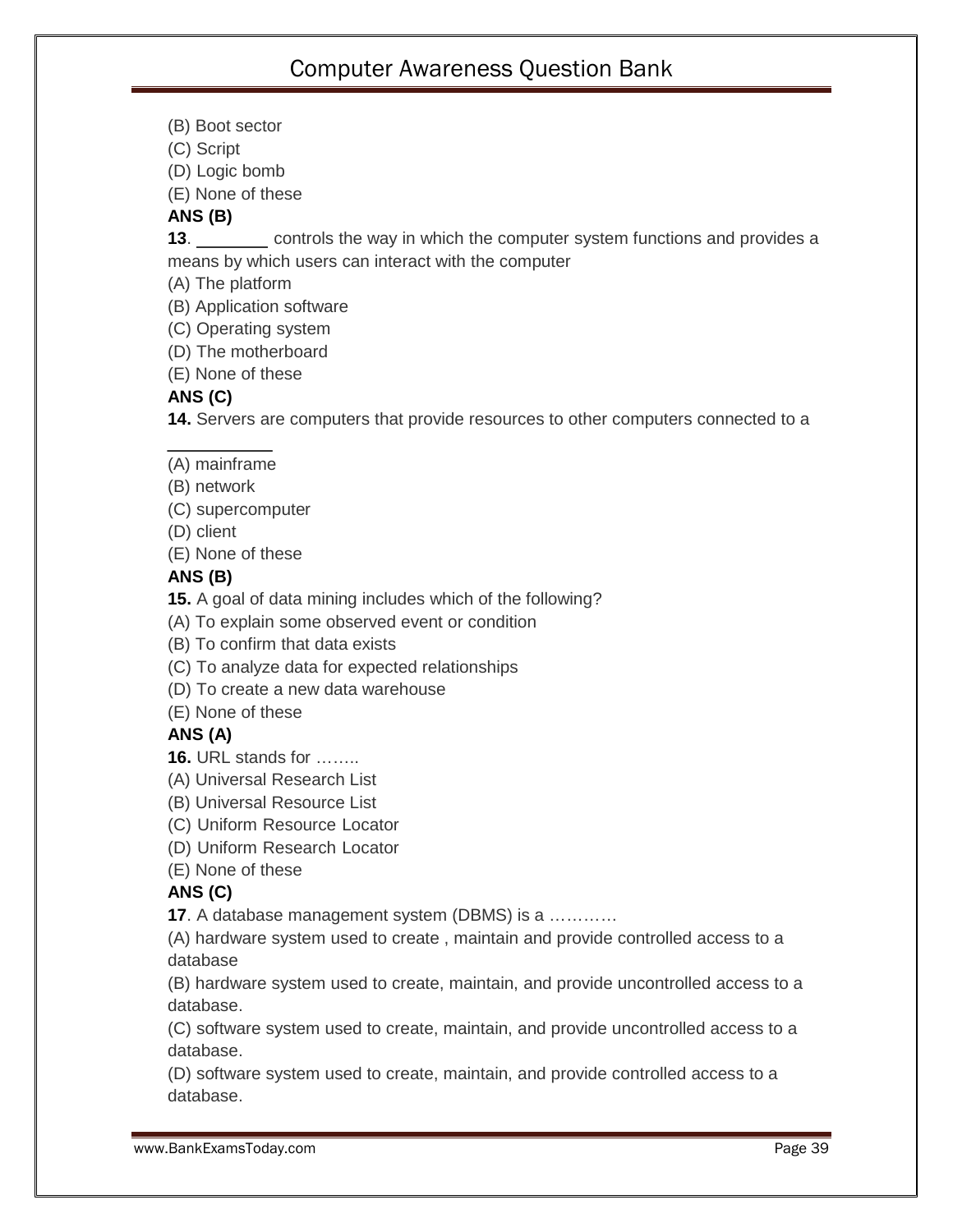(E) None of these

### **ANS (D)**

**18**. Which of the following is NOT a goal of transaction processing system ?

(A) Capture , process and store transactions

(B) Produce a variety of documents related to routine business activities

(C) Reduce manual effort associated with processing business transactions

(D) Produce standard reports used for management decision making

(E) None of these

### **ANS ()**

**19.** A Proxy server is used for which of the following?

(A) To provide security against unauthorized users

(B) To process client requests for web pages

(C) To process client requests for database access

(D) To provide TCP/IP

(E) None of these

### **ANS (B)**

**20**. When data changes in multiple lists and all lists are not updated, this causes:

(A) data redundancy

(B) information overload

(C) duplicate data

(D) data inconsistency

(E) None of these

### **ANS (D)**

**21**. **are words that a programming language has set aside for its own** use.

(A) Control worlds (B)

Reserved words (C)

Control structures (D)

Reserved keys

(E) None of these

## **ANS (B)**

22. What is the primary difference between a virus and a worm?

(A) A worm has the ability to self-propagate from an infected user's computer to other computers

(B) A worm is usually written by a cracker: Script bunnies do not have the skills to develop a worm program

(C) A virus is very harmful to the computers it infects : a worm is not a serious a problem

(D) Anti-virus software is effective in fighting viruses but not worms

(E) None of these

### **ANS ()**

**23**. describe what is database fields.

(A) Structures

(B) Field markers

(C) Field definition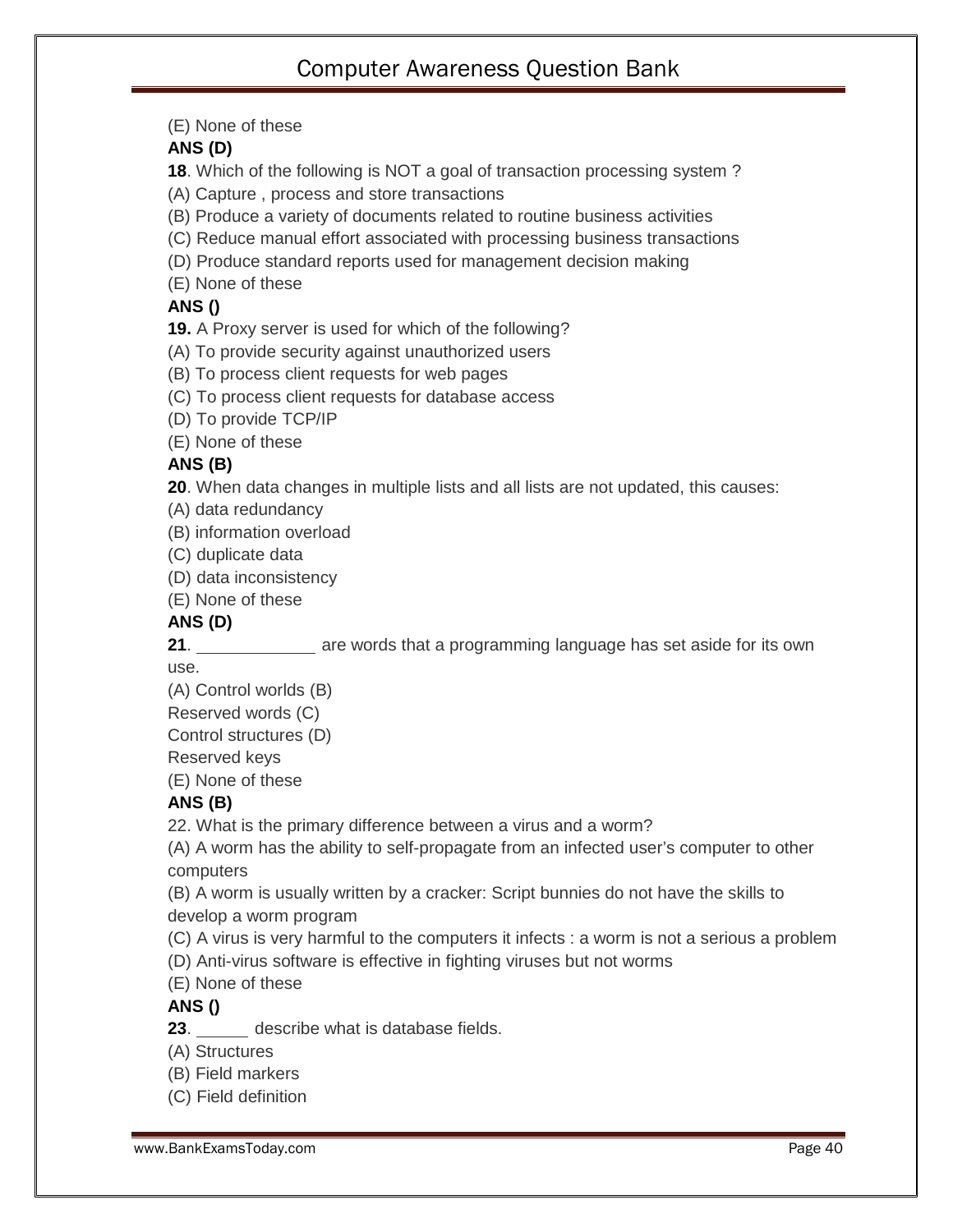(D) Field names

(E) None of these

### **ANS (D)**

**24**. You must install a (n) \_\_\_\_\_\_\_\_\_\_\_\_\_\_ on a network if you want to share a broadband Internet connection.

(A) router

- (B) modem
- (C) node
- (D) cable

(E) None of these

## **ANS (A)**

**25.** A goal of normalization is to \_\_\_\_\_\_\_\_\_\_\_\_

(A) minimize the number of relationships

(B) minimize the number of entities

(C) minimize the number of tables

(D) minimize the number of redundancy

(E) None of these

## **ANS (D)**

**26**. Granting an outside organization access to internet web pages is often implemented using  $a(n)$   $\qquad$ 

- (A) extranet
- (B) intranet
- (C) internet
- (D) hacker

(E) None of these

### **ANS (A)**

**27**. Which term identifies a specific computer on the web and the main page of the entire site

(A) URL

(B) Web site address

(C) Hyperlink

(D) Domain name

(E) None of these

## **ANS (A)**

**28.** The code that relational database management systems use to perform their database task is referred to as …..

- (A) QBE
- (B) SQL
- (C) OLAP
- (D) Sequel Server

(E) None of these

### **ANS (B)**

**29.** Chip is a common nickname for a (n):

(A) transistor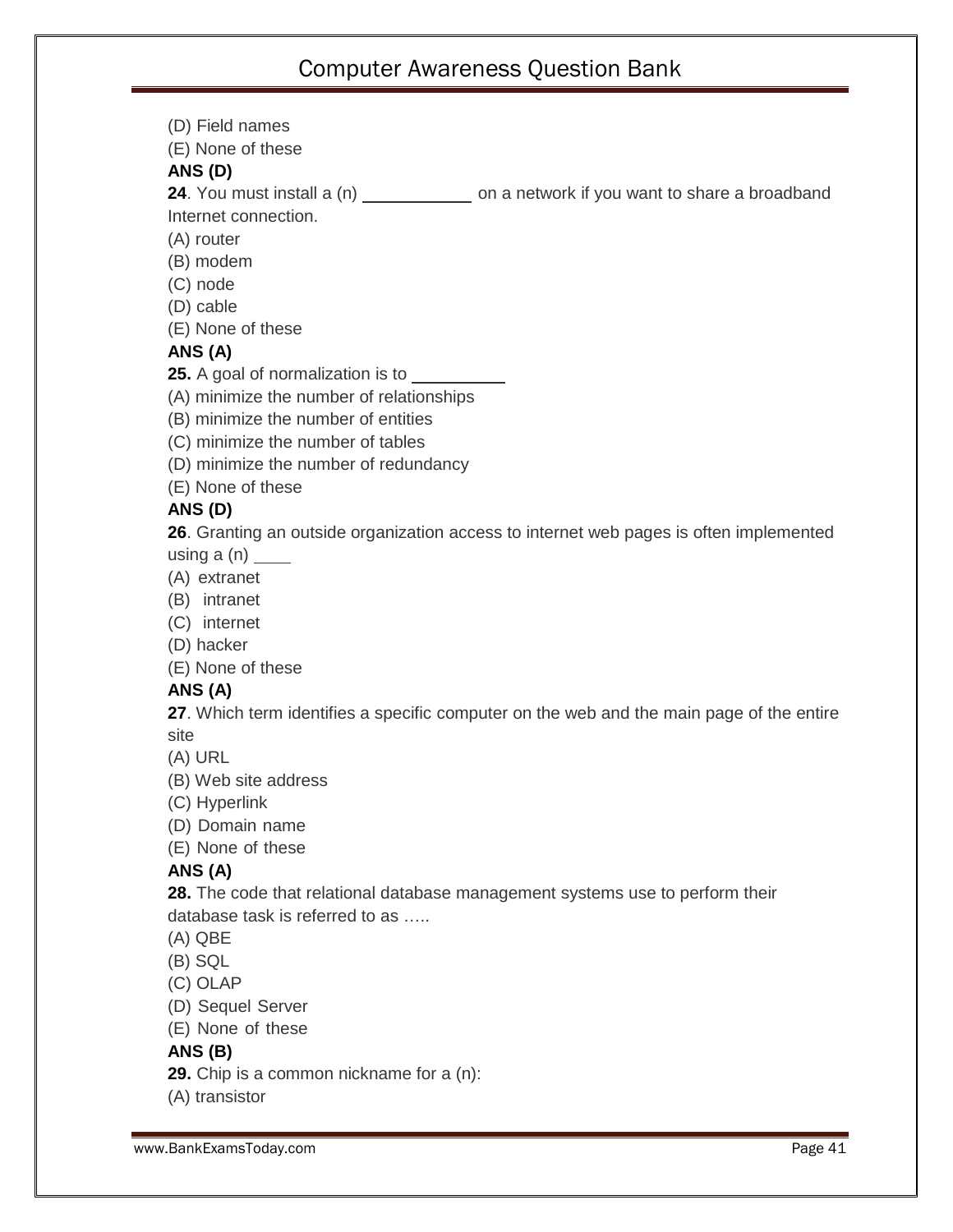(B) resistor

(C) integrated circuit

(D) semiconductor

(E) None of these

### **ANS (c)**

**30.** The purpose of the primary key in a database is to:

(A) unlock the database

(B) provide a map of the data

(C) uniquely identify a record

(D) establish constraints on database operations.

(E) None of these

## **ANS (B)**

**31**. A contains specific rules and words that express the logical steps of an algorithm.

- (A) programming language
- (B) syntax
- (C) programming structure
- (D) logic chart
- (E) None of these

## **ANS ()**

**32**. The design of the network is called the network:

- (A) architecture
- (B) server
- (C) transmission
- (D) type
- (E) None of these

## **ANS (A)**

**33.** The most frequently used instructions of a computer program are likely to be fetched from:

- (A) the hard disk
- (B) cache memory
- (C) RAM
- (D) registers

## **(E) None of these**

### **ANS (B)**

**34.** The contains data descriptions and defines the name, data type, and length of each field in the database.

- (A) data dictionary
- (B) data table
- (C) data record
- (D) data field
- (E) None of these

### **ANS (A)**

**35.** Personal logs or journal entries posted on the Web are known as: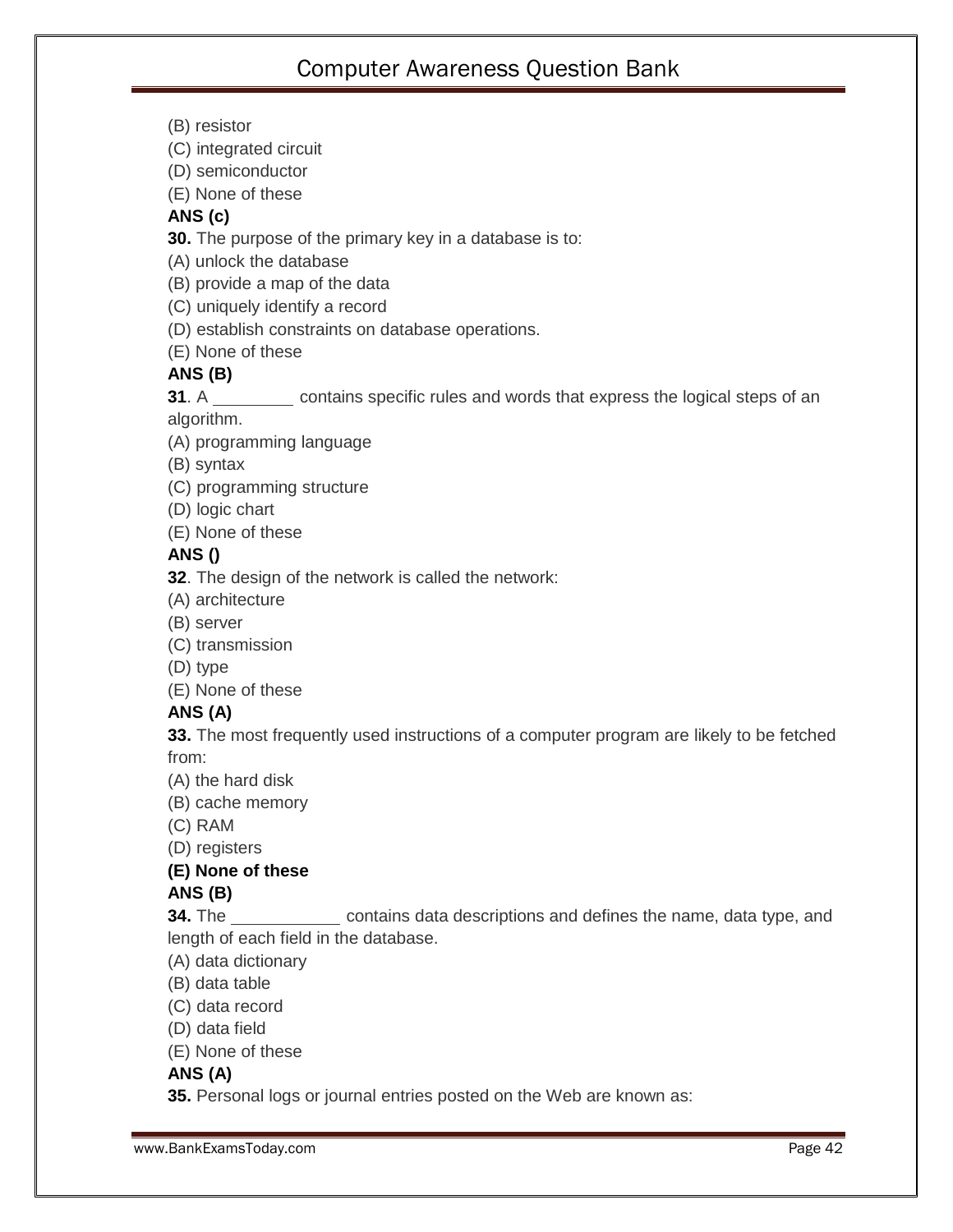- (A) listservs
- (B) Webcasts
- (C) blogs
- (D) subject directories

(E) None of these

## **ANS (C)**

**36.** A(n) \_\_\_\_\_\_ uses pictures (called icons) and menus displayed on the screen to send commands to the computer system.

(A) command - based user interface

- (B) GUI
- (C) system utility
- (D) API

(E) None of these

### **ANS (B)**

**37.** The <u>manual tells you how to use a software program.</u>

(A) documentation

(B) programming

- (C) technical
- (D) user

(E) None of these

### **ANS ()**

**38.** Which of the following is NOT a type of broadband Internet connection?

- (A) Cable
- (B) DSL
- (C) Dial-up
- (D) Satellite

(E) None of these

## **ANS (C)**

**39.** Software, such as viruses, worms and Trojan horses, that has a malicious intent, is known as:

- (A) spyware
- (B) adware
- (C) spam
- (D) malware
- (E) None of these

### **ANS (D)**

**40.** Making a field means that it cannot be left blank.

- (A) numeric
- (B) required
- (C) calculated
- (D) validated
- (E) None of these

## **ANS (B)**

**41**. **is the process of finding errors in software code.**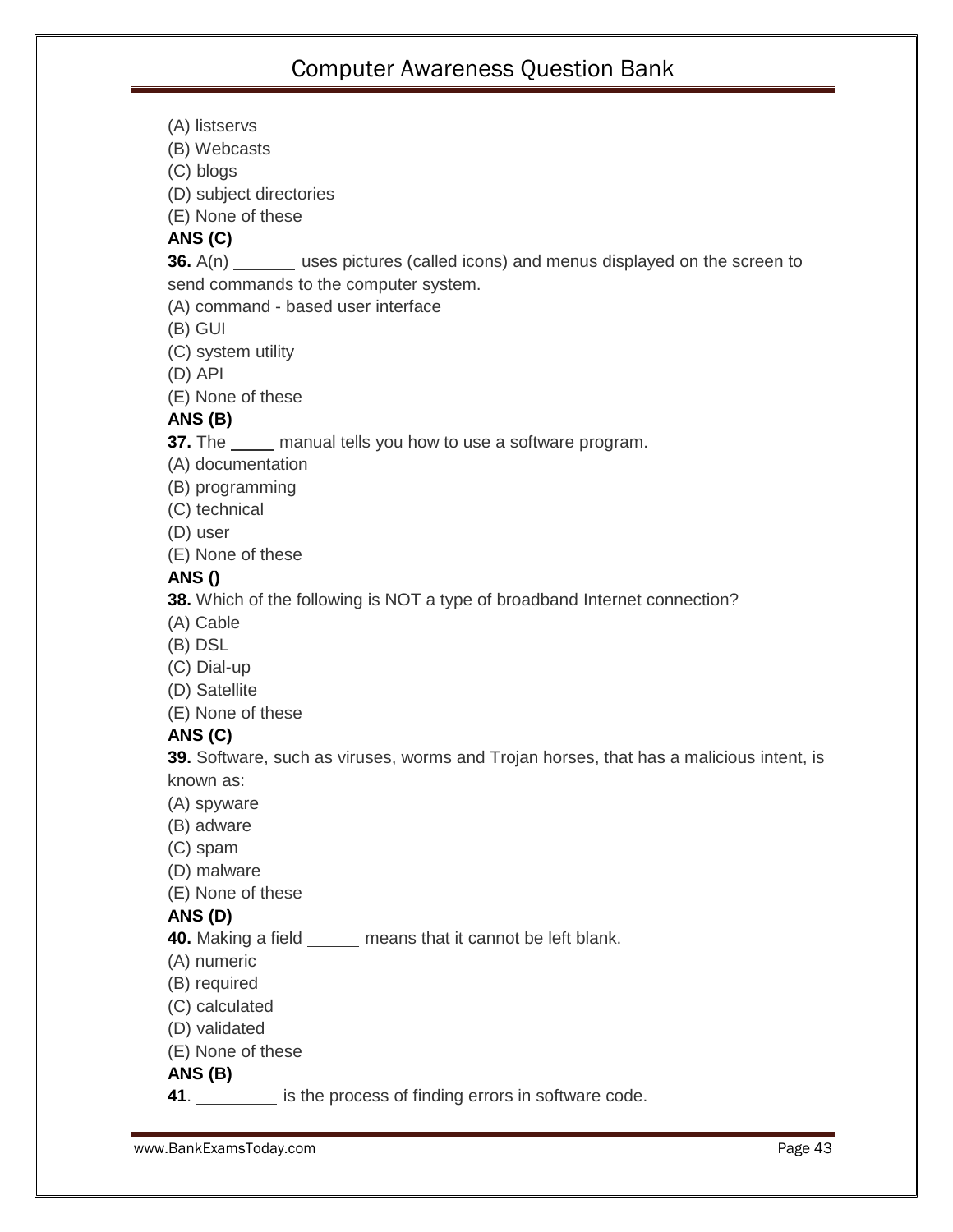- (A) Debugging
- (B) Compiling
- (C) Testing
- (D) Running
- (E) None pf these

### **ANS (C)**

**42. All Allects** are viruses that are triggered by the passage of time or on a certain date.

- (A) Boot-sector viruses
- (B) Macro viruses
- (C) Time bombs
- (D) Worms
- (E) None of these

### **Ans (C)**

- **43**. Linux is a (n) operating system.
- (A) open-source
- (B) Microsoft
- (C) Windows
- (D) Mac
- (E) None of these

### **ANS (A)**

- **44.** What is a backup?
- (A) Restoring the information backup
- (B) An exact copy of a system's information
- (C) The ability to get a system up and running in the event of a system crash or failure
- (D) All of these
- (E) None of these

## **ANS (D)**

**45**. Which of the following places the common data elements in order from smallest to largest

- (A) character, file, record, field, database
- (B) character, record, field, database, file
- (C) character, field, record, file, database
- (D) Bit, byte, character, record, field, file, database,
- (E) None of these

## **ANS (C)**

**46**. The internet is ……

- (A) a large network of networks
- (B) an internal communication system for a business
- (C) a communication system for the Indian government
- (D) All of these
- (E) None of these

## **ANS (D)**

**47**. **are lists of commands that appear on the screen.**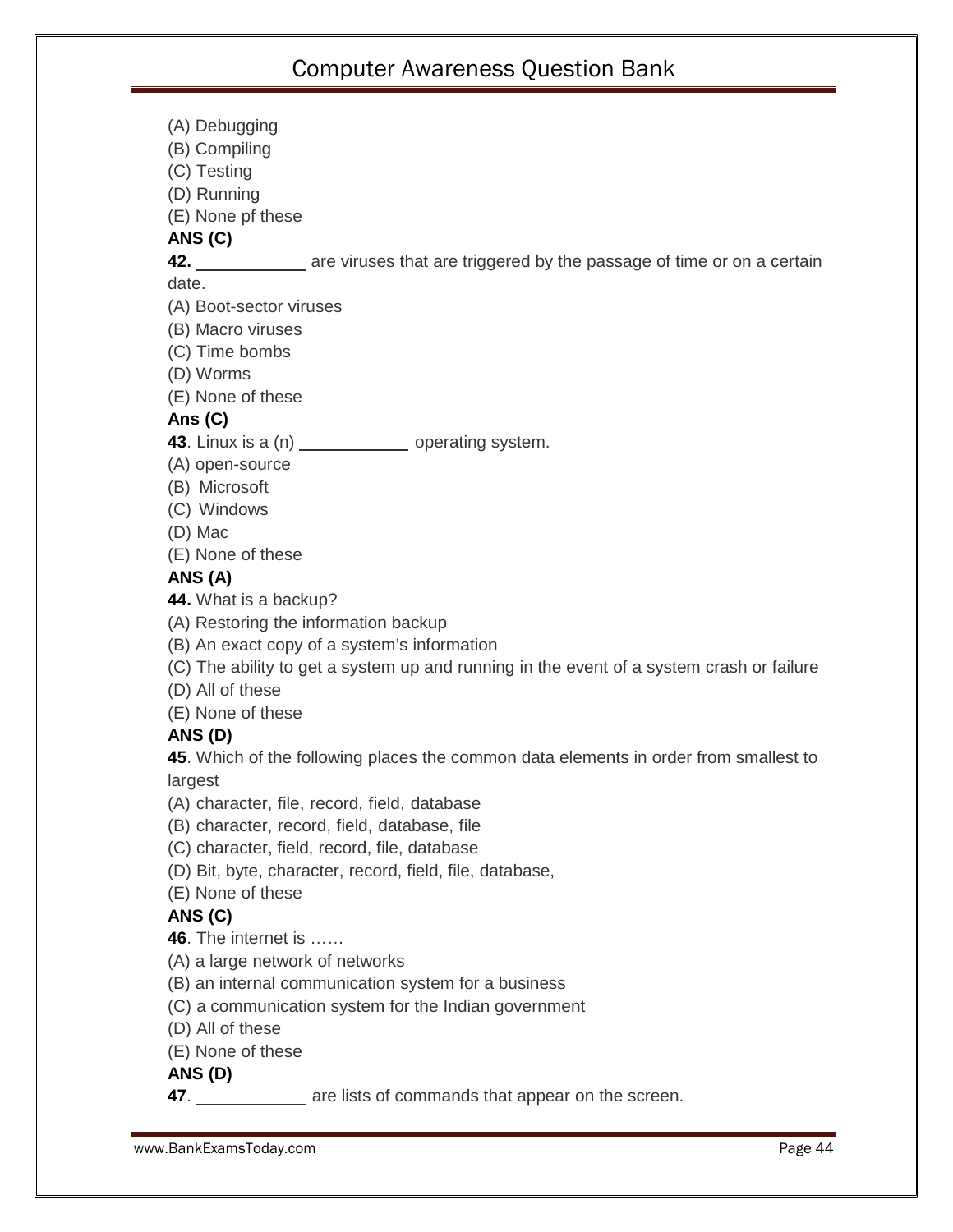- (A) GUIs
- (B) Icons
- (C) Menus
- (D) Windows
- (E) None of these

## **ANS (C)**

- **48**. Which of the following statements is FALSE concerning file names?
- (A) Files may share the same name or the same extension but not both
- (B) Every file in the same folder must have a unique name

(C) File extension is another name for file type

(D) The file extension comes before the dot (.) followed by the file name

(E) None of these

## **ANS (D)**

**49.** Verification of a login name and password is known as:

- (A) configuration
- (B) accessibility
- (C) authentication
- (D) logging in
- (E) None of these

## **ANS (C)**

**50.** Which of the following would most likely NOT be a symptom of a virus?

- (A) Existing program files and icons disappear.
- (B) The CD-ROM stops functioning.
- (C) The Web browser opens to an unusual home page.
- (D) Odd messages or images are displayed on the screen.
- (E) None of these

## **ANS (B)**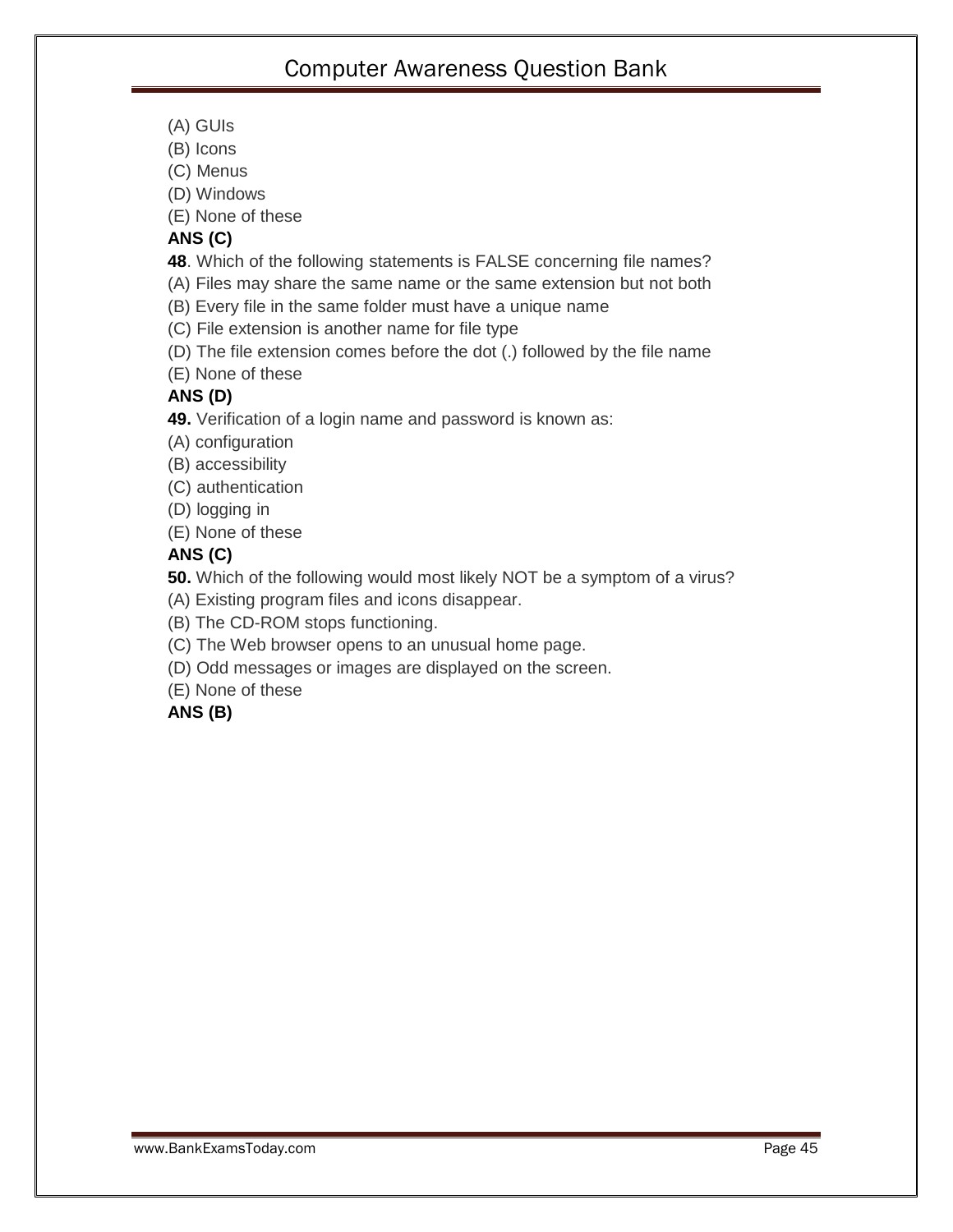## *Paper 7*

1. What is the name of the series of Laptop computers manufactured by IBM called? 1.LapPad 2.ThinkPad 3.Aptiva 4.Notepaq Ans : 2 2. What is the name of the 64- bit Microprocessor developed by AMD? 1.Opteron 2.ISC-9000 3.iMac 4.Athlon Ans : 1 3. Which computer periperal manufacturer quotes \_ Empowering your PC 1.Canon 2.Epson 3.Mercury 4.Samsung Ans : 3 4. Nortel is a company into manufactures 1. Software 2.Processors 3.Cables 4.Network equiptment Ans : 4 5. Who among the following is a Personal Computer manufacturer from Taiwan 1.Sony 2.IBM 3.Samsung 4.Acer Ans:  $4$ 6. SCSI is a term related with 1.Storage 2.Network Data Transfer 3.Keystroke Rate 4. Picture resolution Ans : 1 7. Which company did SCO sue for using code UNIX in its Operating System? 1.RedHat 2.SuSE 3.IBM 4.Microsoft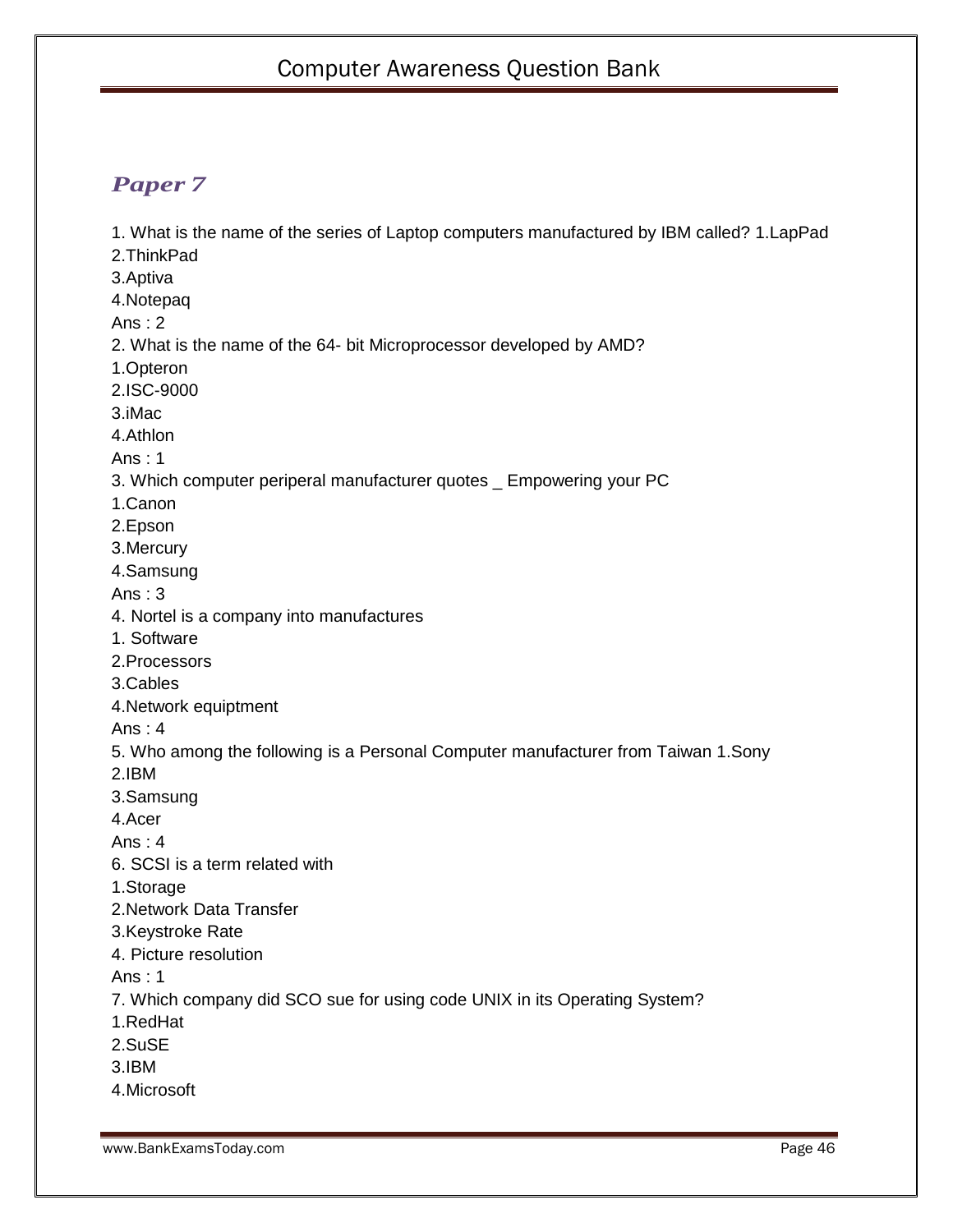Ans : 4 8. What are the units used to count the speed of a printer? 1.CPM 2.DPI 3.PPM 4.BIT Ans : 4 9. Which of the following organizations looks at standards for representation of data on the Internet ? 1.ISOC 2.W3C 3.IEEE 4.IETE Ans : 2 10. What is the other name for a LAN Card? 1.NIC 2.Network Connector 3.MODEM 4.Internet Card Ans : 1 11. Which of the following cables can transmit data at high speeds 1.Coaxial Cable 2.Optic Fibre Cable 3.Twistedpair Cable 4.UTP Cable Ans : 2 12. What is the name of the latest Server Operating System developed by Microsoft? 1.Windows NT 2.Windows 2000 3.Windows XP 4.Windows 2003 Ans : 4 13. Which of the following is a term related with scanners? 1.Laser 2.TWAIN 3.Catridge 4.Media Ans : 2 14. Who is the founder of BSD Unix? 1.Bill Gates 2.Dennis Ritche 3.Bill Joy 4.Linux Torvalds Ans : 3 15. Who is the founder of Oracle Corporation? 1.Bill Gates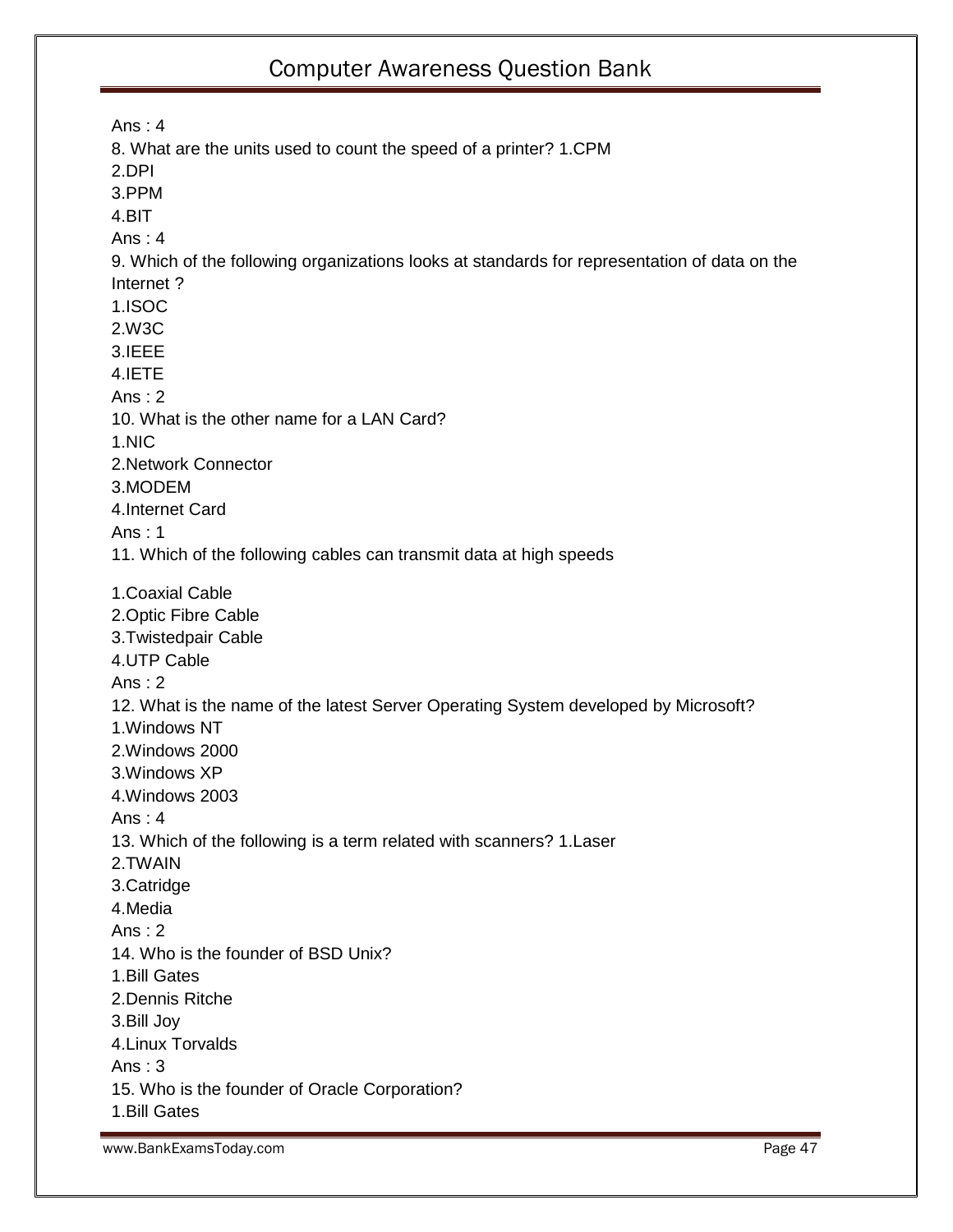2.Lars Ellison 3.Andrew S Grove 4.Marc Andreeson Ans:  $2$ 16. What is the name of the software that allows us to browse through web pages called? 1.Browser 2.Mail Client 3.FTP Client 4.Messenger Ans : 1 17. Macromedia is a name of a company related with 1.Hardware 2. Software 3.Periperals 4.Services Ans : 2 18. What is the address given to a computer connected to a network called? 1.System Address 2.SYSID 3.Process ID 4.IP Address Ans : 4 19. Direct X is a 1.Computer Part 2. Software that drives Graphic hardware 3.A User Interface 4.None of these Ans : 2 20. When you purchase a product over a Mobile Phone, the transaction is called 1.Web Commerce 2.e-Commerce 3.m-Commerce 4.Mobile Purchases Ans : 3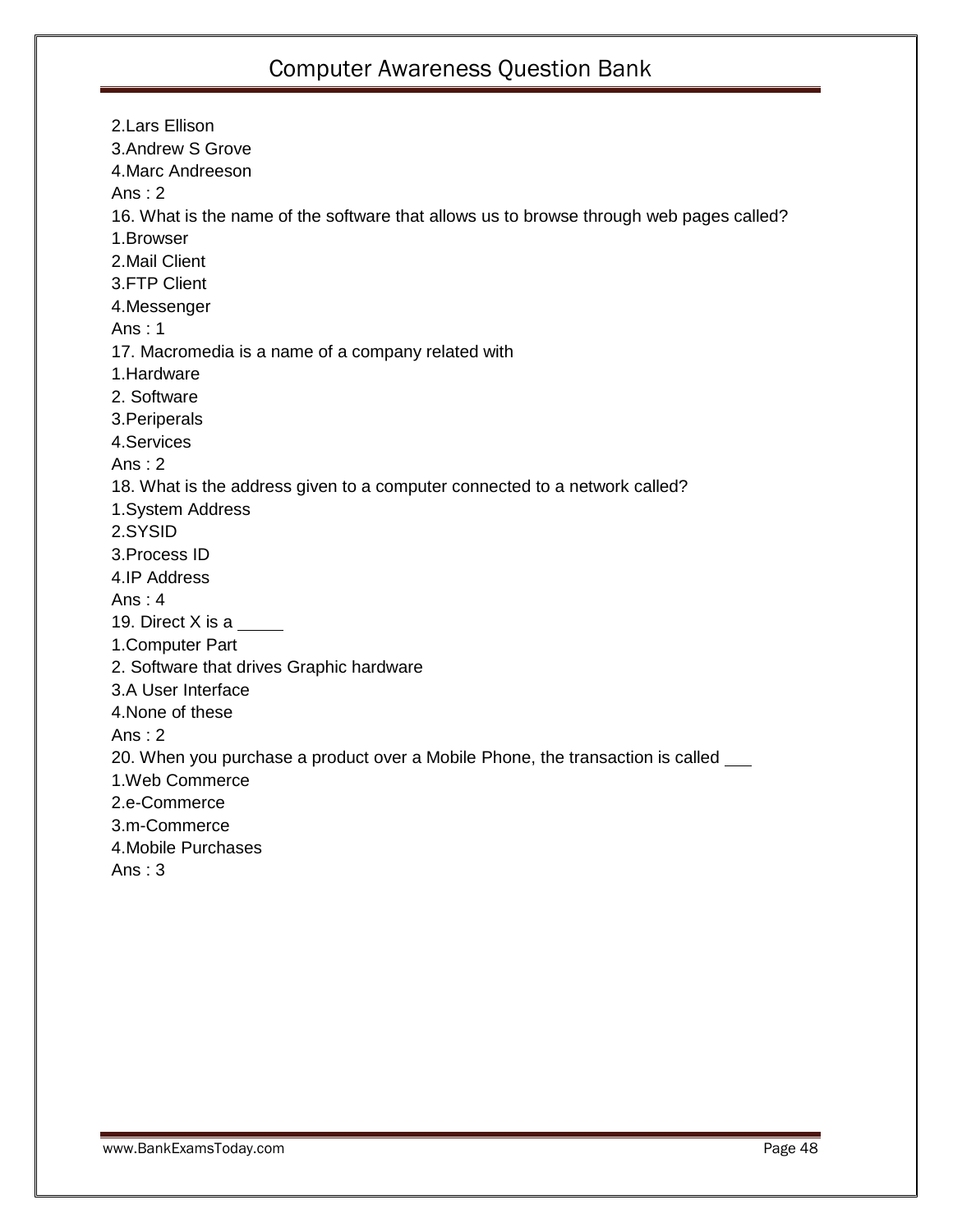## **Paper 8**

1. A Compiler is (A) A combination of computer hardware (B) A program which translates from one high-level language to another (C) A program which translates from one high-level to a machine level (D)None of these Ans : C 2. When a key is pressed on the keyboard, which standard is used for converting the keystroke into the corresponding bits (A)ANSI (B) ASCII (C) EBCDIC () ISO Ans : A 3. A Pixel is - (A) A computer program that draws picture (B) A picture stored in secondary memory (C) The smallest resolvable part of a picture (D) None of these Ans : C 4. Which device is used as the standard pointing device in a Graphical User Environment (A) Keyboard (B) Mouse (C) Joystick (D) Track ball Ans : B 5. Which number system is usually followed in a typical 32-bit computer? (A) 2 (B) 10 (C) 16 (D) 32 Ans : A 6. Which of the following is not an output device? (A)Scanner (B) Printer (C) Flat Screen (D) Touch Screen Ans : D 7. Which of the following devices have a limitation that we can only information to it but cannot erase or modify it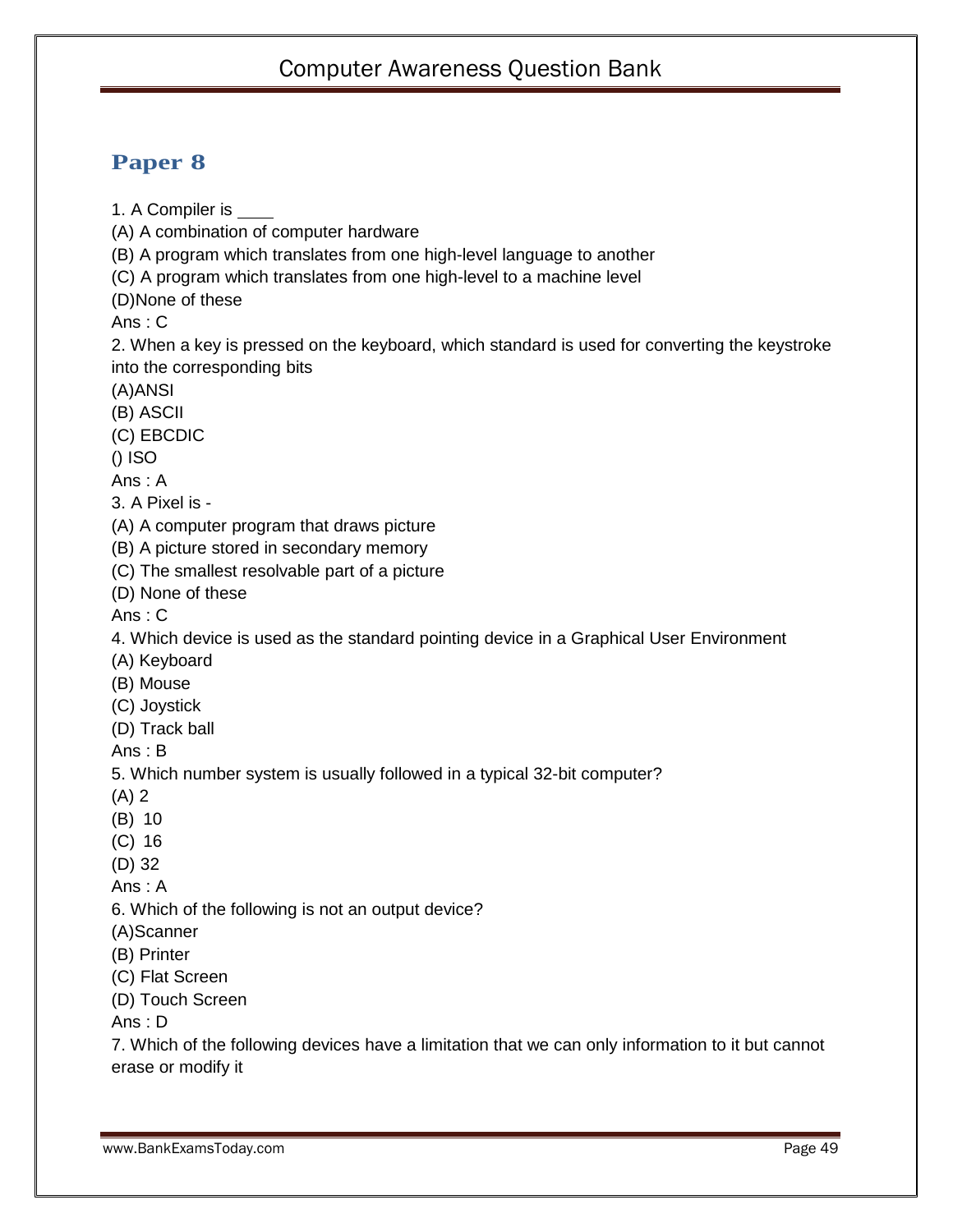- (A) Floppy Disk
- (B) Hard Disk
- (C) Tape Drive
- (D) CDROM

Ans : D

8. Which technology is used in Compact disks?

- (A) Mechanical
- (B) Electrical
- (C) Electro Magnetic

(D) Laser

Ans : D

9. Which of the following storage devices can store maximum amount of data?

- (A) Floppy Disk
- (B) Hard Disk
- (C) Compact Disk
- (D) Magneto Optic Disk

Ans : B

- 10. Which of the following is the largest manufacturer of Hard Disk Drives?
- (A) IBM
- (B) Segate
- (C) Microsoft
- (D) 3M

Ans : B

- 11. The memory location address are limited to
- (A) 00000 to 9ffff(16)
- (B) 00001 to 9ffff(16)
- (C) 00010 to 9ffff(16)
- (D) 10000 to 9ffff(16)

Ans : A

- 12. The programs which are as permanent as hardware and stored in ROM is known as
- (A) Hardware
- (B) Software
- (C) Firmware
- (D) ROMware

Ans : C

- 13. Memory is made up of
- (A) Set of wires
- (B) Set of circuits
- (C) Large number of cells
- (D) All of these

Ans : C

- 14. Primary memory stores
- (A) Data alone
- (B) Programs alone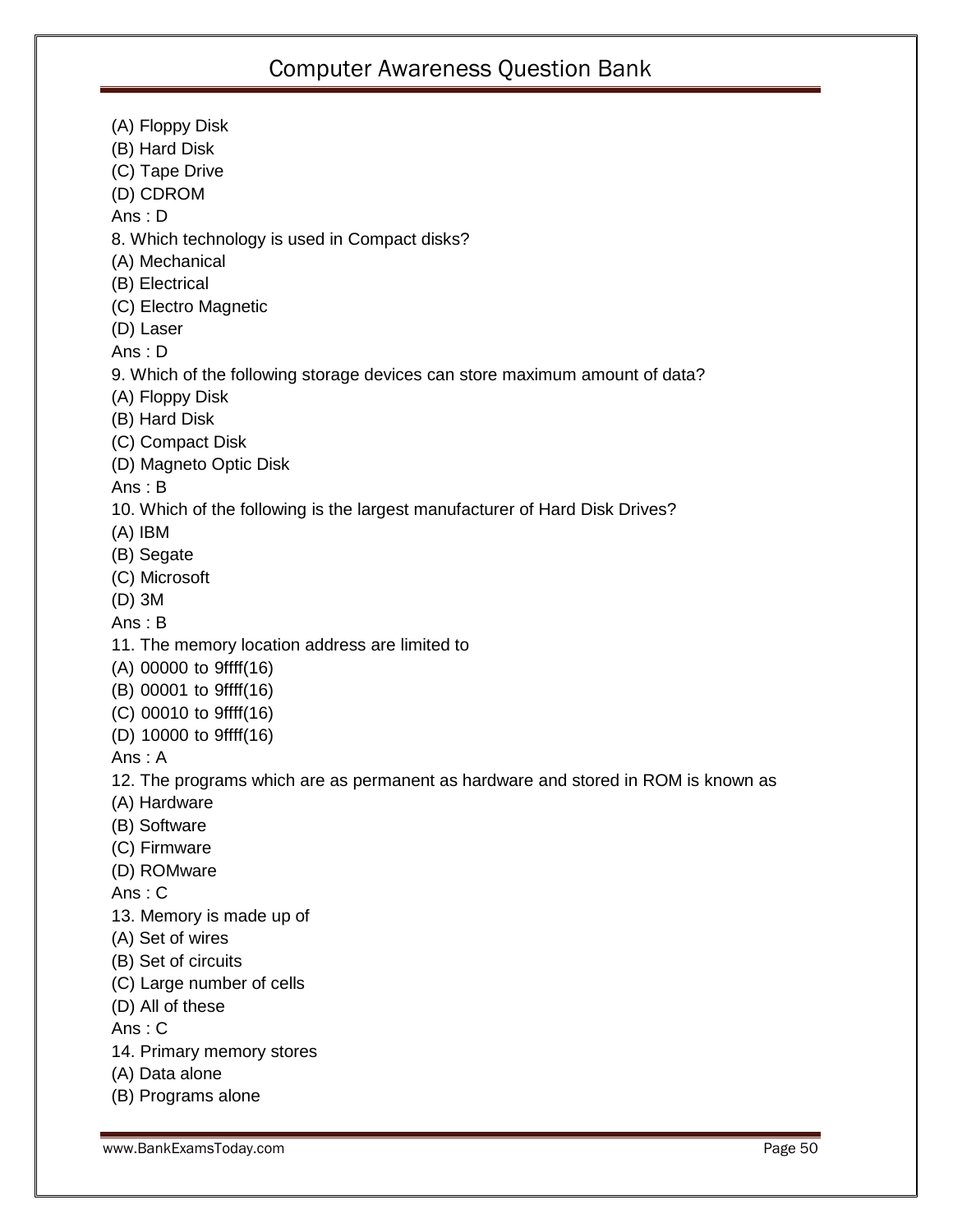(C) Results alone (D) All of these Ans : D 15. EPROM can be used for (A) Erasing the contents of ROM (B) Reconstructing the contents of ROM (C) Erasing and reconstructing the contents of ROM (DS) Duplicating ROM Ans : C 16. Which device can understand difference between data & programs? (A)Input device (B) Output device (C) Memory (D) Microprocessor Ans : D 17. The contents of information are stored in (A) Memory data register (B) Memory address register (C) Memory access register (D) Memory arithmetic register Ans : A 18. Memory unit is one part of (A) Input device (B) Control unit (C) Output device (D) Central Processing Unit Ans : D 19. Algorithm and Flow chart help us to (A) Know the memory capacity (B) Identify the base of a number system (C) Direct the output to a printer (D) Specify the problem completely and clearly Ans : D 20. Which of the following is not a valid size of a Floppy Disk? (A) 8" (B) 5 1/4" (C) 3 1/2" (D) 5 1/2" Ans : B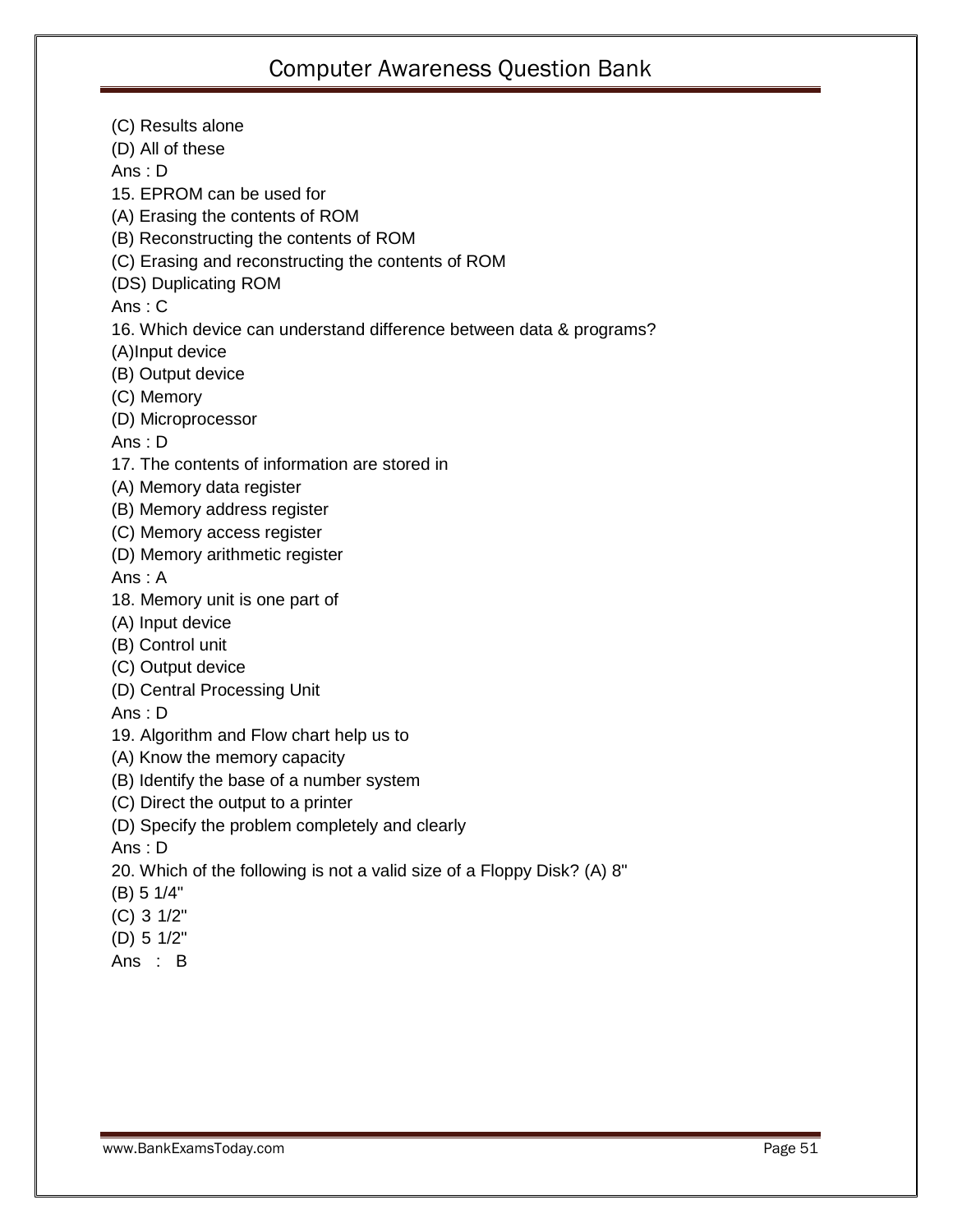## **Paper 9**

Marketing Aptitude / Computer Knowledge

- 161. Cross-selling covers-
- (A) Identifying customer needs
- (B) Matching the Products to customer needs
- (C) Convincing the customers of Product benefits
- (D) Responding to questions and objections of customers (E) All of these
- 162. A Prospect means-
- (A) Any customer who walks into the Bank
- (B) An employee of the Bank
- (B) An employee of the Bank
- (C) A customer who is likely to be interested in Bank's Product or service
- (D) A Depositor of the Bank
- (E) A Borrower of the Bank
- 163. A Lead means-
- (A) A Prospect who is more likely to avail of the Bank's Product (B) A Political Leader
- (C) A Religious Leader
- (D) A Bank Chairman
- (E) None of these 164. Innovation means-
- (A) Compensation
- (B) Inspiration
- (C) Additional perquisites
- (D) Implementing new ideas or new methods
- (E) None of these
- 165. A Call means-
- (A) Calling on friends
- (B) Calling on Bank employees
- (C) Calling on Prospective customers
- (D) To make telephone calls
- (E) Calling on relatives
- 166. The Traditional Marketing style involves-
- (A) Telemarketing
- (B) Digital Marketing
- (C) Indirect Marketing
- (D) Direct Marketing
- (E) All of these
- 167. Modern methods of Marketing include-
- (A) Publicity on the net
- (B) Advertisement on the net
- (C) Soliciting business through e-mails
- (D) Telemarketing
- (E) All of these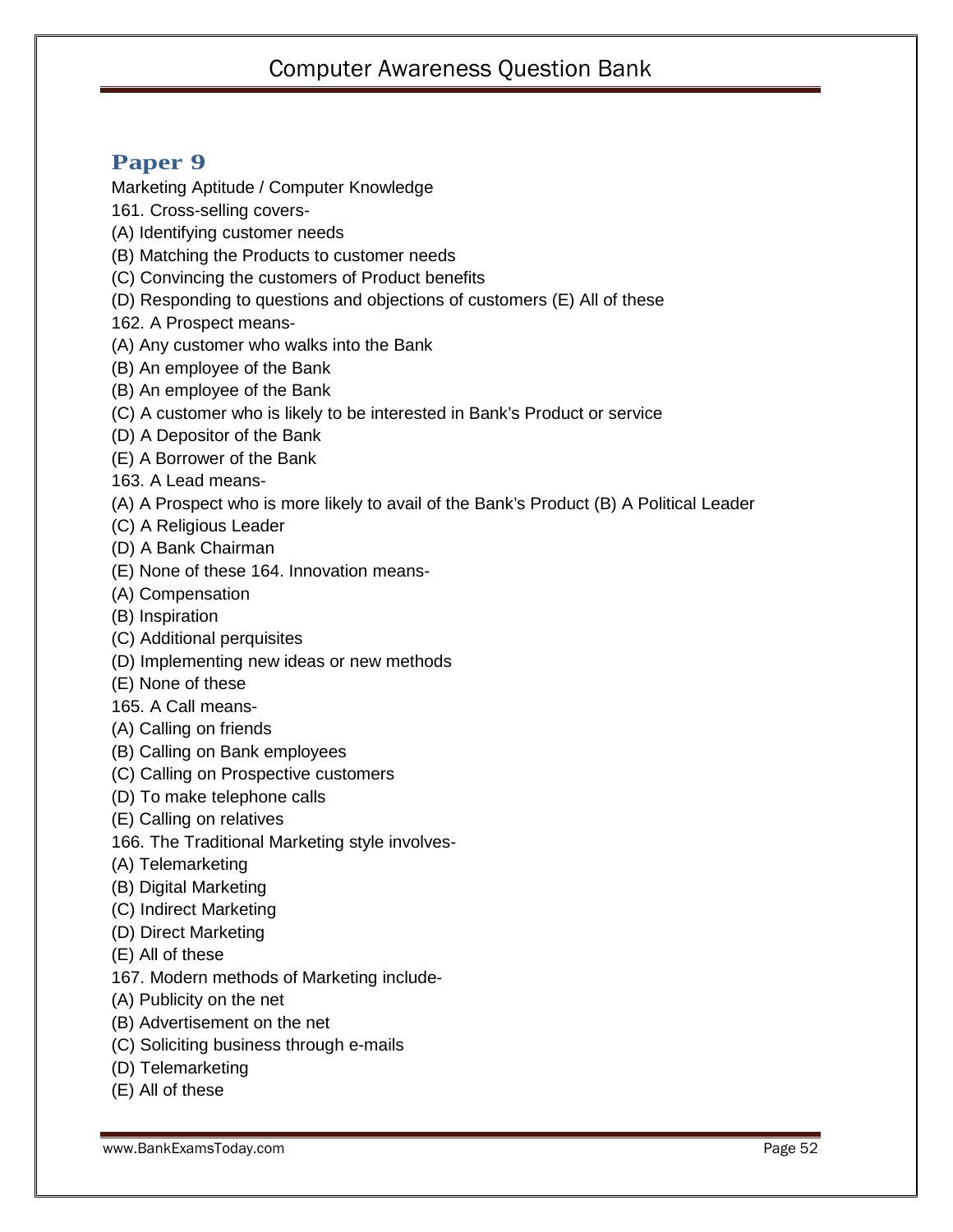- 168. A true marketing mindset requires-
- (A) Command and order mindset
- (C) Active mindset
- (D) Passive mindset
- (E) None of these
- 169. Which of the following sentences is True ?
- (A) Marketing is not required in a Buyers' Market
- (B) Marketing is not required in a Sellers' Market
- (C) Marketing is not required due to globalization
- (D) Marketing is not required due to competition
- (E) Marketing is not required due to liberalization
- 170. For effective marketing , the salesmen should have which of these qualities-
- (A) Creativity
- (B) Team spirit
- (C) Motivation
- (D) Effective communication skills
- (E) All of these
- 171. Market information means-
- (A) Knowledge of shops and bazaars
- (B) Knowledge of shopping malls
- (C) Knowledge of customer profile and product mix
- (D) Knowledge of various languages
- (E) None of these
- 172. Market Research is needed for-
- (A) Deciding the market area
- (B) Deciding the right product to be sold
- (C) Making proper marketing decisions
- (D) Deciding right time to sell
- (E) All of these
- 173. Which of the following statements is True ?
- (A) Marketing makes the Company to go into loss due to higher expenses
- (B) Marketing is not required in profit-making companies (C) Marketing sharpens the minds of
- the employees
- (D) Marketing is a time-bound seasonal function
- (E) Marketing is a waste of time
- 174. Marketing Plan helps in-
- (A) Better lead generation
- (B) Better systems
- (C) Better results
- (D) Improved Balance Sheet
- (E) Better customer service
- 175. If Marketing is done effectively, which of the following is not required-
- (A) Advertisement

www.BankExamsToday.com example and the control of the control of the control of the control of the control of the control of the control of the control of the control of the control of the control of the control of the con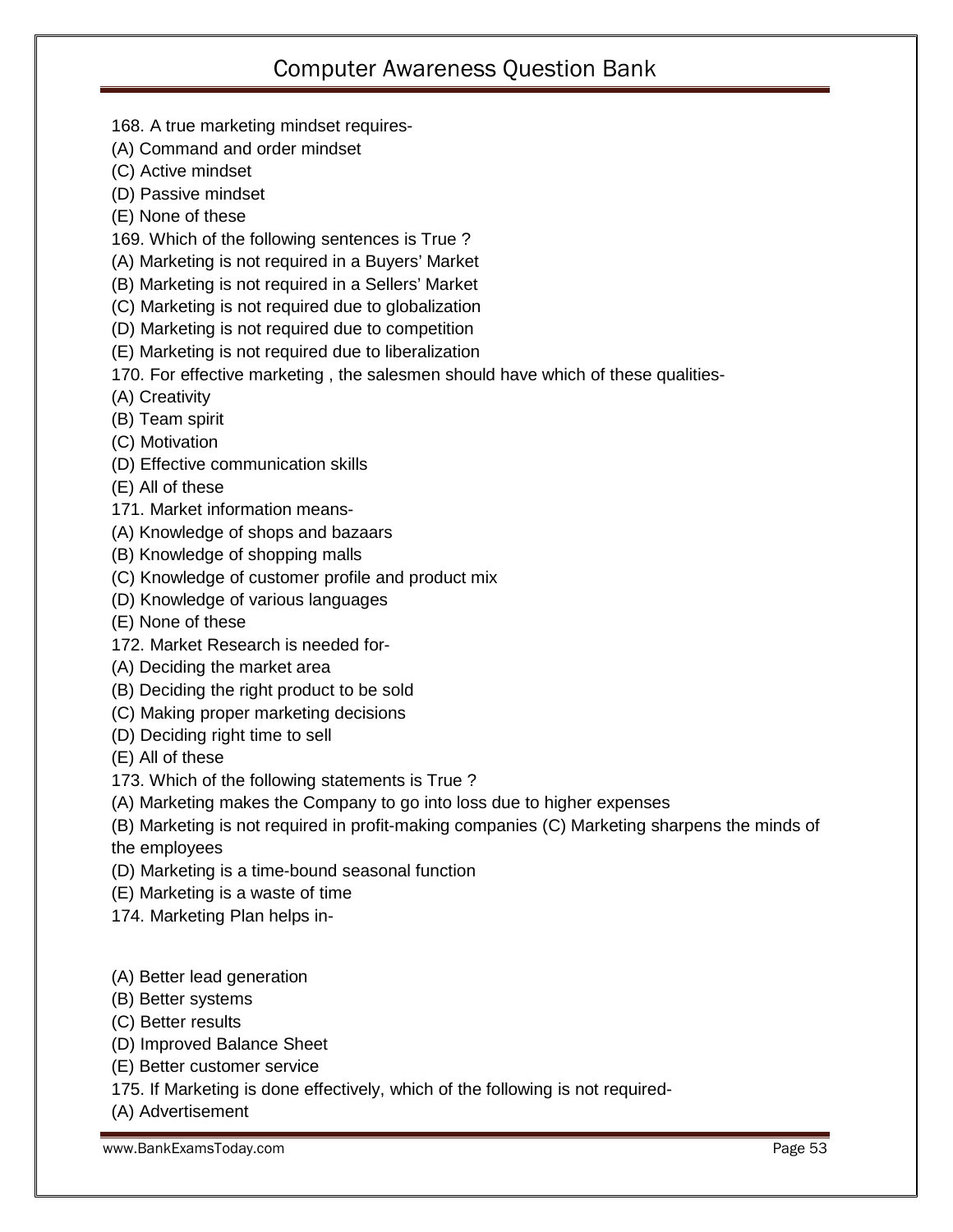- (B) Publicity
- (C) Market Research
- (D) Market Segmentation
- (E) None of these
- 176. Motivation means-
- (A) Inspiring employees to perform better
- (B) Better Communication Skills
- (C) Sales coaching
- (D) Market Research
- (E) None of these
- 177. In a Selling Process in today's world-
- (A) Only standard products are sold
- (B) No customization required
- (C) The Seller need not have product knowledge
- (D) The Seller should aim at customer satisfaction
- (E) Only quantum of sales matters
- 178. Find the True statement-
- (A) Marketing is a waste of the employees' time
- (B) Marketing is not required in India due to its vast population (C) Marketing involves additional work
- (D) Marketing involves team work
- (E) Marketing is not required today due to IT advancement 179. A Target Market is-
- (A) Entire country
- (B) Entire city
- (C) Entire globe
- (D) That which consists of customers who need the identified product (E) All of these

### 180. Sales forecasting involves-

- (A) Sales Planning
- (B) Sales pricing
- (C) Distribution Channels
- (D) Consumer tastes
- (E) All of these
- 181. How many options does a binary choice offer ?
- (A) None
- (B) One
- (C) Two

(D) It depends on the amount of memory in the computer (E) It depends on the speed of the computer's processor

182. Data going into the computer is called-

- (A) Output
- (B) Algorithm
- (C) Input
- (D) Calculations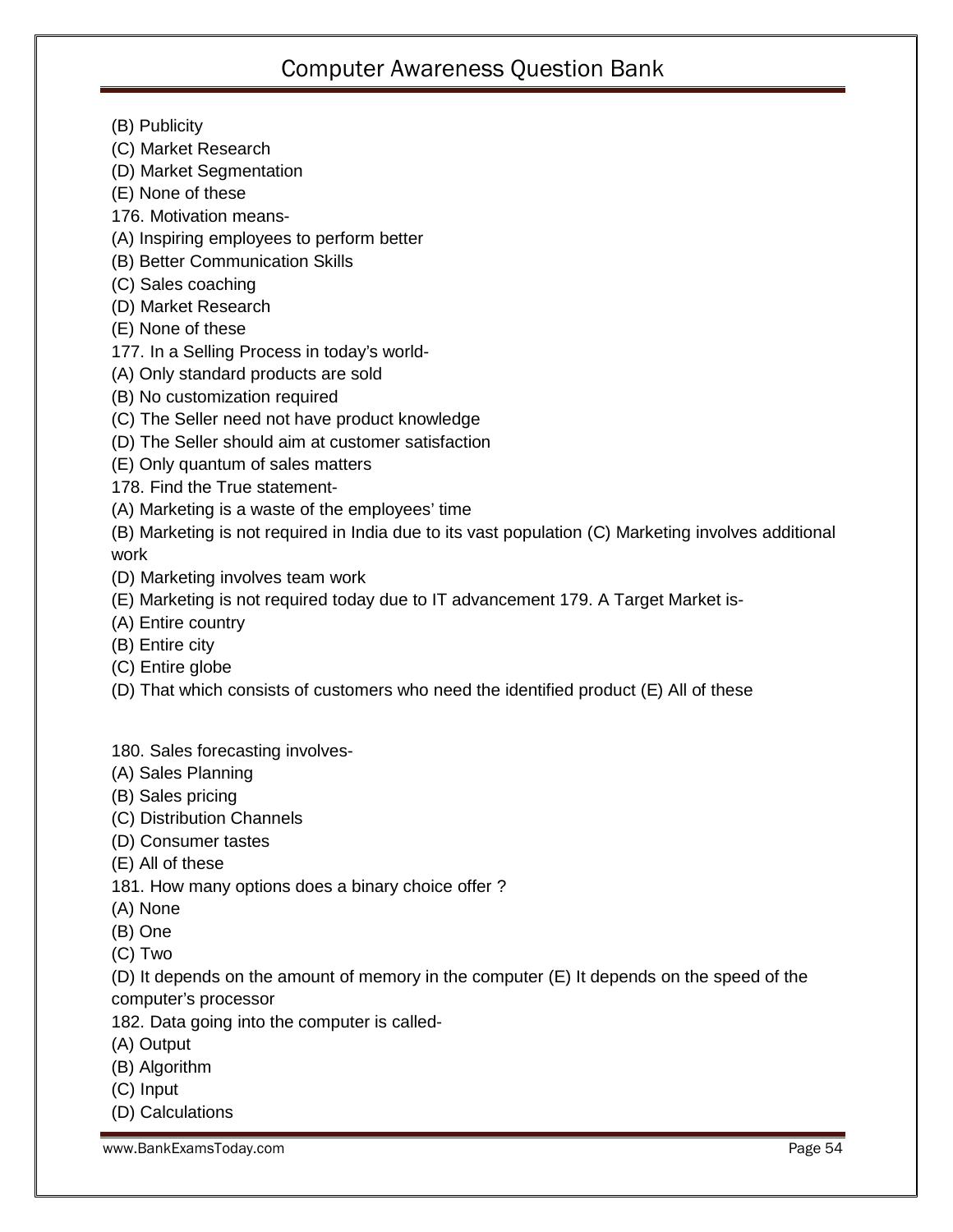(E) Flowchart

183. How many values can be represented by a single byte ? (A) 4

(B) 16

(C) 64

(D) 256

(E) 512

184. Transformation of input into output is performed by-(A) Peripherals

(B) Memory

(C) Storage

(D) The Input-Output unit

(E) The CPU

185. Device drivers are-

(A) Tiny power cords for external storage devices

(B) Experts who know how to maximize the performance of devices (C) Small, special-purpose programs

(D) The innermost part of the operating system

(E) Substitutes for operating system

186. A collection of programs that controls how your computer system runs and processes information is called-

(A) Operating system

(B) Computer

(C) Office

(D) Compiler

(E) Interpreter

187. Which of the following refers to a small, single-site network ? (A) LAN

(B) DSL

(C) RAM

(D) USB

(E) CPU

188. A set of instructions telling the computer what to do is called- (A) Mentor(B) Instructor

(C) Compiler(D) Program

(E) Debugger

189. If you receive an e-mail from someone you don't know, what should you do ?

(A) Forward it to the police immediately

(B) Delete it without opening it

(C) Open it and respond to them saying you don't know them (D) Reply and ask them for their personal information

(E) Reply and tell them you want to keep in touch with them 190. Which of the following can handle most system functions that aren't handled directly by the operating system ?

(A) Vertical-market applications

(B) Utilities

(C) Algorithms

(D) Integrated software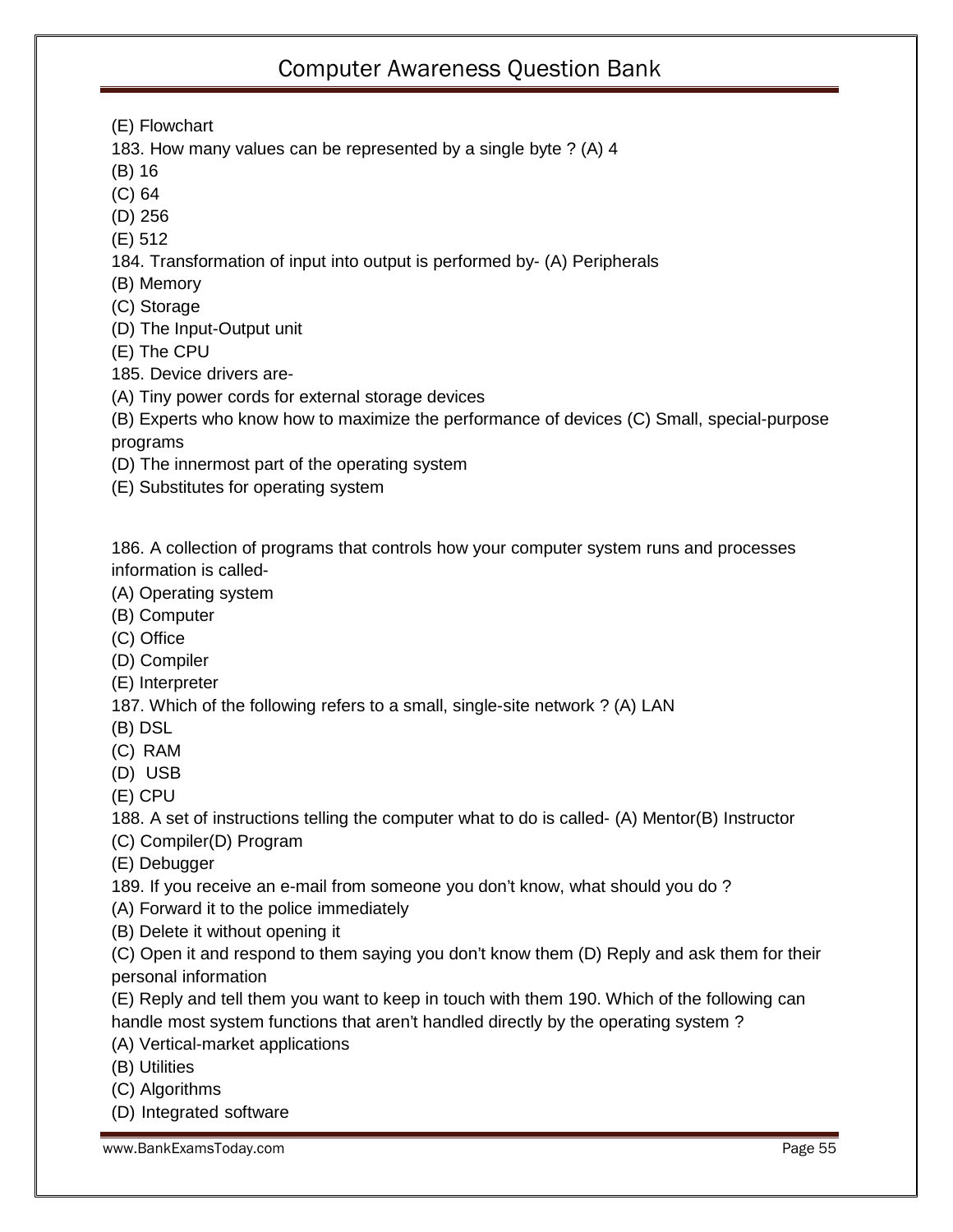(E) Compilers

- 191. Microsoft Office is-
- (A) Shareware
- (B) Public-domain software
- (C) Open-source software
- (D) A vertical-market application
- (E) An application suite
- 192. Computers connected to a LAN (Local Area Network) can- (A) Run faster
- (B) Go on line
- (C) Share information and/or share peripheral equipment (D) E-mail
- (E) None of these
- 193. Which of the following refers to the memory in your computer ? (A) RAM
- (B) DSL
- (C) USB
- (D) LAN
- (E) CPU
- 194. Information travels between components on the motherboard through-
- (A) Flash memory (B) CMOS
- (C) Bays (D) Buses
- (E) Peripherals
- 195. One megabyte equals approximately-
- (A) 1,000 bits
- (B) 1,000 bytes
- (C) 1 million bytes
- (D) 1 million bits
- (E) 2,000 bytes

196. When you are working on a document on a PC, where is the document temporarily stored ?

- (A) RAM
- (B) ROM
- (C) The CPU
- (D) Flash memory
- (E) The CD-ROM
- 197. How are data organized in a spreadsheet ?
- (A) Lines and spaces
- (B) Layers and planes
- (C) Height and width
- (D) Rows and columns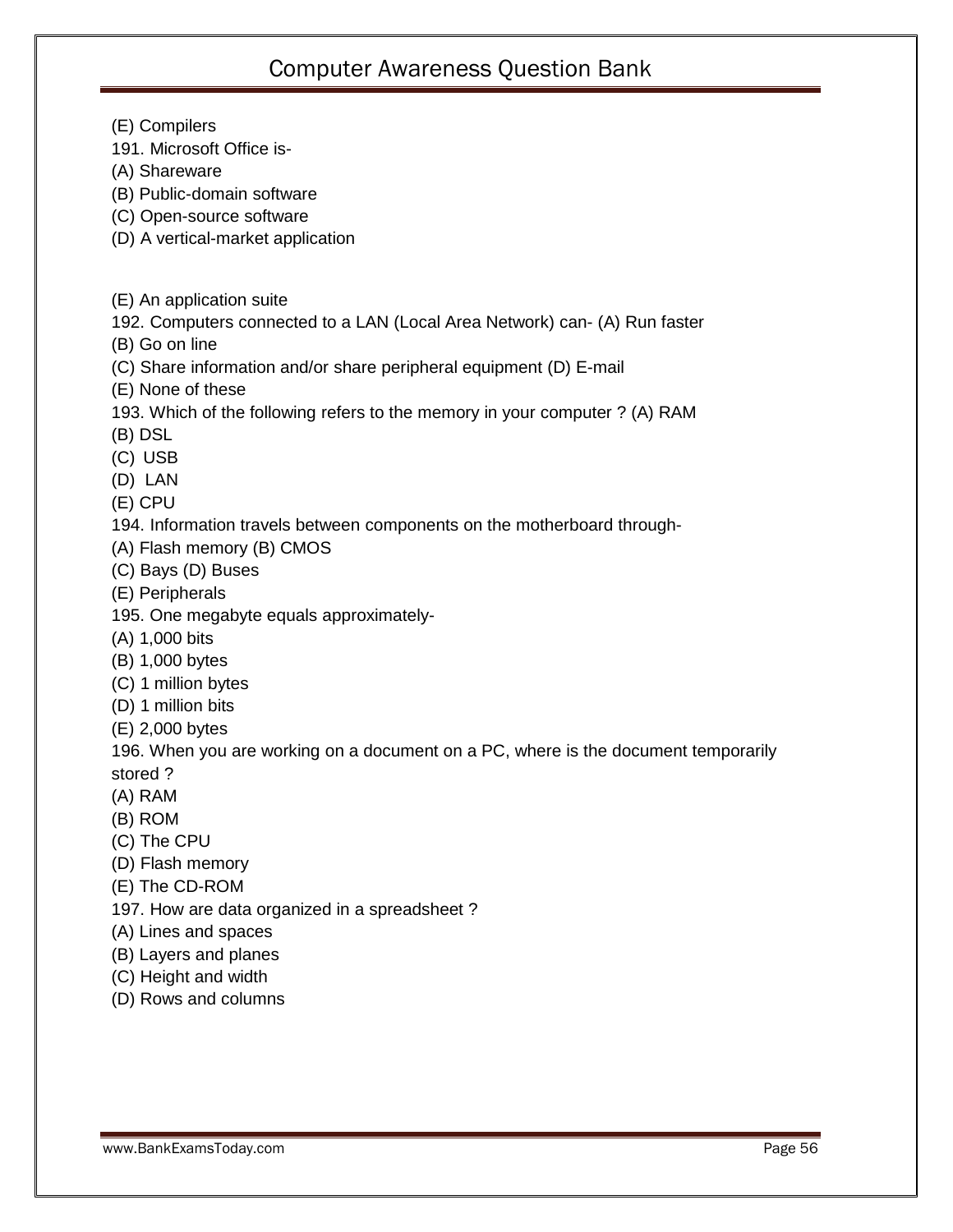(E) None of these

198. Magnetic tape is not practical for applications where data must be quickly recalled because tape is-

(A) A random-access medium

(B) A sequential-access medium

(C) A read-only medium

(D) Fragile and easily damaged

(E) An expensive storage medium

199. The blinking symbol on the computer screen is called the- (A) Mouse

(B) Logo

(C) Hand

(D) Palm

(E) Cursor

200. When cutting and pasting, the item cut is temporarily stored in- (A) ROM

(B) Hard drive

(C) Diskette

(D) Dashboard

(E) Clipboard

Answers

161.(B) 162. (C) 163. (A) 164. (D)165.(C) 166. (C) 167. (E) 168. (A) 169.(B) 170. (E) 171. (C) 172. (E)173.(E) 174. (E) 175. (B) 176. (A) 177.(D) 178. (D) 179. (D) 180. (E)181.(C) 182. (C) 183. (E) 184. (E) 185.(D) 186. (B) 187. (A) 188. (D)189.(B) 190. (A) 191. (E) 192. (C) 193.(A) 194. (D) 195. (C) 196. (A)197.(D) 198. (E) 199. (E) 200. (E)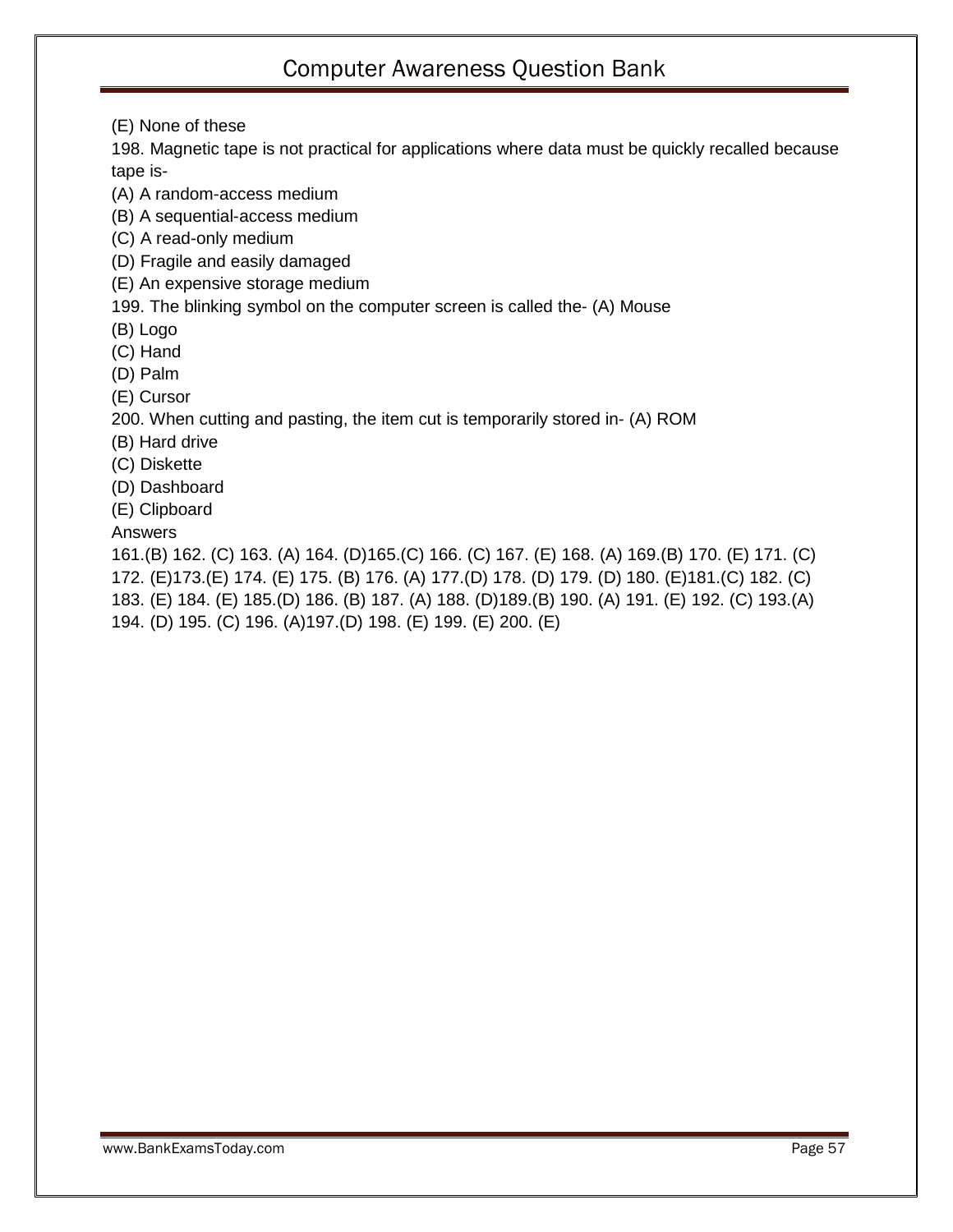## *Paper 10*

1. Which of the following statement (s) reflects India's stand on new World Trade Organization's proposal on the issue of the subsidy to agro products ?

(1) India would protect the interest of its poor farmers who can not bear the burden of the costof the products if they have to sell them on cheaper rate.

(2) Indian industry needs more flexibility as compared to the industry in developed countries.

(3) WTO has setup a new committee under the chairmanship of Putin of Russia to look into the issue of subsidy and find out a solution to the problem acceptable to all the parties.

(A) Only 1

(B) Only 2

(C) Only 3

(D) Both 1 & 2

(E) None of these

## **ANS (A)**

2. Which of the following statement (s) is / are true about the 11th five year plan of India ?

(1) The highest priority is given to exports ,education and development of steel sector.

(2) The plan aims at achieving the growth at 10 % level by the end of the plan.

(3) The Rashtriya Krishi Vikas Yojana is revived in such a way so that it can be achieve a growth nof 4 % for agriculture sector.

(A) Only 1

(B) Only 2

(C) Only 3

(D) Both 1 & 2

(E) None of these

### **ANS (D)**

3. As per the figures released recently the Stock markets in emerging economies made handsome returns last year (2007-08). Which of the following stock markets amongst the BRIC nations registered highest increased (97 %) compared to its performance in 2006-07 ?

- (A) Cina
- (B) Brazil
- (C) Russia
- (D) India
- (E) None of these

### **ANS (D)**

4. Bayana which was in news recently is a place in -

- (A) Uttar Pradseh
- (B) Madhya Pradseh
- (C) Bihar
- (D) Haryana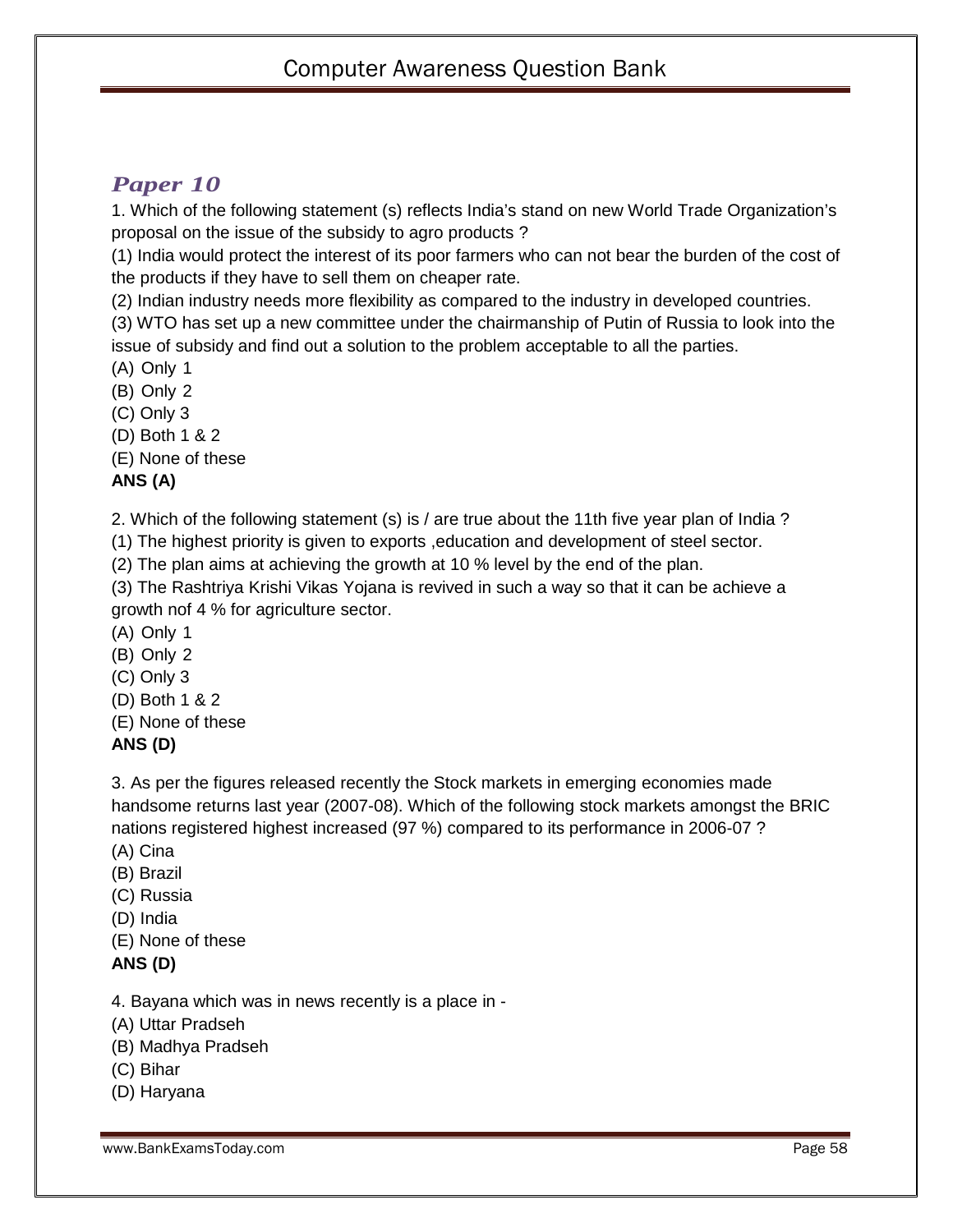(E) Rajasthan **ANS (E)**

5. Which of the following statement (s) is / are correct about the Indo-Russia Bilateral Defence Ties ?

(1) Both the countries have decided to produce a fifth generation fighter aircraft and a multirole cargo plane.

(2) India has agreed to launch Russian missiles from its base at Chandipur incase some other nation attacks on Russia

(3) India and Russia were able to sort out differences over the utilization of Rupee debt fund which is of Rs. 8000 Crore at present.

- (A) Only 1
- (B) Only 2
- (C) Only 3

(D) Both 1 & 3 only

(E) None of these

### **ANS (A)**

6. India has recently decided to put a wire fence on the 76 km. long border in Dhudri district in Assam. The fence will separate India from -

- (A) Nepal
- (B) China
- (C) Bangladesh
- (D) Myanmar
- (E) Pakistan

### **ANS (C)**

7. As we all know the Govt. of India is very keen about providing banking service to the people in rural and remote areas . However , banks feel that the cost of providing services in these areas for financial inclusion is quite high if services are offered through the "traditional branch channel ". What is / are the other alternative cost effective channel (s) to fulfill this aim of the Govt. of India ?

- (1) Putting biometric ATMs.
- (2) Introduce mobile banking.
- (3) Issue credit or debit cards
- (A) Only 1
- (B) Only 2
- (C) Only 3
- (D) All 1,2 & 3
- (E) None of these

### **ANS (B)**

8. The Govt. of India recently issued a notification altering constituencies in 24 States and Union territories. This is done as per the provision of which of the following Acts?

(A) Delimitation Act

(B) Census Act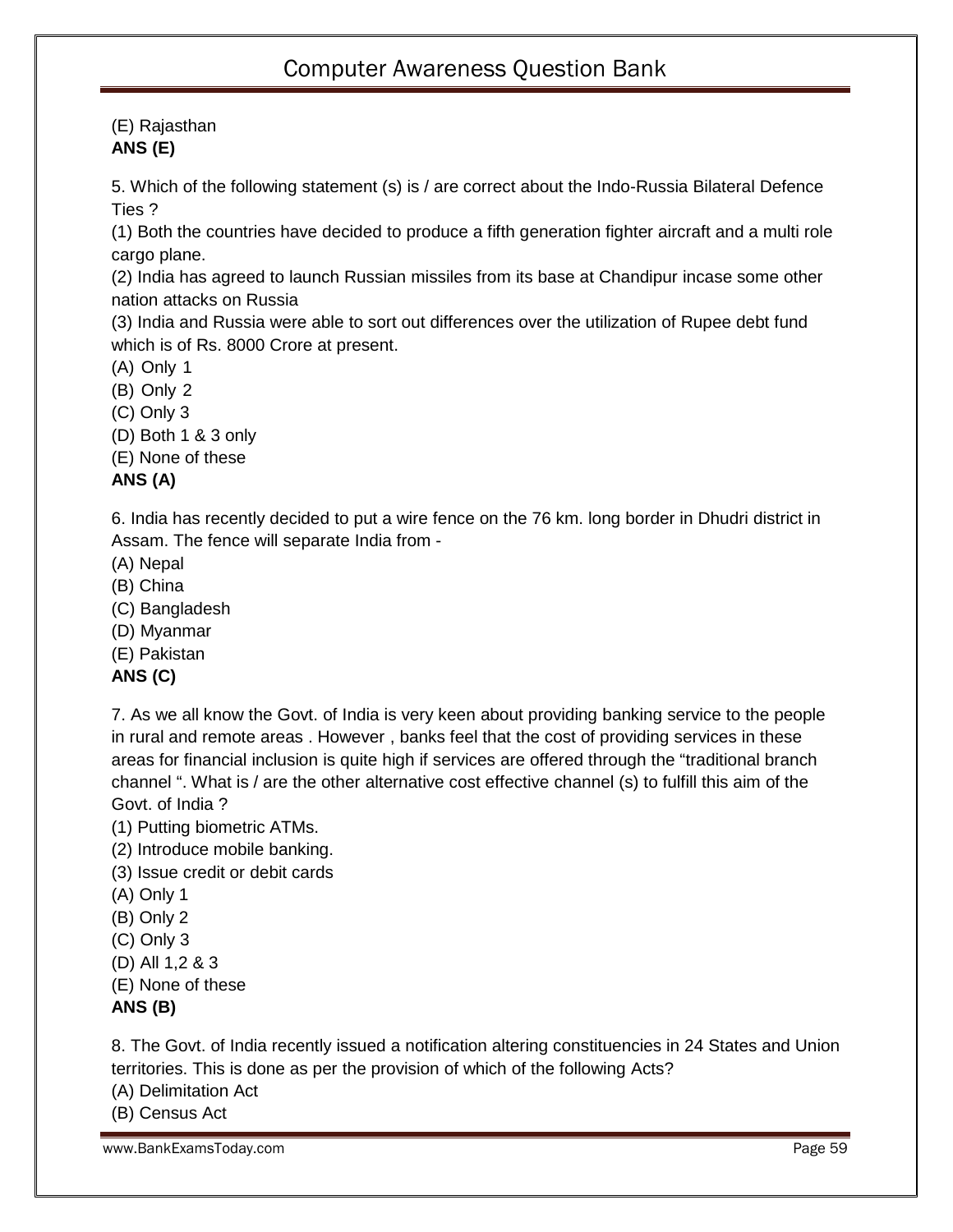(C) Parliament Act

(D) State Reorganization Act

(E) None of these

#### **ANS (A)**

9. As we read very frequently in the newspaper fraudulent activities in financial world is still continuing despite various efforts made by various countries to prevent them. As an estimate by IMF, what is the probable amount derived from such illegal activities which is laundered through the world's formal financial systems every year? About -

- (A) US\$ 500 billion
- (B) US\$ 800 billion
- (C) US\$ 1000 billion
- (D) US\$ 1250 billion

(E) US\$ 1500 billion

### **ANS (D)**

10. Indian Prime Minister during his visit the Arunachal Pradesh a few months back asserted that the State is India's Land of Rising Sun. Which of the following countries did not like his statement and had raised some objection over his visit to Arunachal Pradesh which is very much a part of India?

- (A) Myanmar
- (B) China
- (C) Bangladesh
- (D) Bhutan
- (E) Nepal

**ANS (B)**

11. Which of the following is the amount of insurance cover provided to the workers of the unorganized sector under Rashtriya Swasthya Bima Yojana?

- (A) Rs. 10,000/-
- (B) Rs. 20,000/-
- (C) Rs. 30,000/-
- (D) Rs. 40,000/-
- (E) Rs. 50,000/-

### **ANS (C)**

12. Which of the following is NOT one of the highlights Economic Survey presented in the Lok Sabha for the year 2007-08?

- (A) Economy has "moved to higher growth phase"
- (B) A trend of acceleration in domestic investment and saving rate is recorded.
- (C) Buoyant growth in Govt. revenue.
- (D) Indian Economy at market rate of exchange crossed 1 trillion US\$ in current fiscal.
- (E) Net Foreign direct Investment increased by 350 % .

### **ANS (E)**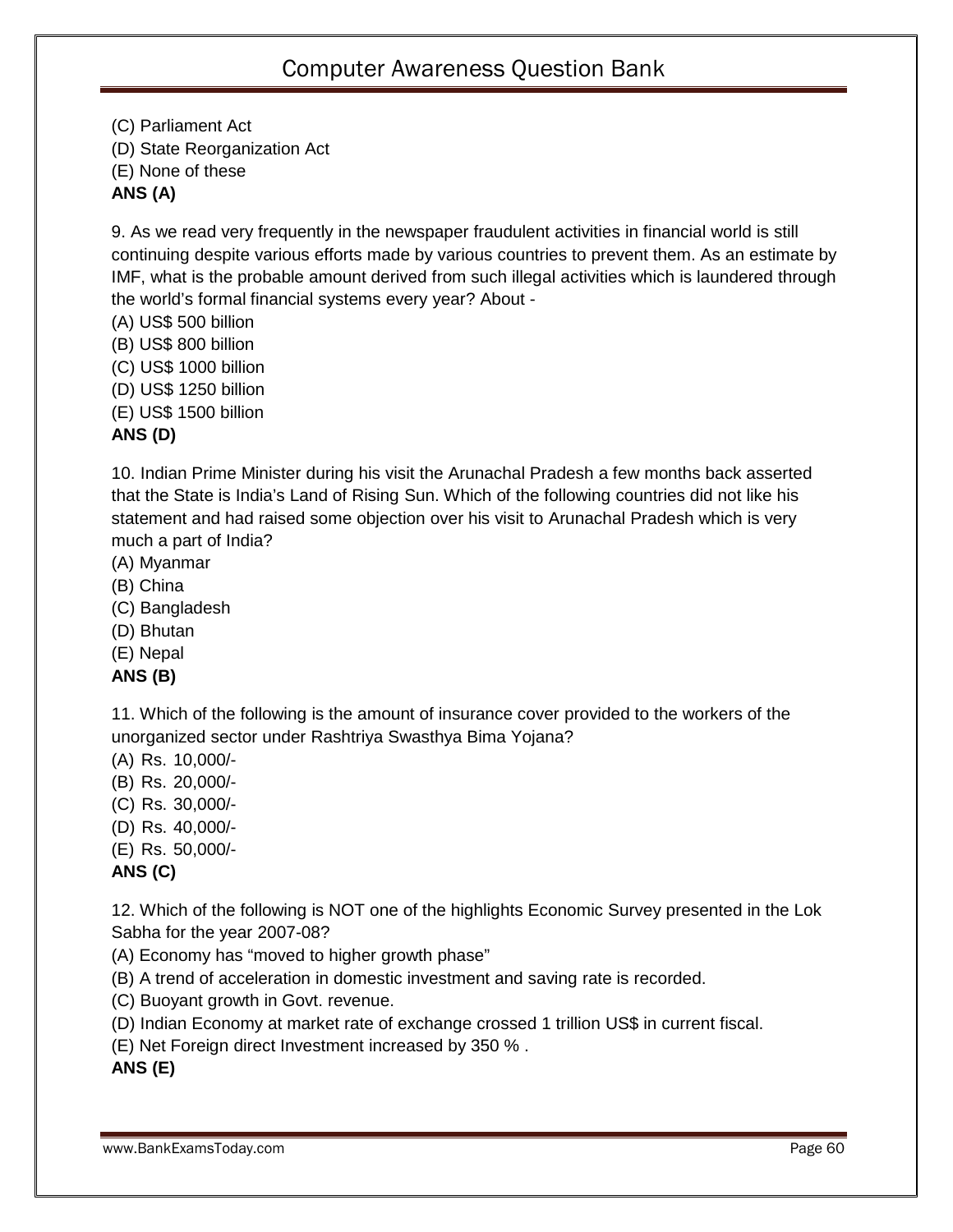13. Which of the following is / are correct about sub prime crisis which was in news recently?

(1) It has reduced the flow of capital coming of Indian Stock Markets.

(2) The sub prime crisis is the major financial crisis whose origin is in the Russia and Brazil. It has adversely affected the economy of Europe and USA.

(3) The crisis started when some people started trading with false Share certificates of major blue chip US companies in the stock markets.

(A) Only 1

(B) Only 2

- (C) Only 3
- (D) Both 1 & 2
- (E) None of these

### **ANS ()**

14. The Prime Minister Gram Sadak Yojana (PMGSY) has a target to connect all habitations of which of the following levels with all weather roads by 2008-09?

- $(A)$  1000+
- (B) 2000+
- (C) 3000+
- (D) 4000+
- (E) None of these

### **ANS (A)**

15. As we all know the value of the Indian rupee has appreciated in the recent past . The value of the Rupee is direct dependent on which of the following?

(A) Availability of commodities in the market.

(B) VAT introduced by the Govt. on various commodities.

(C) Size of total Forex Reserve of India currently.

(D) Capital flow in the market during a given period of time.

(E) None of these

## **ANS (A)**

16. Which of the following banks has taken over the Centurion Bank of Punjab?

(A) ICICI Bank

(B) IDBI Bank

- (C) HDFC Bank
- (D) AXIS Bank
- (E) None of these

### **ANS (C)**

17. As per provision made in Bharat Nirman programme the pace of creation of irrigation facilities is required to be raised from present level of 1.42 million hectare per year in such a way so that it can achieve the target level fixed for the same?

(A) 1.50 million hectares / year

(B) 1.75 million hectares / year

- (C) 2.00 million hectares / year
- (D) 2.25 million hectares / year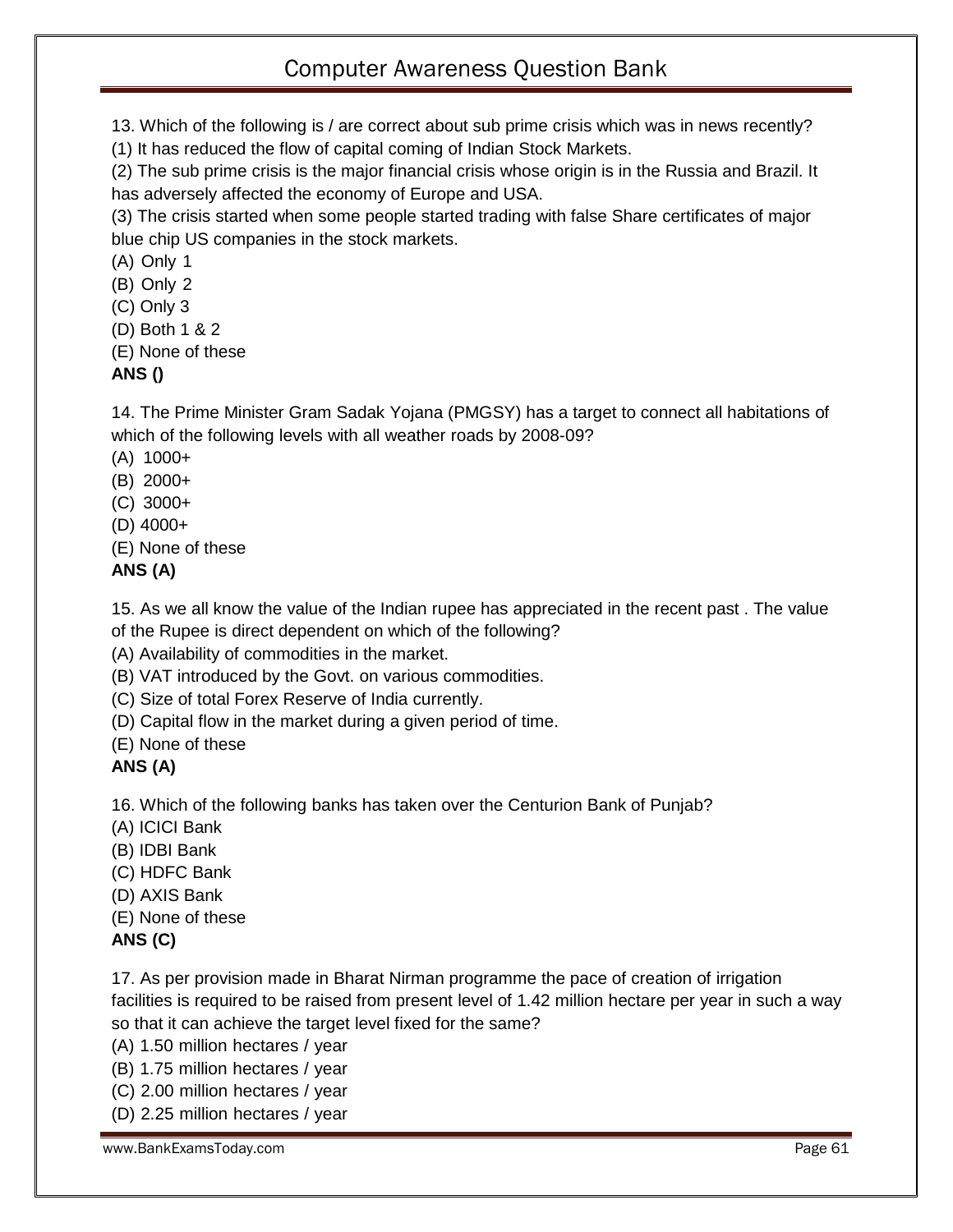(E) 2.50 million hectares / year **ANS (D)**

18. Inflation has become major area of concern in India these days. What measures do the Govt. pf India / RBI normally take to control the same?

(1) Fixation of Maximum Price of the Commodities

(2) System of Dual prices.

(3) Increased in supply of food grains.

(4) Control on credit and liquidity in market.

(A) Only 1

(B) Only 2

- (C) Only 3
- (D) Only 2,3 & 4

(E) All 1,2,3 & 4

### **ANS (D)**

19. How much edcation cess is being levied on all the taxes to support elementary education for the children of age group of 6-14 years under Sarva Shiksha Abhiyan (SSA)?

(A) 0.50%

(B) 0.75%

(C) 1.00%

(D) 1.5O%

(E) 2.00%

### **ANS (E)**

20. Which of the following is / are correct about various concessions given in the Union Budget for 2008-09?

(1) Five years tax holidays for setting up hospitals in Tier II & Tier III regions for providing health care in rural areas.

(2) Commodities tax transaction to be introduced.

(3) Banking cash transaction tax withdrawn.

(A) Only 1

- (B) Only 2
- (C) Only 3
- (D) Only 2 & 3
- (E) All 1,2 & 3

### **ANS (E)**

21. Which of the following statements reflects the aim (s) Jawaharlal Nehru National Urban Renewal Mission (JNNURM)?

(1) Give focused attention to integrated development of infrastructure in selected cities.

(2) Provide basic services to the urban poors

(3) Scale up civic amenities and provision of utilities in urban areas.

(A) Only 1

(B) Only 2

(C) Only 3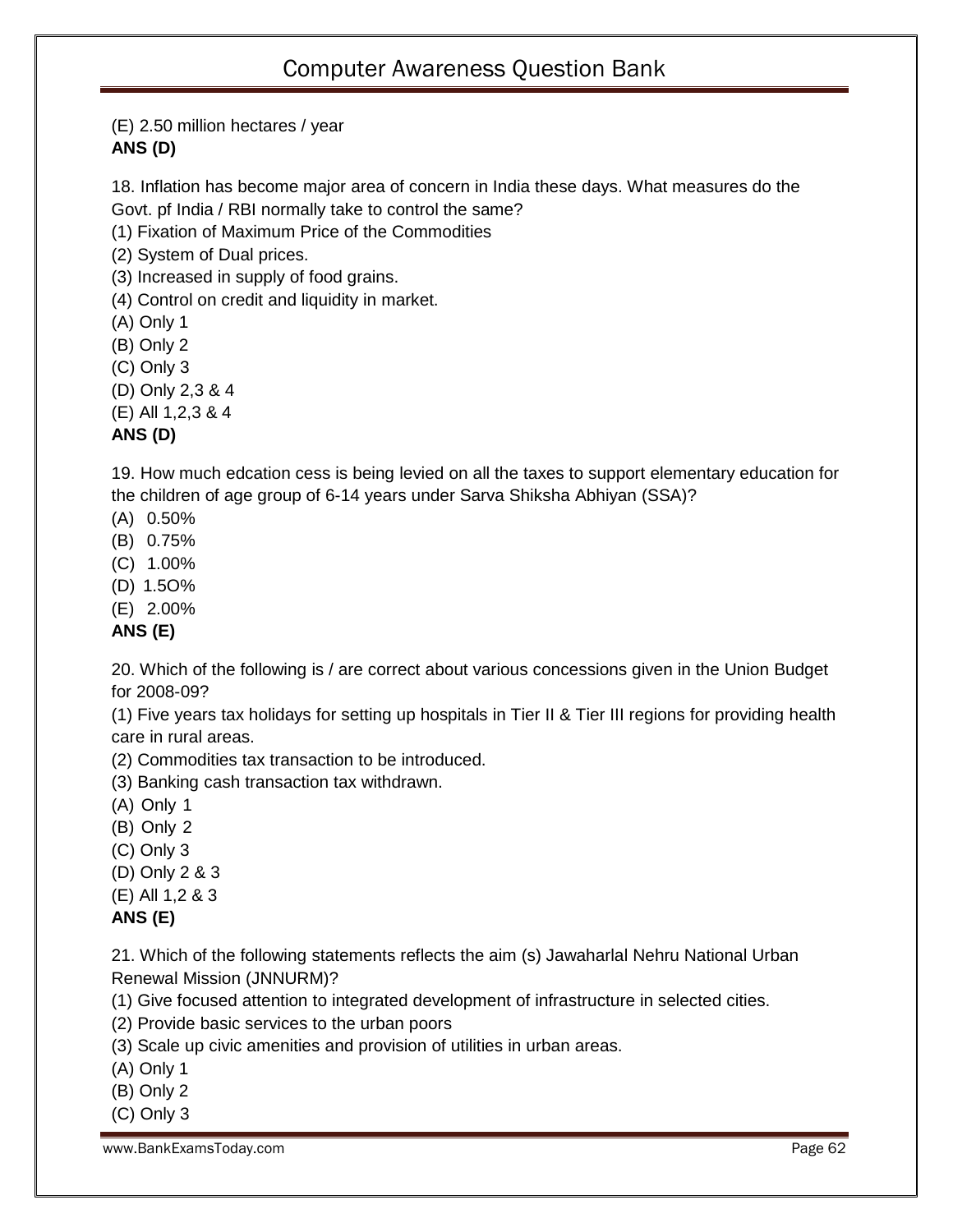(D) All 1,2 & 3 (E) None of these

#### **ANS (D)**

22. The Press Freedom Day is observed on which of the following days?

- (A) 1st May
- (B) 1st June
- (C) 3rd May
- (D) 3rd June
- (E) 10th June

### **ANS (C)**

23. As per the decision taken by the Govt. of India now the National Rural Employment Guarantee Act is extended to all the districts of India. This means it will now be applicable to about-

- (A) 200 districts
- (B) 300 districts
- (C) 400 districts
- (D) 500 districts
- (E) 600 districts

### **ANS (E)**

24. As per the reports published by the Ministry of Finance recently the overseas borrowings by the Corporates and currency fluctuation has gone up by which of the following percentage points? About -

- (A) 1%
- (B) 2%
- (C) 3%
- (D) 4%
- (E) 5%

### **ANS (C)**

25. The Govt. of India and Reserve Bank of India is planning to set up an autonomous "ATM corporation of India" in which various banks can get together for common ATM operations. If this happens how will we all be benefited by the same?

(1) It will be a cost effective measure as each bank can share its operational cost with others.

(2) Clients can withdrawn money from any ATM from any location. They are not required to go to their banks' ATM only.

(3) It will indirectly help the IT business also as India has a large pool of IT skilled manpower waiting for suitable placement.

(A) Only 1

- (B) Only 2
- (C) Both 1 & 2
- (D) All 1,2 & 3
- (E) None of these

#### **ANS (C)**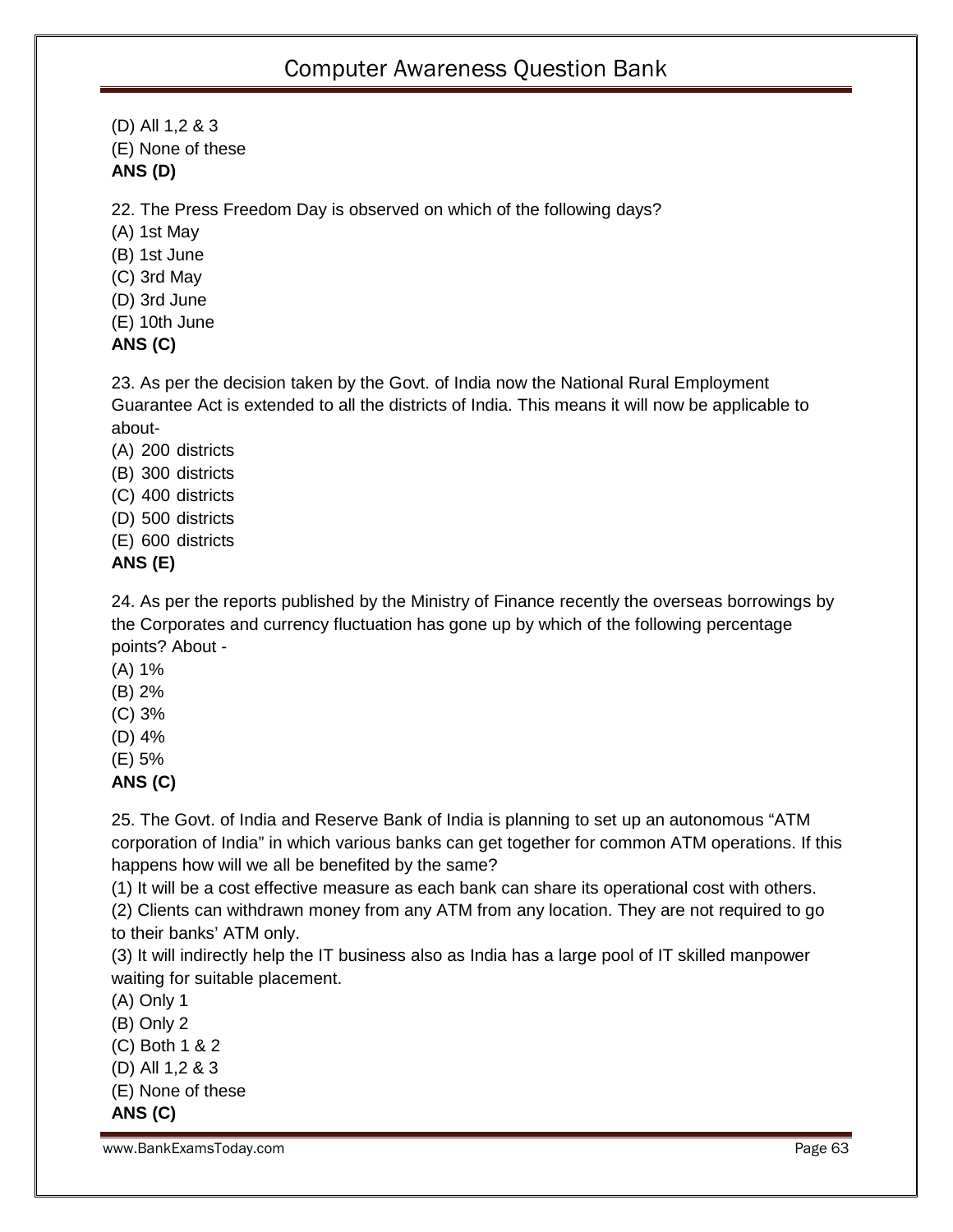26. As per the news published in various newspapers the Govt. of India has decided to create a Strategic Reserve of -

- (A) Oil & Petroleum
- (B) Rasoi Gas
- (C) Food grains
- (D) Cement & Steel
- (E) None of these

### **ANS (C)**

27. The Govt. of India had constituted a high level committee on financial sector reforms with Raghuram G. Rajan as its Chairman. Which of the following is / are the recommendations of the committee?

- (1) Liberalize the interest rate that banks/institution can charge to ensure credit for poors.
- (2) Create an office of the Ombudsman exclusively for financial sector.
- (3) Do not allow foreign investors in domestic stock markets.
- (A) Only 1
- (B) Only 2
- (C) Only 3
- (D) Both 1 & 2
- (E) None of these

### **ANS (E)**

28. Yves Leterme has taken over as the prime minister of -

- (A) Newzealand
- (B) Belgium
- (C) Croatia
- (D) Portugal
- (E) None of these

### **ANS (E)**

29. The State Bank of India recently opened its 10000th branch in Puduvayal (Tamil Nadu). Only a bank in China has more branches than State Bank of India in the world. What is the name of that Chinese bank?

- (A) Shanghai Commercial Bank
- (B) Bank of China
- (C) China Banking Corporation
- (D) Industrial and Commercial Bank of China
- (E) None of these

### **ANS (D)**

30. Many a times we read about 'Globalization' and its impact on business practice in India. Which of the following is NOT one of the important parameters of 'Globalization'?

(1) Reduction of trade barriers to permit free flow of goods and services amongst various nations.

(2) Developing an environment in which free flow of capital can take place.

(3) Promoting local industry to cater to the needs of the consumers in Tier II and Tier III cities.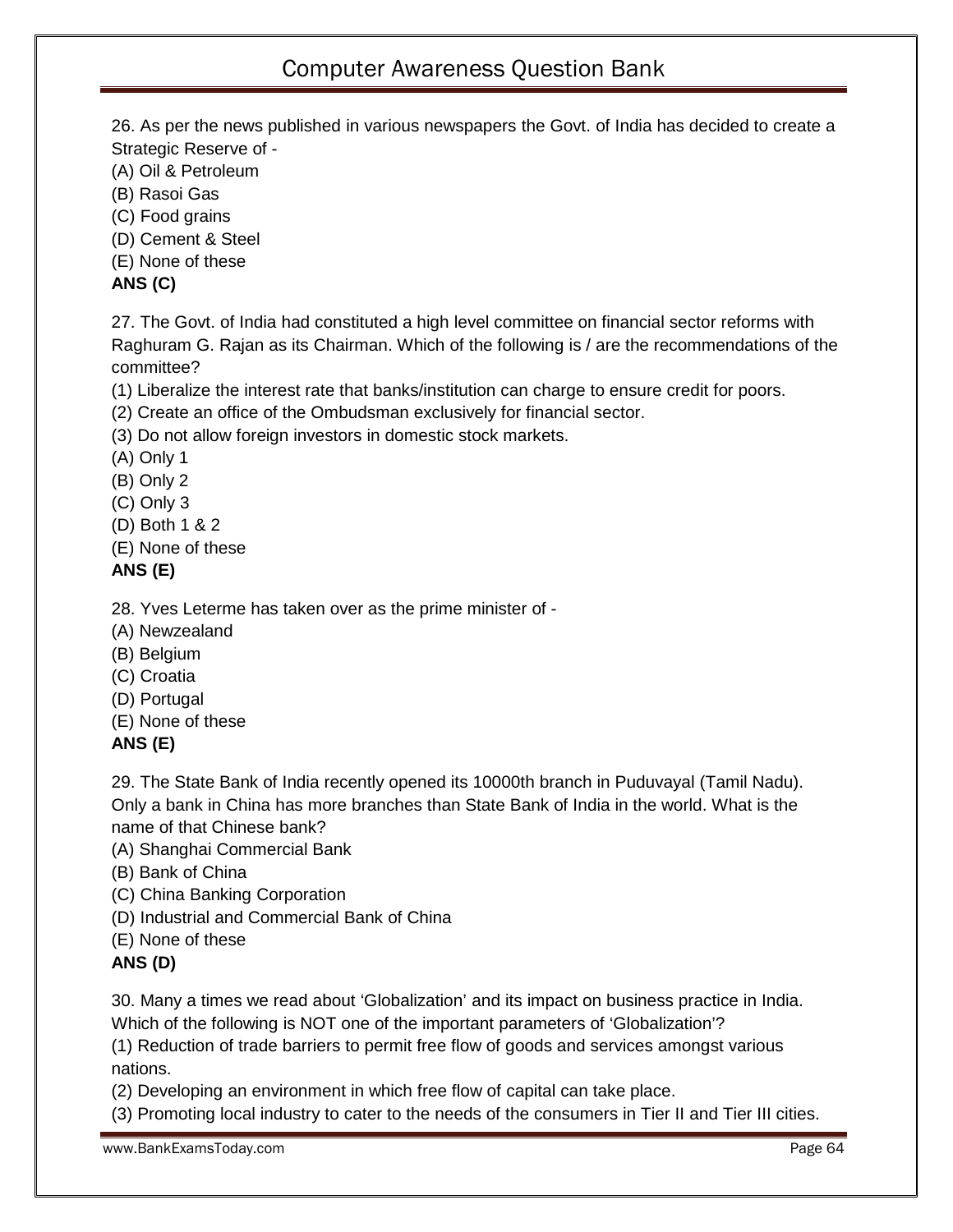The production from metros should be reserved only for exports.

- (A) Only 1
- (B) Only 2
- (C) Only 3
- (D) All 1,2 & 3
- (E) Both 2 & 3
- **ANS (D)**

31. Many times we read a term CBS used in banking operation. What is the full form of the letter 'C' in the term 'CBS'?

- (A) Core
- (B) Credit
- (C) Continuous
- (D) Complete
- (E) None of these

### **ANS (A)**

32. As per news published in newspapers the Oil & Natural Gas Commission (ONGC) has purchased some oil assets in Latin American Countries along with one other major company of India . What is the name of that company?

- (A) Hindustan Petroleum Corporation
- (B) Indian Oil Corporation
- (C) Reliance Industries Ltd.
- (D) National Mineral Development Corporation of India
- (E) None of these

### **ANS (E)**

33. India's First centre to monitor climate change was opened recently at -

- (A) New Delhi
- (B) Chennai
- (C) Jaipur
- (D) Bangalore
- (E) Kolkata

### **ANS (B)**

34. Which of the following Acts was framed specially to deal more effectively with the problem of Non-Performing Assets in banking system?

(A) SARFAESI ACT.

- (B) Banking Regulation Act.
- (C) Foreign Exchange Management Act.
- (D) Industrial Dispute Act.(E) None of these
- 

### **ANS (A)**

35. The —- shows all the websites and pages that you have visited over a period of time.

(A) status bar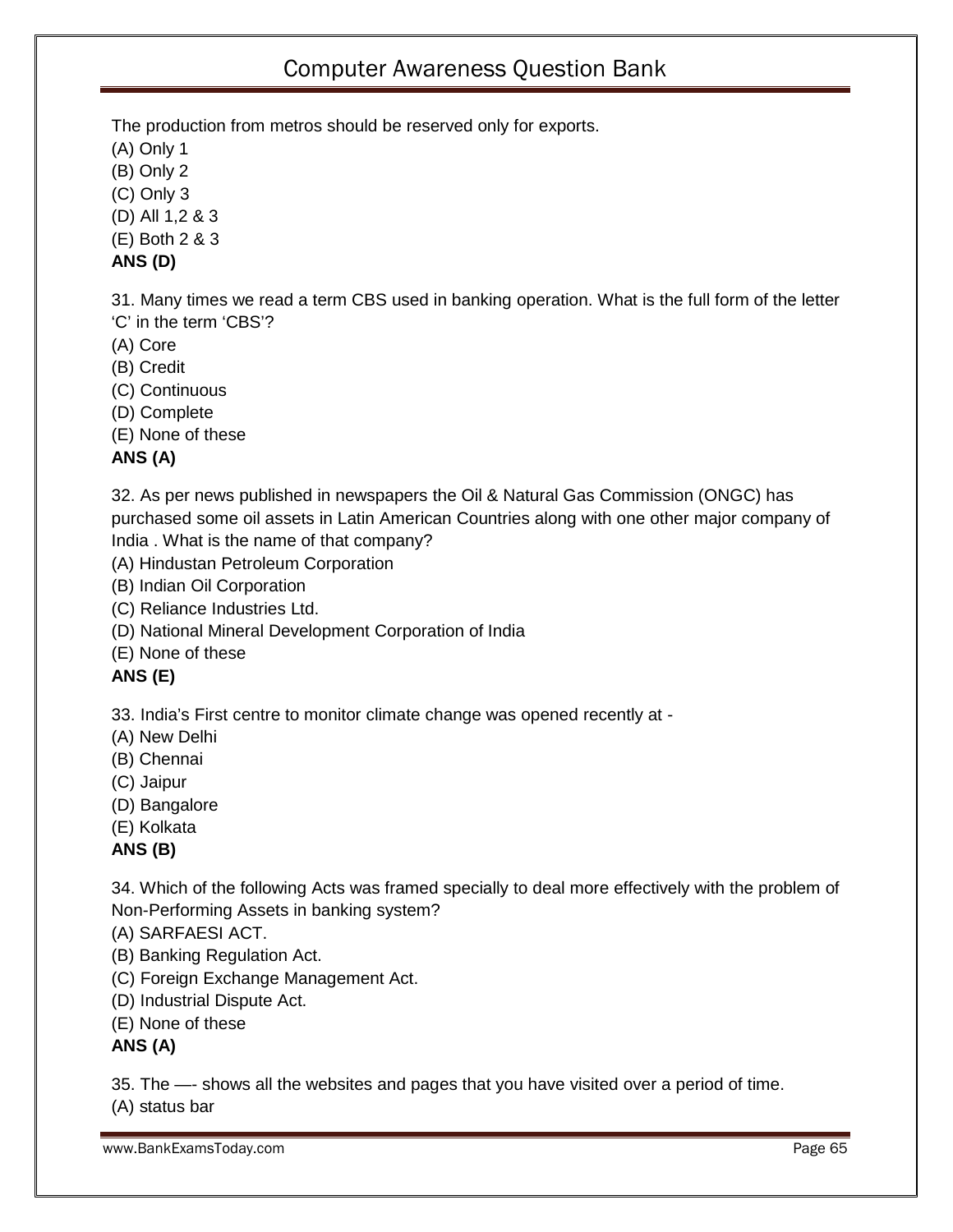- (B) task bar
- (C) history list
- (D) tool bar
- (E) None of these

## **ANS (C)**

36. A proxy server is used for the which of the following?

- (A) To provide security against unauthorized users
- (B) To process client requests for web pages
- (C) To process client requests for database access
- (D) To provide TCP/IP
- (E) None of these

## **ANS (A)**

37. A repair for a known software bug, usually available at no charge on the internet , is called a

- $(n)$  —
- (A) version
- (B) Patch
- (C) Tutorial
- (D) FAQ
- (E) None of these

## **ANS (B)**

38. In the URL http://www.upscportal.com/, the portion labelled http is the —

- (A) host
- (B) domain name
- (C) protocol
- (D) top-level domain
- (E) None of these

## **ANS (C)**

39. Which of the following organizations has recently given a US\$ 600 million loan to Power Grid Corporation of India , a Govt. run organization?

- (A) Asian Development Bank
- (B) World Bank
- (C) International Monetary Fund
- (D) Bank of America
- (E) None of these
- **ANS (B)**

40. The ability to easily add additional users means that a network is –

- (A) Scalable
- (B) dedicated
- (C) Decentralized
- (D) Secure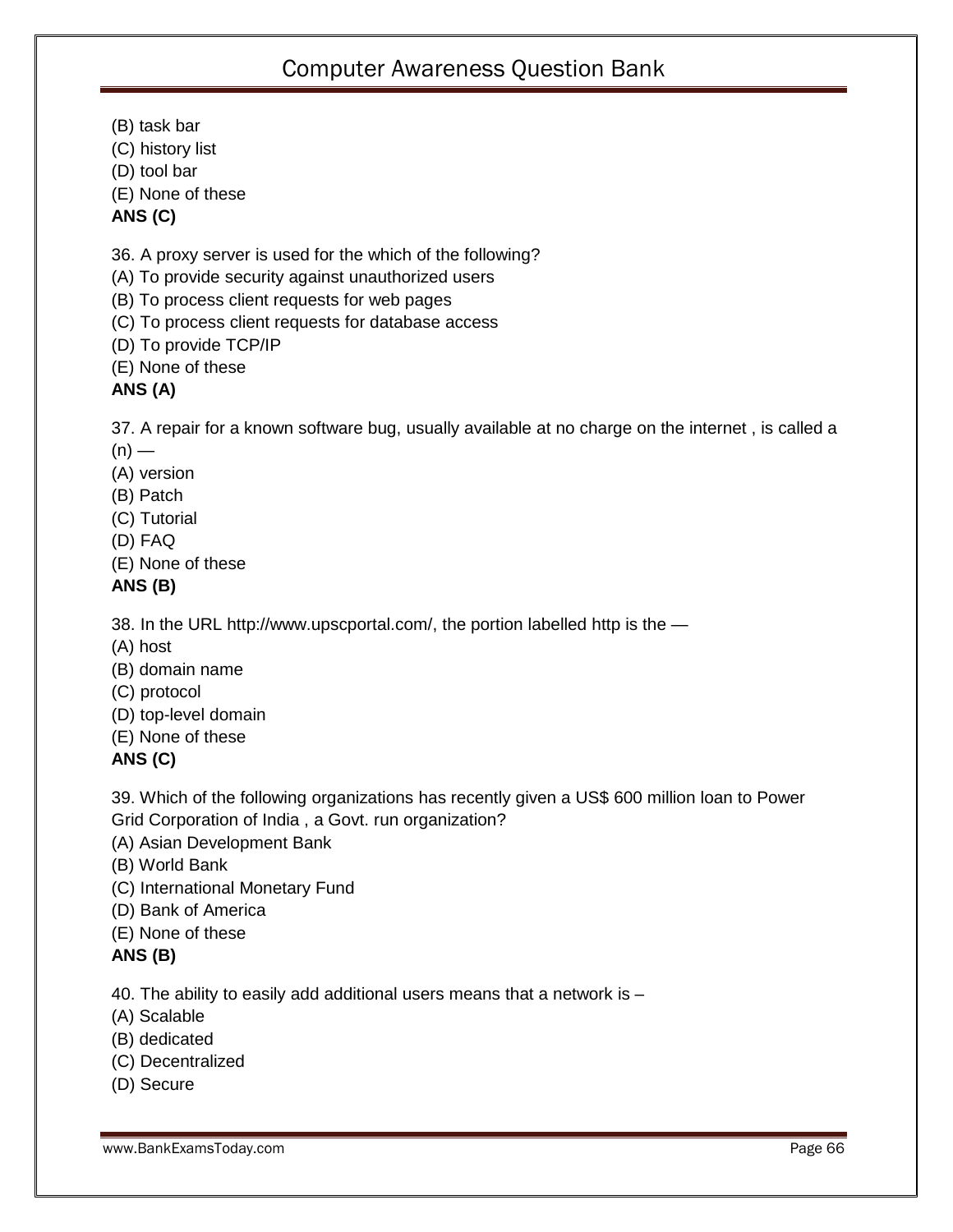(E) None of these **ANS (A)**

41. In a database , a field is a –

(A) lable

(B) table of information

(C) group of related records

(D) category of information

(E) None of these

**ANS (C)**

42. The number of pixels displayed on a screen is known as the screen–

(A) resolution

(B) colour depth

(C) refresh rate

(D) viewing size

(E) None of these

**ANS (A)**

43. Wor processing , spreadsheet , and photo-editing are example of –

(A) application software

(B) system software

(C) operating system software

(D) platform software

(E) None of these

#### **ANS (A)**

44. If you wish to extend the length of the network without having the signal degrade, you would

use a —

(A) repeater

(B) router

(C) gateway

(D) switch

(E) None of these

**ANS (A)**

45. A—- is approximately a million bytes.

(A) gigabyte

(B) kilobyte

(C) megabyte

(D) terabyte

(E) None of these

**ANS (C)**

46. The time it takes a device to locate data and instructions and make them available to CPU is known as –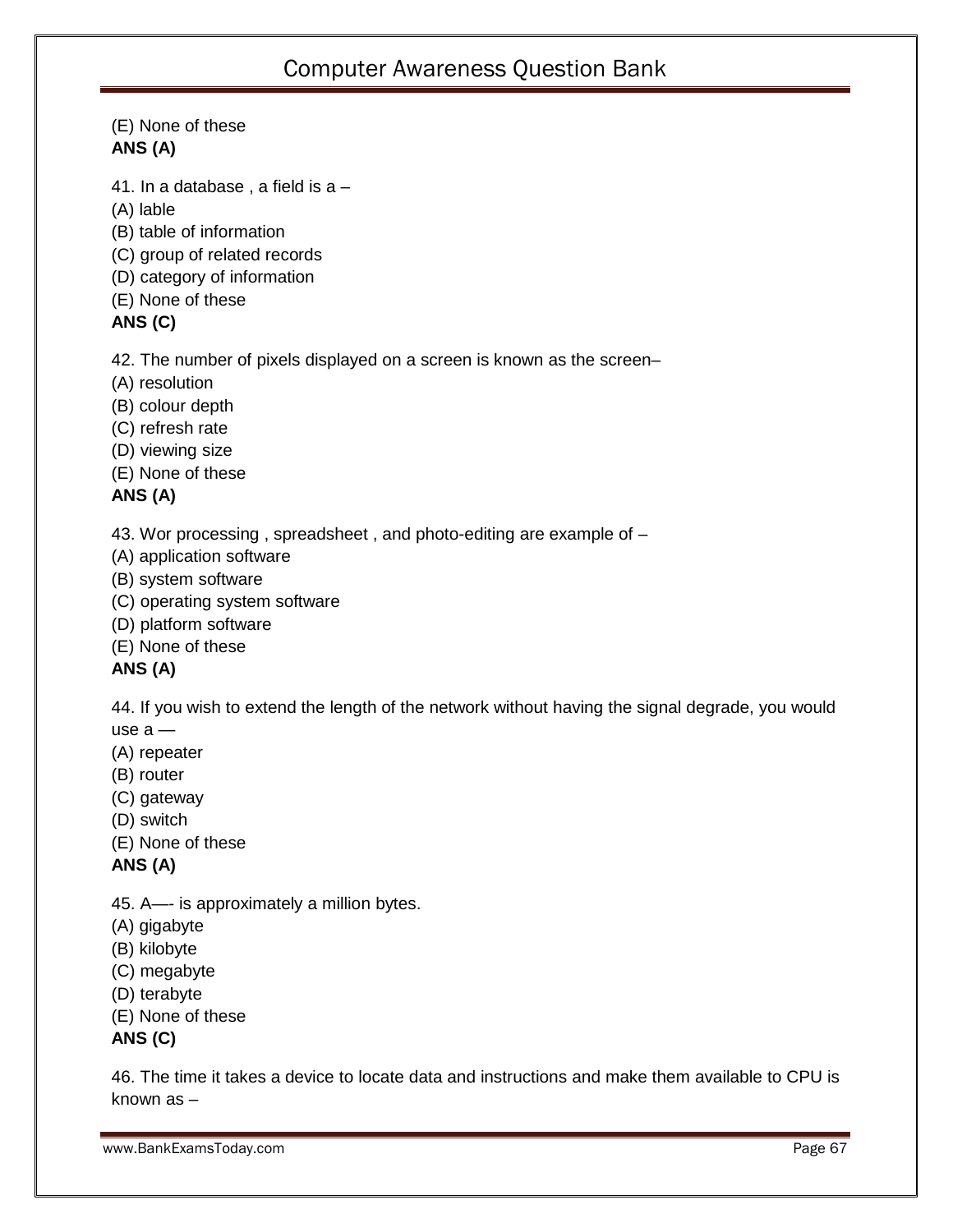- (A) clock speed
- (B) a processing cycle
- (C) CPU speed
- (D) access time

(E) None of these

### **ANS (D)**

47. ——– controls the way in which the computer system functions and provides a means by which users are interact with the computer.

- (A) The platform
- (B) The operating system
- (C) Application software
- (D) The motherboard
- (E) None of these

### **ANS (B)**

48. ——– means that the data contained in a database is accurate and reliable.

- (A) Data redundancy
- (B) Data integrity
- (C) Data reliability
- (D) Data consistency
- (E) None of these

#### **ANS (B)**

49. A(n) —— is a private corporate network, used exclusively by company employees.

- (A) Internet
- (B) local area network
- (C) peer-to-peer
- (D) intranet
- (E) None of these

### **ANS (B)**

- 50. A characteristic of a file server is which of the following?
- (A) Manages file operations and is shared on a network
- (B) Manages file operations and is limited to one PC
- (C) Acts as fat client and is shared on a network
- (D) Acts as fat client and is limited to one PC
- (E) None of these

#### **ANS (A)**

## *Paper 11*

**1. Why the document you created at home displays with a different font at school?**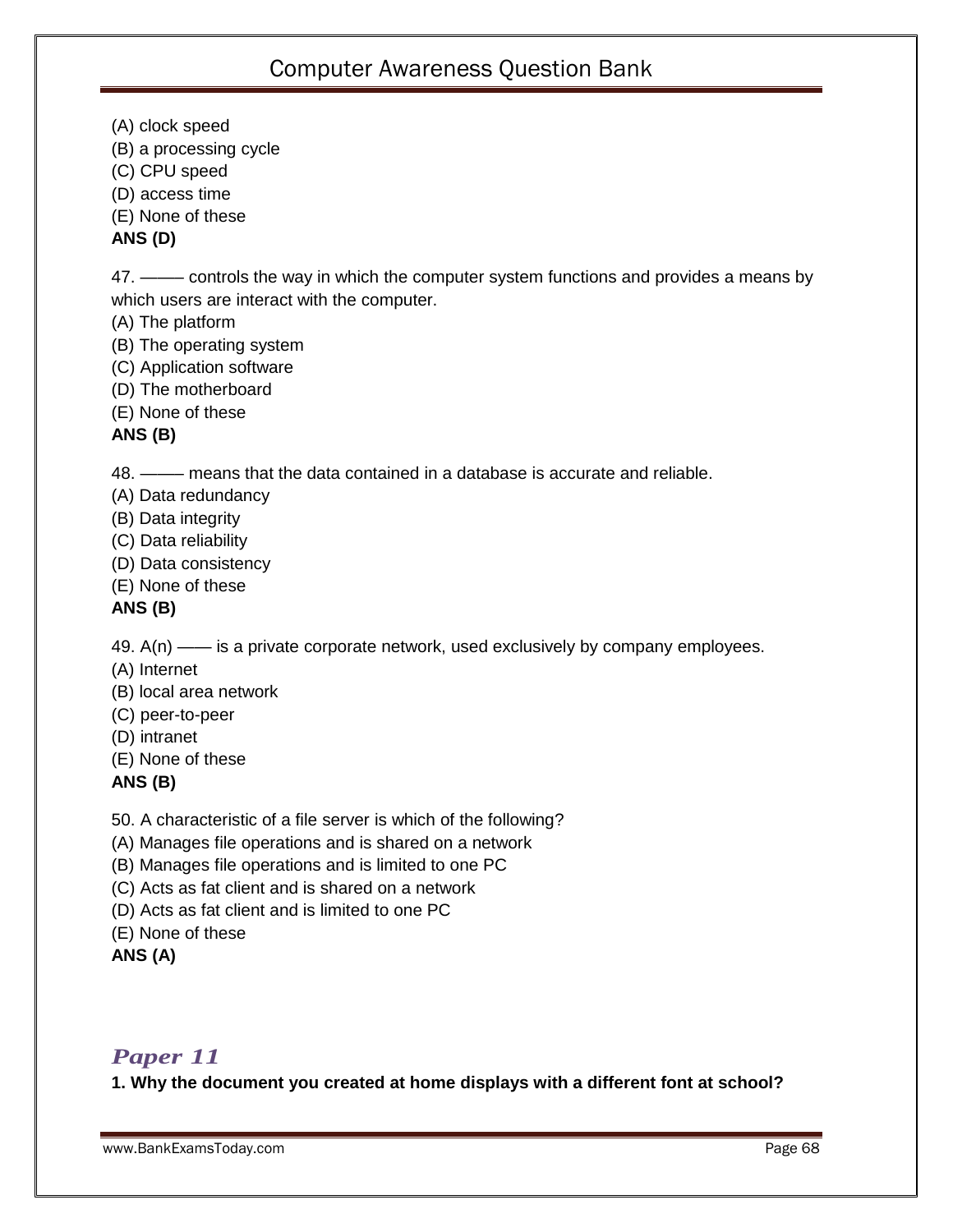Because you have a different printer at school than at home Because you have a different monitor at school than at home

font you used at home is not installed on your school computer Because the version of Windows is different

#### **2. Which keyboard shortcut centers selected text?**

Ctrl+C Alt+C There is no keyboard shortcut for this operation Ctrl+E

#### **3. What is the default file extension forall Word documents?**

TXT WRD FIL DOC

#### **4. Which key moves your cursor from one cell to the next in a table?**

Tab Shift Enter Ctrl+Enter

#### **5. How many different documents can you have open at one time?**

No more that three Only one As many as your computer memory will hold No more than your Taskbar can display

#### **6. In order to email a Word document from within Word:**

Go to File/Send To/Mail Recipient Save the file as an email attachment Start Outlook and attach the file while open in Word. This is an impossible operation

#### **7. Which keystroke will take you at the beginning or the end of a long document?**

Ctrl+PageUp and Ctrl+PageDown Shift+Home and Shift+End Ctrl+Home and Ctrl+End The only way is by using the right scroll bar

#### **8. How many margins are on a page?**

Two (header and footer) Four (top, bottom, right, left) Two (landscape and Portrait) Two (top and bottom)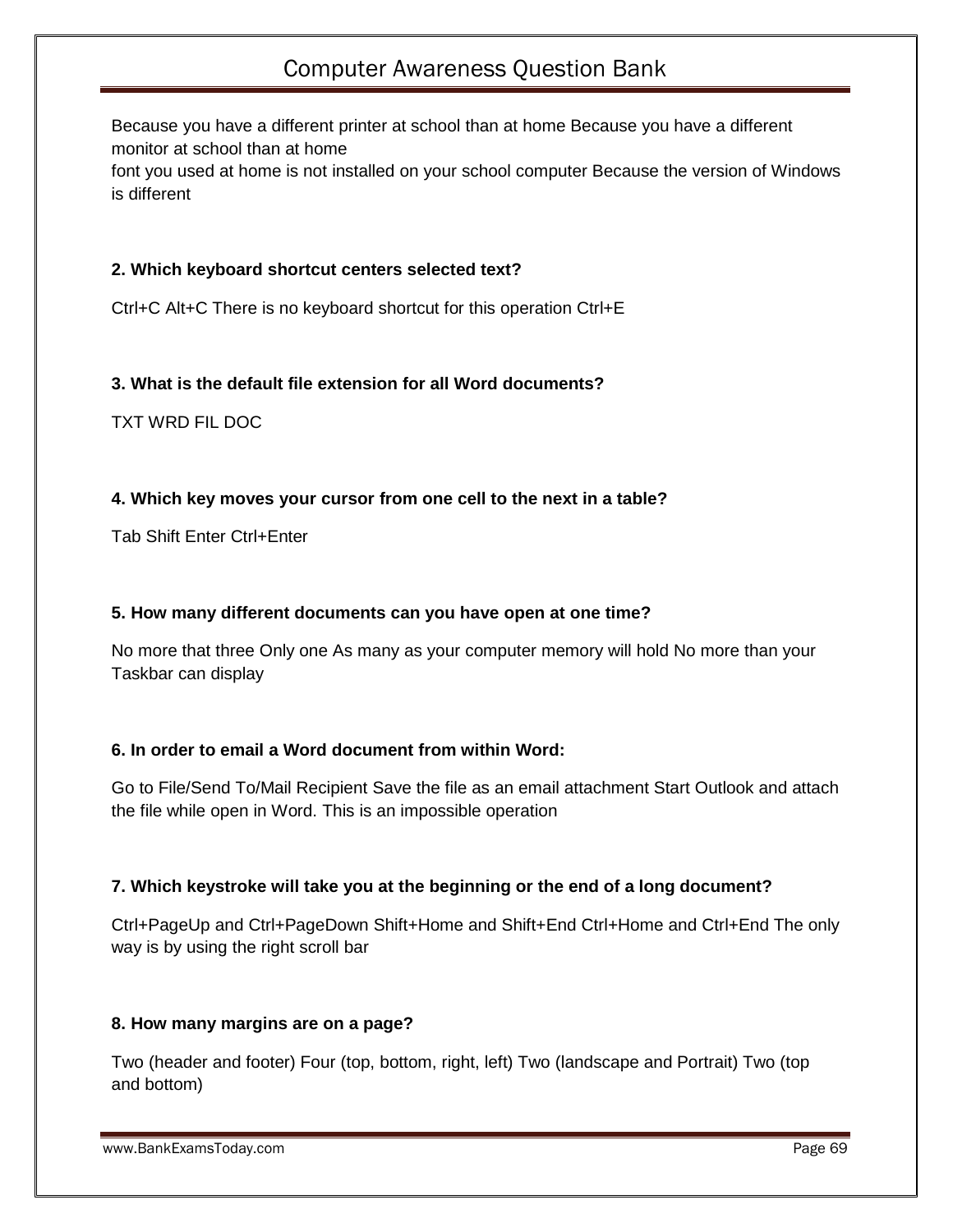#### **9.In order to save a Word document as a web page you need to:**

Put the appropriate graphics and links on the document Save the document in simple text format Use your web browser as an editor and save as URL Save as HTML

#### **10. A document in portrait prints:**

The same characters per line with the same document in landscape More characters per line than the same document in landscape Less characters per line than the same document in landscape Smaller fonts in order to fit the same amount of characters per line with landscape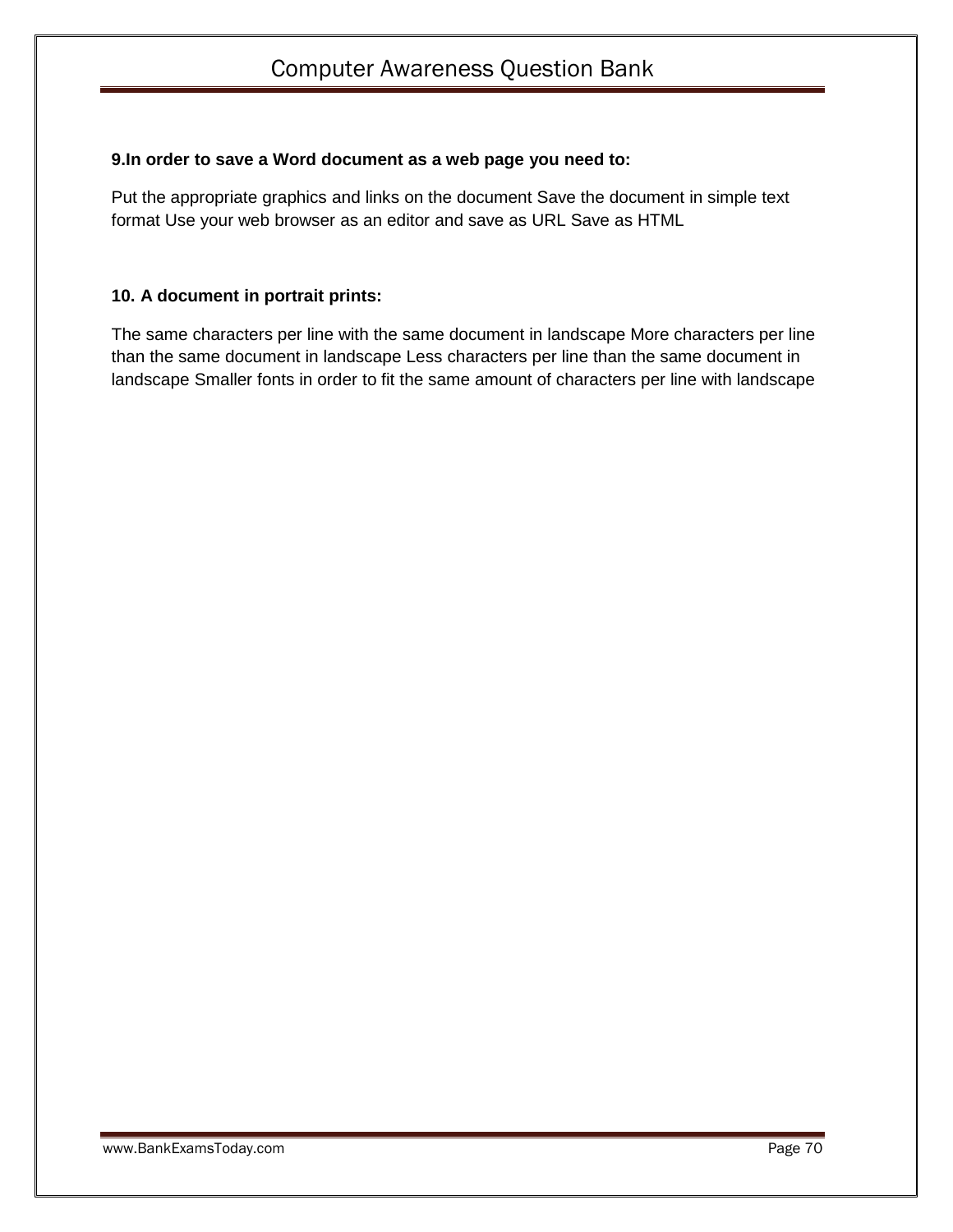## *Paper 12*

**1. Which of the following is a part of the Central Processing Unit?**

- a. Printer
- b. Key board
- c. Mouse
- d. Arithmetic & Logic unit
- e. None

### **2. CAD stands for**

- a. Computer aided design
- b. Computer algorithm for design
- c. Computer application in design
- d. All of the above
- e. None

### **3. Which of the following printer cannot print graphics?**

- a. Ink-jet
- b. Daisy Wheel
- c. Laser
- d. Dot-matrix
- e. None

### **4. A program written in machine language is called?**

- a. Assembler
- b. Object
- c. Computer
- d. Machine
- e. None

www.BankExamsToday.com example and the state of the state of the Page 71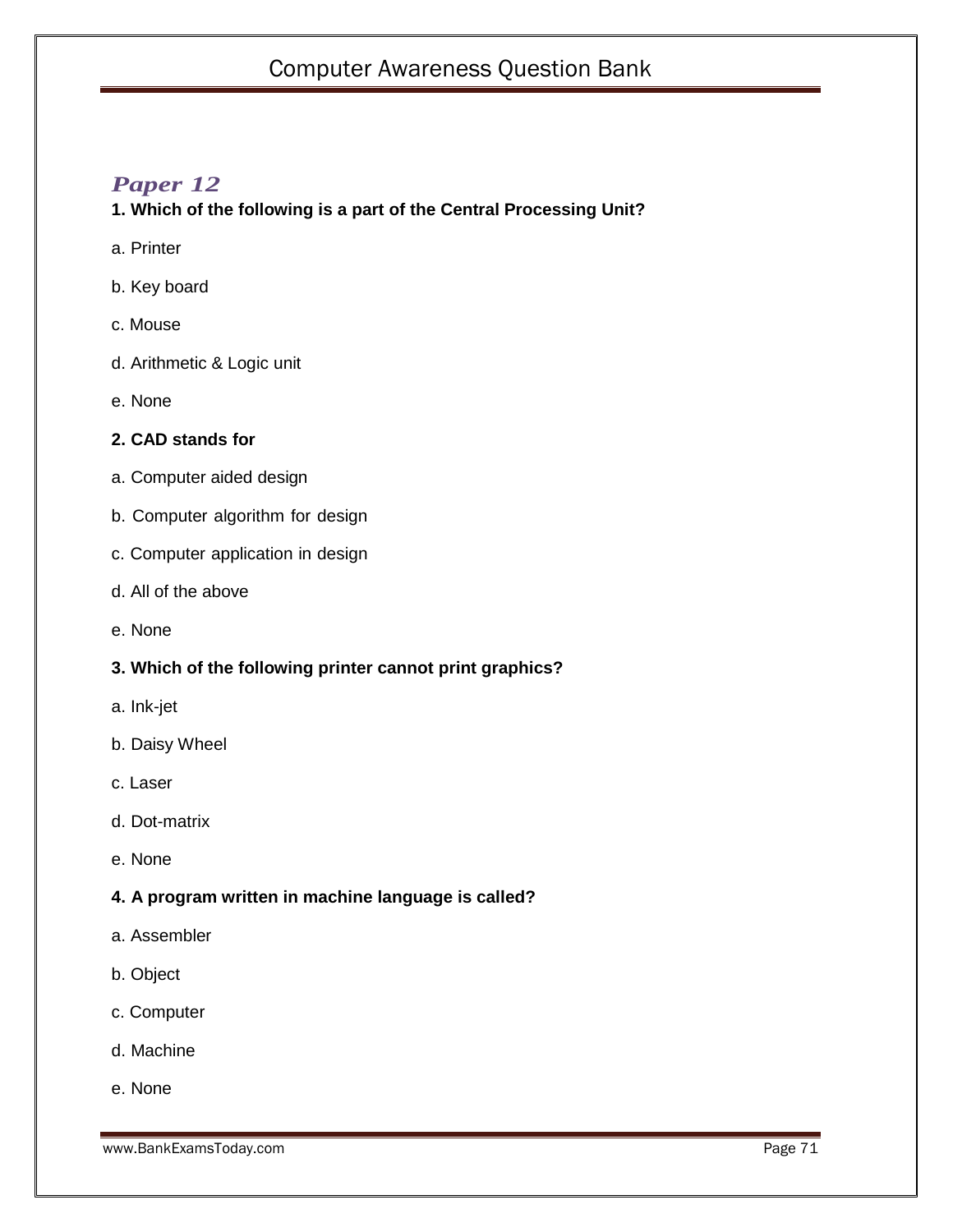#### **5. The father of Modern Computer is**

- a. Charles Babbage
- b. Von-nuumann
- c. Danies Ritchel
- d. Blaise Pascal
- e. None

#### **6. The Word FTP stands for**

- a. File Translate Protocol
- b. File Transit Protocol
- c. File Transfer protocol
- d. file typing protocol
- e. None

#### **7. The lowest form of Computer language is called**

- a. BASIC
- b. FORTRAN
- c. Machine Language
- d. COBOL
- e. None

#### **8. Best Quality graphics is produced by**

- a. Dot Matix
- b. Laser Printer
- c. Inkjet Printer
- d. Plotter
- e. None

#### **9. Memory which forgets every thing when you switch off the power is known as**

a. Corrupted

www.BankExamsToday.com example and the control of the control of the control of the Page 72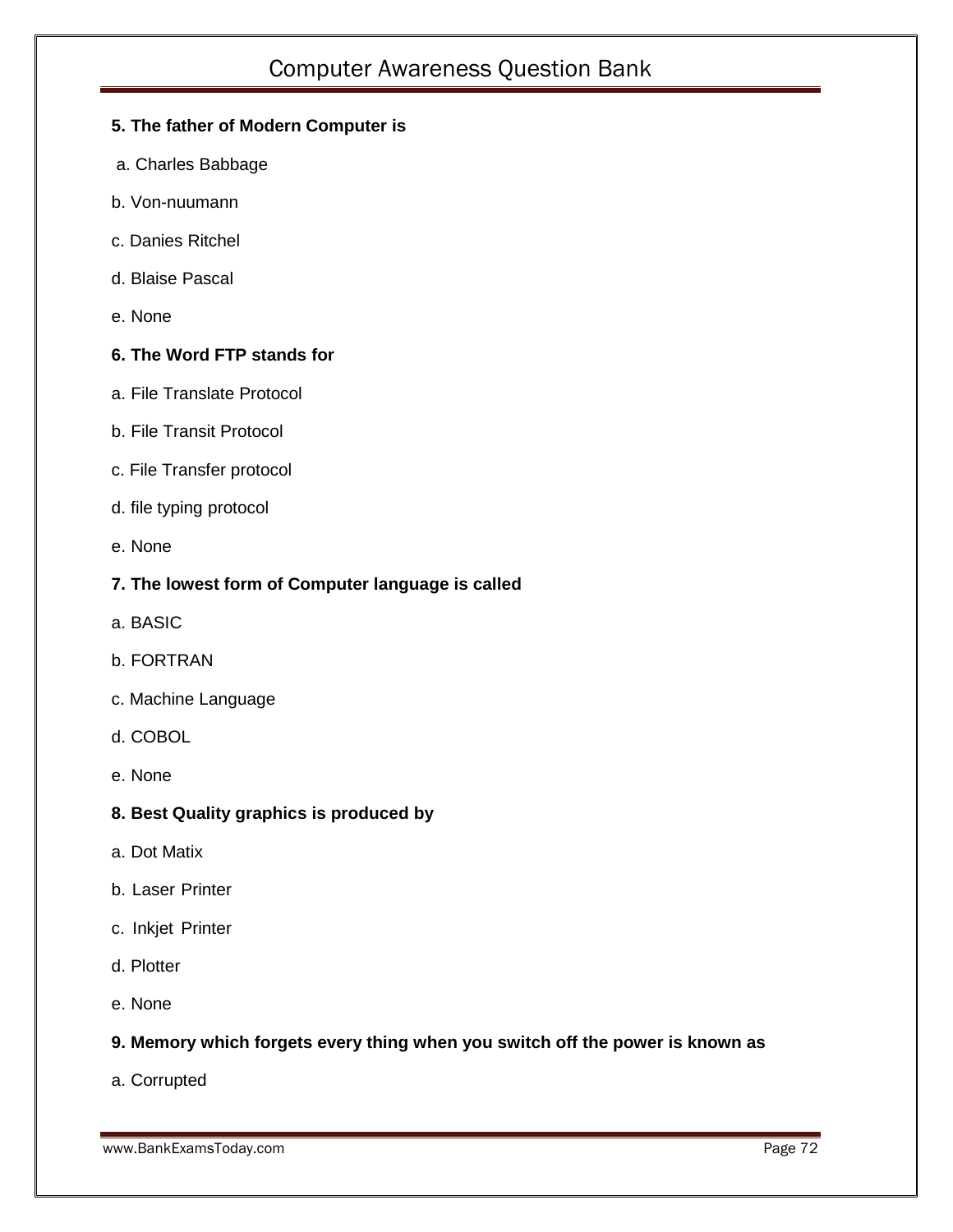- b. Volatile
- c. Non-Volatile
- d. Non-Corrupted
- e. None

### **10. The linking of computers with a communication system is called**

- a. Networking
- b. Pairing
- c. Interlocking
- d. Assembling
- e. Sharing

#### **11. The 16 bit Microprocessor means that it has**

- a. 16 address lines
- b. 16 Buses
- c. 16 Data lines
- d. 16 routes
- e. None

### **12. Data going into the computer is called**

- a. Output
- b. algorithm
- c. Input
- d. Calculations
- e. flow chart

#### **13. Which of the following refers to a small, single-site network?**

- a. LAN
- b. DSL
- c. RAM

www.BankExamsToday.com example and the control of the control of the control of the Page 73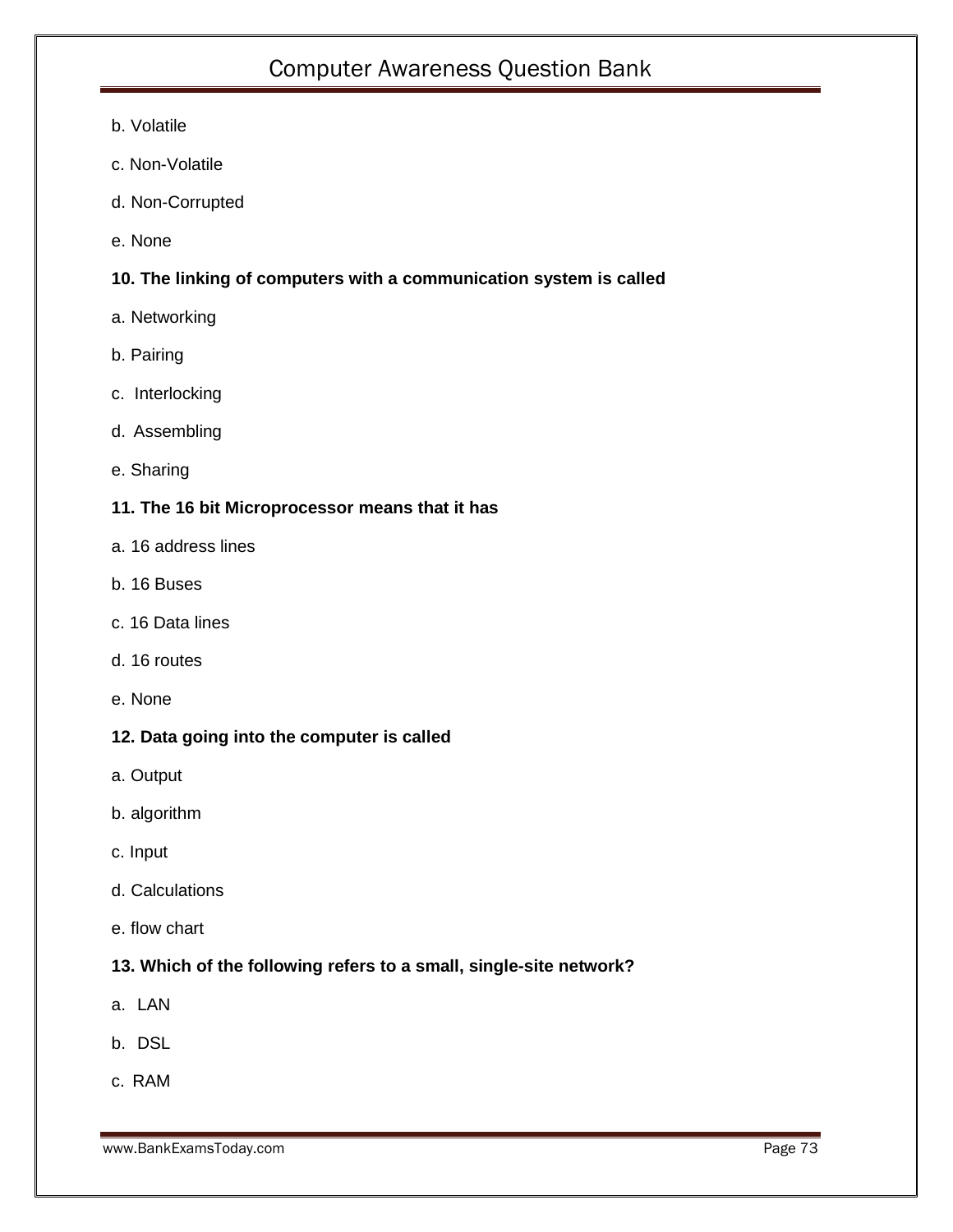- d. USB
- e. CPU
- **14. Microsoft Office is**
- a. Shareware
- b.Public domain software
- c. Open-sourse software
- d. A vertical market application
- e. An application suite

#### **15. How many options does a BINARY choice offer**

- a. None
- b. One
- c. Two
- d. it depends on the amount of memory on the computer
- e. It depends on the speed of the computer's processor

#### **16. A collection of program that controls how your computer system runsand processes**

### **information is called**

- a. Operating System
- b. Computer
- c. Office
- d. Compiler
- e. Interpreter

#### **17. Computer connected to a LAN (LocalArea Network) can**

- a. run faster
- b. go on line
- c. share information and /or share peripheral equipment
- d. E-mail

www.BankExamsToday.com example and the control of the control of the control of the control of the control of the control of the control of the control of the control of the control of the control of the control of the con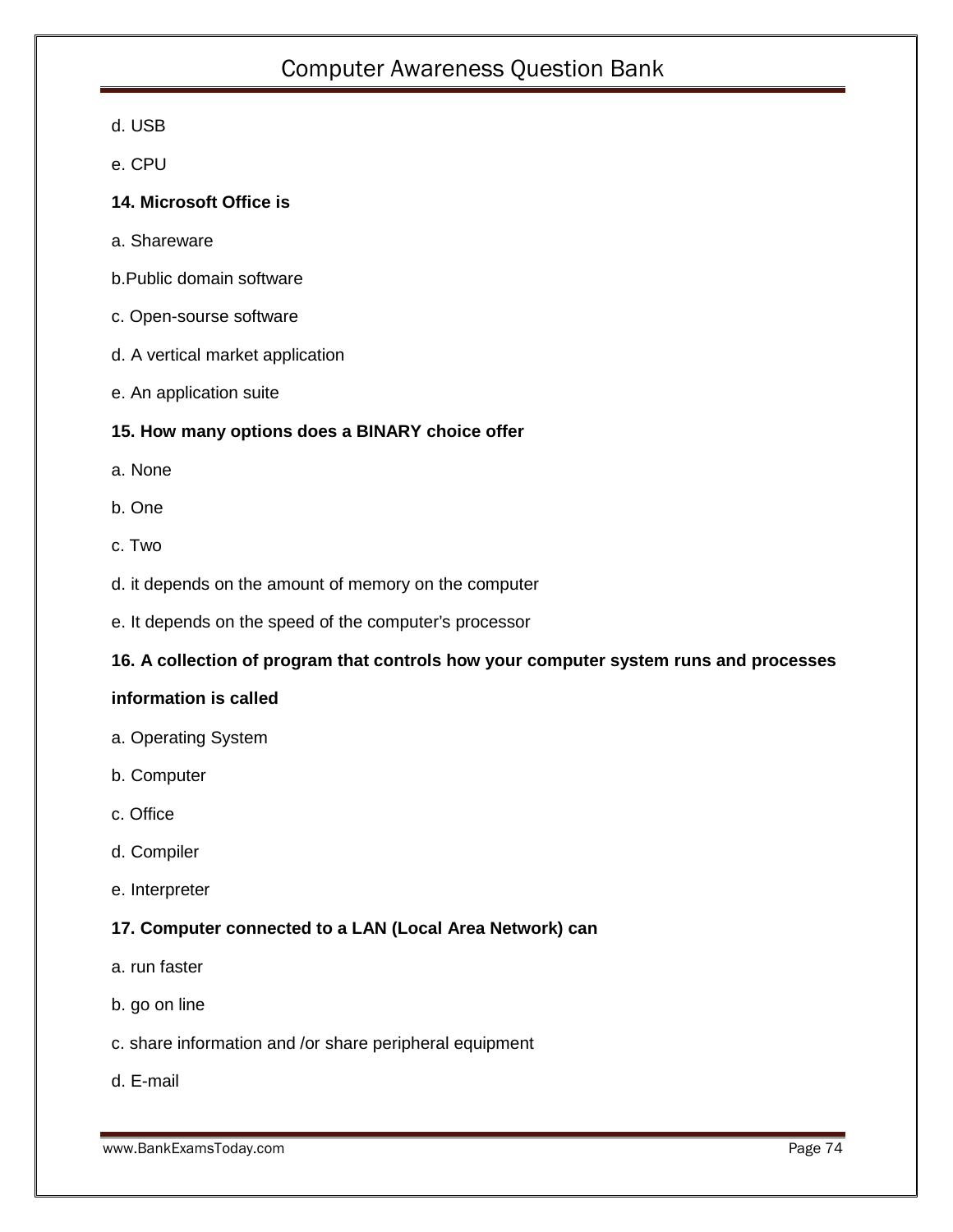e. None

#### **18. Information travels between components on the mother board through**

- a. Flash memory
- b. CMOS
- c. Bays
- d. Buses
- e. Peripherals

#### **19. How are data organized in a spreadsheet?**

- a. Lines & spaces
- b. Layers & Planes
- c. Height & Width
- d. Rows & Columns
- e. None

#### **20. The blinking symbol on the computer screen is called the**

- a. mouse
- b. logo
- c. hand
- d. palm
- e. cursor

**21. A fault in a computer program which prevents it from working correctly is known as**

- a. Boot
- b. Bug
- c. Biff
- d. Strap
- e. None

#### **22. A self replicating program, similar to a virus which was taken from a 1970s science**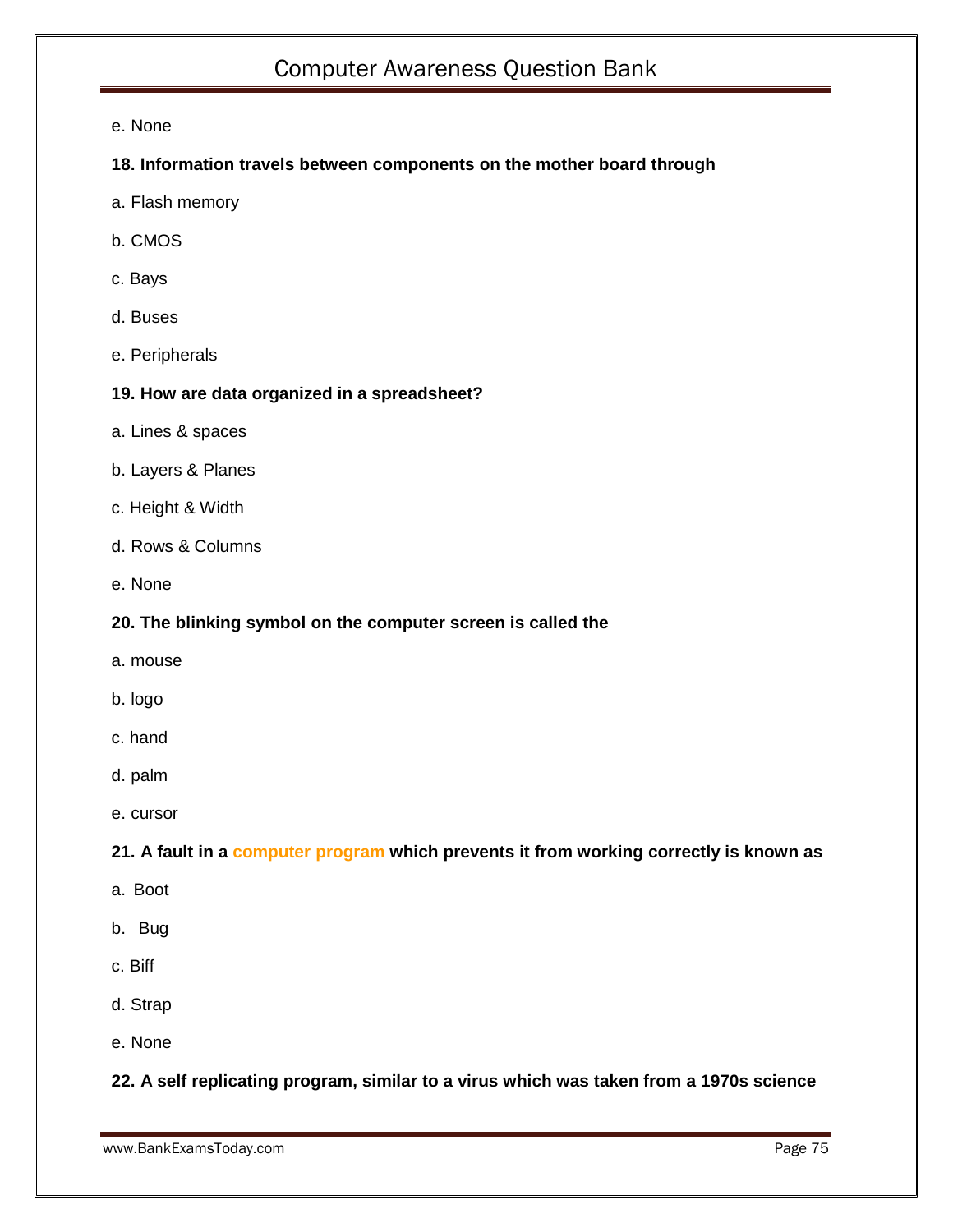**fiction novel by John Bruner entitled the Shockwave Rider is**

- a. Bug
- b. Vice
- c. Lice
- d. Worm
- e. None

### **23. A is a bi-stable electronic circuit that has two stable states.**

- a. Multivibrator
- b. Flip-flop
- c. Logic gates
- d. laten
- e. None

#### **24. Unwanted repetitious messages, such as unsolicited bulk e-mail is known as**

- a. Spam
- b. Trash
- c. Calibri
- d. Courier
- e. None

#### **25. DOS stands for**

- a. Disk Operating System
- b. Disk operating session
- c. Digital Operating System
- d. Digital Open system
- e. None

#### **26. Who is the chief of Miocrosoft**

a. Babbage

www.BankExamsToday.com example and the state of the state of the state of the Page 76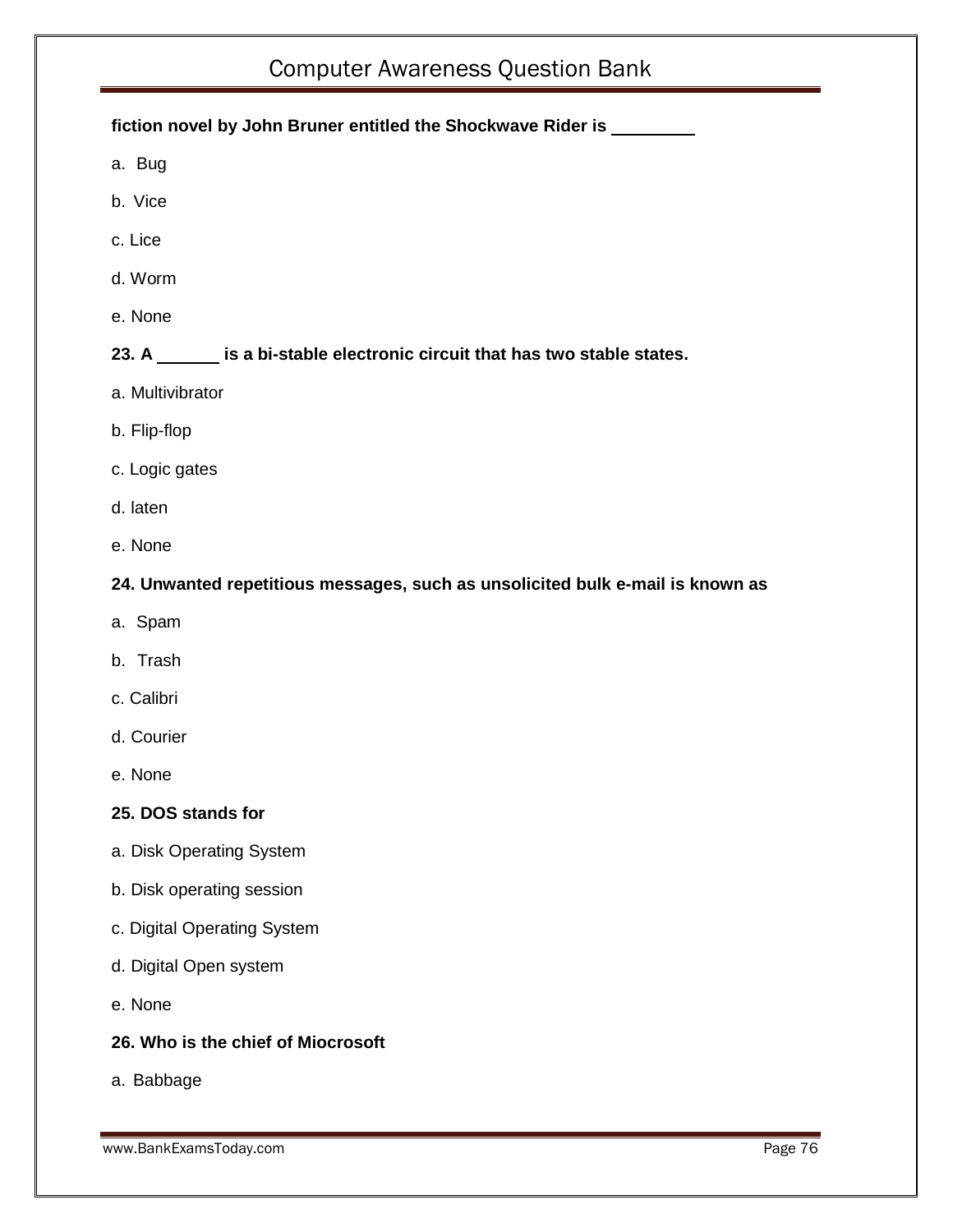- b. Bill Gates
- c. Bill Clinton
- d. Bush
- e. None
- **27. Which of the following are input devices.**
- a. Keyboard
- b. Mouse
- c. Card reader
- d. Scanner
- e. All of these

### **28. Examples of output devices are**

- a. Screen
- b. Printer
- c. Speaker
- d. All of these
- e. None

#### **29. Which of the following is also known as brain of computer**

- a. Control unit
- b. Central Processing unit
- c. Arithmatic and language unit
- d. Monitor
- e. None

#### **30. IBM stands for**

- a. Internal Business Management
- b. International Business Management
- c. International Business Machines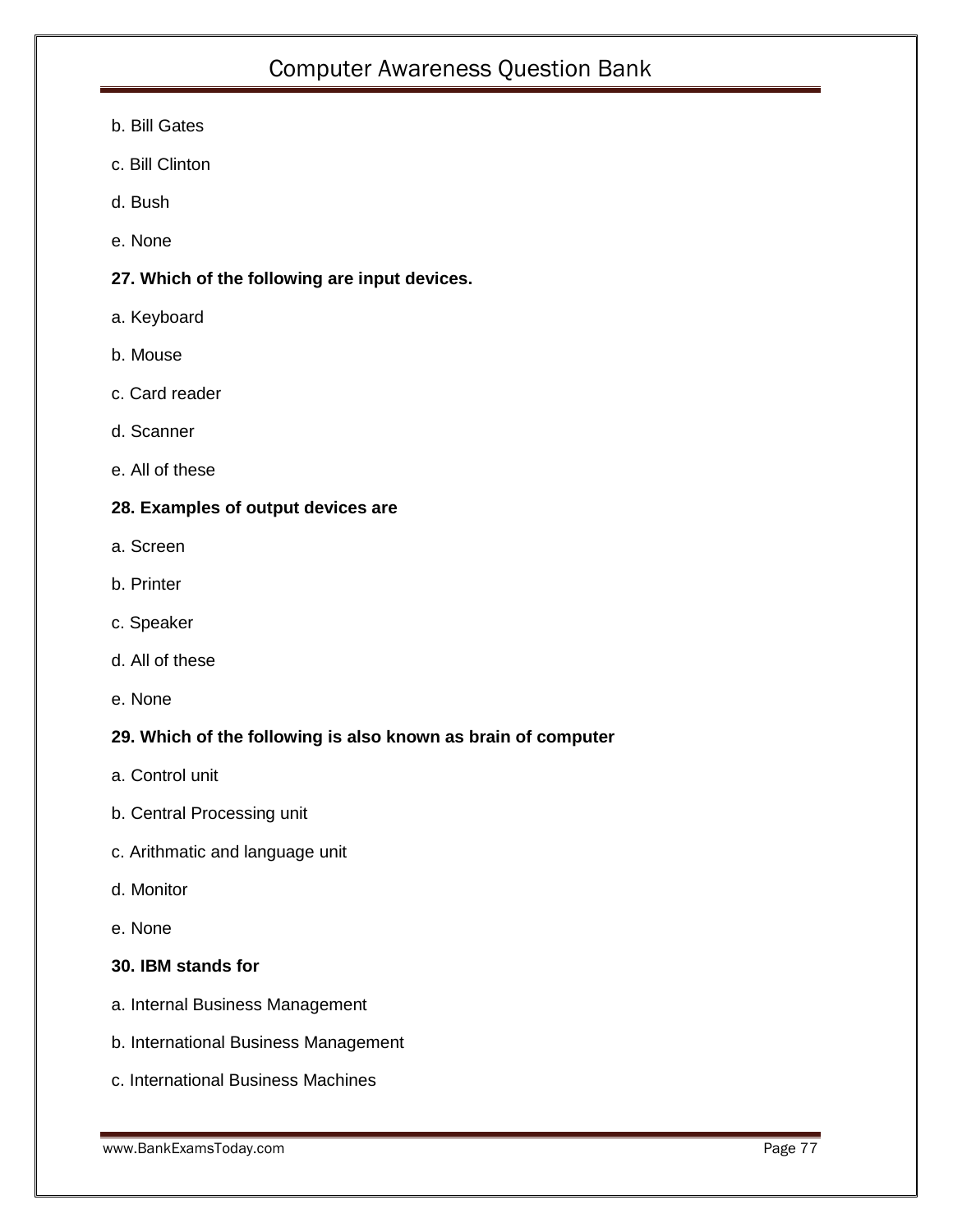- d. Internal Business Machines
- e. None
- **31. translates and executes program at run time line by line**
- a. Compiler
- b. Interpreter
- c. Linker
- d. Loader
- e. None

### **32. is an OOP principle**

- a. Structured programming
- b. Procedural programming
- c. Inheritance
- d. Linking
- e. None

### **33. COBOL is widely used in applications**

- a. Commercial
- b. Scientific
- c. Space
- d. Mathematical
- e. None

#### **34. RAM stands for**

- a. Random origin money
- b. Random only memory
- c. Read only memory
- d. Random access memory
- e. None

www.BankExamsToday.com example and the contract of the contract of the Page 78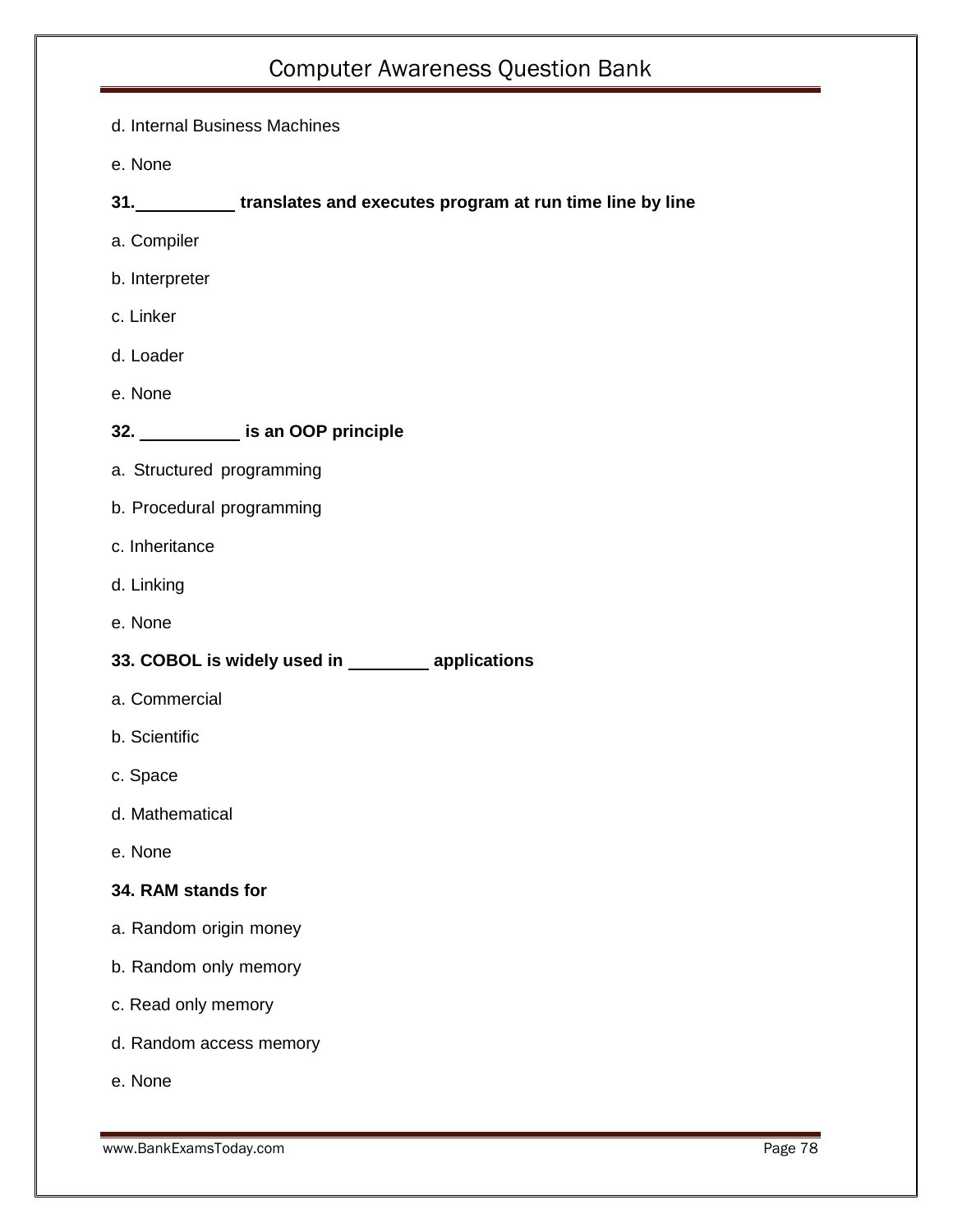### **35. 1 Byte = ?**

- a. 8 bits
- b. 4 bits
- c. 2 bits
- d. 9 bits
- e. None

#### **36. SMPS stands for**

- a. Switched mode power supply
- b. Start mode power supply
- c. Store mode power supply
- d. Single mode power supply
- e. None

### **37. The device used to carry digital data on analog lines is called as**

- a. Modem
- b. Multiplexer
- c. Modulator
- d. Demodulator
- e. None

#### **38. VDU is also called**

- a. Screen
- b. Monitor
- c. Both 1 & 2
- d. printer
- e. None

#### **39. BIOS stands for**

a. Basic Input Output system

www.BankExamsToday.com example and the control of the control of the control of the Page 79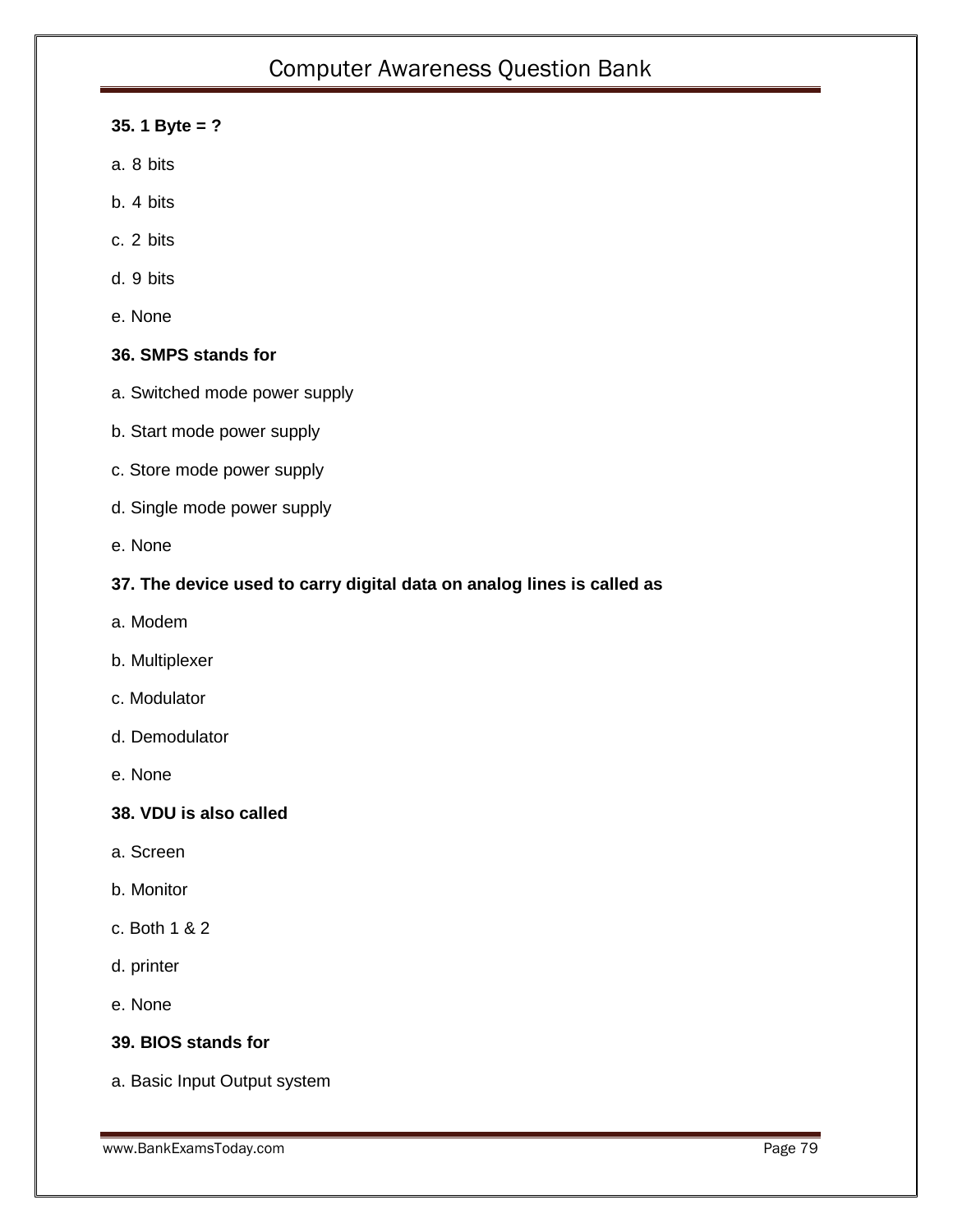- b. Binary Input output system
- c. Basic Input Off system
- d. all the above
- e. None

### **40. Father of 'C' programming language**

- a. Dennis Ritchie
- b. Prof Jhon Kemeny
- c. Thomas Kurtz
- d. Bill Gates
- e. None

#### **ANSWERS**

dabaa, **6.** ccdba, **11.** ccaec, **16.** accde, **21.** bdbaa, **26.** bedbc, **31.** bcada, **36.** Aacaa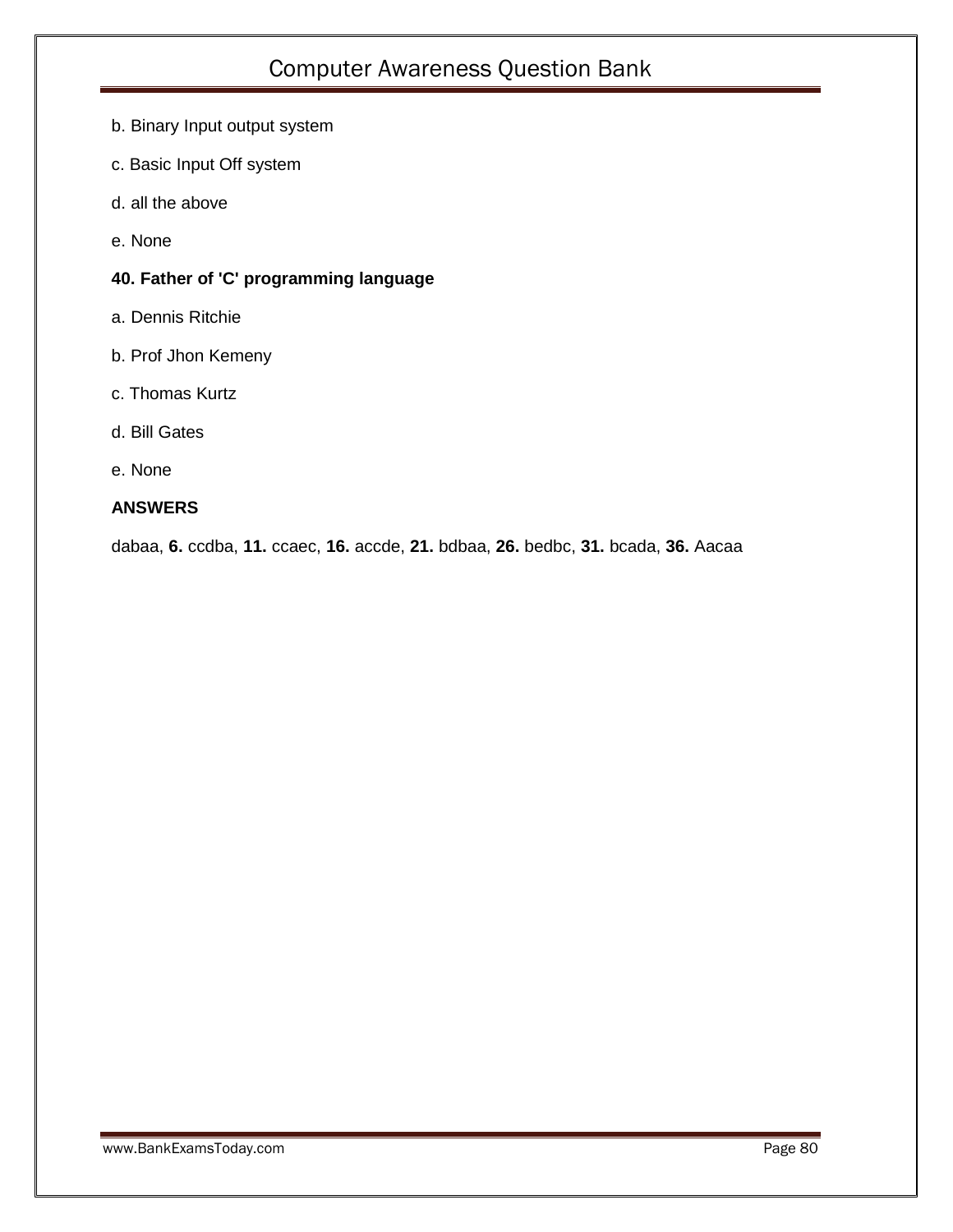# *Paper 13*

|                                                                                         | 1. If a word is typed that is not in Word's dictionary, a______________ wavy underline |  |  |
|-----------------------------------------------------------------------------------------|----------------------------------------------------------------------------------------|--|--|
| appears below the word.                                                                 |                                                                                        |  |  |
| $(A)$ red                                                                               |                                                                                        |  |  |
| (B) green                                                                               |                                                                                        |  |  |
| (C) blue                                                                                |                                                                                        |  |  |
| (D) black                                                                               |                                                                                        |  |  |
| (E) None of these                                                                       |                                                                                        |  |  |
| Ans: $(A)$                                                                              |                                                                                        |  |  |
|                                                                                         | 2. The button on the quick access Toolbar allows you to cancel your recent             |  |  |
| commands or actions.                                                                    |                                                                                        |  |  |
| (A) Search                                                                              |                                                                                        |  |  |
| $(B)$ Cut                                                                               |                                                                                        |  |  |
| (C) Document                                                                            |                                                                                        |  |  |
| (D) Undo                                                                                |                                                                                        |  |  |
| (E) None of these                                                                       |                                                                                        |  |  |
| Ans: $(D)$                                                                              |                                                                                        |  |  |
| 3. In Excel, any set of characters containing a letter, hyphen, or space is considered- |                                                                                        |  |  |
| (A) a formula                                                                           |                                                                                        |  |  |
| (B) text                                                                                |                                                                                        |  |  |
| (C) a name                                                                              |                                                                                        |  |  |
| (D) a title                                                                             |                                                                                        |  |  |
| (E) None of these                                                                       |                                                                                        |  |  |
| Ans: $(B)$                                                                              |                                                                                        |  |  |
|                                                                                         | 4. Software allows users to perform calculations on rows and columns of                |  |  |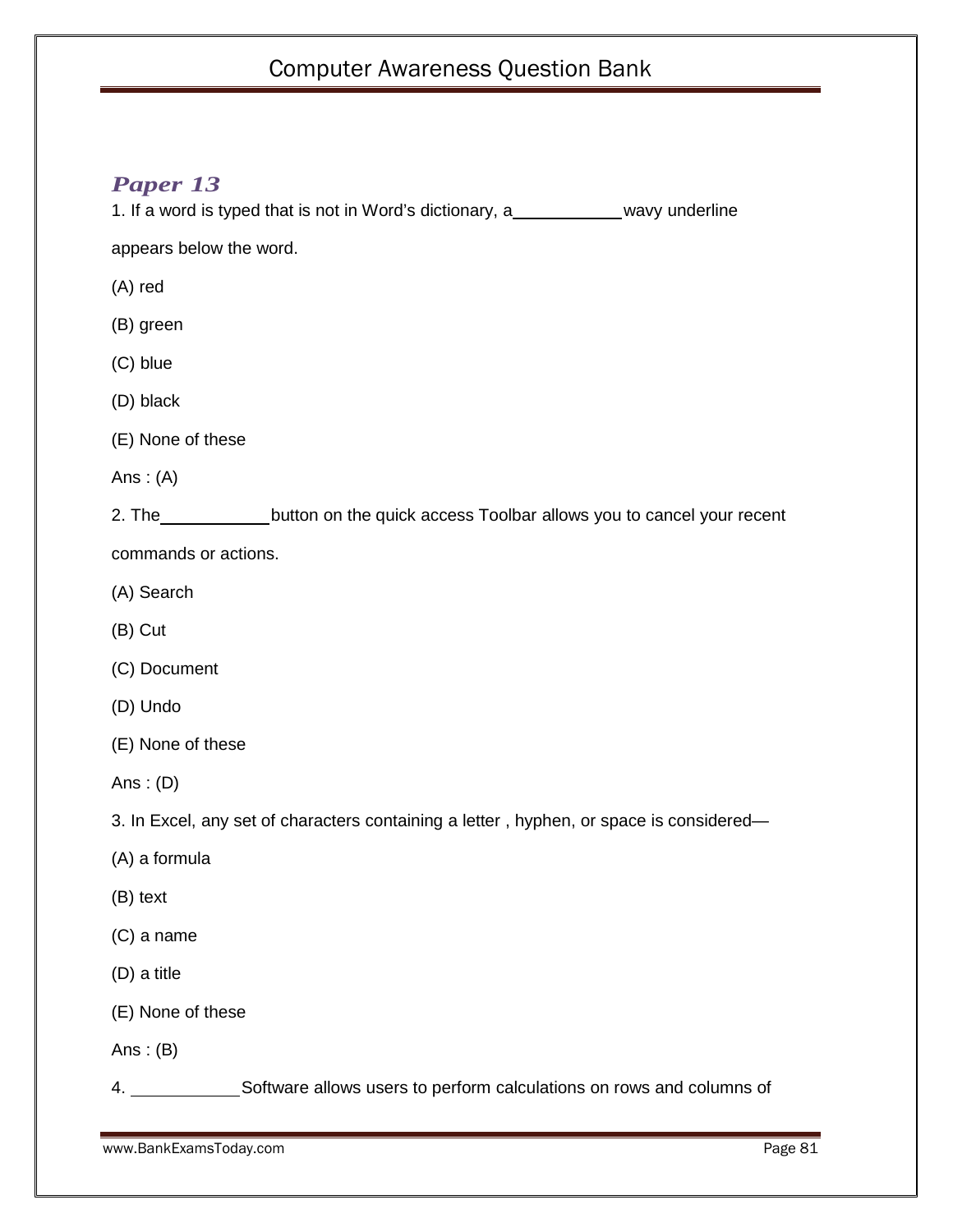data.

- (A) Word processing
- (B) Presentation graphics
- (C) Database Management Systems
- (D) Electronic Spreadsheet
- P a g e | 61
- (E) None of these
- Ans :  $(C)$
- 5. A \_\_\_\_\_\_\_\_\_\_\_\_\_\_\_ represent approximately one billion memory locations.
- (A) kilobyte
- (B) megabyte
- (C) gigabyte
- (D) terabyte
- (E) None of these
- Ans : (C)
- 6. \_\_\_\_\_\_\_\_\_\_\_\_cells involves creating a single cell by combining two or more selected

cells.

- (A) Formatting
- (B) Merging
- (C) Embedding
- (D) Splitting
- (E) None of these
- Ans : (B)

7. The operating system is the most common type of software.

- (A) communication
- (B) application

www.BankExamsToday.com example and the state of the state of the state of the Page 82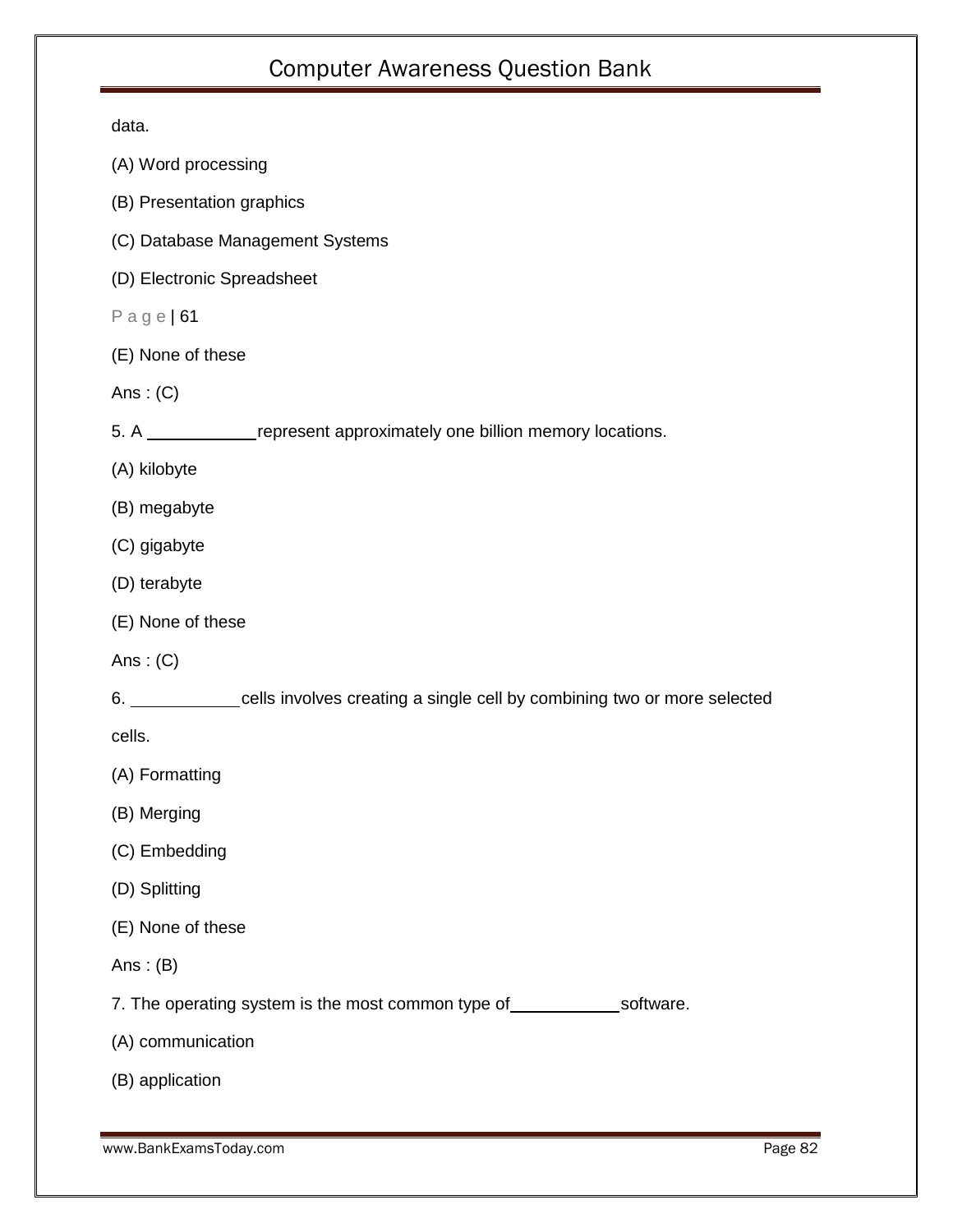- (C) system
- (D) word-processing
- (E) None of these
- Ans : (C)
- 8. When you quickly press and releaes the left mouse button twice , you are—
- (A) Primary-clicking
- (B) pointing
- (C) Double-clicking
- (D) Secondary-clicking
- (E) None of these
- Ans  $: (C)$
- 9. The horizontal and vertical lines on a worksheet are called—
- (A) cells
- (B) sheets
- (C) block lines
- (D) gridlines
- (E) None of these

Ans : (D)

10. To delete an incorrect character in a document, the state to the right of

the insertion point.

- (A) press the left mouse key
- P a g e | 62
- (B) double-click the right mouse key
- (C) press the BACKSPACE key
- (D) press the delete key
- (E) None of these

www.BankExamsToday.com example and the state of the state of the state of the Page 83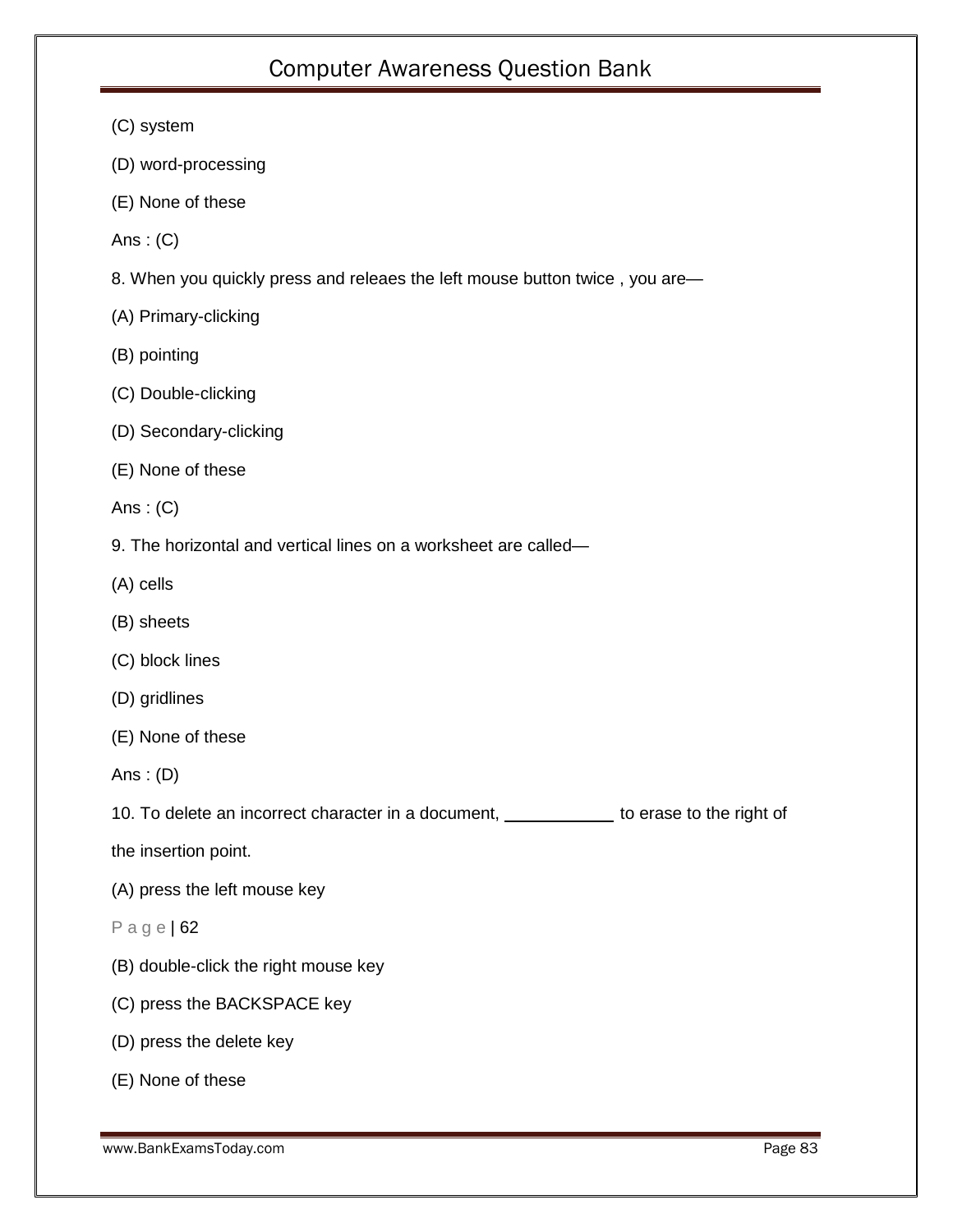#### Ans : (D)

11. The operating system does all of the following EXCEPT:

(A) provide a way for the user to interact with the computer.

(B) manage the central processing unit (CPU).

(C) manage memory and storage.

(D) enable users to perform a specific task such as document editing.

Ans : (D)

12. During the boot process, the looks for the system files.

- (A) CD
- B. BIOS
- C. CPU
- D. DVD
- Ans : (B)

13. **are lists of commands that appear on the screen.** 

(A) GUIs

(B) Icons (C)

Menus (D)

Windows

Ans  $: (C)$ 

14. is the ability of an operating system to control the activities of multiple programs at the same time.

(A) Multitasking

(B) Streamlining

(C) Multiuser

(D) Simulcasting

Ans : (A)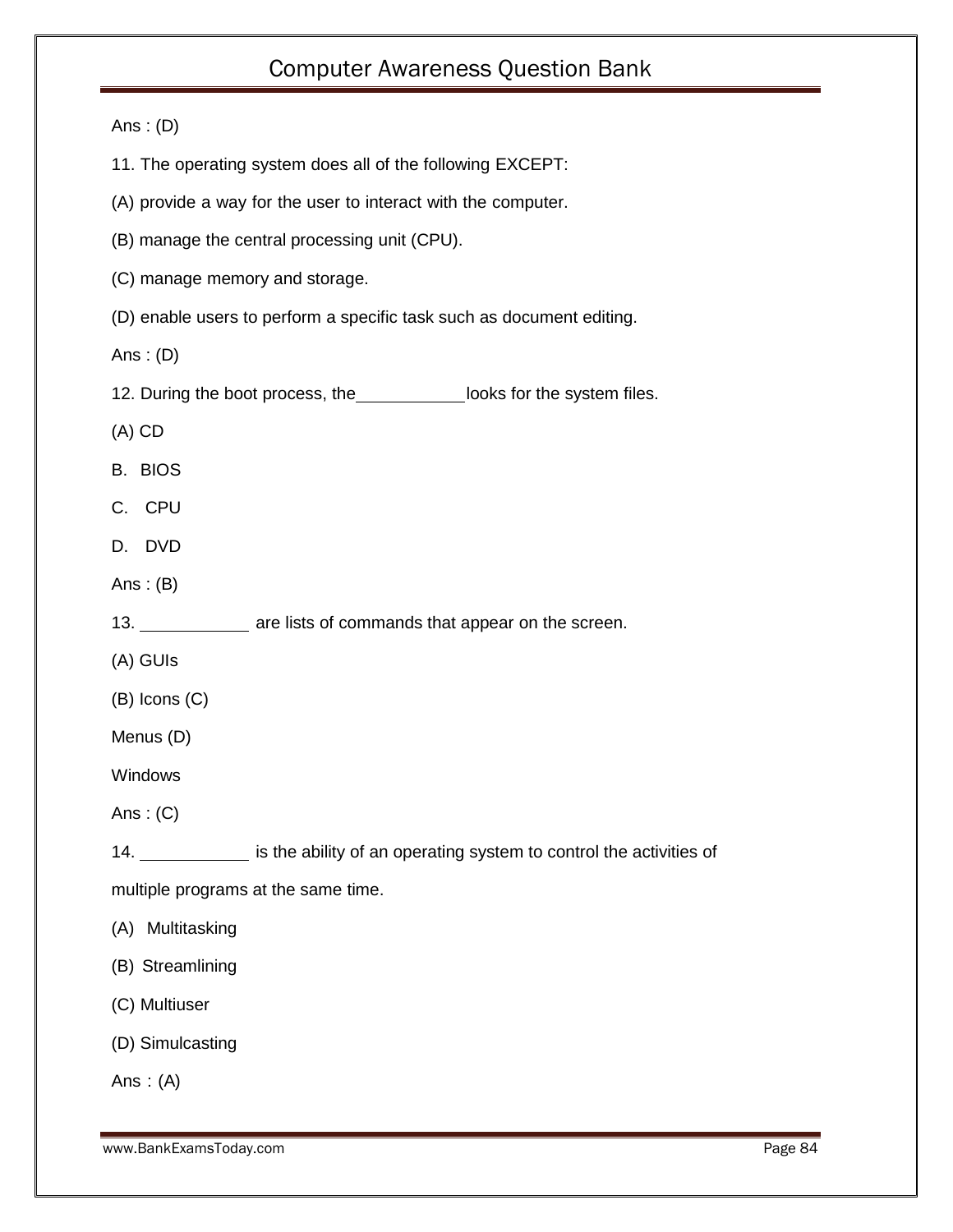15. The unique signal, generated by a device, that tells the operating system that it is in

need of immediate attention is called an:

(A) action.

(B) event.

(C) interrupt.

(D) activity.

Ans  $: (C)$ 

16. The operating system controls access to the processor by assigning a(n)

to each task requiring the processor's attention.

(A) CPU

(B) slice of time

P a g e | 63

- (C) stack
- (D) event

Ans : (B)

17. The blocks of code, included in the operating system, that software applications

interact with are known as:

(A) application programming interfaces (APIs).

(B) complimentary metal-oxide conductors (CMOS).

- (C) device drivers.
- (D) bootstrap loaders.
- Ans  $: (A)$
- 18. MS-DOS is a \_\_\_\_\_\_\_\_\_\_\_\_\_\_ operating system.
- (A) point-and-click
- (B) user-friendly
- (C) command-driven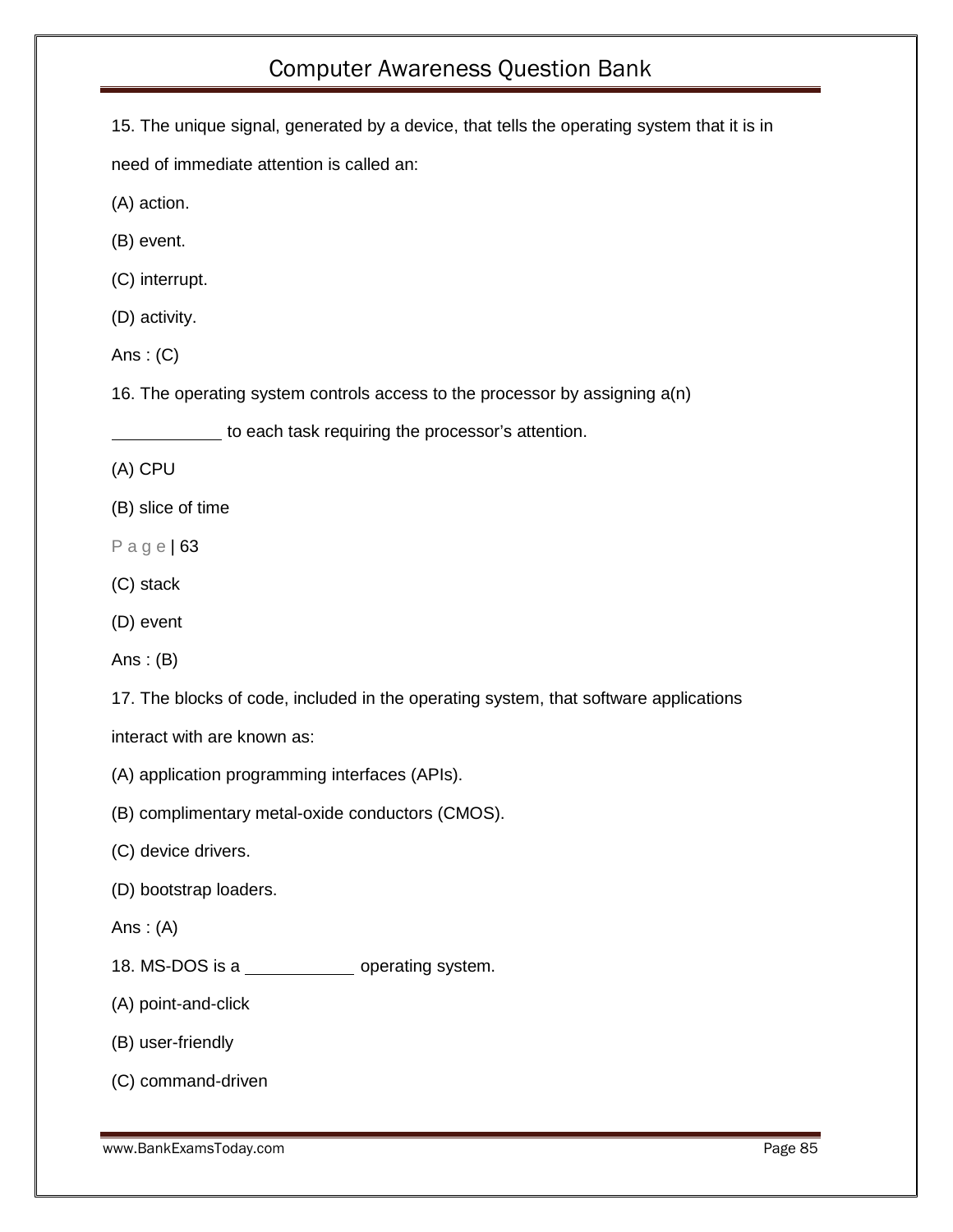(D) Mac

Ans : (C)

19. An interrupt handler is a(n):

(A) location in memory that keeps track of recently generated interrupts.

(B) peripheral device.

(C) utility program.

(D) special numeric code that indicates the priority of a request.

Ans : (D)

20. A spooler is a(n):

(A) location in memory that maintains the contents of a document until it prints out.

(B) print job.

(C) program that coordinates the print jobs that are waiting to print.

(D) message sent from the printer to the operating system when a print job is completed.

Ans : (C)

21. Virtual memory is typically located:

(A) on a floppy disk.

(B) in the CPU.

(C) in a flash card.

(D) on the hard drive.

Ans : (D)

22. The purpose of a swap (or page) file is to:

(A) maintain pages of documents that are being spooled to the printer.

(B) hold a program's data or instructions in virtual memory when it can't fit in RAM.

(C) prevent thrashing in a multitasking environment.

(D) allow multiple print jobs to print their pages out simultaneously.

Ans  $:$  (B)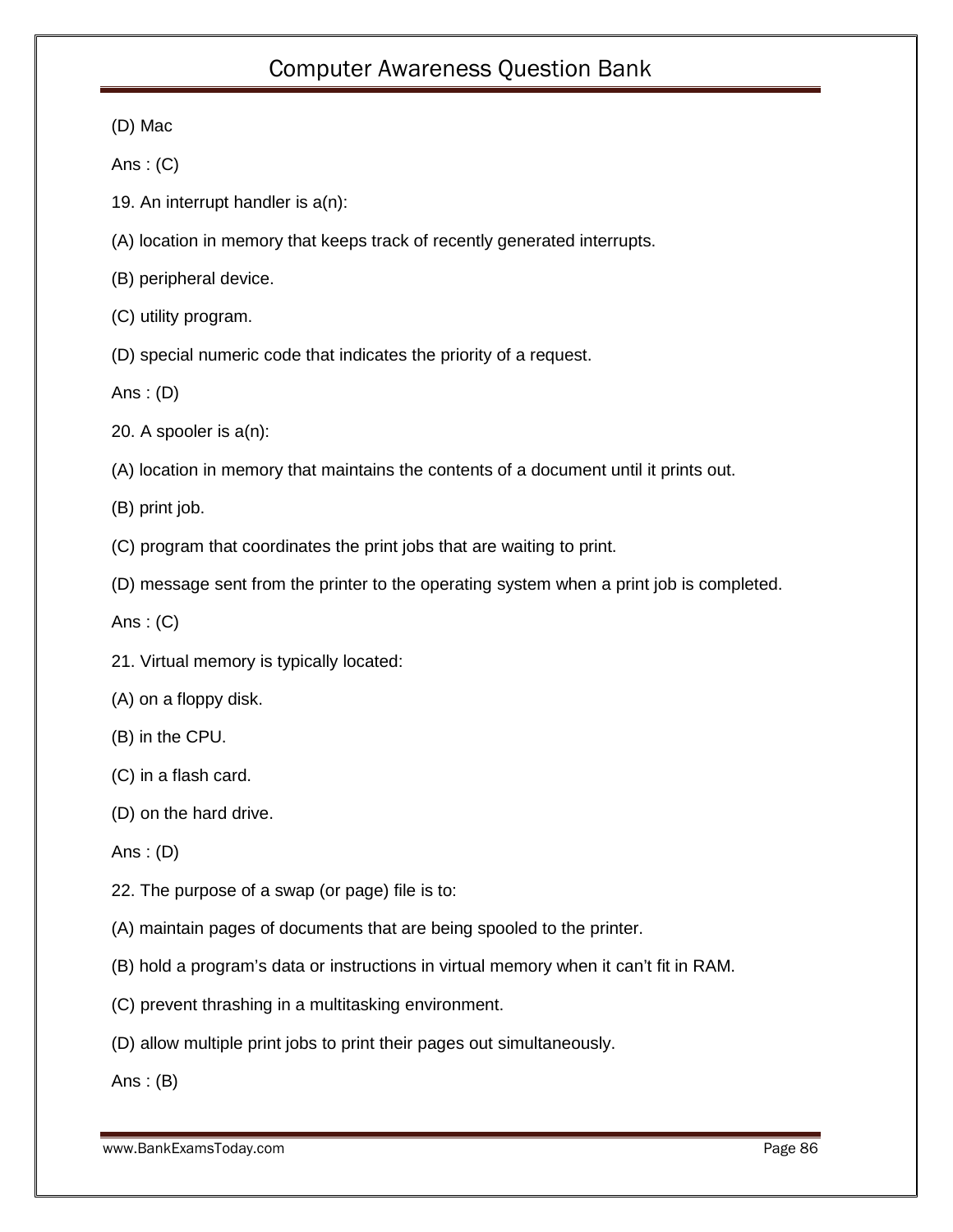23. The definition of thrashing is:

P a g e | 64

- (A) swapping data between virtual memory and RAM too frequently.
- (B) insufficient hard disk space.
- (C) too many processors being managed by the operating system.
- (D) inaccurate information stored in the registry.

Ans  $: (A)$ 

- 24. All of the following are TRUE of Safe Mode EXCEPT:
- (A) Safe Mode is a special diagnostic mode.
- (B) Safe Mode loads all nonessential icons.
- (C) Safe Mode allows users to troubleshoot errors.
- (D) Safe Mode loads only the most essential devices.

Ans  $:$  (B)

- 25. Verification of a login name and password is known as:
- (A) configuration.
- (B) accessibility.
- (C) authentication.
- (D) logging in.

Ans : (C)

26. The combination of the operating system and the processor is referred to as the computer's:

(A) CPU.

- (B) platform.
- (C) BIOS.
- (D) CMOS.

Ans : (B)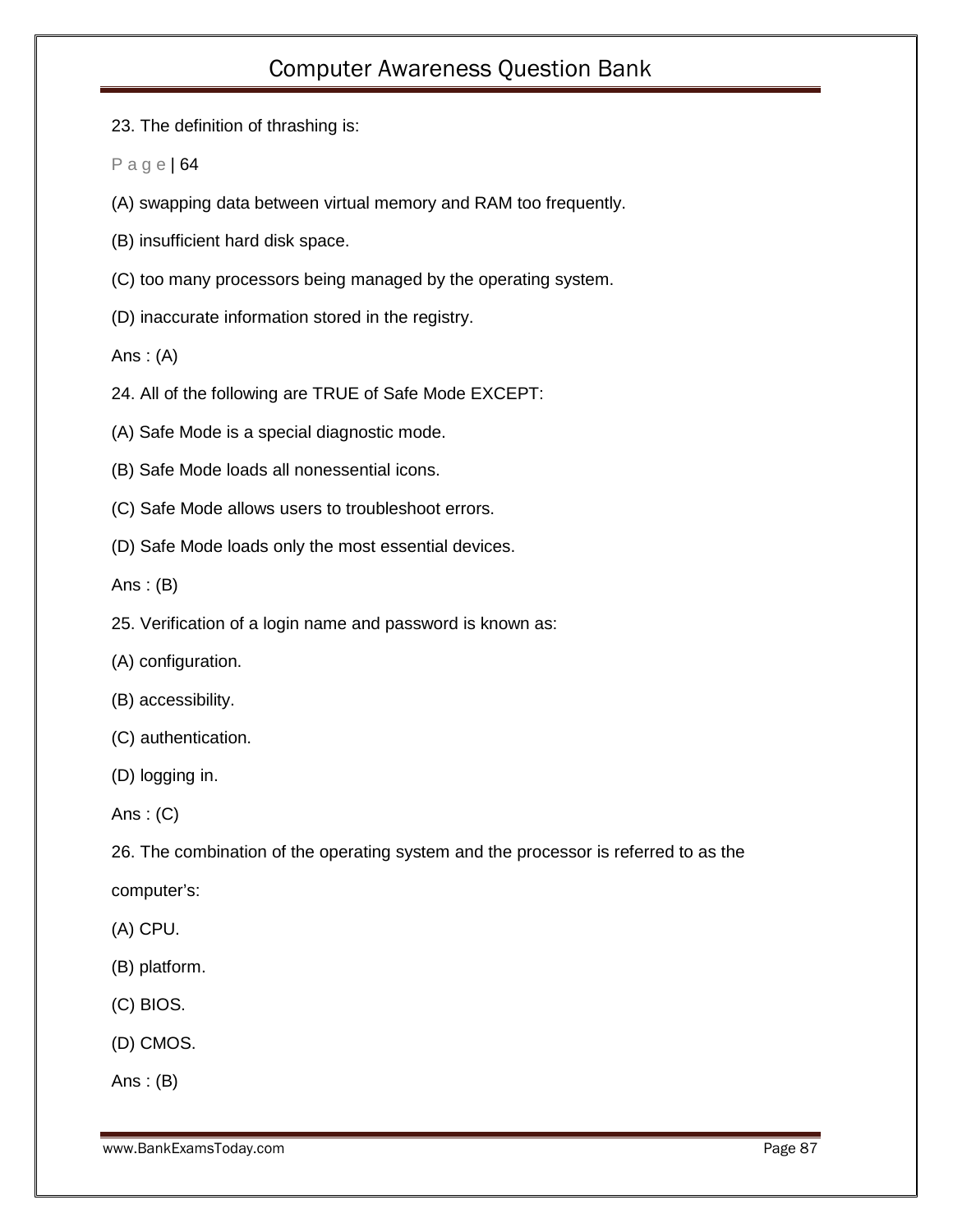27. The following message generally means:

(A) a nonsystem floppy has been left in the floppy disk drive.

(B) the CD drive is not functioning.

(C) the BIOS is corrupted.

(D) there is a problem loading a device.

Ans  $: (A)$ 

28. Which of the following is the correct sequence of actions that takes place during the boot-up process?

(A) Load operating system ? Activate BIOS ? Perform POST ? Check configuration

settings

(B) Activate BIOS ? Perform POST ? Load operating system ? Check configuration settings

(C) Perform POST ? Load operating system ? Activate BIOS ? Check configuration settings

(D) Activate BIOS ? Check configuration settings ? Perform POST ? Load operating

system

Ans : (B)

P a g e | 65

29. All of the following are steps involved in the boot process EXCEPT:

(A) load the operating system into RAM.

(B) the power-on self-test.

(C) activate the basic input/output system (BIOS).

(D) load application programs.

Ans : (D)

30. The \_\_\_\_\_\_\_\_\_\_\_, stored on a ROM chip, is responsible for loading the operating system from its permanent location on the hard drive into RAM.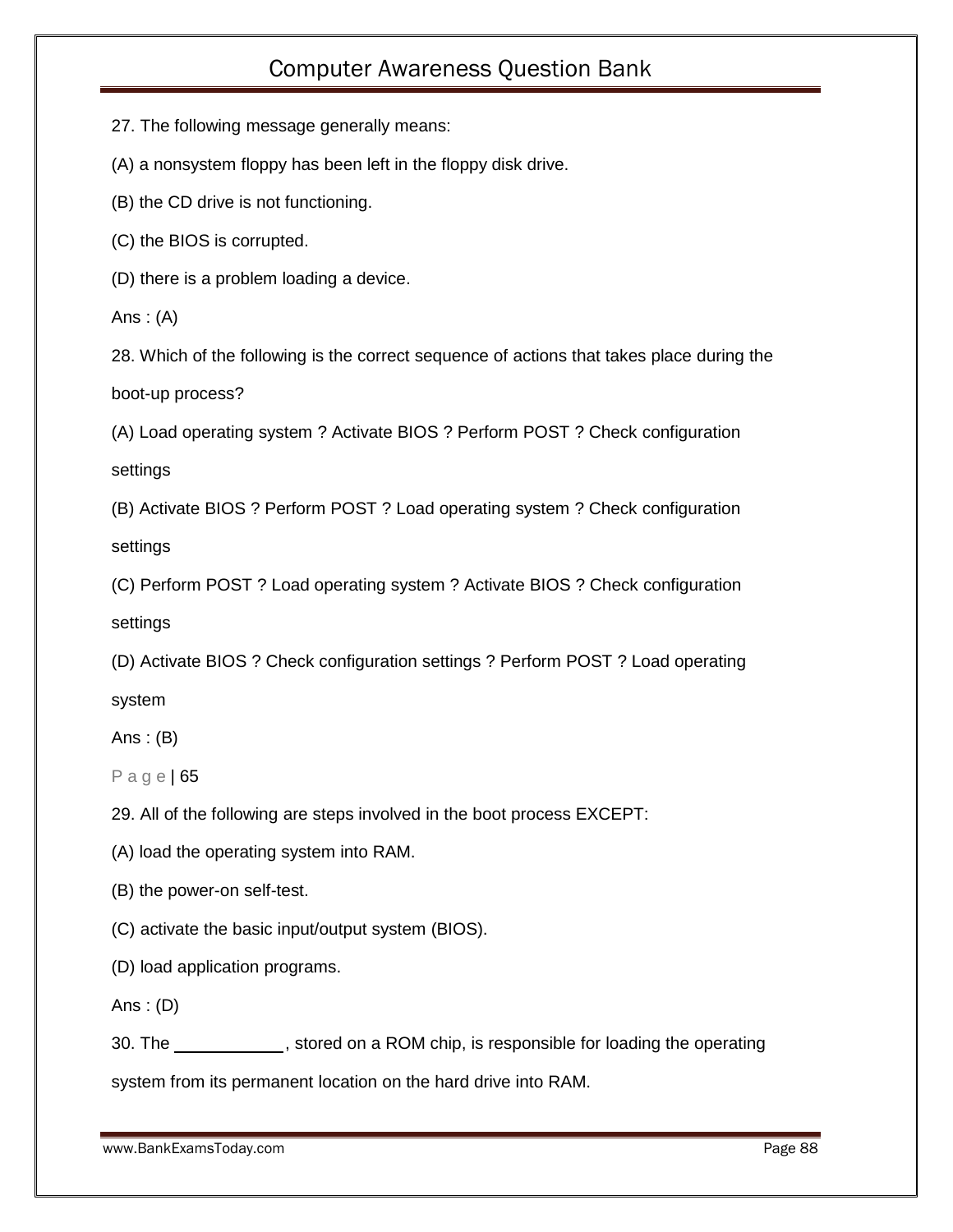- (A) BIOS
- (B) API
- (C) device driver
- (D) supervisor program
- Ans  $: (A)$
- 31. The basic input/output system (BIOS) is stored in:
- (A) RAM.
- (B) ROM.
- (C) the CPU.
- (D) the hard drive.
- Ans : (B)
- 32. Ensuring that the essential peripheral devices are attached and operational is the
	- \_ process.
- (A) configuration
- (B) CMOS
- (C) POST
- (D) ROM
- Ans : (C)
- 33. The memory resident portion of the operating system is called the—
- (A) registry.
- (B) API.
- (C) CMOS.
- (D) kernel.
- Ans : (D)
- 34. Which of the following does NOT occur during the power-on self-test (POST)?
- (A) The ScanDisk utility begins to run.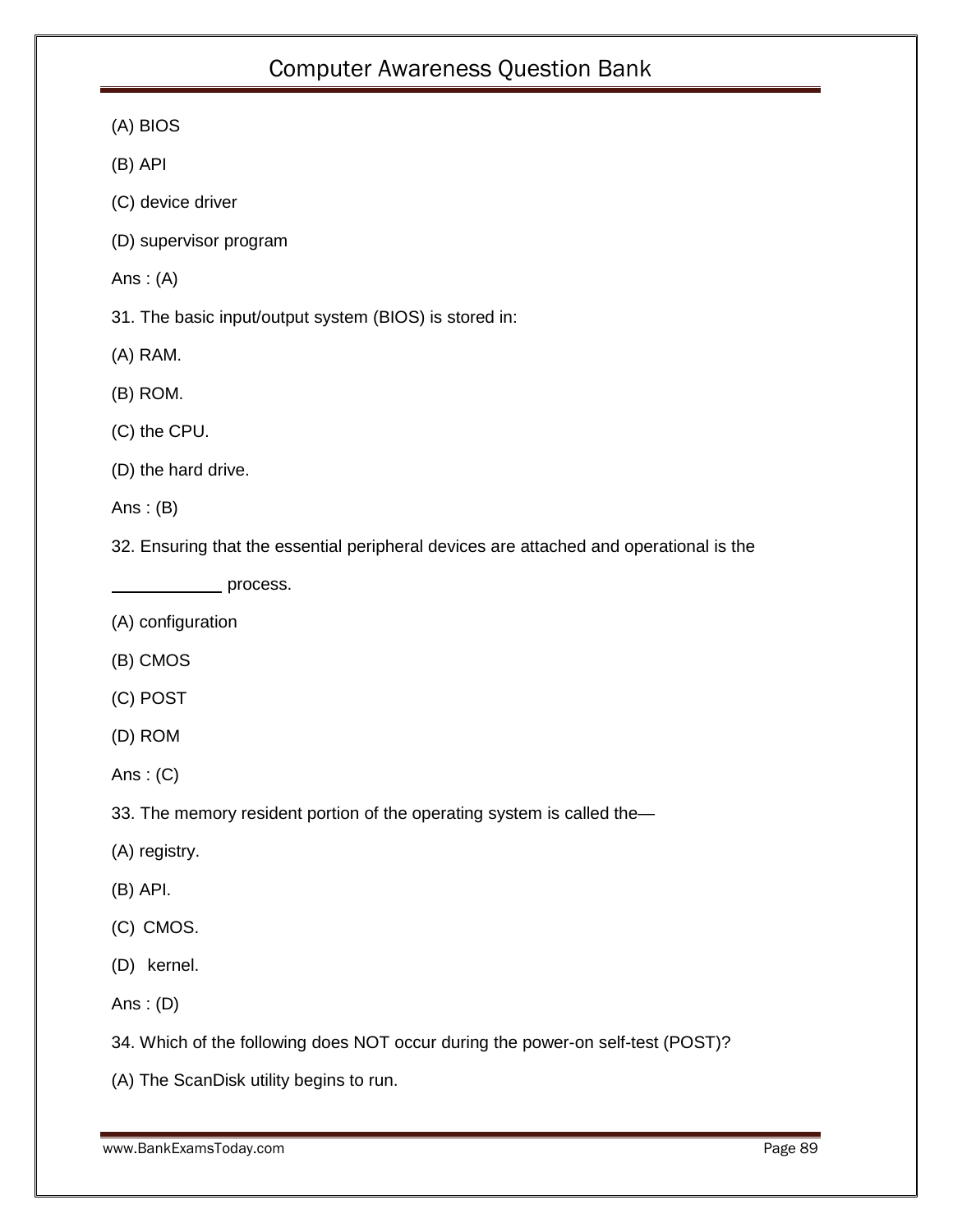- (B) The video card and video memory are tested.
- (C) The BIOS identification process occurs.
- (D) Memory chips are checked to ensure they are working properly.

Ans : (A)

35. All of the following are TRUE regarding virtual memory EXCEPT—

(A) any amount of RAM can be allocated to virtual memory.

(B) the setting for the amount of hard drive space to allocate to virtual memory can be

P a g e | 66

manually changed.

(C) this temporary storage is called the swap file (or page file).

(D) virtual memory is physical space on the hard drive.

Ans : (A)

36. The operating system allows users to organize the computer's contents in a

hierarchical structure of directories that include all of the following EXCEPT:

(A) files.

(B) folders.

(D) drives.

(D) systems.

Ans : (D)

37. All of the following statements concerning windows are true EXCEPT—

(A) windows are an example of a command-driven environment.

(B) windows can be resized and repositioned on the desktop.

(C) more than one window can be open at a time.

(D) toolbars and scrollbars are features of windows.

Ans : (A)

38. All of the following statements concerning files are true EXCEPT—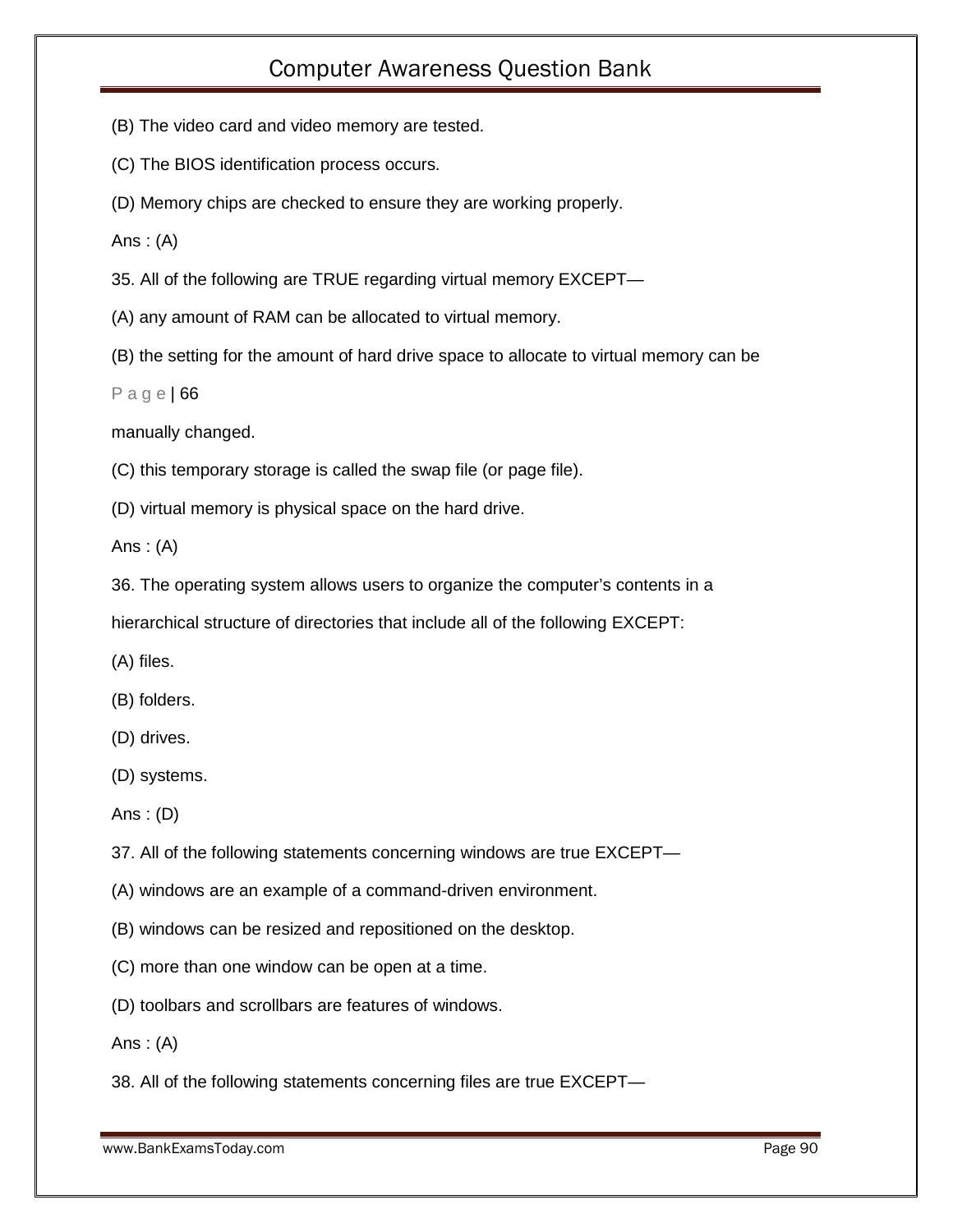(A) A file is a collection of related pieces of information stored together for easy

reference.

(B) Files can be generated from an application.

(C) Files are stored in RAM.

(D) Files should be organized in folders.

Ans : (C)

39. Using Windows Explorer, a plus (+) sign in front of a folder indicates—

(A) an open folder.

(B) the folder contains subfolders.

(C) a text file.

(D) a graphics file.

Ans : (B)

40. In Windows XP, if you want to see the file size and modified dates of all files in a

folder, the best viewing option is the wiew.

- (A) List
- (B) Thumbnails
- (C) Details
- (D) Icon

Ans : (C)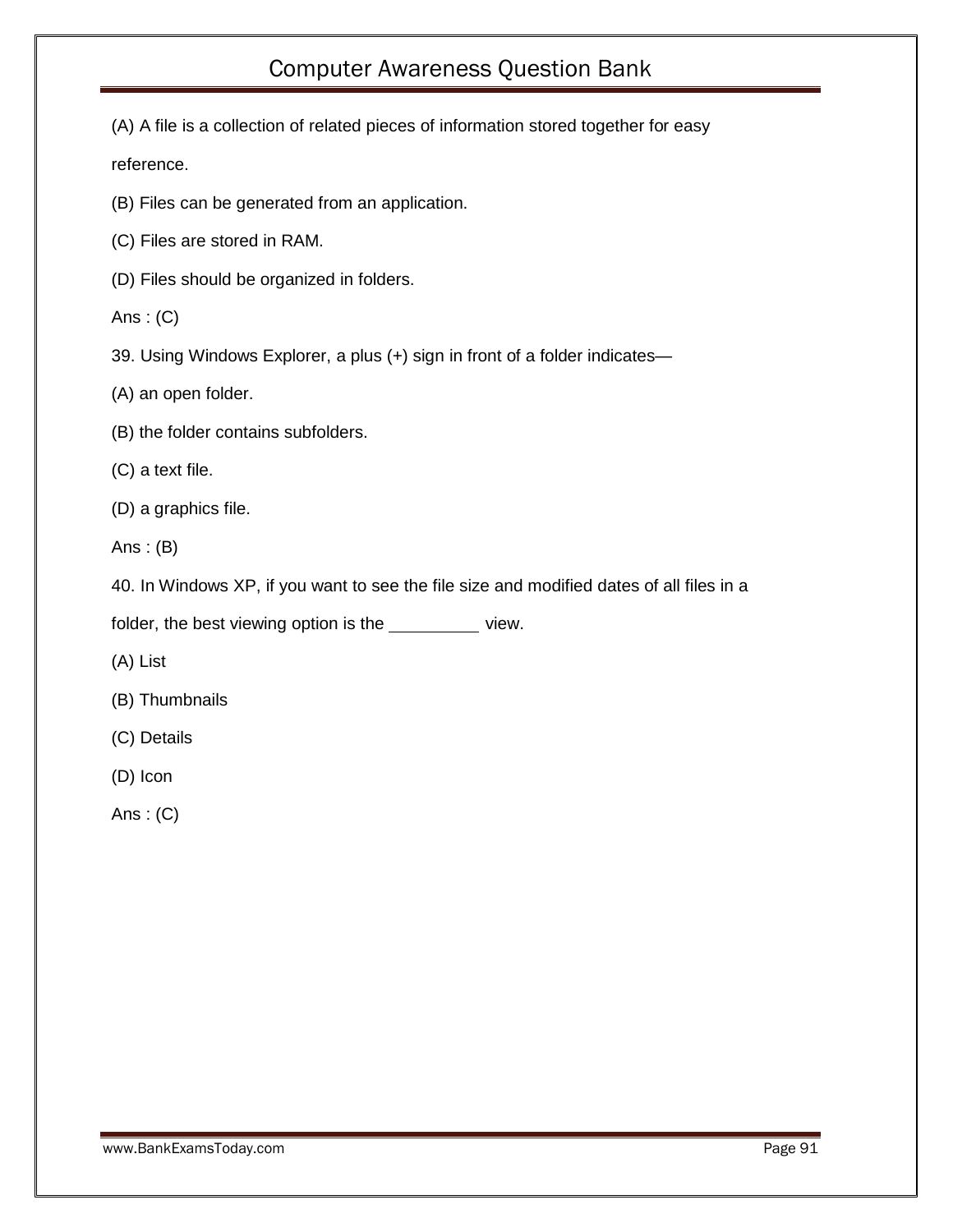- 41. \_\_\_\_\_\_\_\_\_ is the process of finding errors in software code.
- (A) Debugging
- (B) Compiling
- (C) Testing
- (D) Running
- (E) None pf these
- Ans : ()

| 42.<br>are viruses that are triggered by the passage of time or on a certain |  |
|------------------------------------------------------------------------------|--|
|------------------------------------------------------------------------------|--|

- date.
- (A) Boot-sector viruses
- (B) Macro viruses
- (C) Time bombs
- (D) Worms
- (E) None of these
- Ans : (C)
- 43. Linux is a (n) \_\_\_\_\_\_\_\_\_\_\_\_\_\_ operating system.
- P a g e | 108
- (A) open-source
- (B) Microsoft
- (C) Windows
- (D) Mac
- (E) None of these
- Ans  $: (A)$
- 44. What is a backup?
- (A) Restoring the information backup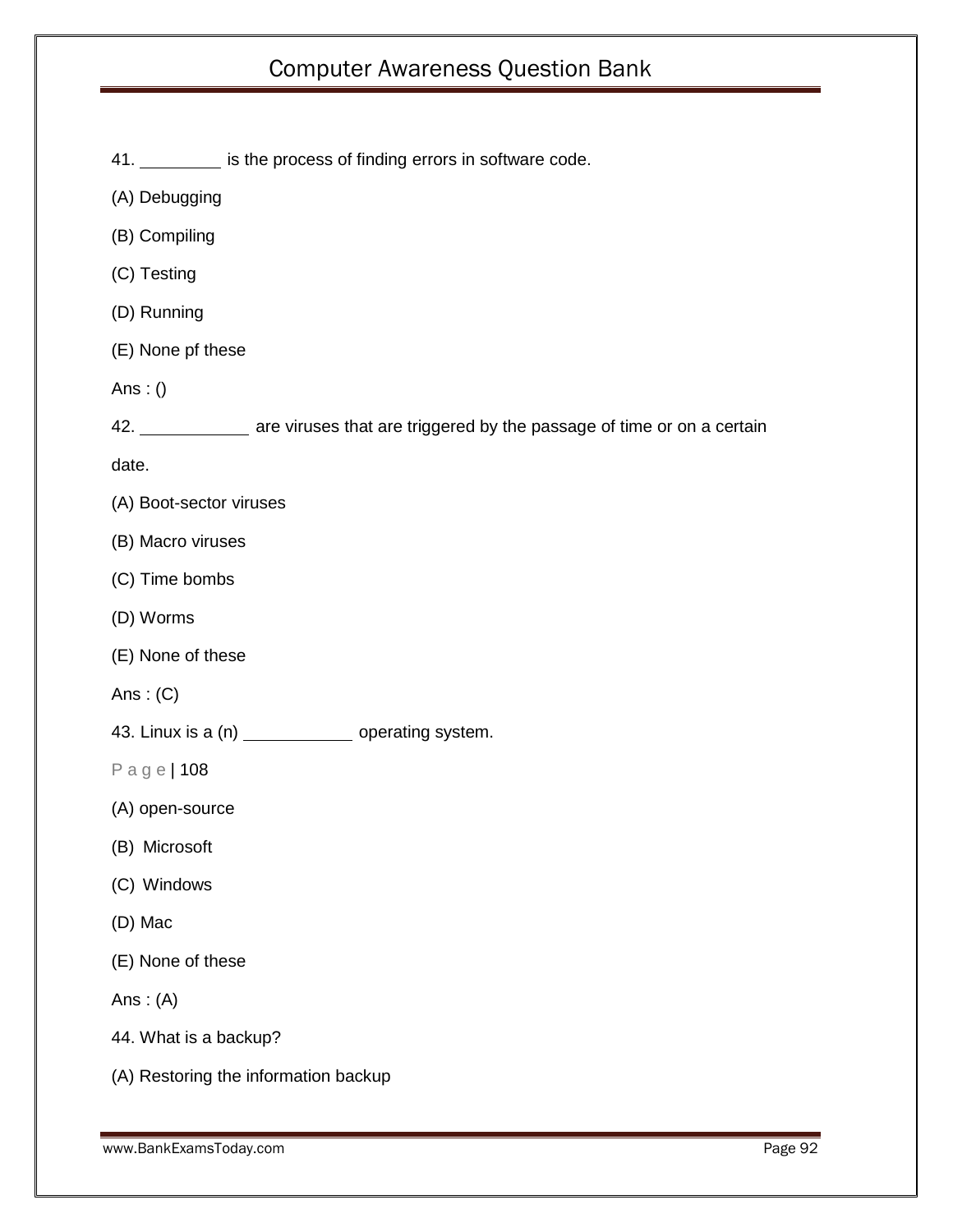- (B) An exact copy of a system's information
- (C) The ability to get a system up and running in the event of a system crash or failure
- (D) All of these
- (E) None of these

Ans : (D)

45. Which of the following places the common data elements in order from smallest to

largest

- (A) character, file, record, field, database
- (B) character, record, field, database, file
- (C) character, field, record, file, database
- (D) Bit, byte, character, record, field, file, database,

(E) None of these

Ans : (C)

- 46. The internet is ......
- (A) a large network of networks
- (B) an internal communication system for a business
- (C) a communication system for the Indian government
- (D) All of these
- (E) None of these
- Ans :  $(D)$
- 47. \_\_\_\_\_\_\_\_\_\_\_\_\_ are lists of commands that appear on the screen.
- (A) GUIs
- (B) Icons (C)
- Menus (D)

**Windows** 

(E) None of these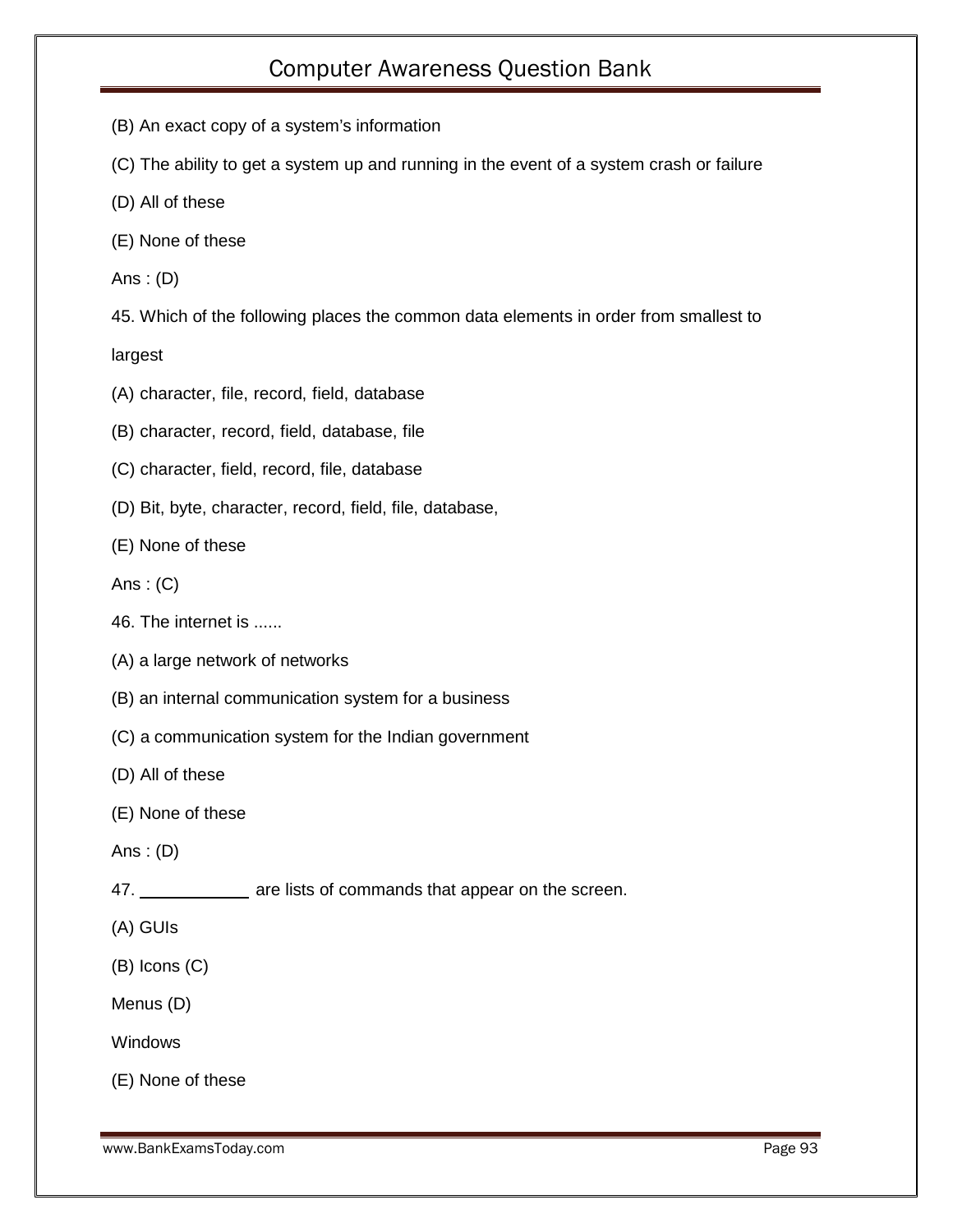#### Ans : (C)

- 48. Which of the following statements is FALSE concerning file names?
- (A) Files may share the same name or the same extension but not both
- (B) Every file in the same folder must have a unique name
- (C) File extension is another name for file type
- (D) The file extension comes before the dot (.) followed by the file name
- (E) None of these
- Ans : (D)
- P a g e | 109
- 49. Verification of a login name and password is known as:
- (A) configuration
- (B) accessibility
- (C) authentication
- (D) logging in
- (E) None of these
- Ans :  $(C)$
- 50. Which of the following would most likely NOT be a symptom of a virus?
- (A) Existing program files and icons disappear.
- (B) The CD-ROM stops functioning.
- (C) The Web browser opens to an unusual home page.
- (D) Odd messages or images are displayed on the screen.
- (E) None of these
- Ans : (B)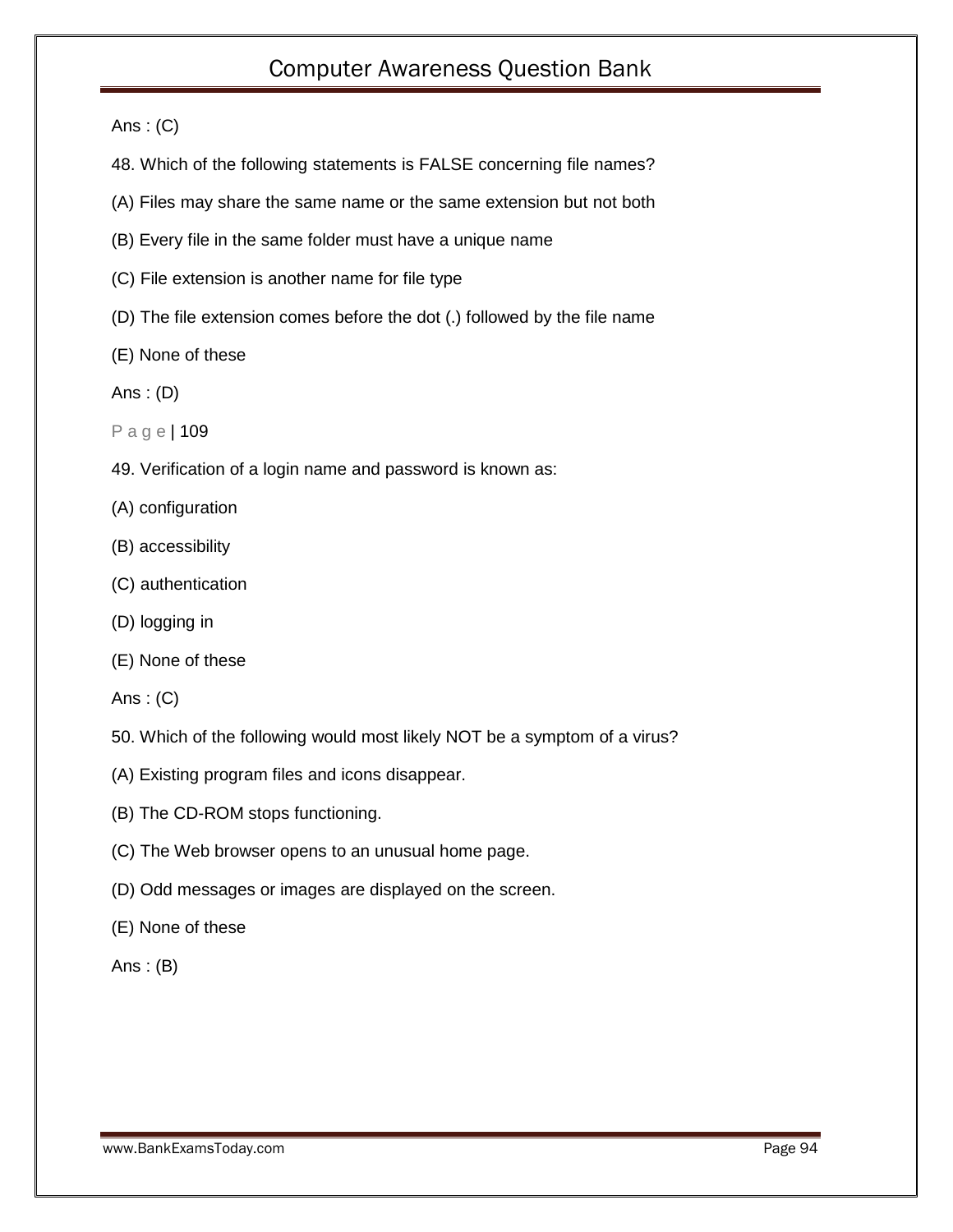### *Paper 14*

- 1. A passive threat to computer security is—
- (1) Malicious Intent
- (2) Sabotage
- (3) Accident Errors
- (4) Espionage Agents
- (5) None of these
- 2. The Secure Electronic Transaction (SET) specification—
- (1) is a notice, issued and verified by a certificate authority, that guarantees a user or Web

site is legitimate

- (2) provides private-key encryption of all data that passes between a client and a server
- (3) allows users to choose an encryption scheme for the data that passes between a client

and a server

(4) uses a public-key encryption to secure credit-card transaction systems

(5) None of these

3. ……………allows wireless mobile devices to access the Internet and its services such

as the Web and e-mail—

- (1) TCP/IP
- (2) Ethernet
- (3)WAP
- (4) Token ring
- P a g e | 116
- (5) None of these
- 4. 'DOS' floppy disk does not have—

(1) A Boot Record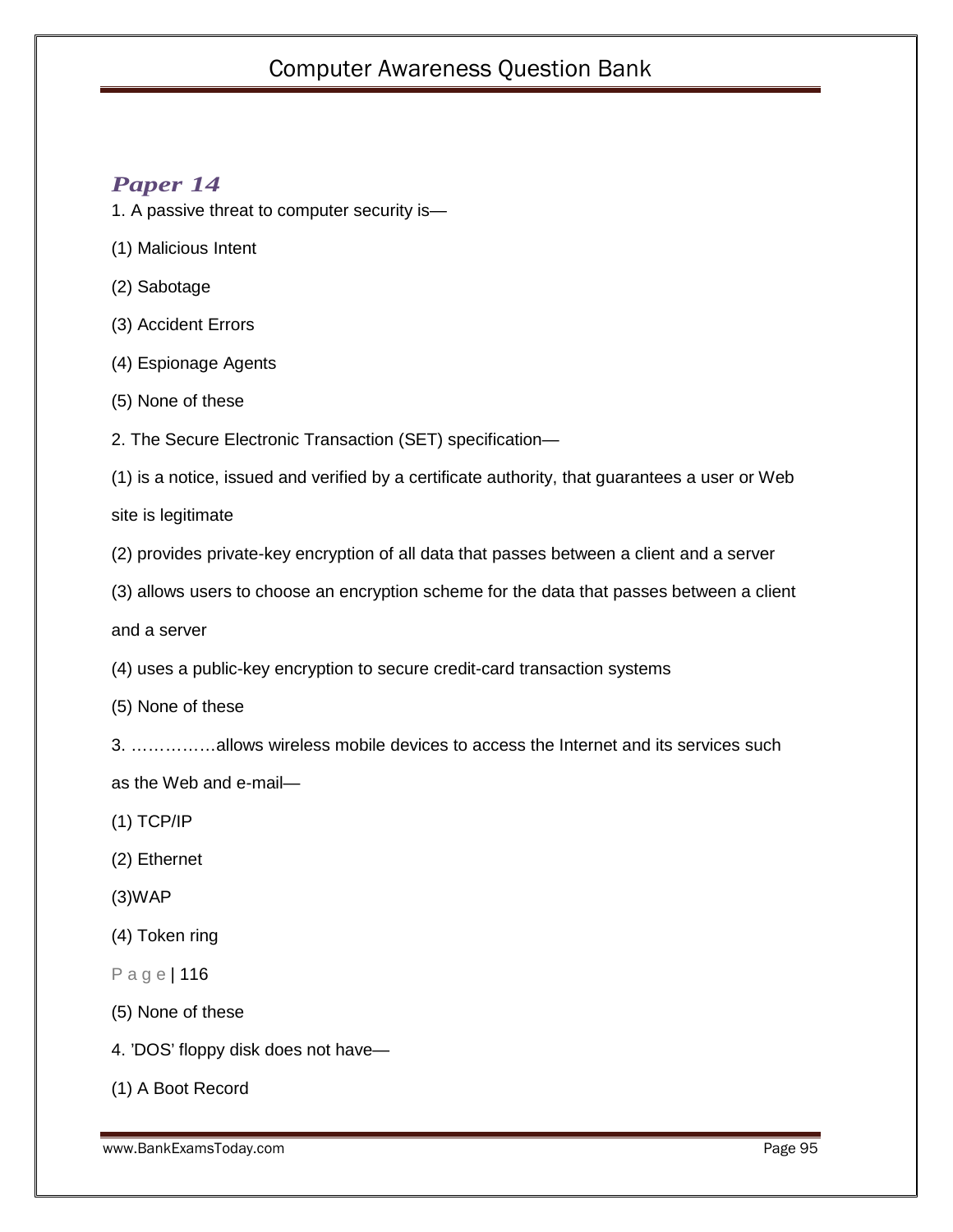- (2) A File Allocation Table
- (3) A Root Directory
- (4) Virtual Memory
- (5) BIOS
- 5. 'MICR' technology used for clearance of cheques by banks refers to—
- (1) Magnetic Ink Character Recognition
- (2) Magnetic Intelligence Character Recognition
- (3) Magnetic Information Cable Recognition
- (4) Magnetic Insurance Cases Recognition
- (5) None of these
- 6. All the information collected during database development is stored in a—
- (1) repository
- (2) data warehouse
- (3) RAD
- (4) CASE
- (5) None of these
- 7. The……………….component is used by the data analyst to create the queries that

access the database.

- (1) data extraction
- (2) end-user query tool
- (3) end-user presentation tool
- (4) data store
- (5) None of these
- 8. A(n)…………….allows network users to share a single copy of software, which

resides on the network server.

(1) single-user license agreement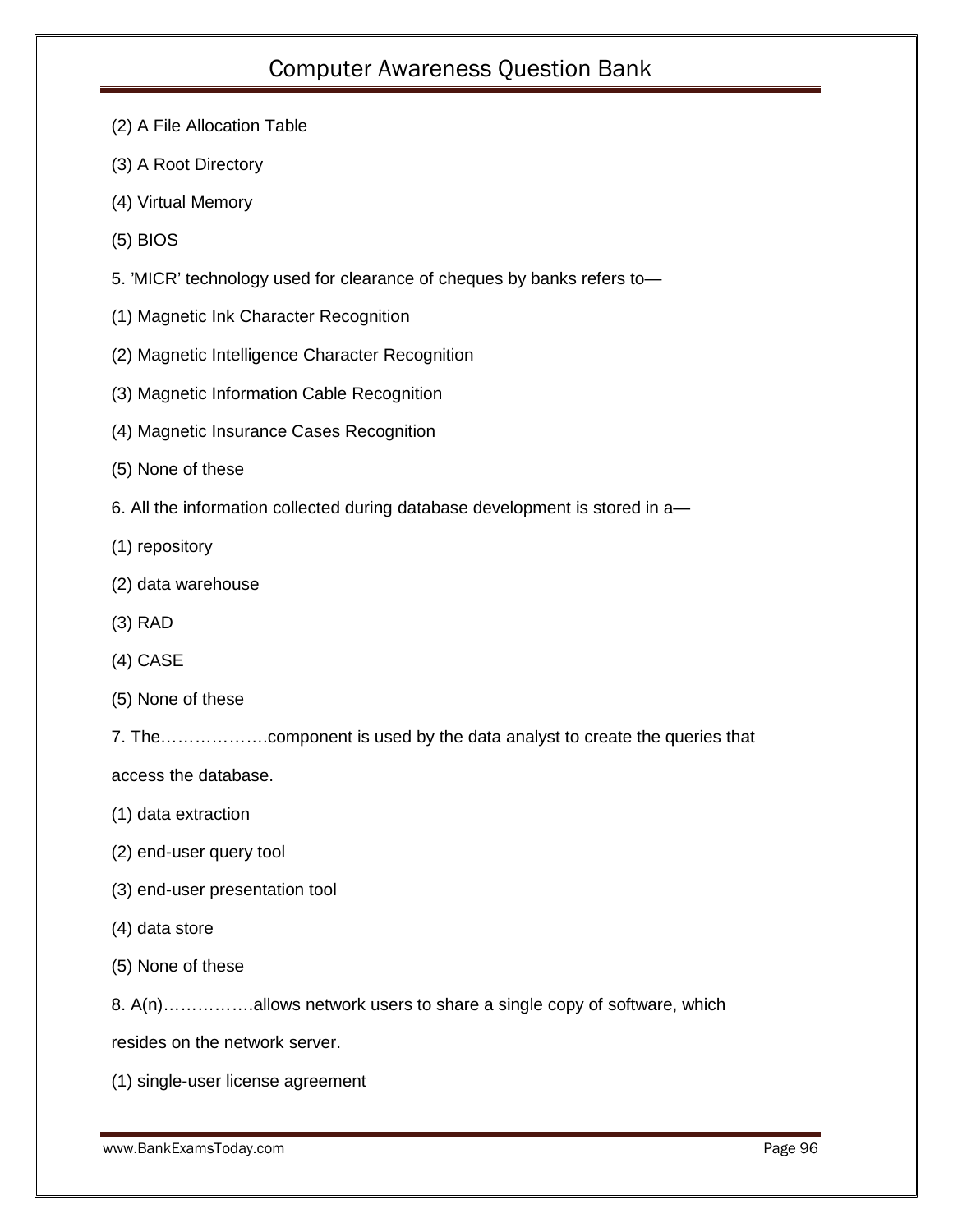- (2) network site license
- (3) end-user license agreement
- (4) business software license
- (5) None of these
- 9. A polymorphic virus—
- (1) modifies its program code each time it attaches itself to another program or file

(2) is a malicious-logic program that copies itself repeatedly in memory or on a disk drive

until no memory or disk space remains

(3) a malicious-logic program that hides within or looks like a legitimate program

(4) infects a program file, but still reports the size and creation date of the original,

uninfected program

P a g e | 117

(5) None of these

10. Microwave transmission is used in environments where installing physical transmission media is—

- (1) difficult or impossible and where line-of-sight transmission is unavailable
- (2) easy or promising and where line-of-sight transmission is unavailable

(3) difficult or impossible and where line-of-sight transmission is available

(4) easy or promising and where line-of-sight transmission is available

- (5) None of these
- 11. Which is NOT a good Web security strategy?
- (1) Restrict access to the Web server; keep a minimum number of ports open
- (2) Limit the users who can load software, edit or add files.
- (3) Add demo programs, so users can test system without accessing production data.
- (4) Remove unnecessary compilers and interpreters.

(5) None of these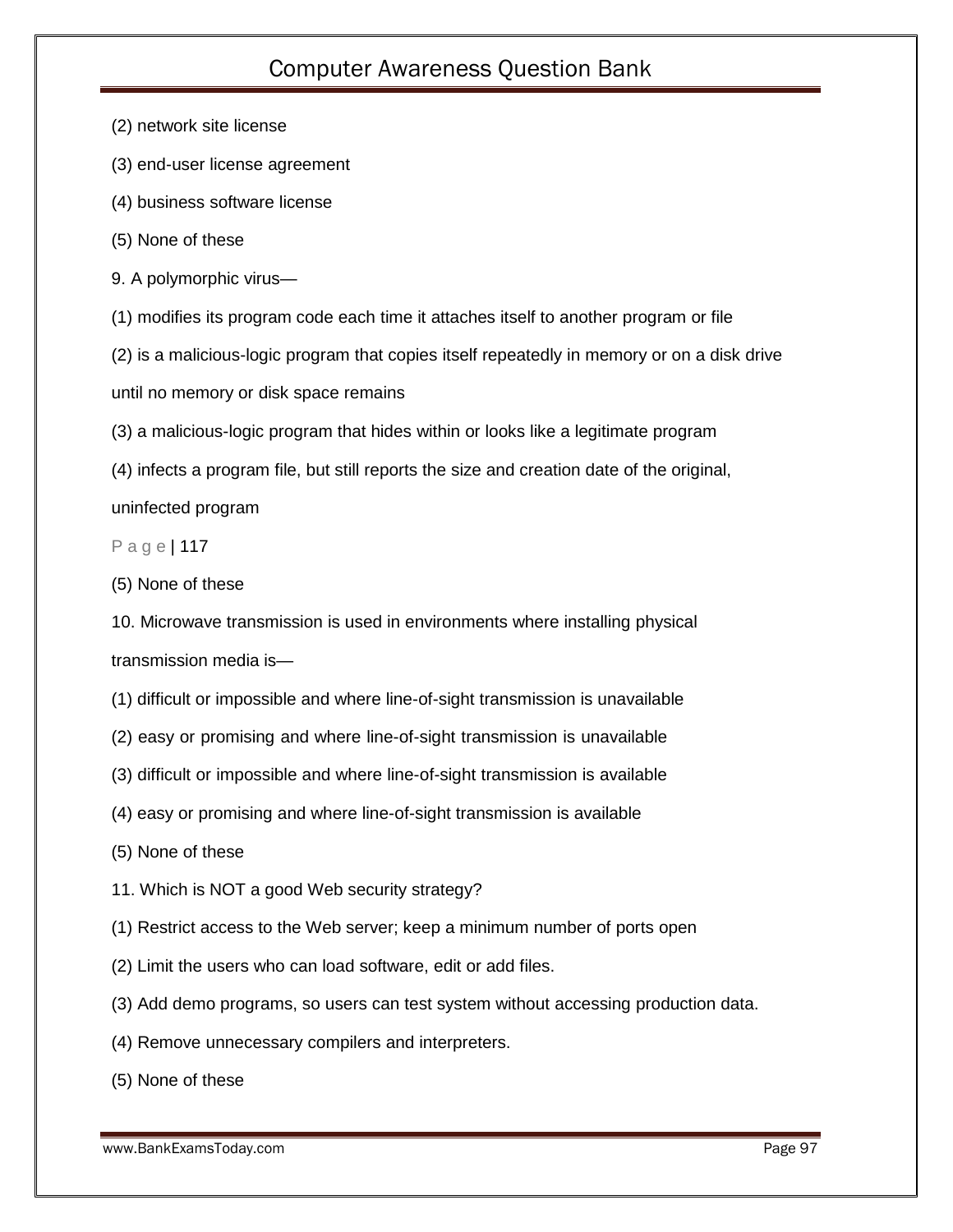- 12. The altering of data so that it is not usable unless the changes are undone is—
- (1) Biometrics
- (2) Compression
- (3) Encryption (4)
- Ergonomics (5)
- None of these
- 13. The word FIP stands for—
- (1) File Translate Protocol
- (2) File Transit Protocol
- (3) File Typing Protocol
- (4) File Transfer Protocol
- (5) None of these
- 14. Voice mail—

(1) is the exchange of text messages and computer files transmitted via a communications

network such as a local area network or the Internet

(2) permits users to converse in real time with each other via the computer while

connected to the Internet

(3) functions much like an answering machine, allowing callers to leave a voice message

for the called party

(4) involves using video and computer technology to conduct a meeting between participants at geographically separate locations

(5) None of these

15. A communication processor that connects dissimilar networks by providing the translation from one set of protocol to another is—

- (1) Bridge
- (2) Gateway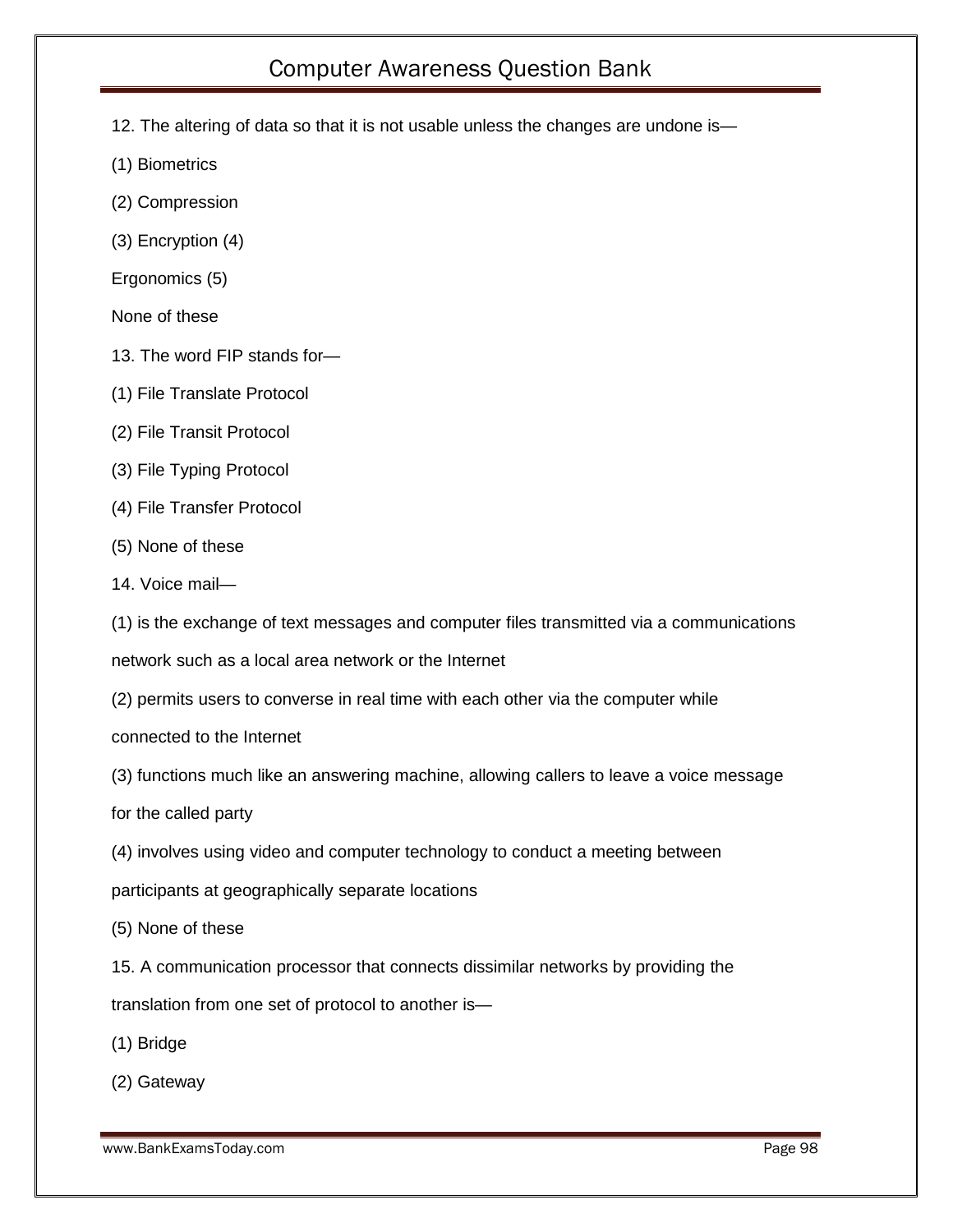- P a g e | 118
- (3) Router
- (4) Modem
- (5) All of these
- 16. Which of the following is a general-purpose programming language, designed by Sun
- Microsystems, and well suited for use on the Web?
- (1) VB Script
- (2) Java Script
- (3) CSS
- (4) Java
- (5) None of these

17. This.............tier processes HTTP protocol, scripting tasks, performs calculations, and provides access to data.

- (1) Client
- (2) Applications/Web server
- (3) Enterprise server
- (4) DBA
- (5) None of these
- 18. RSA is—
- (1) Symmetric Cryptosystem
- (2) Asymmetric Cryptosystem
- (3) Block Cypher
- (4) Digital Signature
- (5) None of these
- 19. A DVD-RAM is similar to a………………except it has storage capacities up to 5.2

GB.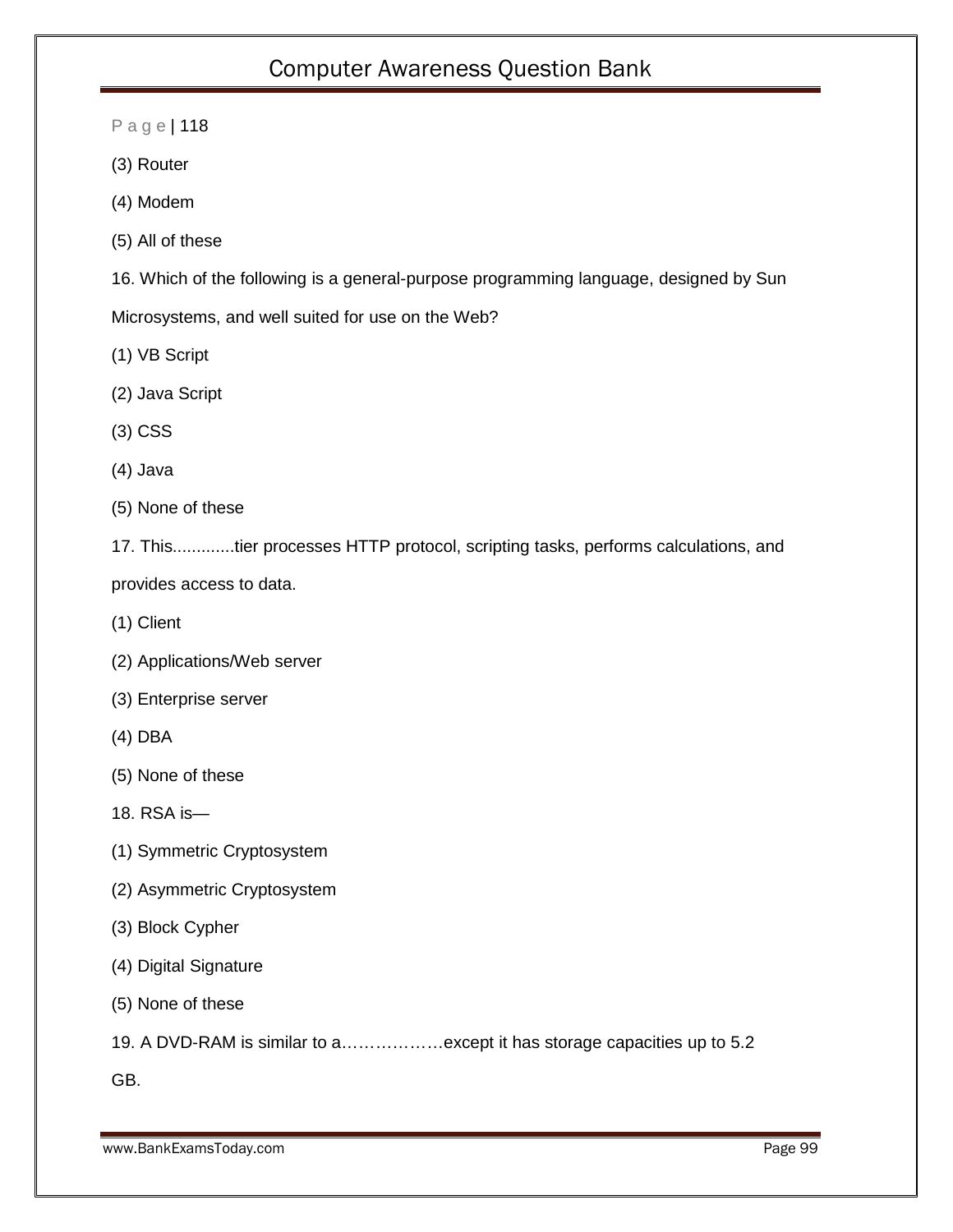- (1) CD-R
- (2) floppy disk
- (3) CD-RW
- (4) hard disk
- (5) None of these
- 20. When you are selecting a mouse for a particular computer system, what is the most

important consideration?

- (1) The type of drivers that come with the mouse
- (2) The length of the mouse cord
- (3) The type of connector the mouse is equipped with
- (4) The number of buttons the mouse has
- (5) None of these
- 21. How is power supplied to a low-power USB device?
- (1) Through a power cable
- (2) From an external power supply
- P a g e | 119
- (3) Directly from the computer's power supply
- (4) Through the USB cable
- (5) None of these
- 22. All of the following are basic principles of net works, except—
- (1) each computer must have a network card
- (2) there must be communications media connecting the network hardware devices
- (3) there must be at least one connecting device
- (4) each computer must have software that supports the movement of information
- (5) None of these
- 23. The………….data mining technique derives rules from real-world case examples.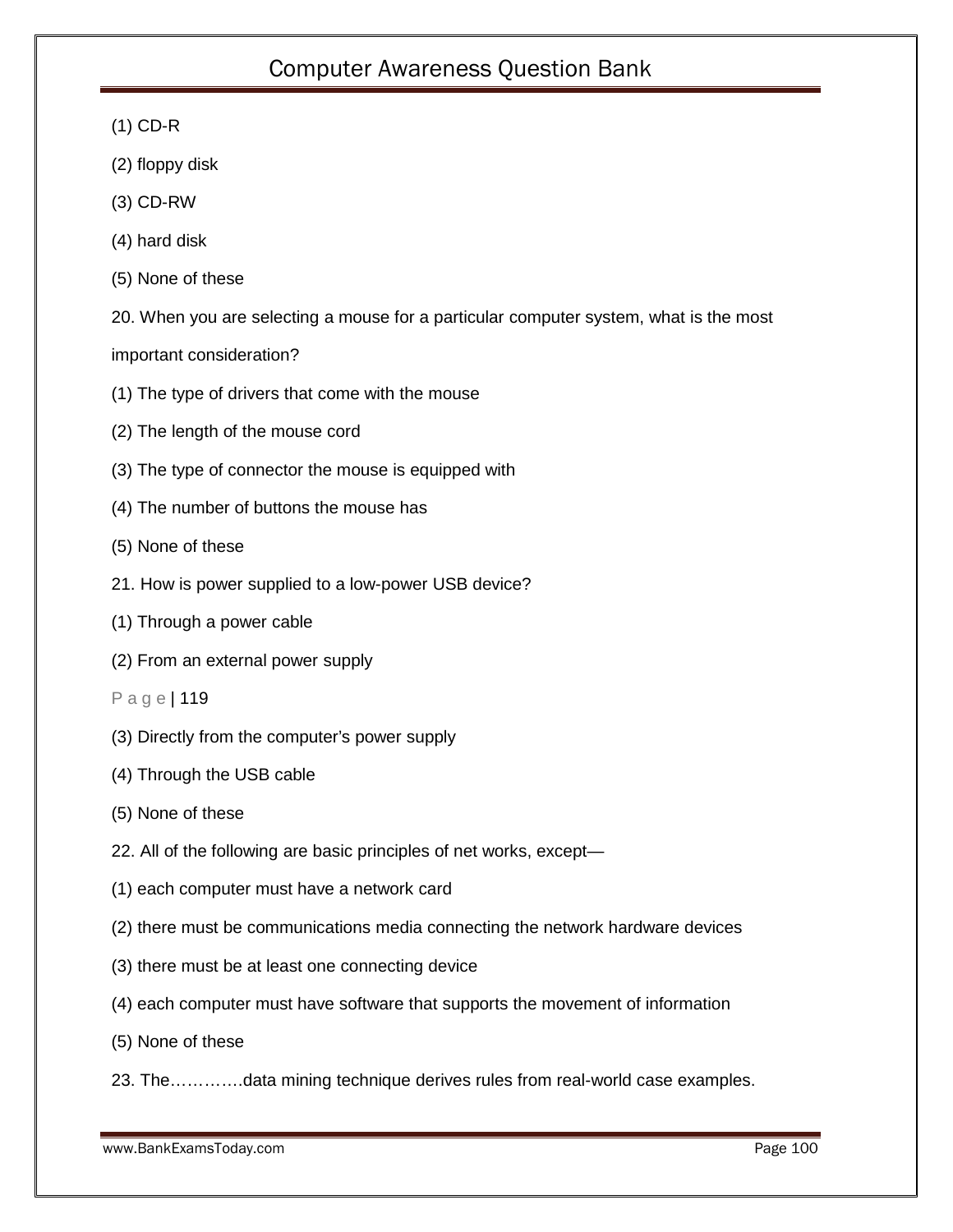- (1) Rule discover
- (2) Signal processing
- (3) Neural nets
- (4) Case-based reasoning
- (5) None of these
- 24. …………….are used to identify a user who returns to a Website.
- (1) Cookies
- (2) Plug-ins
- (3) Scripts
- (4) ASPs
- (5) None of these
- 25. Which one of the following objects is passed to a JavaBean when one of its properties
- is setvia a JSP action?
- (1) Servlet Request
- (2) Http Servlet Request
- (3) Servlet Response
- (4) Http Servlet Response
- (5) None of these
- 26. Programs that automatically submit your search request to several search engines
- simultaneously are called—
- (1) Metasearch engines
- (2) Webcrawlers
- (3) Spiders
- (4) Hits
- (5) None of these
- 27. Graphical diagrams used to represent different multiple perspectives of a system

www.BankExamsToday.com example and the control of the control of the Page 101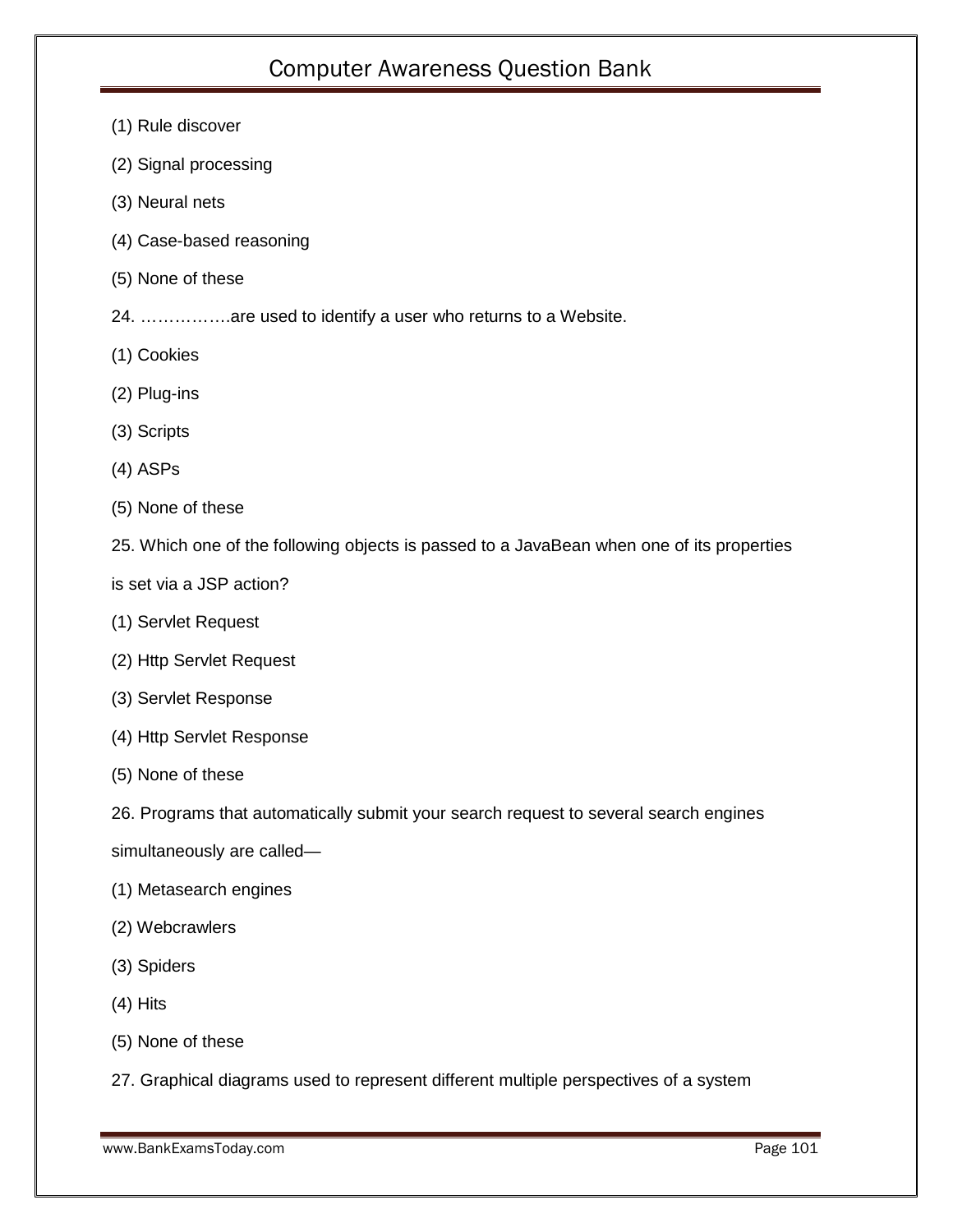#### include—

- (1) use-case, class, and state diagrams
- (2) state, interaction, derivative diagrams
- (3) interaction, relationship, and class diagrams

P a g e | 120

- (4) deployment, relationship, and use-case diagrams
- (5) None of these
- 28. Database redesign is not terribly difficult if the-
- (1) database is structured
- (2) database is well-designed
- (3) database has no data
- (4) database is relatively small
- (5) database is relatively large
- 29. Which of the following are normally used to initialize a computer system's hardware?
- (1) Bootstrap memory
- (2) Volatile memory
- (3) Exteranl mass memory
- (4) Static memory
- (5) Random access memory

30. If you wanted to locate the hardware address of a local device, which protocol would

you use?

- (1) ARP
- (2) RARP
- (3) ICMP
- (4) PING
- (5) PONG

www.BankExamsToday.com example and the community of the community of the community of the community of the community of the community of the community of the community of the community of the community of the community of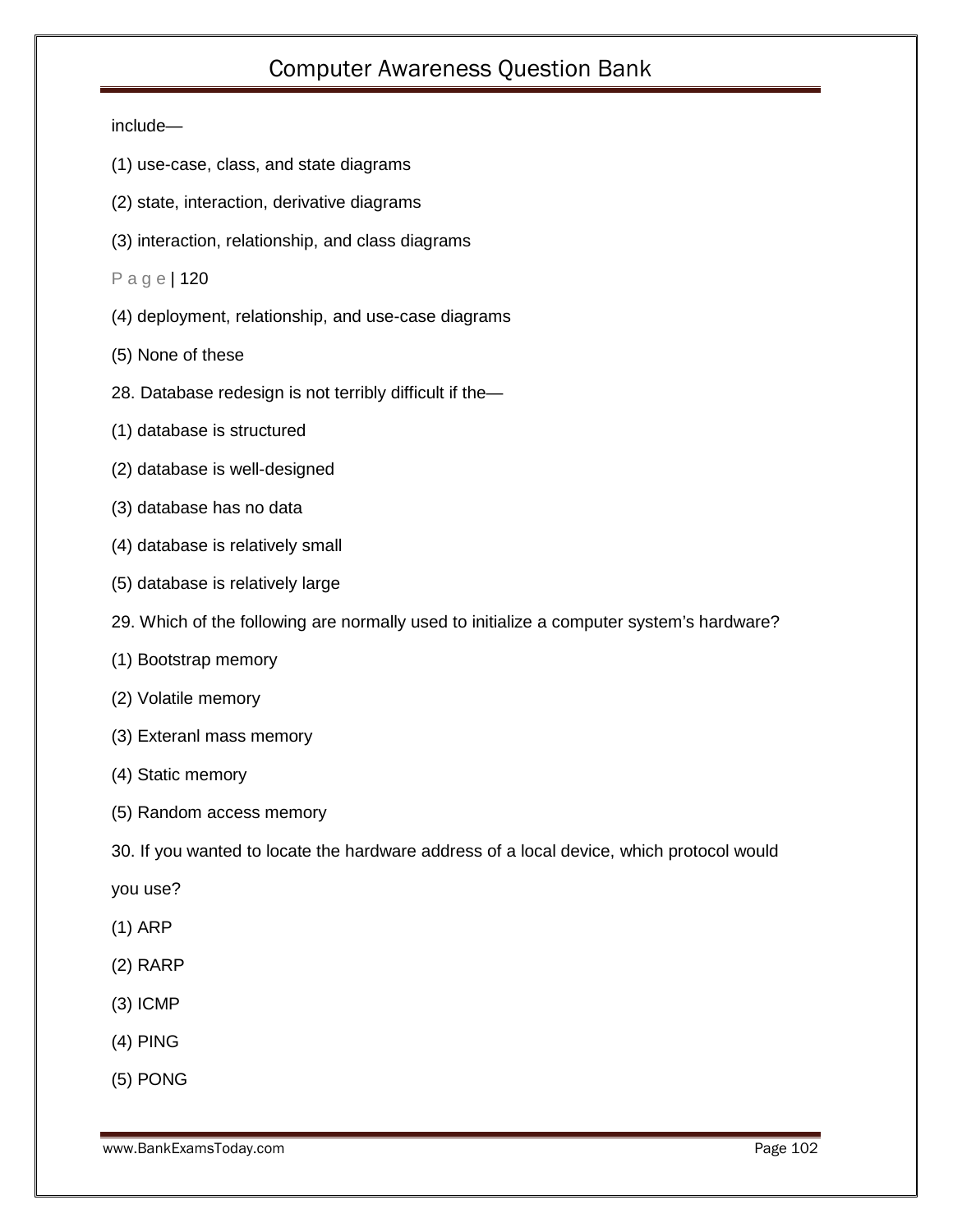- 31. What is Internet 2?
- (1) A new type of cabling system for Wide Area Networks
- (2) A second local area network that can connect with another online LAN to share

access

- (3) A new standard for Internet browsers
- (4) An association to develop advanced Internet technology
- (5) None of these
- 32. The term, "hypertext", means—
- (1) Non-sequential writing
- (2) Hypermedia
- (3) Blinking text
- (4) Text with heavy formatting
- (5) None of these
- 33. While searching a website, you have been unable to find information that was on the

site several months ago. What might you do to attempt to locate that information?

- (1) Visit Google's cached page to view the older copy.
- (2) Forget about it, as there is no way to find this information.
- (3) Visit a partner site of the organization to see if it is there.
- (4) Use the wayback machine.
- P a g e | 121
- (5) None of these
- 34. Which kind of lock includes a keypad that can be used to control access into areas?
- (1) Cipher
- (2) Warded
- (3) Device
- (4) Tumbler

www.BankExamsToday.com example and the example of the example of the example of the example of the example of the example of the example of the example of the example of the example of the example of the example of the exa